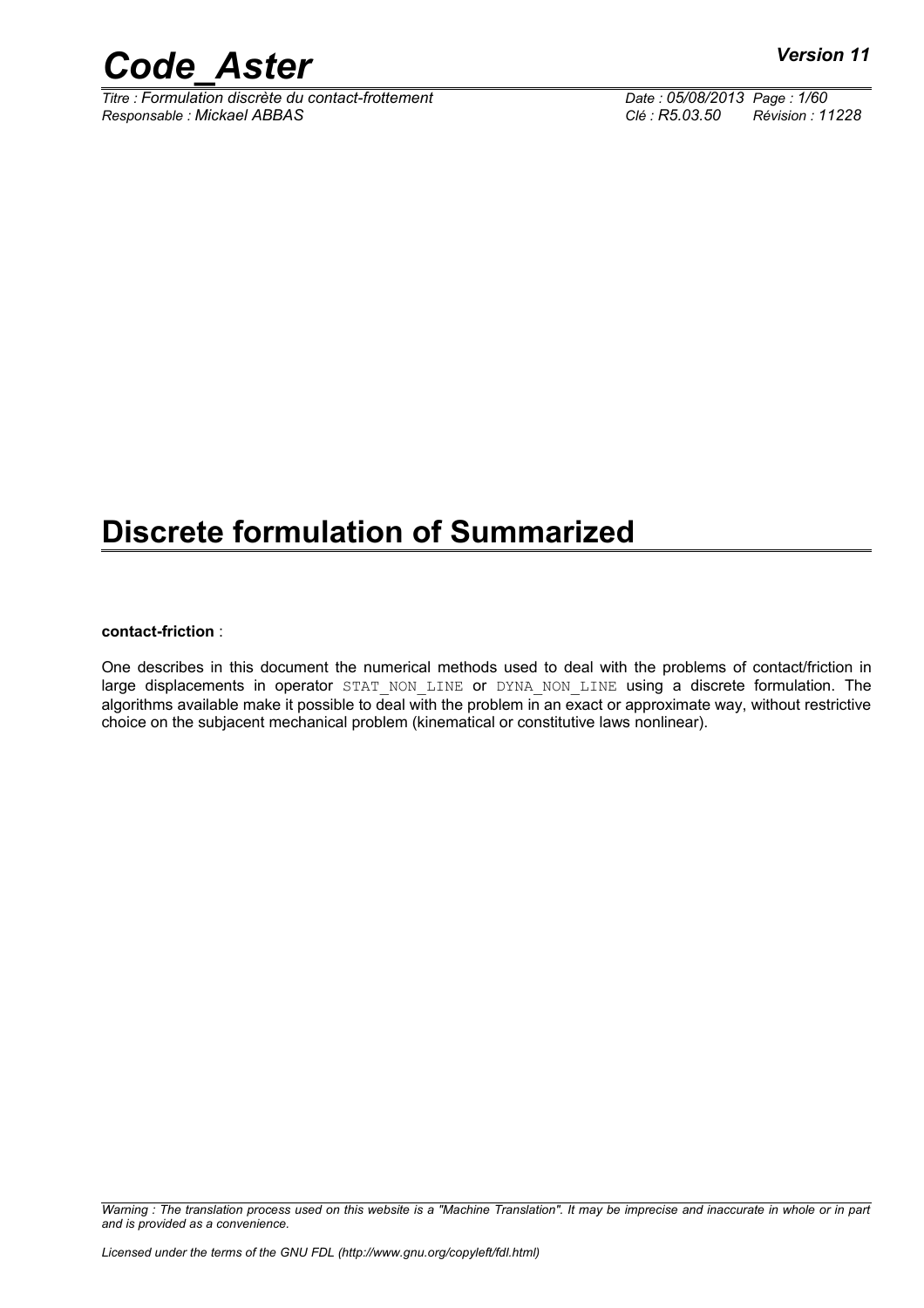*Titre : Formulation discrète du contact-frottement Date : 05/08/2013 Page : 2/60 Responsable : Mickael ABBAS Clé : R5.03.50 Révision : 11228*

### **Contents**

| 3.4.4 Computation of the projection of the slave node on the mesh maître16 |
|----------------------------------------------------------------------------|
|                                                                            |
|                                                                            |
|                                                                            |
|                                                                            |
|                                                                            |
|                                                                            |
|                                                                            |
|                                                                            |
|                                                                            |
|                                                                            |
|                                                                            |
|                                                                            |
|                                                                            |
|                                                                            |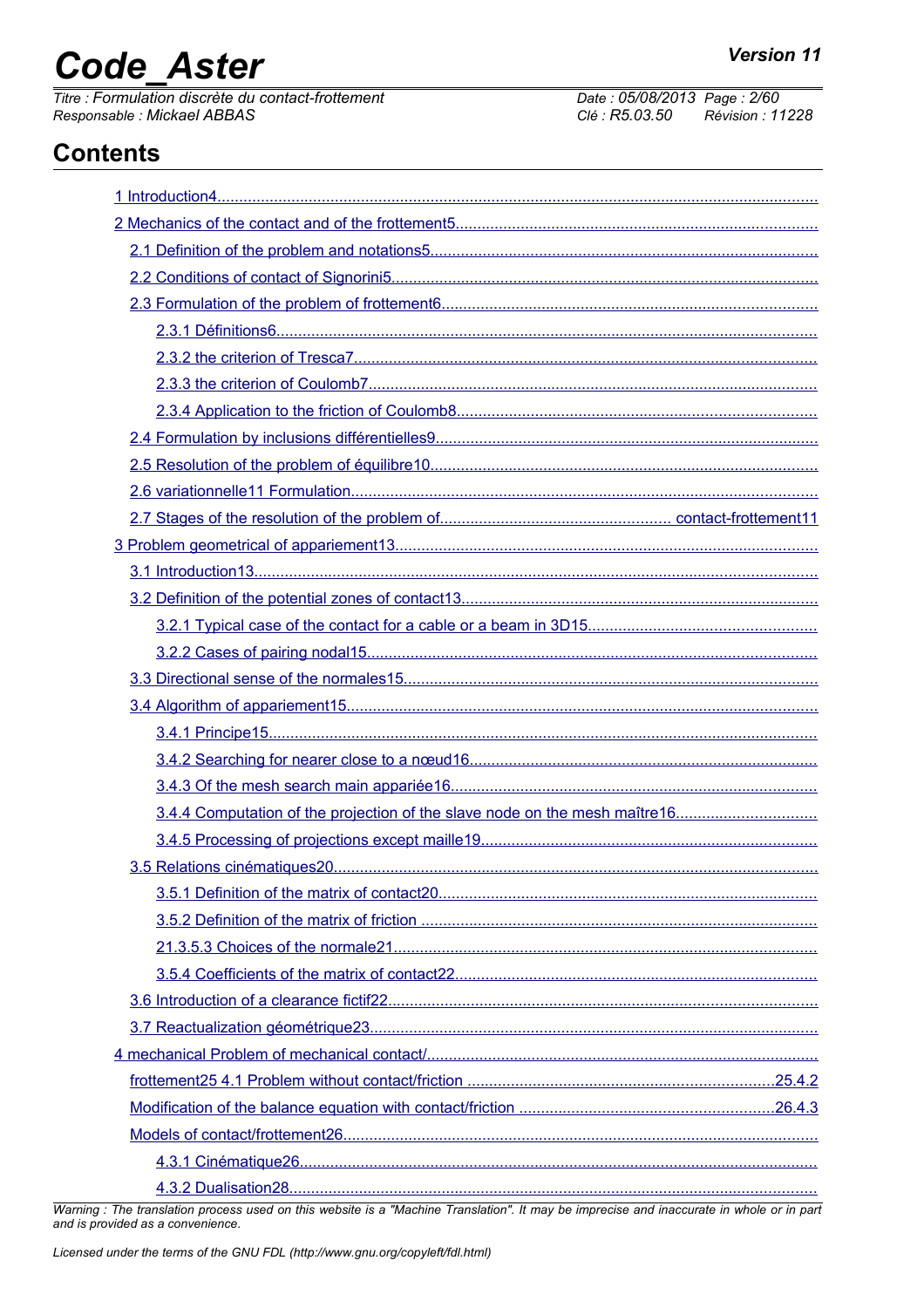| Titre : Formulation discrète du contact-frottement<br>Responsable : Mickael ABBAS | Date: 05/08/2013 Page: 3/60<br>Clé : R5.03.50 Révision : 11228 |  |
|-----------------------------------------------------------------------------------|----------------------------------------------------------------|--|
|                                                                                   |                                                                |  |
|                                                                                   |                                                                |  |
|                                                                                   |                                                                |  |
|                                                                                   |                                                                |  |
|                                                                                   |                                                                |  |
|                                                                                   |                                                                |  |
|                                                                                   |                                                                |  |
|                                                                                   |                                                                |  |
|                                                                                   |                                                                |  |
|                                                                                   |                                                                |  |
| 5.2.4 method of the Conjugate gradient Project – ALGO CONT=' GCP' 41              |                                                                |  |
|                                                                                   |                                                                |  |
|                                                                                   |                                                                |  |
|                                                                                   |                                                                |  |
|                                                                                   |                                                                |  |
|                                                                                   |                                                                |  |
|                                                                                   |                                                                |  |
|                                                                                   |                                                                |  |
|                                                                                   |                                                                |  |
|                                                                                   |                                                                |  |
|                                                                                   |                                                                |  |
|                                                                                   |                                                                |  |
|                                                                                   |                                                                |  |
|                                                                                   |                                                                |  |
|                                                                                   |                                                                |  |
|                                                                                   |                                                                |  |
|                                                                                   |                                                                |  |
|                                                                                   |                                                                |  |
|                                                                                   |                                                                |  |
|                                                                                   |                                                                |  |
|                                                                                   |                                                                |  |
|                                                                                   |                                                                |  |
|                                                                                   |                                                                |  |
|                                                                                   |                                                                |  |
|                                                                                   |                                                                |  |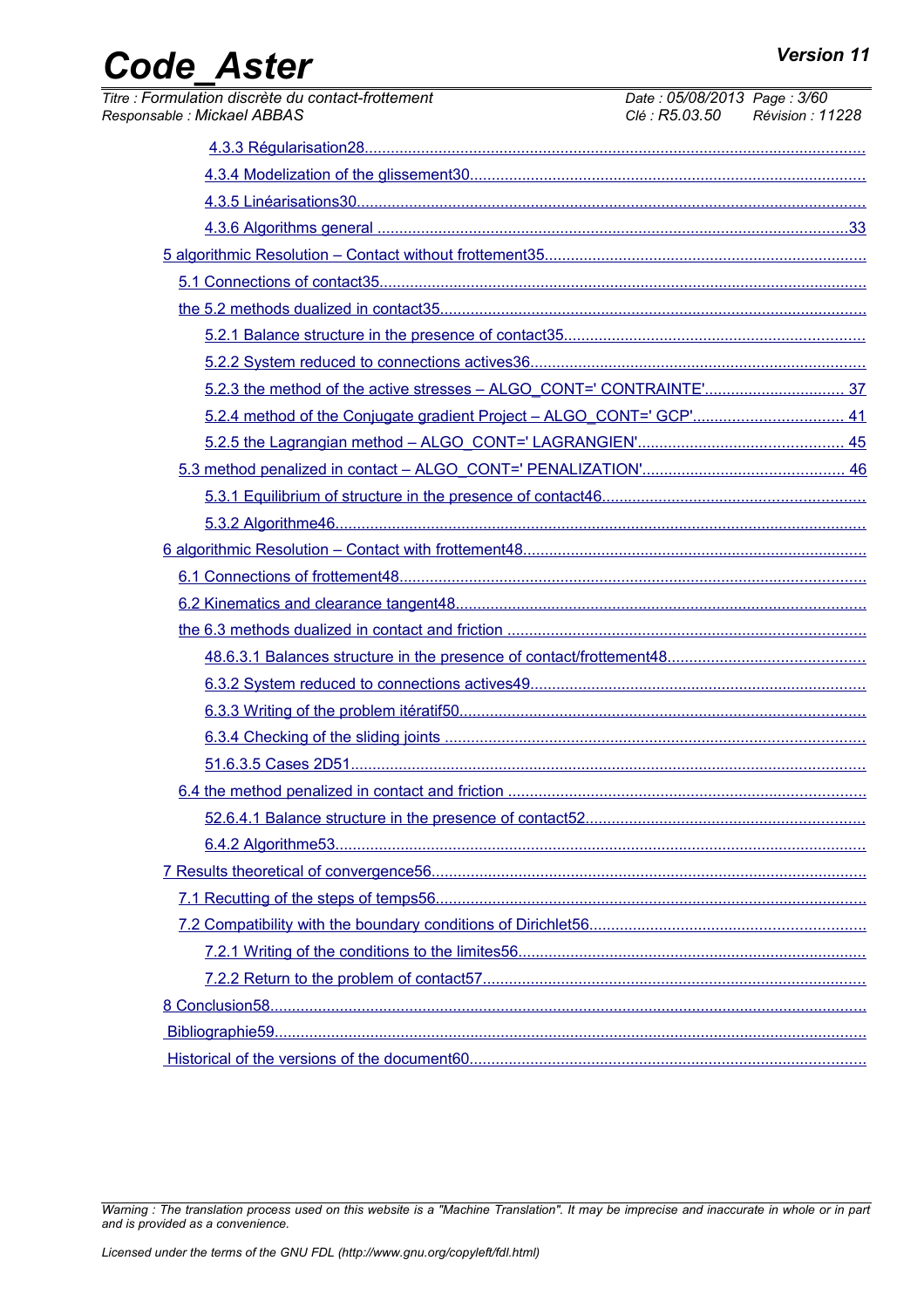*Titre : Formulation discrète du contact-frottement Date : 05/08/2013 Page : 4/60 Responsable : Mickael ABBAS Clé : R5.03.50 Révision : 11228*

### **1 Introduction**

<span id="page-3-0"></span>Two solids distinct are known as in contact when they share a common surface which is part of their border. To treat the unilateral contact consists in preventing that one of solids "does not cross" the other. Friction characterizes the tangential sliding of a solid compared to the other. In *Code\_Aster*, only the solid friction of Coulomb is available.

The contact in discrete formulation in *Code\_Aster* has the following characteristics:

•The models of contact and friction are drawn up from already discretized quantities: displacements and nodal forces on structures with a grid;

•The problem of contact/friction is solved by uncoupling it from the problem of the equilibrium of structure.

In this document one will present the various ingredients from problem:

•Description of the models of contact and friction;

•Geometrical pairing: it is the phase where one binds a node to another node or a node with a mesh to create a potential *couple* of contact, i.e. one locates the degrees of freedom for which one will write discrete relations of nonpenetration;

•Establishment of the problem of contact/friction;

•Description of the algorithms available to solve the problem of contact/friction.

This document is thus limited to methods known as GCP, FORCED, LAGRANGIAN and PENALIZATION.

The formulation known as "continuous" (FORMULATION='CONTINUE' in DEFI\_CONTACT) been the object of the document [R5.03.52].

The formulation associated with elements XFEM (FORMULATION='XFEM' in DEFI\_CONTACT) is discussed in [R5.03.53].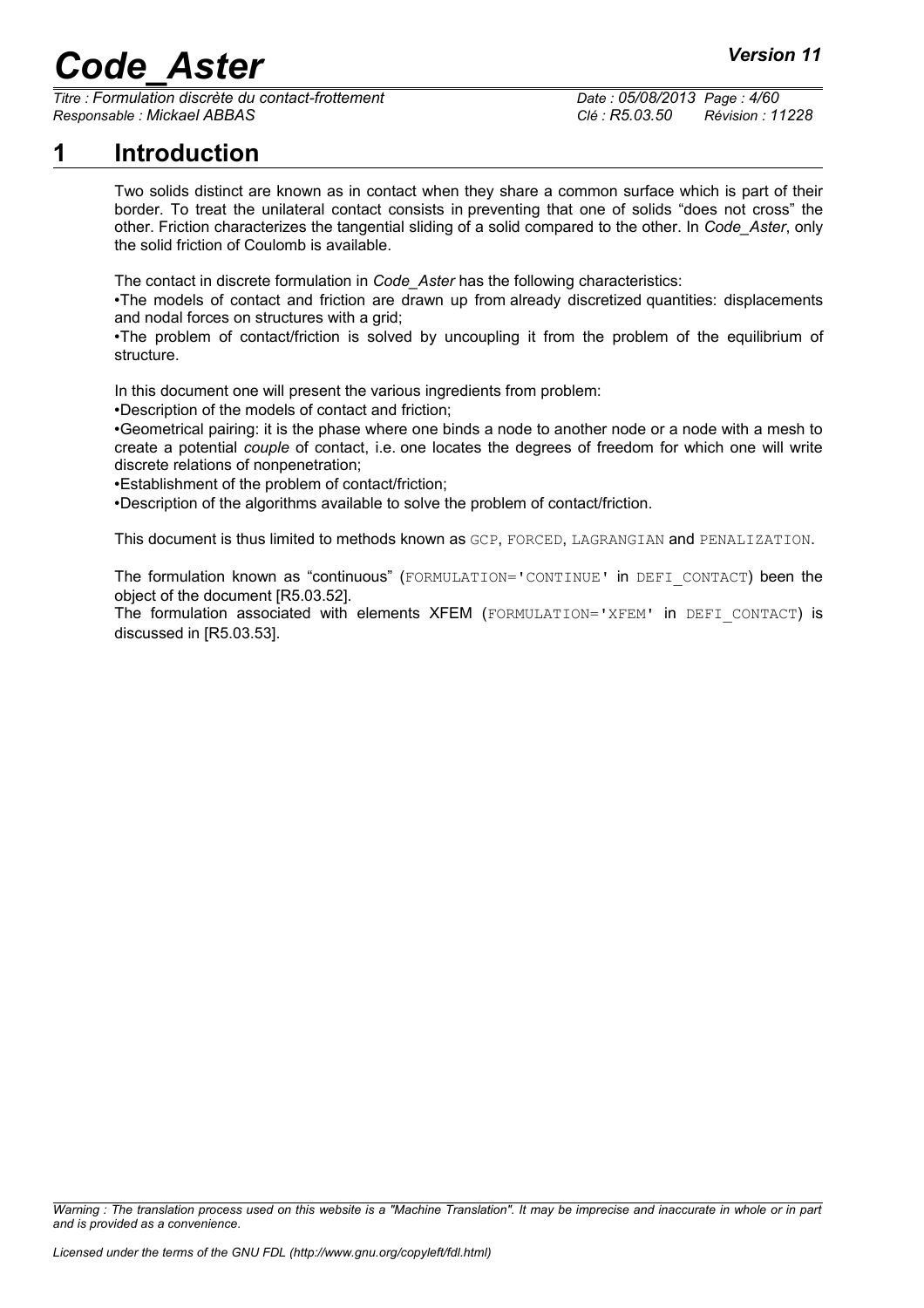*Titre : Formulation discrète du contact-frottement Date : 05/08/2013 Page : 5/60 Responsable : Mickael ABBAS Clé : R5.03.50 Révision : 11228*

### <span id="page-4-2"></span>**2 Mechanics of the contact and of friction**

**2.1 Definition of the problem and notations**

<span id="page-4-1"></span>One considers two solids being able to come into rubbing contact, the contact zone is either specific, or linear, or surface. That is to say  $\left| n \right|$  the outgoing norm on the surface of the one of solids in contact and  $|u|$  the vector displacement between two solids. Then  $g=|u|$   $|n|$  is project displacement on this norm, one will call it *clearance*. From the data of the stress of Cauchy, one defines the pression[1](#page-4-5)Le<sup>1</sup>  $p=(n)$   $|\sigma|$  . $|n|$  and the shearing stress tangential  $|r|=|\sigma|$  .  $|n|-p$  .  $|n|$  as being exerted by one of surfaces on the other.



<span id="page-4-3"></span>**Appears 2.1-a : definition of the local coordinate system of contact.**

The shear force has as a direction in the contact zone a vector  $|t|$  located in the tangent plane  $(|t_1|,|t_2|)$  indicated on the figure [\(2.1-a\)](#page-4-3). The equation [\(1\)](#page-4-4) 2) defines  $\, \bm r \,$  the shearing stress exerted by solid (on the solid (1) per unit of contact surface.

$$
[r] = [\sigma], [n] - \langle n \rangle, [\sigma], [n] \rangle, [n] = r, [t] \text{ with } r = ||[r]|| \tag{1}
$$

### **2.2 Conditions of contact of Signorini**

<span id="page-4-0"></span>One introduced the two variables defining the contact:

- The distance signed between two surfaces or "gap" *g ;*
- The contact pressure *p* :

One then defines the three conditions of contact of geometrical

● Hertz-Signorini-Moreau Condition: impenetrability of the matter (Signorini-Hertz).

<span id="page-4-4"></span>
$$
g \ge 0 \Leftrightarrow \begin{cases} g > 0 \text{ pas de contact} \\ g = 0 \text{ contact} \end{cases}
$$
 (2)

mechanical Condition: intensility (Signorini-Hertz)

$$
p \ge 0 \Leftrightarrow \begin{cases} p > 0 \text{ contact} \\ p = 0 \text{ pas de contact} \end{cases}
$$
 (3)

energy Condition: complementarity/exclusion (Moreau)

<span id="page-4-5"></span>term "pressure" is an abusive abbreviation of "density of force of contact"

*Warning : The translation process used on this website is a "Machine Translation". It may be imprecise and inaccurate in whole or in part and is provided as a convenience.*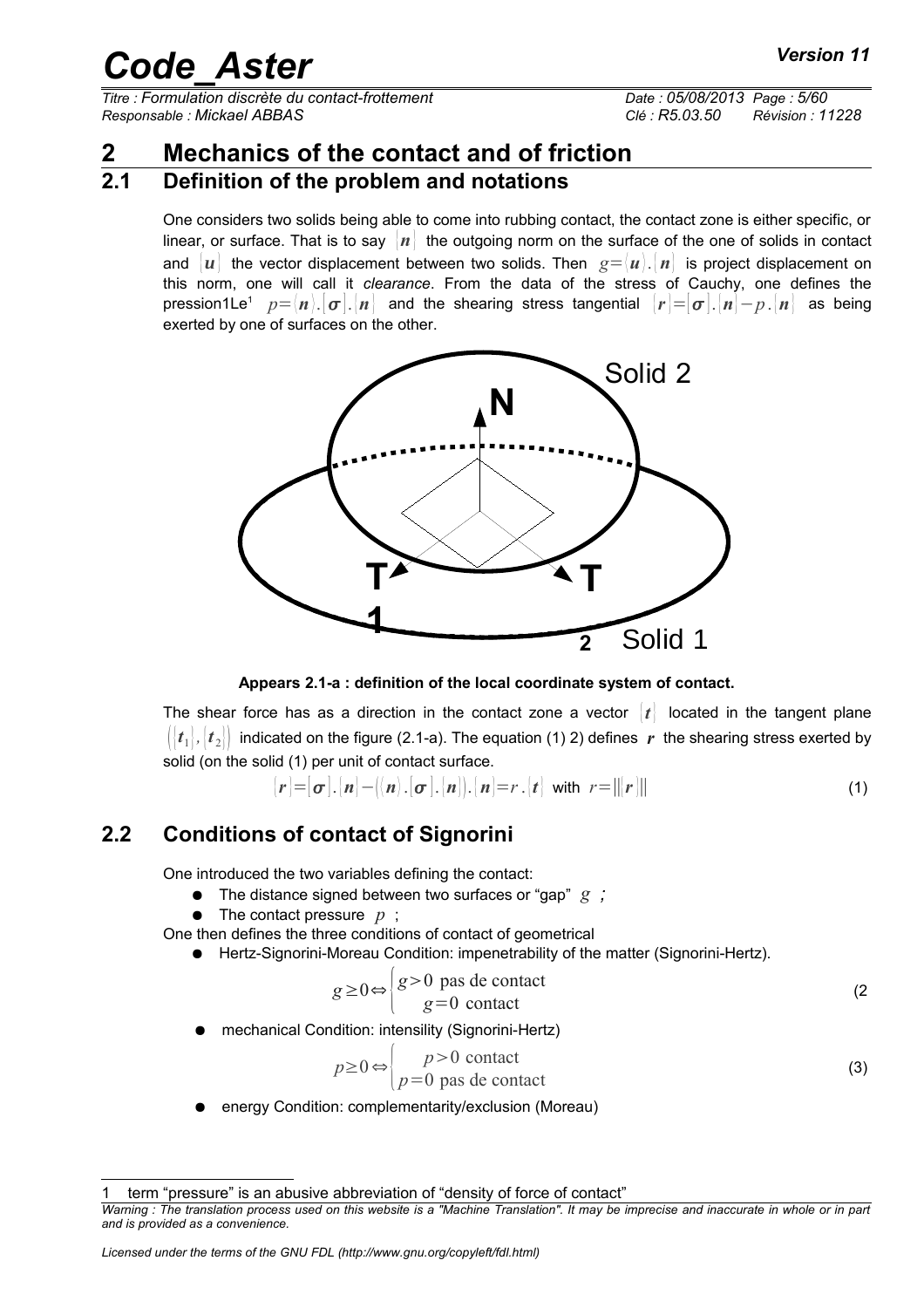*Titre : Formulation discrète du contact-frottement Date : 05/08/2013 Page : 6/60 Responsable : Mickael ABBAS Clé : R5.03.50 Révision : 11228*

$$
p \cdot g = 0 \Leftrightarrow \begin{cases} p = 0 \text{ décollement} \\ g = 0 \text{ contact} \end{cases}
$$
 (4)

Graphically, the three conditions are represented on the figure [\(2.2-a\)](#page-5-2) where the shaded zones represent the zones excluded and the white areas or the black features represent the authorized zones.



By combining the three conditions one obtains the graph of the figure [\(2.2-b\)](#page-5-1).

<span id="page-5-2"></span>

<span id="page-5-1"></span>**Appears 2.2-b : graph of the condition of unilateral contact.**

The problem of contact thus posed introduced a relation *NON-univocal* ( *p* is not *a function* of *g* ), *semi-definite positive* and *NON-differentiable* in  $p = g = 0$ . It is about a problem mathematically difficult to treat. The contact is a phenomenon reversible and conservative for which one can introduce a natural energy and of which result does not depend on the way of loading, it is similar to the elastoplastic model of Hencky. The model of contact of Signorini is written:

$$
\begin{cases}\n g \ge 0 & (a) \\
 p \ge 0 & (b) \\
 p \cdot g = 0 & (c)\n\end{cases}
$$
\n(5)

#### **Note:**

•The contact is supposed without adhesion thanks to the second condition (intensility ) .

•The third condition makes it possible the problem of unilateral contact to be well posed to be soluble by classical techniques of optimization under stresses (introduction of the conditions of Kuhn & Tucker) like the method of the active stresses.

### <span id="page-5-0"></span>**2.3 Formulation of the problem of friction**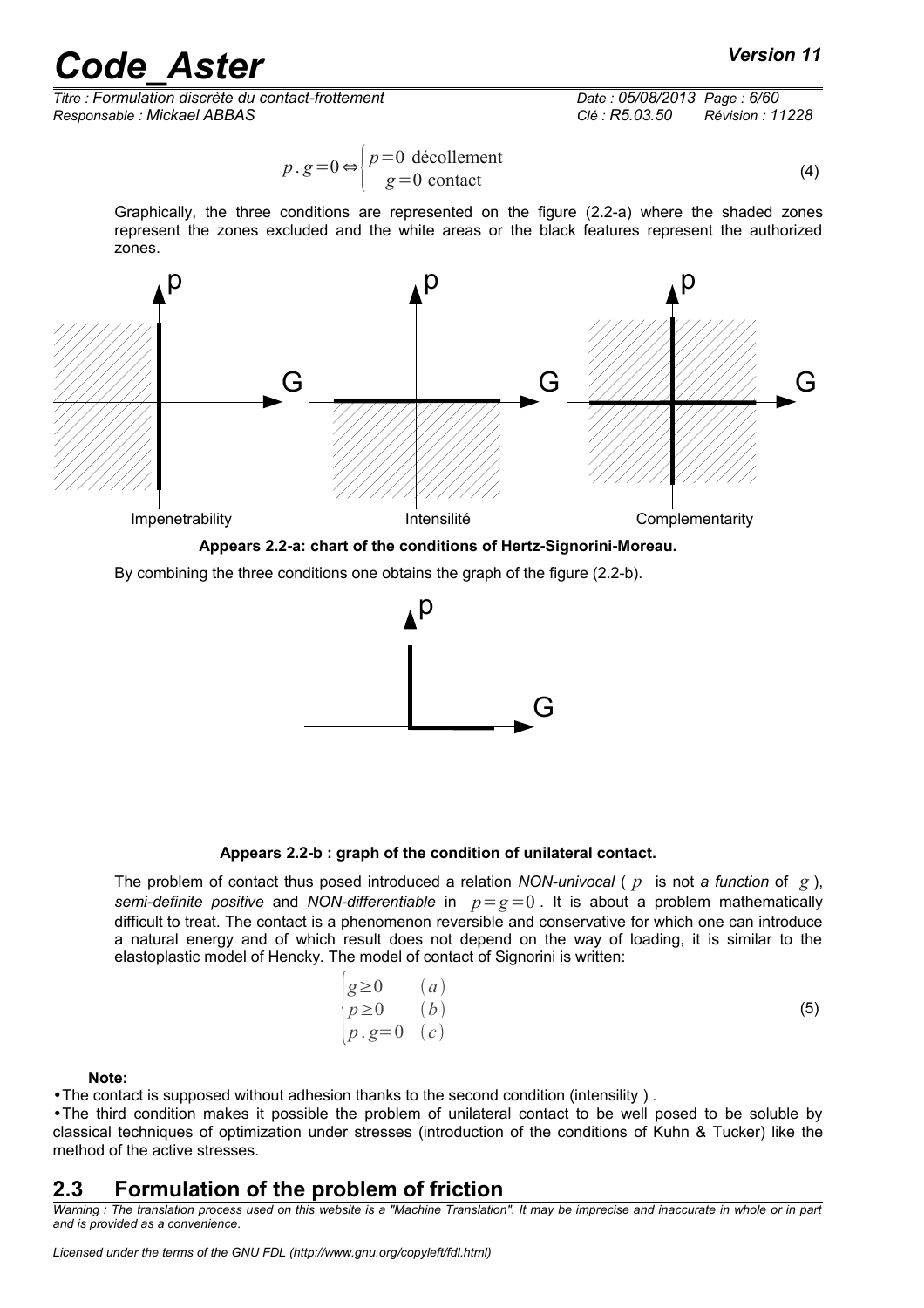*Titre : Formulation discrète du contact-frottement Date : 05/08/2013 Page : 7/60 Responsable : Mickael ABBAS Clé : R5.03.50 Révision : 11228*

#### <span id="page-6-2"></span>**2.3.1 Definitions**

the selected criteria of friction are form:

$$
h\big(\big|\,r\big)\big|\leq 0\tag{6}
$$

where  $h\|r\|$  is a convex function. The field of nonsliding is defined by the interior of the convex one. Two criteria of friction of the form  $h\|r\|\leq 0$  are particularly used: the criterion of Tresca and the criterion of Coulomb.

#### <span id="page-6-1"></span>**2.3.2 The criterion of Tresca**

the criterion of Tresca is defined by the following  $h[[r]]$  function:

$$
h\|r\| = \|r\| - k \le 0 \quad \text{with} \quad k \text{ a constant data} \tag{7}
$$

One notes *C* the convex disc of radius *k* centered in the beginning defined by:

$$
C = \{|r| \text{ tel que } ||[r]|| \le k \tag{8}
$$

the condition of nonsliding is then defined by the belonging of {*r*} inside the disc *C* . In the event of sliding, for  $|r|$  located on the border of C, the direction of sliding  $|t|$  of  $|u|$  is given by the norm to the criterion in  $|r|$ , as indicated on [Appears 2.3.2-a.](#page-6-3)

<span id="page-6-3"></span>**Appears 2.3.2-a : disc of friction for the criterion of Tresca.**

What results in a form of the velocity of sliding similar to the plastic multiplier:

$$
\left\{ \dot{\boldsymbol{u}}_{i}\right\} =\lambda \left\langle \boldsymbol{r}\right\vert \tag{9}
$$

With  $\lambda \geq 0$ , i.e. the velocity of sliding is in the same direction as the shear stress.

#### <span id="page-6-0"></span>**2.3.3 The criterion of Coulomb**

the criterion of Coulomb is defined by the following  $h\|r\|$  function:

$$
h([r], \mu, p) = ||[r]|| - k(\mu, p) \le 0 \text{ and } k = \mu. |p|
$$
\n(10)

the value of  $k$  depends on the contact pressure  $p$  and of the coefficient of kinetic friction of Coulomb  $\mu$  Thus defined, h is a cone. In the event of sliding, for  $|r|$  located on the border of h, the direction of sliding  $|t|$  of  $|{\bm u}|$  is not given by the norm to the criterion in  $|{\bm r}|$ , but by the norm with the convex disc  $C$  of radius  $k = \mu$ . |p| . The criterion of Tresca corresponds to a "slice" according to the orthogonal plane with the cone of Coulomb.



*Warning : The translation process used on this website is a "Machine Translation". It may be imprecise and inaccurate in whole or in part and is provided as a convenience.*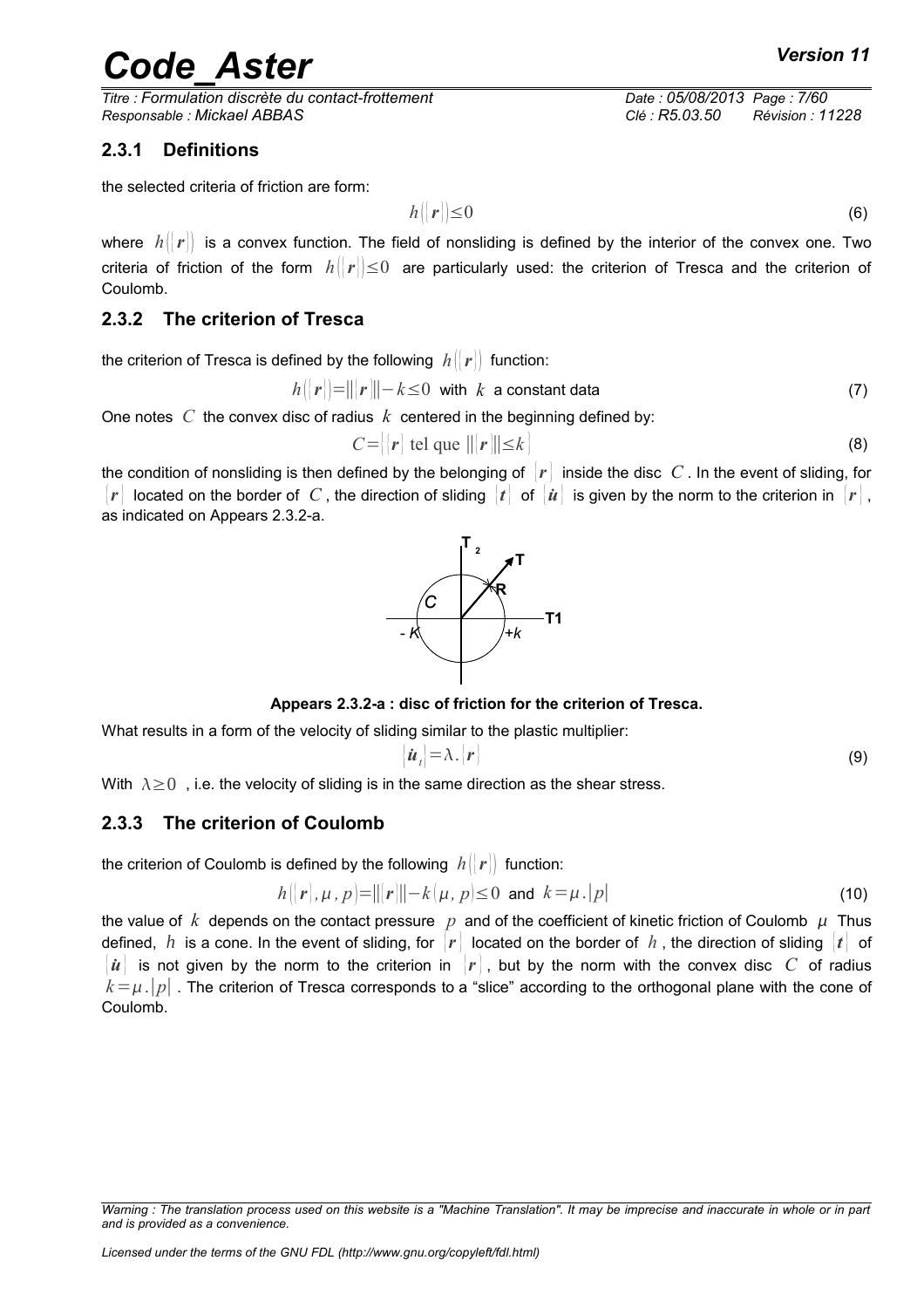*Titre : Formulation discrète du contact-frottement Date : 05/08/2013 Page : 8/60 Responsable : Mickael ABBAS Clé : R5.03.50 Révision : 11228*



**Appear 2.3.3-a : cone of friction for the criterion of Coulomb.**

#### <span id="page-7-0"></span>**2.3.4 Application to the friction of Coulomb**

Let us write the system of equations and of inequations having to be checked by these quantities in the case of the criterion of friction of Coulomb:

<span id="page-7-2"></span>
$$
\begin{array}{|l|l|} g \ge 0 & (a) \\ p \ge 0 & (b) \\ p \cdot g = 0 & (c) \\ ||r|| - \mu |p| \le 0 & (d) \\ |\dot{u}_t| = \lambda |r| & (e) \\ \lambda |w| = \mu |p| = 0 & (f) \\ \lambda \ge 0 & (g) \end{array} \tag{11}
$$

the first set of equations and inequations [\(11\)](#page-7-2) corresponds to management of the contact. The second batch [\(11\)](#page-7-2) corresponds to the description of friction obeying the criterion of Coulomb. It utilizes several fields and the binds between them: normal pressure p, the shearing stress  $|r|$  and tangent velocity  $|\dot{u}_t|$ . It can be understood as follows:

$$
\begin{cases}\n\text{Si } \|\boldsymbol{r}\| < \mu. |\boldsymbol{p}| \text{ alors } \lambda = 0 \text{ et } |\boldsymbol{\dot{u}}_t| = 0 \quad (a) \\
\text{Si } \|\boldsymbol{r}\| = \mu. |\boldsymbol{p}| \text{ alors } \lambda > 0 \text{ et } |\boldsymbol{\dot{u}}_t| = \lambda. |\boldsymbol{r}| \quad (b)\n\end{cases}
$$
\n
$$
(12)
$$

On the figure [\(2.3.4-a\)](#page-7-1) one represented the cone of Coulomb. Within the space of stresses, the force of rubbing contact can be only inside the cone of Coulomb: if it is strictly inside, the contact is adherent; if it is on the surface of the cone, the contact is slipping.



<span id="page-7-1"></span>**Appears 2.3.4-a : interpretation of the cone of friction.**

One can give another representation of this criterion (see figure [\(2.3.4-b\)](#page-8-1)).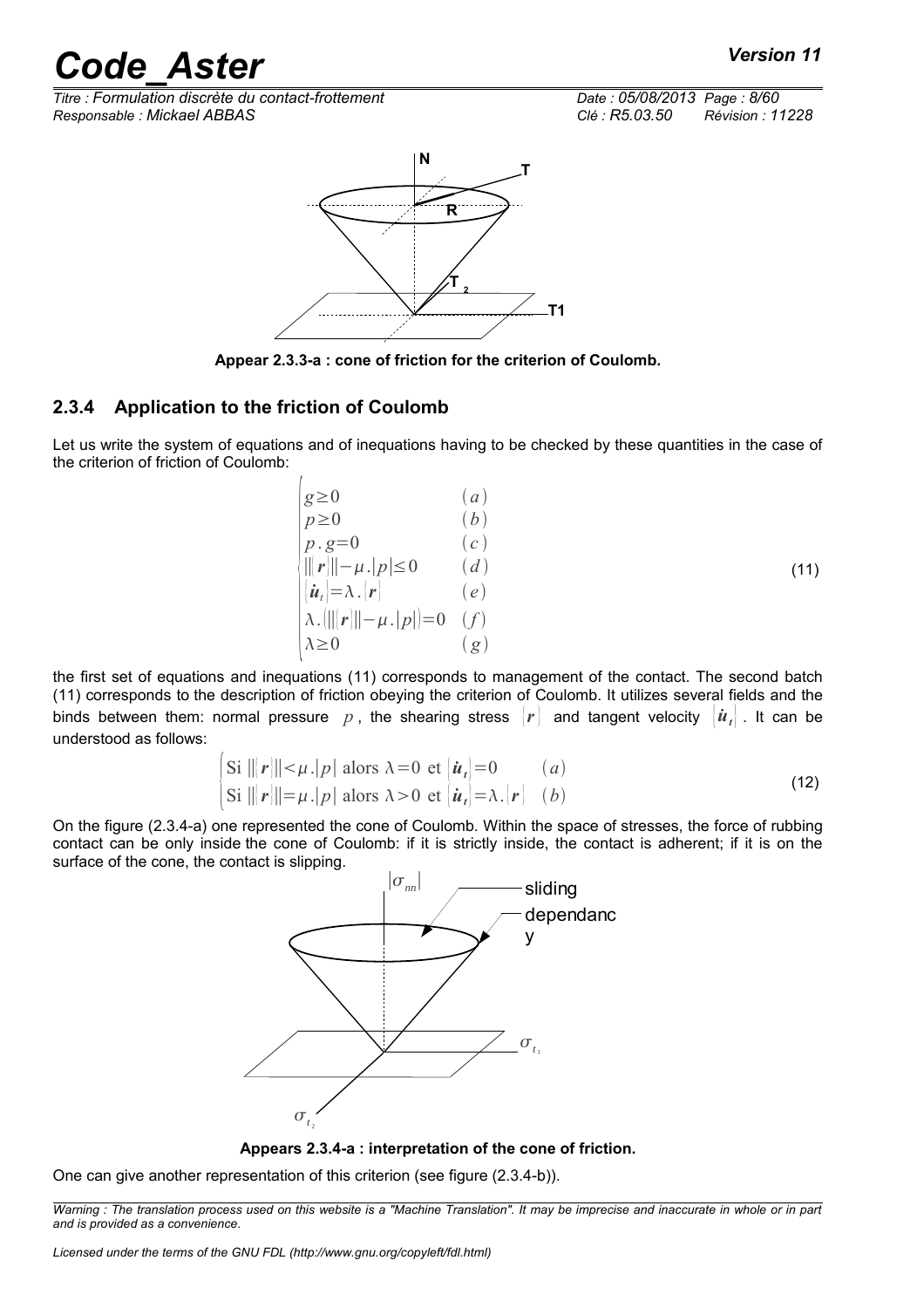*Titre : Formulation discrète du contact-frottement Date : 05/08/2013 Page : 9/60 Responsable : Mickael ABBAS Clé : R5.03.50 Révision : 11228*



<span id="page-8-1"></span>**Appears 2.3.4-b : graph of the friction of Coulomb.**

Friction induces the notion of threshold. The relation introduced by the friction of Coulomb is a NON-differentiable NON-univocal relation. Contrary to the contact, the relation is not associative[2](#page-8-2)Par<sup>2</sup> and cannot derive directly from a natural energy. It will be also noticed that friction binds *the relative velocity* of two surfaces and not displacement. However one can establish that in static, if one solves the problem in incremental form (what is the case when one uses Newton as in *Code\_Aster*), one can replace the relative velocity by the tangential displacement increment.

### <span id="page-8-0"></span>**2.4 Formulation by differential inclusions**

the NON-differentiable character of the relations of friction leads us to introduce the notion of differential underinclusion.

One notes *V* all kinematically admissible displacements of the problem. The relation between the velocity of relative sliding  $|\boldsymbol{u}|$  and the shearing stress  $\boldsymbol{r}$  translates the two possible states of the system: not sliding or relative sliding following the normal direction in  $|r|$  to the convex disc  $C$ . For the three criteria presented, the function  $|\dot{u}_t(r)|$  and its reciprocal  $|r(\dot{u}_t)|$  belong both to under - differential of two combined pseudopotentials  $\overline{\varPsi}_c(\overline{\bm{r}})$  and  $\overline{\varPsi}_c^*({\bm{\dot{u}}}_t)$  , so that one can write:

$$
[\dot{\boldsymbol{u}}] \in \partial \, \boldsymbol{\varPsi}_c(\boldsymbol{r}) \text{ and } [\boldsymbol{r}] \in \partial \, \boldsymbol{\varPsi}_c^* (\dot{\boldsymbol{u}}) \tag{13}
$$

the appearance of differential inclusions comes from the NON-differentiable character from the models from contact - friction. Indeed,  $\mathscr{Y}_c$  indicates the indicating function of the disc convex  $\ C$  of radius  $k$ , centered in the beginning, previously definite. It is such as:

$$
\Psi_c(\mathbf{r}) = \begin{cases} 0 \text{ si } [\mathbf{r}] \in C \\ +\infty \text{ sinon} \end{cases}
$$
 (14)

the under-differential  $\partial\Psi_c(\bm{r})$  of the function  $\Psi_c$  in  $\bm{r}$  merges with the norm external with  $C$  in  $[\bm{r}]$ .  $\varPsi_c^*(\bm{\dot{u}})$   $=$   $k$   $\|\bm{\dot{u}}\|$  , where  $|k|$  is the threshold of friction resistance,  $|\varPsi_c^*|$  is combined of Fenchel of the indicating function  $\varPsi_c$  .  $\varPsi_c^*$  of degree one is positively homogeneous. This function is interpreted like the density of power dissipated in the sliding. Using the notions of under-differential, one can establish the following relations for  $|\boldsymbol{u}|$  formula  $|\boldsymbol{r}|$  formula:

*Licensed under the terms of the GNU FDL (http://www.gnu.org/copyleft/fdl.html)*

<span id="page-8-2"></span>against the friction of Tresca is well an associative model

*Warning : The translation process used on this website is a "Machine Translation". It may be imprecise and inaccurate in whole or in part and is provided as a convenience.*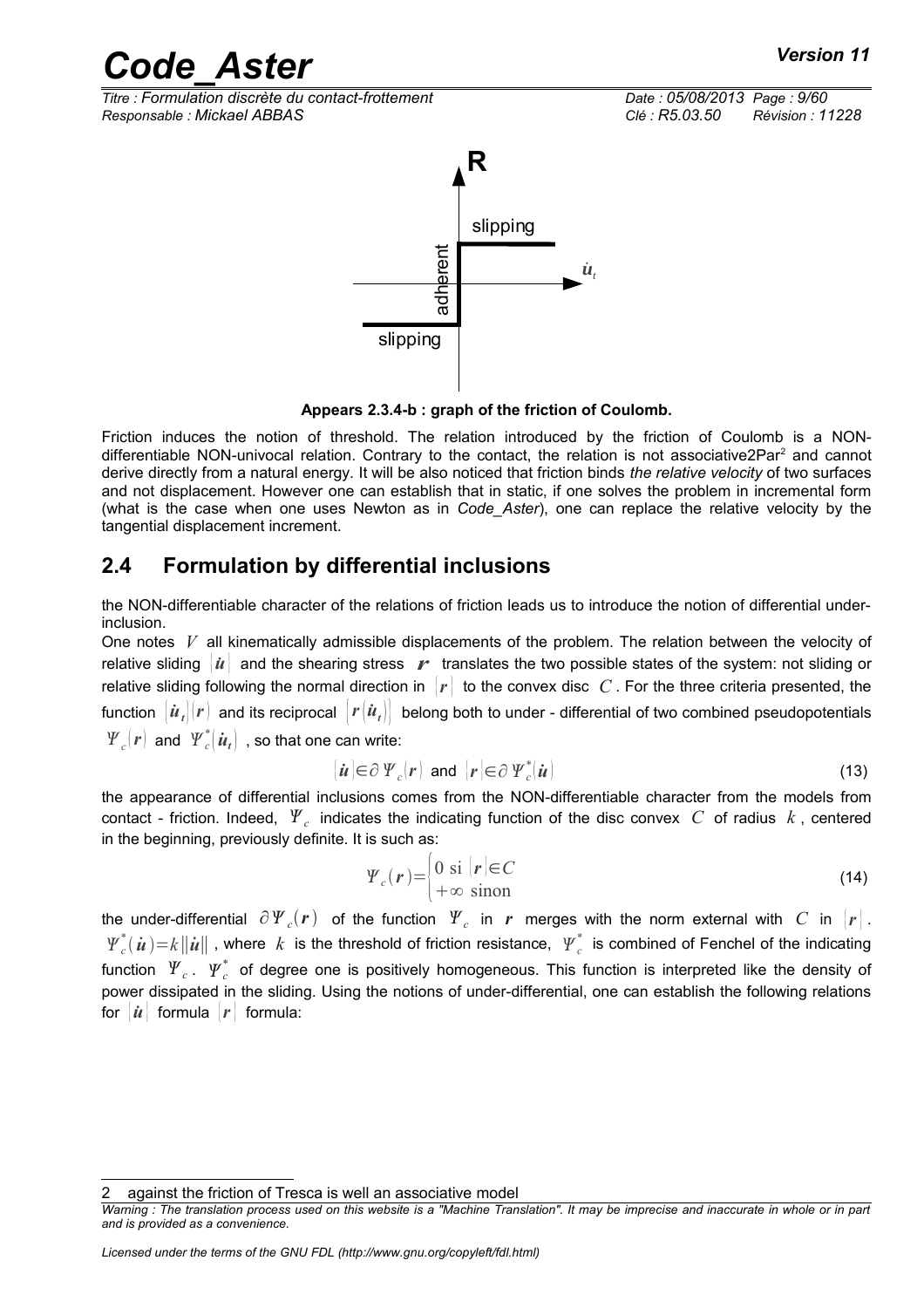*Titre : Formulation discrète du contact-frottement Date : 05/08/2013 Page : 10/60 Responsable : Mickael ABBAS Clé : R5.03.50 Révision : 11228*

$$
\begin{cases}\n\dot{\boldsymbol{u}} \in \partial \boldsymbol{\Psi}_c(\boldsymbol{r}) \Leftrightarrow \begin{cases}\n\boldsymbol{\Psi}_c(\boldsymbol{r}) = 0 \\
\dot{\boldsymbol{u}} \cdot (\boldsymbol{r} - \boldsymbol{r}) \le 0, \ \nabla \boldsymbol{r} \le C\n\end{cases} \\
\boldsymbol{r} \in \partial \boldsymbol{\Psi}_c^* (\dot{\boldsymbol{u}}) \Leftrightarrow \begin{cases}\n\dot{\boldsymbol{u}} \in V \\
\boldsymbol{r} \cdot (\dot{\boldsymbol{v}} - \dot{\boldsymbol{u}}) \le \boldsymbol{\Psi}_c^* (\dot{\boldsymbol{v}}) - \boldsymbol{\Psi}_c^* (\dot{\boldsymbol{u}}), \ \nabla \boldsymbol{v} \in V\n\end{cases}\n\end{cases} (15)
$$
\n
$$
\boldsymbol{\Psi}_c^* (\dot{\boldsymbol{u}}) + \boldsymbol{\Psi}_c (\boldsymbol{r}) = \dot{\boldsymbol{u}} \cdot \boldsymbol{r} = k ||\dot{\boldsymbol{u}}||
$$

**Note:**

•The two combined pseudopotentials presented are not - differentiable.

•Once known the normal reaction for the criterion of Coulomb, one is brought back locally to a criterion of friction of Tresca whose threshold is worth  $k = \mu$ .|*p*|.

•Adopted local criteria having a circular form one from of deduced that  $\vec{u}$ ∈∂ $\vec{Y}_c[r]$  implies that there exists  $\lambda$ positive reality such as  $\dot{\mathbf{u}} = \lambda \mathbf{r}$ .

•The formulation of the problem of velocity suggests an incremental numerical resolution of the problem of friction. The resolution of the problem of equilibrium will thus be presented in incremental form.

### <span id="page-9-0"></span>**2.5 Resolution of the problem of equilibrium**

One considers two solids of total volume  $\Omega$  of which contact surface is  $\Gamma_c$  . To simplify, one will suppose the existence of a differentiable strain energy to characterize the response of two separated solids with external requests (in fact, one can show that the results given hereafter are independent of this assumption). One notes *V* all the kinematically admissible fields of displacement, constrained by the respect of the conditions of contact and friction on the interface. The equilibrium of two solids in the absence of friction is written:

*To find U field of displacement kinematically admissible such as*

$$
\left[U=\underset{\nu\in V}{\text{argmin}}\left[\Phi(\varepsilon(\nu))-W(\nu)\right]\right] \Leftrightarrow \left[\Phi(U)-W(U)\leq \Phi(\nu)-W(\nu), \forall \nu\in V\right]
$$
\n(16)

In elasticity,  $\Phi(\nu) = \int_{\Omega} \varphi(\varepsilon(\nu)) d\Omega$  is strain energy. The function  $W(\nu)$  represents the work of the external forces. A requirement (which becomes sufficient if  $\Phi$  is strictly convex) so that this equilibrium is checked is that:

$$
D\Phi(U) - DW(U) = D\Phi(U) - L^{\text{ext}} = 0 \tag{17}
$$

where  $\,D\,$  is the operator derived from Cakes and  $\,{\bm L}^{\rm ext}\,$  is the linear form associated with the external forces. With the introduction of friction, the problem must be approached in incremental form. One is led (see [59](#page-58-2) and [59\)](#page-58-1) to the problem of minimization following on all  $\bar{V}$  the kinematically admissible fields constrained by the respect of the conditions of contact and friction on the interface:

*U* known, to find  $\Delta U \in \overline{V}$  such as

$$
\boldsymbol{U} + \Delta \boldsymbol{U} = \underset{\Delta \boldsymbol{\nu} \in \overline{\boldsymbol{V}}}{\operatorname{argmin}} \left[ \boldsymbol{\Phi} \left( \boldsymbol{\varepsilon} (\boldsymbol{U} + \Delta \boldsymbol{\nu}) \right) + \boldsymbol{\Psi}_c^* (\Delta \boldsymbol{\nu}_t) - \boldsymbol{W} (\boldsymbol{U} + \Delta \boldsymbol{\nu}) \right] \tag{18}
$$

 $U + \Delta U$  is thus solution of:

$$
\min_{\Delta v \in \overline{V}} \left[ \int_{\Omega} \varphi \left( \varepsilon \left( \boldsymbol{U} + \Delta \boldsymbol{v} \right) \right) d\Omega + \int_{\Gamma_c} k |\Delta \boldsymbol{v}_t| d\Gamma_c - W (\boldsymbol{U} + \Delta \boldsymbol{v}) \right] \tag{19}
$$

where  $\|\varDelta\,\bm{v}_t\|$  is the tangential component of the displacement increment relatif[3](#page-9-1)<sup>3</sup> solid  $\|2\|$  compared to solid  $\|1\|$ along contact surface, with the conventions adopted with the §2.[32.3.](#page-5-0)

By means of relations  $\varPsi_c^*(\Delta\,\nu_t)$  =  $k|\Delta\,\nu_t|$  and  $\varPsi_c^*(\Delta\,\nu_t)$   $\geq$  r  $\Delta\,\nu$  if  $r$   $\in$  C one from of deduced that  $U + \Delta U$  is solution of the problem of minmax following, on the space V of the kinematically admissible fields:

<span id="page-9-1"></span> $3-\Delta v_t$  is the tangential component of the relative displacement increment in quasi-static formulation, it becomes relative velocity of two surfaces in dynamic formulation.

*Warning : The translation process used on this website is a "Machine Translation". It may be imprecise and inaccurate in whole or in part and is provided as a convenience.*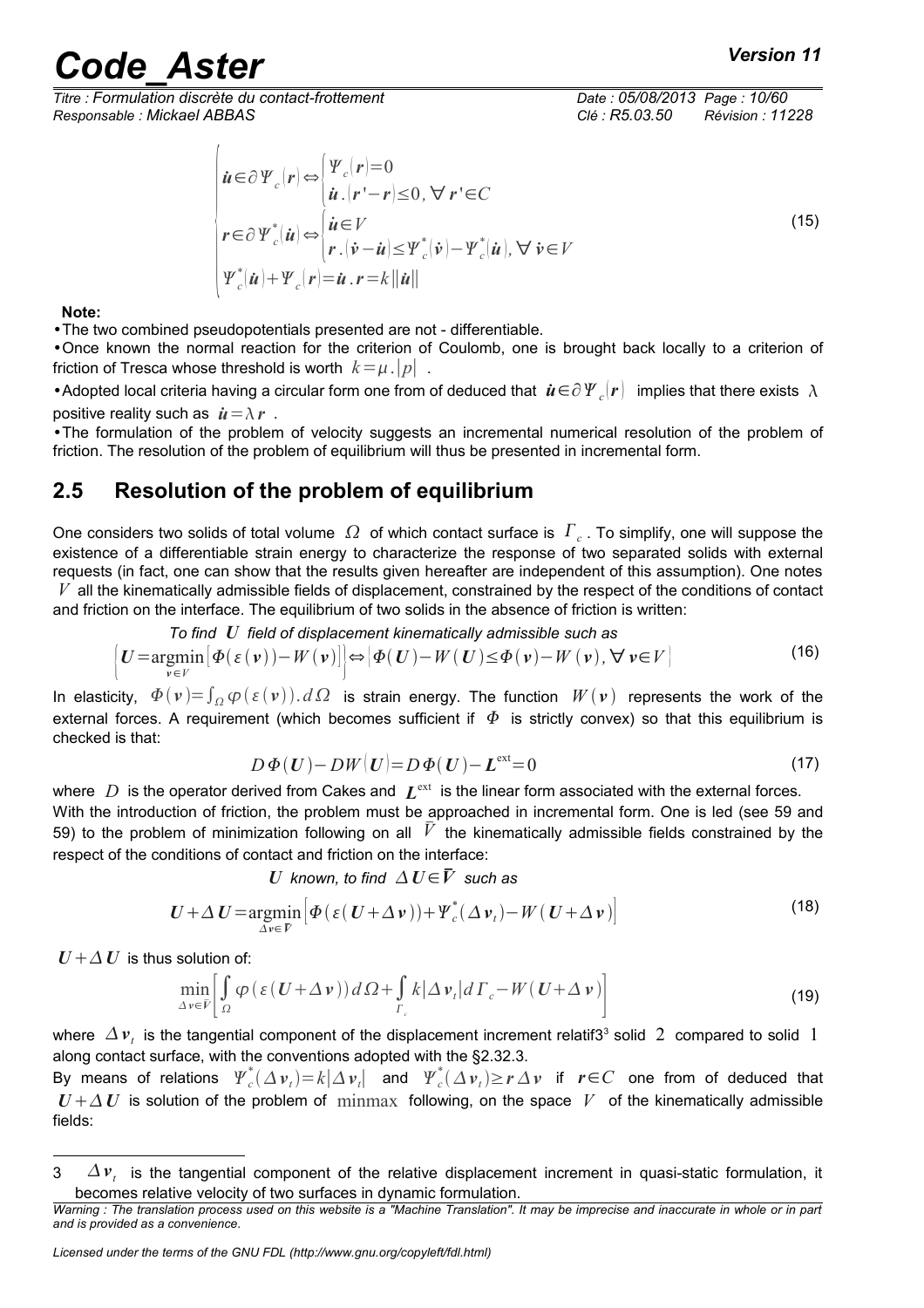*Titre : Formulation discrète du contact-frottement Date : 05/08/2013 Page : 11/60 Responsable : Mickael ABBAS Clé : R5.03.50 Révision : 11228*

$$
\lim_{\Delta v \in V} \text{Max } J(U + \Delta v, r) \tag{20}
$$

where the functional calculus  $J$  is worth:

$$
J(U+\Delta \nu, r) = \int_{\Omega} \phi(\varepsilon(U+\Delta \nu)) \cdot d\Omega + \int_{\Gamma_c} (r \cdot \Delta \nu_t - \Psi_c(r)) \cdot d\Gamma_c - W(U+\Delta \nu)
$$
 (21)

the presence of the indicating function in this statement indicates that the shears  $r$  on contact surface  $\Gamma$ . belong to the convex disc of friction *C* .

### <span id="page-10-1"></span>**2.6 Variational formulation**

If  $\varphi$  is convex, the problem minmax to be solved puts in an equivalent way in the form:

*To find*  $\Delta U \in V$  and  $r \in C$  , together independent variables such as

$$
\delta J \big( U + \Delta U, r \big) \ni 0 \tag{22}
$$

This amounts solving the system of equations with the following equilibrium:

$$
\int_{\Omega} \frac{\partial \varphi}{\partial \varepsilon} (\varepsilon (U + \Delta U)). \delta \varepsilon . d\Omega + \int_{\Gamma_c} \mathbf{r} . \delta \mathbf{v}_t . d\Gamma_c - L^{\text{ext}} . \delta \mathbf{v} = 0 \quad (a)
$$
\n
$$
\int_{\Gamma_c} (\delta \mathbf{r} . \Delta U_t . d\Gamma_c - \partial \Psi_c(\mathbf{r})) \ni 0
$$
\n(23)

or in an equivalent way:

$$
\int_{\Omega} \frac{\partial \varphi}{\partial \varepsilon} (\varepsilon (U + \Delta U)) \cdot \delta \varepsilon \cdot d\Omega + \int_{\Gamma_c} \mathbf{r} \cdot \delta \, \mathbf{v}_t \cdot d\Gamma_c - L^{\text{ext}} \cdot \delta \, \mathbf{v} = 0 \quad (a)
$$
\n
$$
\Delta U_t \in \partial \, \mathbf{Y}_c(\mathbf{r})
$$
\n
$$
\mathbf{r} = (\boldsymbol{\sigma}_1, \mathbf{n}). \mathbf{f} \text{ sur } \Gamma_c
$$
\n(24)

As in the preceding section,  $L^{\rm ext}$  is the linear form associated with the external forces. The linear form  $\ L^{\rm frot}$  is associated with the shear forces exerted by solid 2 on the contact surface of solid 1 . It will be also noted that the variational formulation makes it possible to find not only the balance equations of the system but also the belonging of  $\left.\varDelta\,U_{_I}\right.$  to the under-differential of  $\left.\varPsi_{_c}\right..$ 

### <span id="page-10-0"></span>**2.7 Stages of the resolution of the problem of contact-friction**

the method of discrete resolution established in *Code\_Aster* is founded on a writing of the relations of interpenetration on the nodes of the meshes in opposite, which implies:

- 1) A discrete description of contact surfaces (mesh);
- 2) The search of the minimal distance from projection and the position of this projection (operation known as of pairing);
- 3) The writing of the kinematic relations between the nodes;
- 4) Algorithms of resolution of the problem of contact/friction;

We will detail each one of these aspects in the continuation of the document.

For the formulations known as "discrete" (in opposition to the "continuous" formulation known as, to see [R5.03.52]), *Code\_Aster* solves the problem of contact by methods which belong to the family of the methods called "method of the statutes" in the literature, with a decoupling of the total-room type.

The contact algorithms/friction act as two times:

1) Geometrical problem of pairing

• Location: definition of potential surfaces of contact (cf  $\S$  [3.2](#page-12-0)) by the user  $4$ .

#### *Licensed under the terms of the GNU FDL (http://www.gnu.org/copyleft/fdl.html)*

<span id="page-10-2"></span><sup>4</sup> L there not of mechanism automatic of location of surfaces in contact in *Code\_Aster Warning : The translation process used on this website is a "Machine Translation". It may be imprecise and inaccurate in whole or in part and is provided as a convenience.*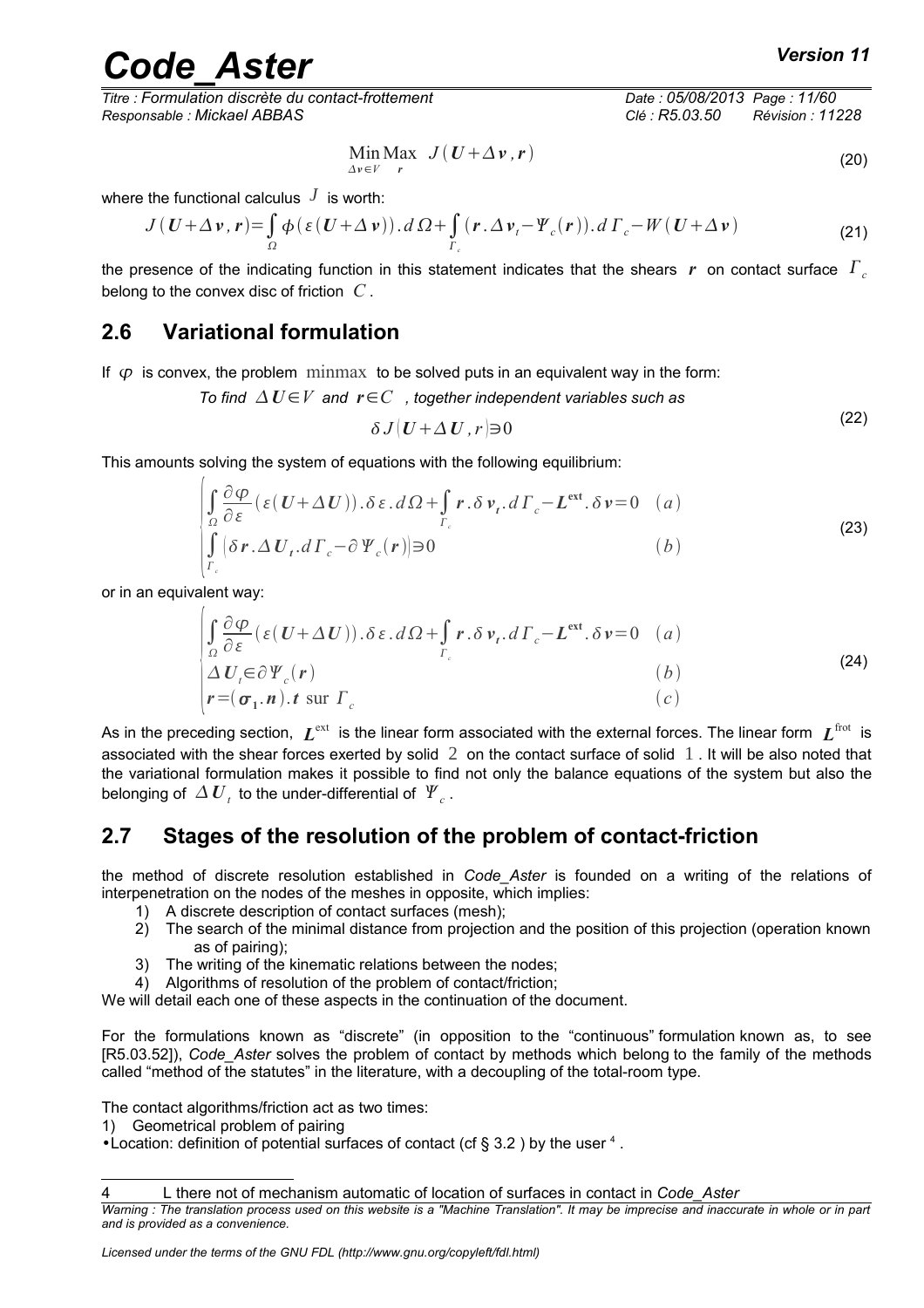*Titre : Formulation discrète du contact-frottement Date : 05/08/2013 Page : 12/60 Responsable : Mickael ABBAS Clé : R5.03.50 Révision : 11228*

- •Pairing: determination of the potential couples of contact (cf § [3.4](#page-14-1) ) by a research method of the minimum clearance enters a node and a facet (for pairing node/facet) or of the node nearest to another node (for nodal pairing).
- •Kinematics: writing of the relation of nonpenetration by the determination of the direction of projection and the evaluating of the coefficients (cf § [19](#page-18-0) ). The relation is written between the slave node and the main nodes.
- 2) Mechanical problem. Several types of algorithms are established in *Code\_Aster* :
- •An algorithm based on the method of the active stresses [59](#page-58-3) usable in contact without friction only. It is that which is used by default and which corresponds to  $ALGO$  CONT = " FORCED ".
- •An alternative of the method of the active stresses using an iterative resolution by conjugate gradient project. ALGO CONT='GCP'. Method reserved exclusively for the problems of contact without friction.
- •An algorithm is available under ALGO CONT='LAGRANGIEN'. It is similar to the method of the stresses more or less. It is usable also in the case of "LAGRANGIAN " friction ALGO FROT=.
- •An algorithm of resolution by regularization of the conditions of contact and/or friction, which one activates with ALGO\_CONT='PENALIZATION' and ALGO\_FROT='PENALIZATION' by choosing a coefficient of judicious penalization (what implies *a fortiori*, a parametric study on the value of this coefficient).
- •A mixed algorithm (exact in contact and regularized in friction): ALGO\_CONT='LAGRANGIEN' and ALGO\_FROT='PENALIZATION'.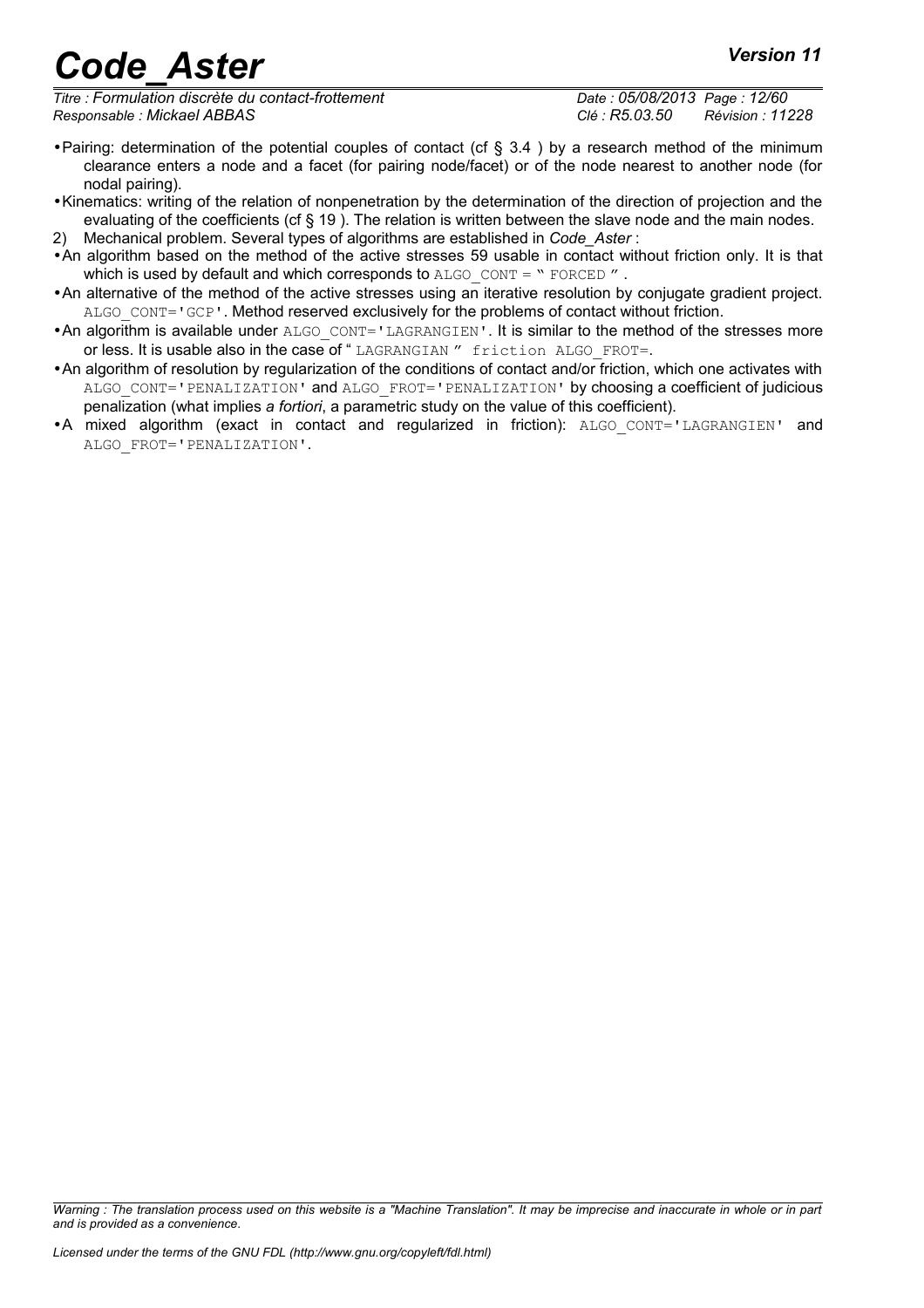*Titre : Formulation discrète du contact-frottement Date : 05/08/2013 Page : 13/60 Responsable : Mickael ABBAS Clé : R5.03.50 Révision : 11228*

### <span id="page-12-2"></span>**3 Geometrical problem of pairing**

### <span id="page-12-1"></span>**3.1 Introduction**

the first problem to treating the contact in the case of is to define in a way reliable and robust which parts of two surfaces are likely to make contact. It is the operation known as of pairing, commune with the mixed hybrid formulation known as "continuous" method presented in the document [R5.03.52].

There are two types of pairing available in *Code\_Aster*:

•Nodal pairing;

#### •Master-slave pairing (or node-facet).

Nodal pairing (APPARIEMENT=' NODAL') imposes that relative displacement between a slave node and the master node which is paired to him, project on the direction of the norm to the slave node, is lower than initial clearance in this direction. The use of this formulation is disadvised because it requires to have compatible meshes (nodes "opposite") which remains it during the strain (assumption of small slidings), and for which the norms Master and slave are about colinéaires. Without these assumptions, the made approximation becomes hazardous and it is preferable to use the node-facet formulation.

Master-slave pairing, selected by the key word APPARIEMENT=' MAIT ESCL', does not grant a role equivalent to two surfaces: the surface (  $S_{1}$  ) described under <code>GROUP\_MA\_MAIT</code> or <code>MAILLE\_MAIT </code> is called surface Master and surface (  $S_{\rm 2}$  ) is surface slave. The conditions of noninterpenetration express that nodes of surface slave (of stars on the figure [\(3.1-a\)](#page-12-3)) do not penetrate in meshes of surface Master. One can see, on the other hand, that it is possible that the main nodes (rounds) penetrate in surface slave.



<span id="page-12-3"></span>**Appears 3.1-a : surface main and surfaces slave.**

#### **Note:**

•The nodes slaves are by default all the nodes belonging to meshes of contact defining surface slave. Key words SANS NO and SANS GROUP NO make it possible to give, zone by zone, a list of the nodes which must be removed list of the nodes slaves. That makes it possible to remove the nodes subjected to boundary conditions of Dirichlet incompatible with the contact (see § [56](#page-55-1) ).

### <span id="page-12-0"></span>**3.2 Definition of the potential zones of contact**

*Code\_Aster* not having mechanism of automatic control of the potential zones of contact, it is thus to the user to define *a priori* the zones of which he predicts that they will make contact. These zones must be sufficiently broad not to observe interpenetration. It should be noted that the phase of pairing is an inexpensive operation in general (much less expensive than the resolution of the mechanical problem of contact) and than one can thus define sufficiently wide zones without being likely to penalize the performances, subject respecting some care to ensure, in particular, the unicity of projections.

*Warning : The translation process used on this website is a "Machine Translation". It may be imprecise and inaccurate in whole or in part and is provided as a convenience.*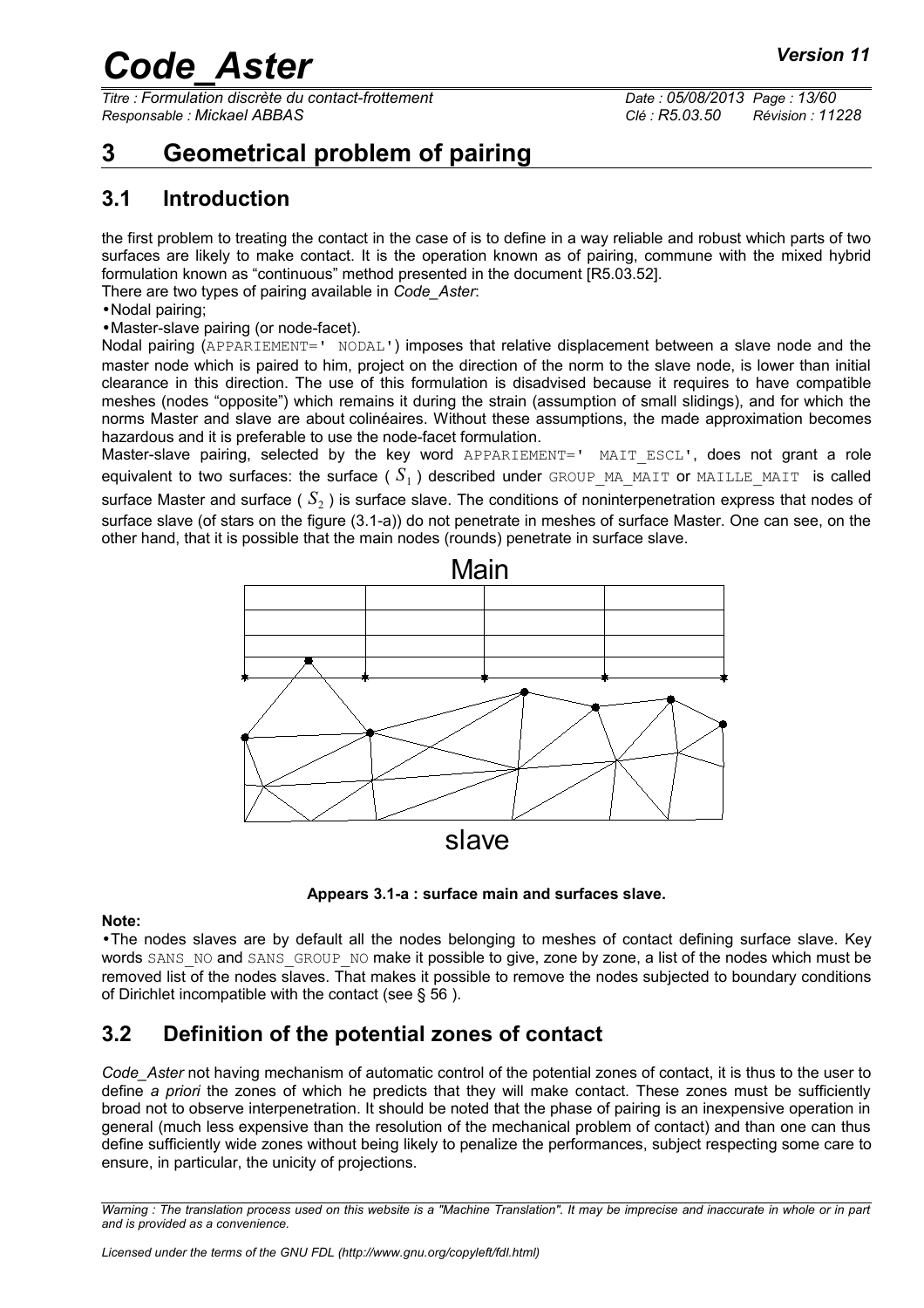*Titre : Formulation discrète du contact-frottement Date : 05/08/2013 Page : 14/60 Responsable : Mickael ABBAS Clé : R5.03.50 Révision : 11228*

One considers three solids of the figure [\(3.2-a\)](#page-13-1), represented in 2D. One defined three possible zones of interpenetration between solids: a zone enters the solid *A* and the solid *B* , and two zones between solid *B* and solid *C* . The user, who defines these zones in the command file, supposes here that apart from these zones, there is no risk of interpenetration, taking into account the loading.



<span id="page-13-1"></span>**Appears 3.2-a : definition of three contact zones.**

Each contact zone is defined in the operator DEFI\_CONTACT, keyword factor ZONE. A zone is composed by definition of two surfaces which one seeks to prevent the interpenetration: first is defined under key word GROUP MA\_MAIT (Or MAILLE\_MAIT), the second under key word GROUP\_MA\_ESCL (Or MAILLE\_ESCL), i.e. by the data of meshes **of edge** which constitute them. These meshes are SEG2 or SEG3 for a 2D mesh, of the TRIA3, TRIA6, QUAD4, QUAD8 or QUAD9 for a mesh 3D.

#### **Note:**

•Meshes of the edge necessary ones to the contact will not be created by *Code\_Aster* starting from the voluminal elements and must thus already exist in mesh file.

•The choice of surfaces which will be Masters or slaves is important. Information on this subject is available in documentation [U2.04.04].

#### <span id="page-13-0"></span>**3.2.1 Cas particulier of the contact for a cable or a beam in 3D**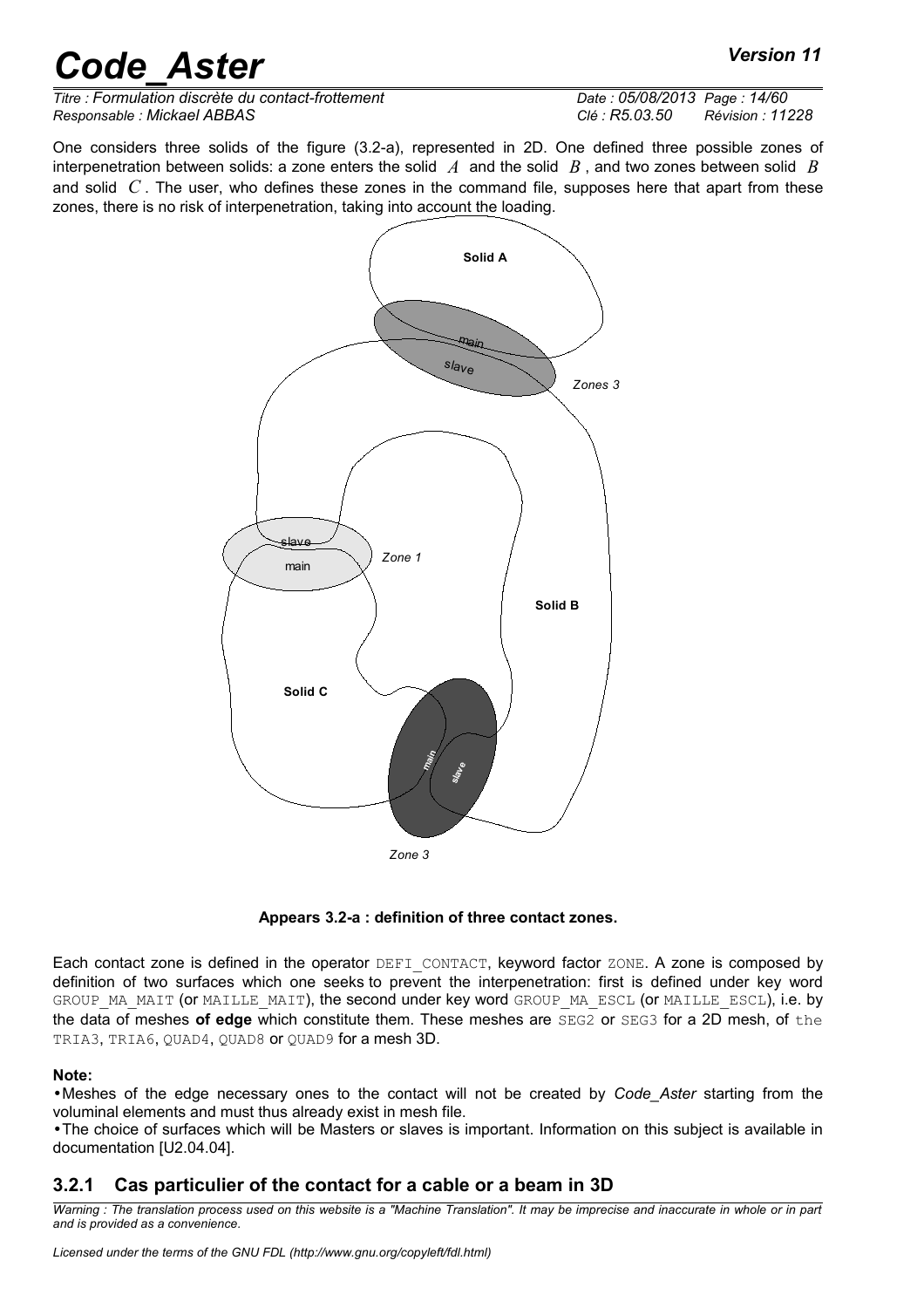*Titre : Formulation discrète du contact-frottement Date : 05/08/2013 Page : 15/60 Responsable : Mickael ABBAS Clé : R5.03.50 Révision : 11228*

It is possible in 3D to treat the contact between a mesh SEG2 or SEG3 (modelling a cable or a beam) and a surface. In this case, it is imperatively necessary to use the method of pairing "MAIT\_ESCL" and to give the segments under key word GROUP\_MA\_ESCL (meshes slaves). The cross-section of the beam can be then taken into account by the use of key word DIST\_ESCL (cf §3.63.6).

### <span id="page-14-3"></span>**3.2.2 Case of pairing nodal**

One must to choose to take as surface slave that which comprises less nodes (an error message will stop you if your surface Master contains less nodes than your surface slave), in order to maximize the chances to have an injective pairing (a master node is paired only with one slave node). The master node paired with each slave node is determined by a computation moreover nearer close explained in the §3.4.[23.4.2.](#page-15-2) One uses the norm with the master node to write the relation of noninterpenetration.

Even in the case of nodal pairing, contact surfaces are defined in terms of meshes. The nodes slaves and Masters are then the nodes of meshes thus defined .

### <span id="page-14-2"></span>**3.3 Directional sense of the norms**

It is imperative that meshes of contact are defined so that the norm is outgoing: the connectivity of the segments must be defined in the order *AB* , that of the triangles in the order *ABC* , and that of the quadrangles in the order *ABCD*, as indicated on the figure [3.3-a.](#page-14-4) For a better reading of the drawing, one a little drew aside the edge mesh here being used in contact with the "face" of the voluminal element 2D or 3D on which it is pressed. One will be able to use for that the operator MODI\_MAILLAGE, options ORIE\_PEAU\_2D, ORIE\_PEAU\_3D or ORIE\_COQUE.



<span id="page-14-4"></span><span id="page-14-1"></span>**Appears 3.3-a : classification of meshes of contact to have an outgoing norm.**

### **3.4 Algorithm of pairing**

#### **3.4.1 Principle**

the algorithm of pairing proceeds in two times:

- <span id="page-14-0"></span>1. For each slave node one searches the master node nearest;
- 2. One seeks then the master mesh attached to the master node previously given which is closest to the slave node;

In the case of nodal pairing, one makes obviously only the first stage.

*Warning : The translation process used on this website is a "Machine Translation". It may be imprecise and inaccurate in whole or in part and is provided as a convenience.*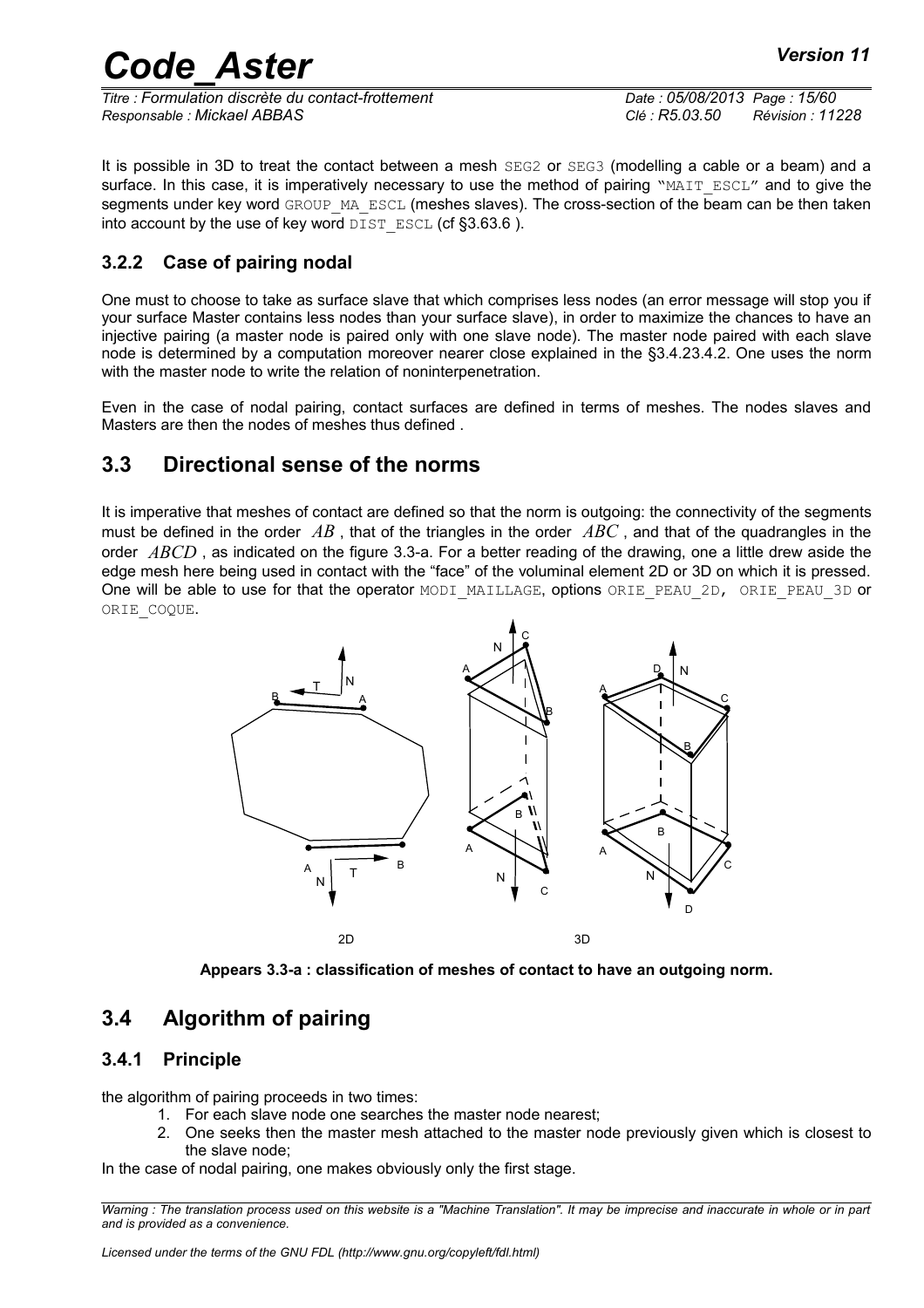*Titre : Formulation discrète du contact-frottement Date : 05/08/2013 Page : 16/60 Responsable : Mickael ABBAS Clé : R5.03.50 Révision : 11228*

#### <span id="page-15-2"></span>**3.4.2 Searching for nearer close to a node**

This phase is common to both formulations: node/facet and node/node. The method used to search the master node nearest to a slave node is very simple: it is enough and to calculate the distance (in brought up to date geometry, c[f3.7](#page-22-0) §3.7) between the slave node main nodes candidates.

#### <span id="page-15-1"></span>**3.4.3 Of the mesh search main paired**

the algorithm to search the master mesh which is paired with the slave node is the following:

•Knowing the master node nearest to the slave node *P* (see §3.4.[23.4.2\)](#page-15-2), one examines successively the meshes main ones containing this node.

•For each mesh thus located, one seeks the orthogonal project *M* of the slave node *P* on the master mesh.

•The mesh minimizing the distance *PM* is selected to be paired with the slave node.

#### **Note:**

- If the slave node is projected apart from a master mesh, one folds back his projection on this mesh under certain conditions (see § [3.4.5](#page-18-1) ).

- So at least a projection takes place inside a master mesh, then this one will be preferred with a projection leading to a folding back (whatever the measured distance)

<span id="page-15-0"></span>- If all projections of the slave node take place apart from their respective master mesh, the slave node is regarded as not paired and will thus be excluded from the phase of Computation

#### **3.4.4 resolution of projection of the slave node on the master mesh**

#### **3.4.4.1 Notations**

parts of surfaces  $\partial\Omega^i$  likely to make contact at the time of the strain of two solids are noted  $\gamma^i_c$ . One supposes the existence of noted regular cards  $\varTheta^i$  describing surfaces  $\ket{\gamma^i_c}$  . These cards are defined as follows:

$$
\Theta^i: \quad \omega^i \to \overline{\Omega^i} (\xi_1^i, \xi_2^i) \to p^i = \Theta^i (\xi_1^i, \xi_2^i)
$$
 (25)

where  $\omega^i$  is a field limited (of reference) contents in  $\mathbb{R}^2$  (it is the parametric space of reference of the finite element). In addition, one indicates by  $\varphi^i$  the transformation of solid  $\ B^i$  , definite by:

<span id="page-15-3"></span>
$$
\varphi^i: \quad \overline{\Omega^i} \to \overline{\Omega^i_t} \\
 [\boldsymbol{p}^i] \to [\boldsymbol{x}^i]
$$
\n(26)

One always places itself at a time  $t$  built-in. Surface Master is noted  $y_c^1$  and surface slave is noted  $y_c^2$ . One carries out pairing while searching, for any point  $\bigl\lbrack x^i\bigr\rbrack = \varphi^i(p^i,t)$  border  $\,\, \gamma^1_c\,$  the point  $\, [\, \tilde{x}]\,$  of  $\,\, \gamma^2_c\,$  nearest. That amounts solving the problem of optimization under stresses according to. For any point  $\big\vert x^1\big\vert =\varphi^1\big(\theta^1\big\vert \xi_1^1,\xi_2^1\big),t\big\vert$  with  $\big\vert \xi_1^1,\xi_2^1\big\vert \in\omega^1$  , and for any  $t\!\ge\! 0$  , to find  $\tilde{\,\zeta}_t\!=\!\!\big\vert \xi_1^2,\xi_2^2\big\vert \in\omega^2\,$  such as:

$$
\tilde{\zeta}_t = \underset{\{\xi_1^2, \xi_2^2\} \in \omega^2}{\operatorname{argmin}} \left\{ \frac{1}{2} \cdot \left\| \varphi^1 \left( \Theta^1 \left( \xi_1^1, \xi_2^1 \right), t \right) - \varphi^2 \left( \Theta^2 \left( \xi_1^2, \xi_2^2 \right), t \right) \right\|^2 \right\} \tag{27}
$$

the solution  $\,\tilde{\zeta}_\iota\,$  is the position within the space of parametric reference of projection  $\,M\,$  slave node  $\,P\,$  on the master mesh.

#### **3.4.4.2 Formulation of the problem of minimization**

to solve the nonlinear problem [\(27\)](#page-15-3), one proposes to use an algorithm of minimization of Newton. The problem is reformulated in the following way: for a given slave node one seeks the point (in parametric coordinates) which minimizes the distance to a master mesh given (that defined in the paragraph §3.4.[316\)](#page-15-1).

One notes  $f$  the norm  $L_2$  distance between a slave node located in  $|x_e|$  and a point  $|x_m|$  pertaining to the master mesh in opposite: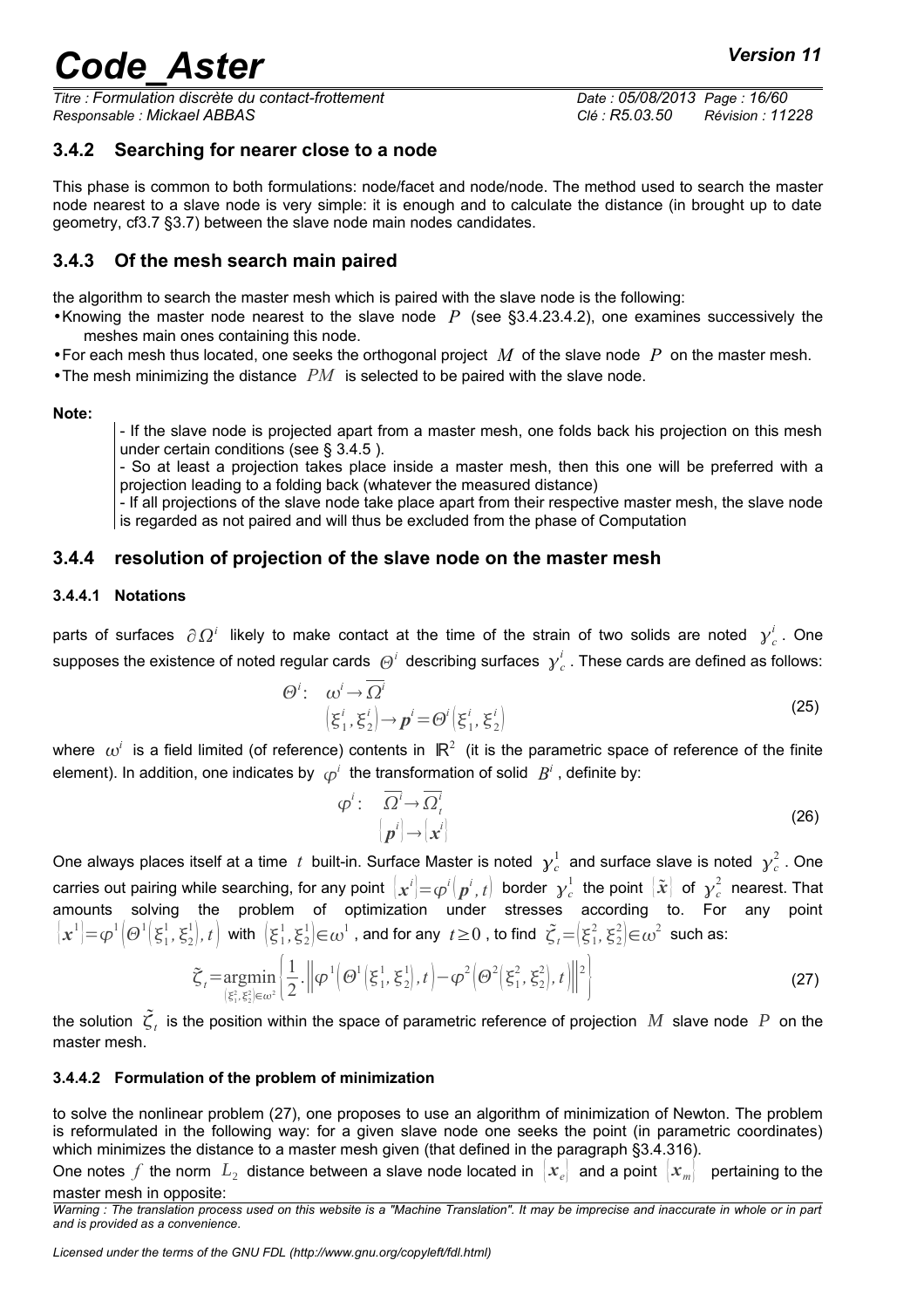*Titre : Formulation discrète du contact-frottement Date : 05/08/2013 Page : 17/60 Responsable : Mickael ABBAS Clé : R5.03.50 Révision : 11228*

$$
f\left(\left|\mathbf{x}_{m}\right|\right) = \left\| \left|\mathbf{x}_{e}\right| - \left|\mathbf{x}_{m}\right| \right\|^{2}
$$
\n(28)

One writes the functional calculus in parametric space,  $|x_m|$  expressing itself starting from  $nb_m$  nodes  $|x_{i,m}|$ of the mesh main paired:

$$
f\left(\boldsymbol{\xi}_{1},\boldsymbol{\xi}_{2}\right)=f\left(\left|\boldsymbol{\zeta}\right|\right)=\left\|\left(\boldsymbol{x}_{e}\right)-\sum_{i=1}^{nb_{ne}}\boldsymbol{\phi}_{i}\left(\left|\boldsymbol{\zeta}\right|\right).\left|\boldsymbol{x}_{i,m}\right|\right\|^{2}
$$
\n(29)

It is this quantity which it is necessary to minimize. One applies the algorithm of Newton to the conditions of stationarity (Eulerian-Lagrange) of the problem of minimization thus stated, i.e. with the vectorial functional calculus  $\|\nabla f(\|\boldsymbol{\zeta}\|)$ , statement of the development of Taylor to the first order, around the point  $\|\boldsymbol{\zeta}_0\|$ :

$$
\left[\nabla f(|\boldsymbol{\zeta})\right]_{\text{lin\'eariisation}} \left[\nabla f(|\boldsymbol{\zeta}_0|\right] + \left[H(\boldsymbol{\zeta}_0)\right] \cdot \left(|\boldsymbol{\zeta}| - \left|\boldsymbol{\zeta}_0\right|\right) \tag{30}
$$

Where  $[H]$  is the Hessienne matrix of second derivative of f and  $\|\nabla f(\zeta)\|$  is its gradient. A minimum of *f* occurs when its gradient is null.

The iterative algorithm is written then:

1.To leave the initial point  $|\zeta_{i=0}|$  on the master mesh. This starting point is simply selected in  $|\zeta_{i=0}|$  =  $|0|$  ; 2.To evaluate the gradient  $\left\{ \bm{\nabla} f\big(\! \left[\bm{\zeta}_i\! \right] \!\big) \!\right\}$  and the Hessienne matrix  $\left[ \bm{H} \! \left(\bm{\zeta}_i\right] \!\right]$  in this point;

3.To calculate the direction of descent  $\left[\bm{d} \;\; \bm{\zeta}\right]=-\big[\bm{H}(|\;\bm{\zeta})\big]^{-1}. \left[\bm{\nabla} \, f\, (|\;\bm{\zeta}|\big)\right]^{-1}$ 

- <span id="page-16-0"></span>4. Compute the linear parameter of search  $\alpha$  (see [§3.4.4.4\)](#page-17-0)
- 5.To calculate the following point such as  $|\zeta_{+1}|=|\zeta|+\alpha |d|\zeta|$ ;

6.If the process converged, one stops, if not one buckles into 2.

#### **Note:**

•This problem is written without stresses;

•One cannot guarantee the unicity of the solution, the process of Newton will find the first point carrying out the conditions of stationarity.

•The existence of the gradient and the Hessienne matrix is assured if the mesh is sufficiently regular, which is always the case on a mesh too not distorted finite element.

•The iterative process stops by a criterion on the displacement increment in parametric space  $\sqrt{\langle \zeta_{+1} \rangle [\zeta_{+1}] - \langle \zeta_{i} \rangle [\zeta_{i}]}$ 

ε=  $\sqrt{\langle \xi_{+1} \rangle |\xi_{+1} \rangle}$ with  $\epsilon \leq 10^{-4}$  (nonmodifiable value by the user). This value being

estimated compared to the parametric coordinates, it does not have there problems with the size of meshes and the units used.

•The maximum number of iterations of Newton is fixed at 200 (nonmodifiable value by the user).

•If the maximum number of iterations is reached, one selects as reiterated project which minimized the distance between the slave node and the master mesh (it is thus not perfectly the orthogonal project).

•There exists an alternative in which the direction of search is not estimated by the algorithm of Newton but a direction fixes given by the user, which can be useful in certain difficult cases (perfectly convex mesh which does not give a single projection for example). One activates it by keyword TYPE APPA=' FIXE' and the vector is given by DIRE APPA.

•Projection on the elements segments in 3D (case of the beams or the cables) requires a definition of the norm by the user via keywords VECT\_MAIT/VECT\_ESCL.

#### **3.4.4.3 Form of the tangent matrix and the residue**

One gives below the statements of the intervening terms in the writing of the algorithm of Newton describes above. The functional calculus is pointed out:

*Warning : The translation process used on this website is a "Machine Translation". It may be imprecise and inaccurate in whole or in part and is provided as a convenience.*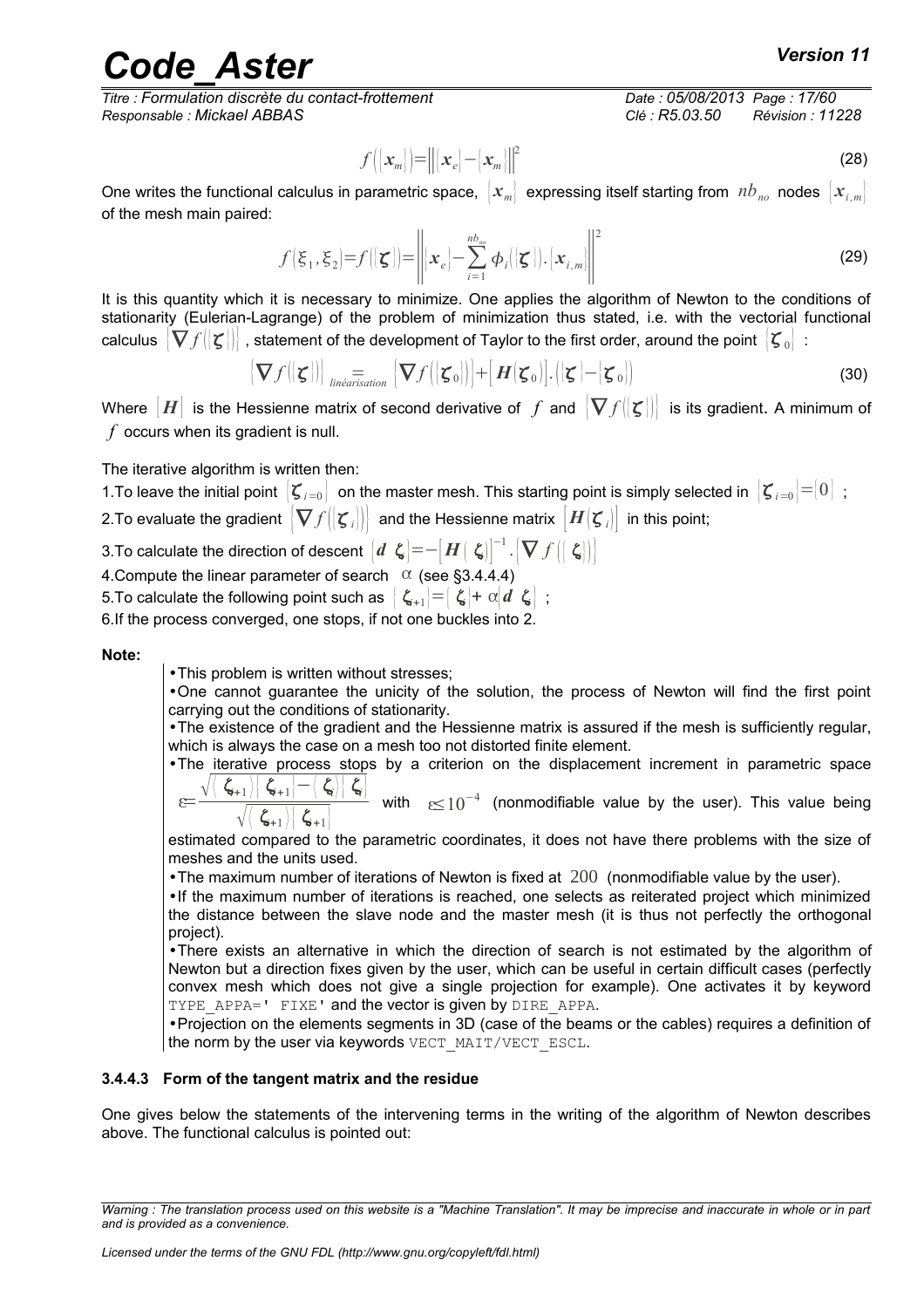*Titre : Formulation discrète du contact-frottement Date : 05/08/2013 Page : 18/60 Responsable : Mickael ABBAS Clé : R5.03.50 Révision : 11228*

<span id="page-17-1"></span>

$$
f\left(\boldsymbol{\xi},\boldsymbol{\xi}\right) = f\left(\boldsymbol{\xi}\right) = \left\| \left(\boldsymbol{x}_e\right) - \sum_{i=1}^{n b_m} \varphi_i\left(\boldsymbol{\xi}\right) \cdot \left(\boldsymbol{x}_{i,m}\right) \right\|^2 \tag{31}
$$

the gradient of this functional calculus:

$$
\left[\nabla f\left(\left|\ \mathbf{Q}\right\right\right)\right] = \begin{pmatrix} \frac{\partial f}{\partial \xi} \\ \frac{\partial f}{\partial \xi} \end{pmatrix}
$$
\n(32)

the terms are written explicitly:

$$
\frac{\partial f}{\partial \xi_j}(\xi_1, \xi_2) = 2\left( \left| \mathbf{x}_e \right| - \sum_{i=1}^{nb_{no}} \phi_i\left( \left| \boldsymbol{\zeta} \right| \right) \cdot \left| \mathbf{x}_{i,m} \right| \right) \cdot \left( - \sum_{i=1}^{nb_{no}} \frac{\partial \phi_i}{\partial \xi_j} \left( \left| \boldsymbol{\zeta} \right| \right) \cdot \left| \mathbf{x}_{i,m} \right| \right) \tag{33}
$$

the hessien of this functional calculus:

$$
\begin{bmatrix} \boldsymbol{H}|\boldsymbol{\zeta} \end{bmatrix} = \begin{bmatrix} \frac{\partial^2 f}{\partial \xi_1^2} & \frac{\partial^2 f}{\partial \xi_1 \cdot \partial \xi_2} \\ \frac{\partial^2 f}{\partial \xi_1 \cdot \partial \xi_2} & \frac{\partial^2 f}{\partial \xi_2^2} \end{bmatrix}
$$
(34)

the terms are written explicitly:

$$
\frac{\partial^2 f}{\partial \xi_1^2}(\xi_1, \xi_2) = \left\| \sum_{i=1}^{nb_{no}} \frac{\partial \phi_i}{\partial \xi_j}(|\boldsymbol{\zeta}|) \cdot [\boldsymbol{x}_{i,m}] \right\|^2 + 2 \left\| (\boldsymbol{x}_e) - \sum_{i=1}^{nb_{no}} \phi_i(|\boldsymbol{\zeta}|) \cdot [\boldsymbol{x}_{i,m}] \right\} \cdot \left( - \sum_{i=1}^{nb_{no}} \frac{\partial^2 \phi_i}{\partial \xi_j^2}(|\boldsymbol{\zeta}|) \cdot [\boldsymbol{x}_{i,m}] \right)
$$
(35)

And for the cross terms:

$$
\frac{\partial^2 f}{\partial \xi_j \partial \xi_k} (\xi_1, \xi_2) = \left( \sum_{i=1}^{nb_m} \frac{\partial \phi_i}{\partial \xi_j} (|\boldsymbol{\zeta}|) \cdot [\boldsymbol{x}_{i,m}] \right) \cdot \left( \sum_{i=1}^{nb_m} \frac{\partial \phi_i}{\partial \xi_k} (|\boldsymbol{\zeta}|) \cdot [\boldsymbol{x}_{i,m}] \right) \n+ 2 \left( |\boldsymbol{x}_e| - \sum_{i=1}^{nb_m} \phi_i (|\boldsymbol{\zeta}|) \cdot [\boldsymbol{x}_{i,m}] \right) \cdot \left( - \sum_{i=1}^{nb_m} \frac{\partial^2 \phi_i}{\partial \xi_j \cdot \partial \xi_k} (|\boldsymbol{\zeta}|) \cdot [\boldsymbol{x}_{i,m}] \right)
$$
\n(36)

#### <span id="page-17-0"></span>**3.4.4.4 linear Search in the algorithm of projection**

to improve the robustness of the algorithm of projection, a linear phase of search is added in the algorithm of Newton (cf [§3.4.4.2\)](#page-16-0). It acts, being given a direction of descent  $|d \zeta|$ , to determine a parameter of advanced  $\alpha$  which minimizes a functional calculus  $F$  associated with  $f$ .

The linear algorithm of search used (linear search with graining and rule of Armijo) is the same one as for the implicit integration of the constitutive laws [R5.03.14].

The functional calculus *F* , associated with the functional calculus outdistances *f* defined in [\(31\),](#page-17-1) is the following one:

$$
F\left(\alpha\right) = \frac{1}{2} \left\| \nabla f\left(\left[\left|\zeta\right| + \alpha \left|\boldsymbol{d} \right|\zeta\right]\right)\right\|^2 \tag{37}
$$

to choose  $\alpha$ , one does not go in fact not to seek to minimize the functional calculus exactly F but an approximation of this one (quadratic, cubic). To know which approximation to use, one leans on the rule of Armijo. For more details, one returns to [R5.03.14] and [59](#page-58-4) which detail the implementation of such an algorithm.

For the linear search implemented in the algorithm of projection, the selected parameters (into tough) are the following:

*Warning : The translation process used on this website is a "Machine Translation". It may be imprecise and inaccurate in whole or in part and is provided as a convenience.*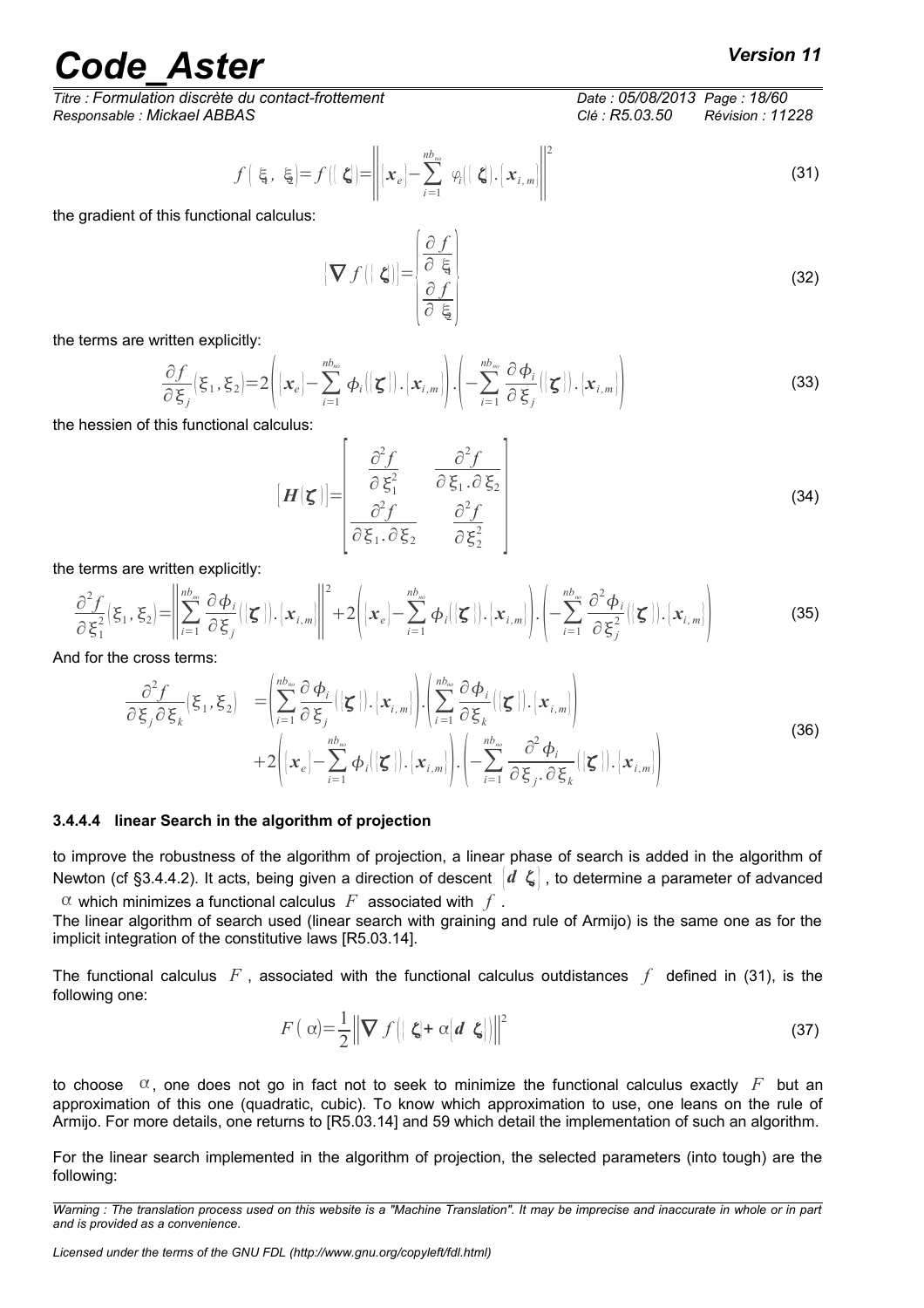*Titre : Formulation discrète du contact-frottement Date : 05/08/2013 Page : 19/60 Responsable : Mickael ABBAS Clé : R5.03.50 Révision : 11228*

| Date : 05/08/2013 Page : 19/60 |                         |
|--------------------------------|-------------------------|
| Clé : R5.03.50                 | <b>Révision : 11228</b> |

| Parameter of the rule of Armijo | $\omega = 0,0001$    |
|---------------------------------|----------------------|
| Limit min for the folding back  | $\alpha_{min} = 0,1$ |
| Limit max for the folding back  | $\alpha_{max} = 0.5$ |
| maximum Number of cubic         | $it_{max} = 2$       |
| interpolations                  |                      |

These parameters imply in particular that if the step by default (  $\alpha=1$  ) does not satisfy the rule with Armijo, i.e. the direction of selected descent does not bring closer to the orthogonal project, then  $\alpha$  will be with most equal to 0,5 . This choice makes it possible to support the robustness rather (to avoid following a direction of erroneous search) than the performance (the values  $\alpha$  higher than 1).

For meshes of poor quality, with meshes distorted, the linear search showed its interest, finding the good project orthogonal on difficult cases where an algorithm without linear search failed.

#### <span id="page-18-1"></span>**3.4.5 Processing of projections except mesh**

There exist projections of which result is sensitive to purely numerical parameters or whose existence and unicity mathematics are not guaranteed. Under certain conditions, one can detect of the contact between two surfaces whereas there is not. The problem comes initially from an incorrect and imperfect definition of surfaces likely to make contact. Of the contact let us take the case in 2D (contact surfaces are thus segments) where a slave node must be projected apart from surface Master (see figure [3.4.5-a\)](#page-18-3):



<span id="page-18-3"></span>**Appears 3.4.5-a : projection out of a master mesh.**

The user can choose "Re-to project" this slave node on the prolonged master mesh or not to do it (see figure [3.4.5-b](#page-18-2) ).



<span id="page-18-2"></span><sup>(</sup>one is in the tolerance)

**Appears 3.4.5-b : principle of the zone of tolerance for projection on a master mesh.**

The limiting value of this Re-projection is fixed by the keyword TOLE\_PROJ\_EXT which of the mesh takes for argument the value (paid to the element of reference) of the extension main in which one authorizes Reprojection. By default, this value is fixed at 0.50 . What means that any slave node being projected at a distance higher than half the length of the mesh main Re-will not be projected. To prohibit Re-projection completely, it is enough to fix TOLE\_PROJ\_EXT at zero. This operator is valid in 2D and 3D. In 3D case, it is the extension of a surface mesh of contact, and, as one reasons in parametric space, the curvature of edges of the elements is well taken into account.

In the same way if contact surfaces are extended too much, any slave node located behind the master mesh is paired. The notion of "in front of-behind" is given by the directional sense of the norms given by the user (see §3.[33.3\)](#page-14-2). One can restrict this search for mesh paired with the parameter TOLE\_APPA which meshes specifies the maximum distance from search of "the appariables" with the slave node.

### <span id="page-18-0"></span>**3.5 Kinematic relations**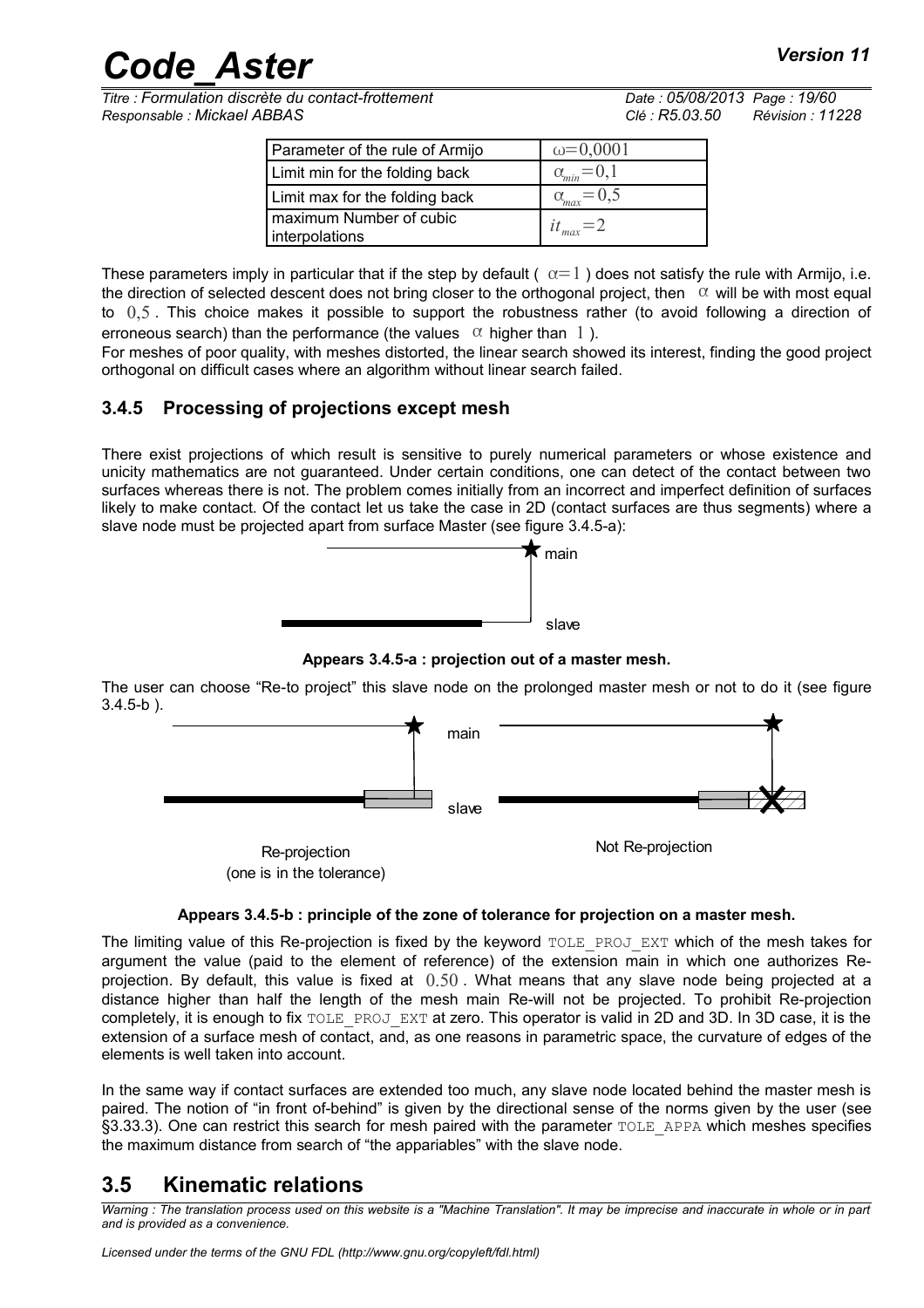*Titre : Formulation discrète du contact-frottement Date : 05/08/2013 Page : 20/60 Responsable : Mickael ABBAS Clé : R5.03.50 Révision : 11228*

#### <span id="page-19-0"></span>**3.5.1 Definition of the contact matrix**

One carries out a idealized modelization of the phenomenon of contact, in the sense that it line supposes the borders of the bodies perfectly defined by one or a surface: one then writes a condition of nondiscrete and linearized interpenetration [59.](#page-58-2) That is to say *P* a slave node, *M* its projection on the master mesh which was given during pairing. In 2D, this master mesh has two nodes (SEG2) or three nodes (SEG3). In 3D, it can have of them three, four, six, eight or nine (TRIA3, QUAD4, TRIA6, QUAD8, QUAD9). The displacement of the point *M* is a linear combination of displacements of the nodes of the finite element, with for coefficients the values of the shape functions  $\Phi$  in M. We place if the master mesh is a  $SEG2$  to simplify the talk. One has then :

$$
[\boldsymbol{u}_M] = [\boldsymbol{\Phi}_A(M)]. [\boldsymbol{u}_A] + [\boldsymbol{\Phi}_B(M)]. [\boldsymbol{u}_B]
$$
\n(38)

Initially, one chooses to take as direction  $|N|$  the outgoing norm of the mesh main (cf [Appears 3.5.1-a](#page-19-1) ).



<span id="page-19-1"></span>**Appears 3.5.1-a : projection of a slave node on a mesh SEG2.**

Normal clearance is written like the difference between the slave node *P* and its projection *M* on the master mesh:

$$
\langle \mathbf{N} \rangle \cdot \left[ \left[ \mathbf{u}_P \right] - \sum_{j=1}^{n_m} \left[ \boldsymbol{\Phi}_{B_j}(\mathbf{M}) \right] \cdot \left[ \mathbf{u}_{B_j} \right] \right] = d \tag{39}
$$

If one writes such a relation for all the couples of contact, one obtains the geometrical conditions of nonpenetration in matric form:

$$
[Ac].[u]=d
$$
 (40)

the matrix  $|A^c|$  , called contact matrix, line contains one by couple of contact, and as many columns as of degrees of freedom physical of the problem. Let us suppose that one has two meshes contact of the type SEG2 , according to the diagram of [Appear 3.5.1-b.](#page-20-1)

*Warning : The translation process used on this website is a "Machine Translation". It may be imprecise and inaccurate in whole or in part and is provided as a convenience.*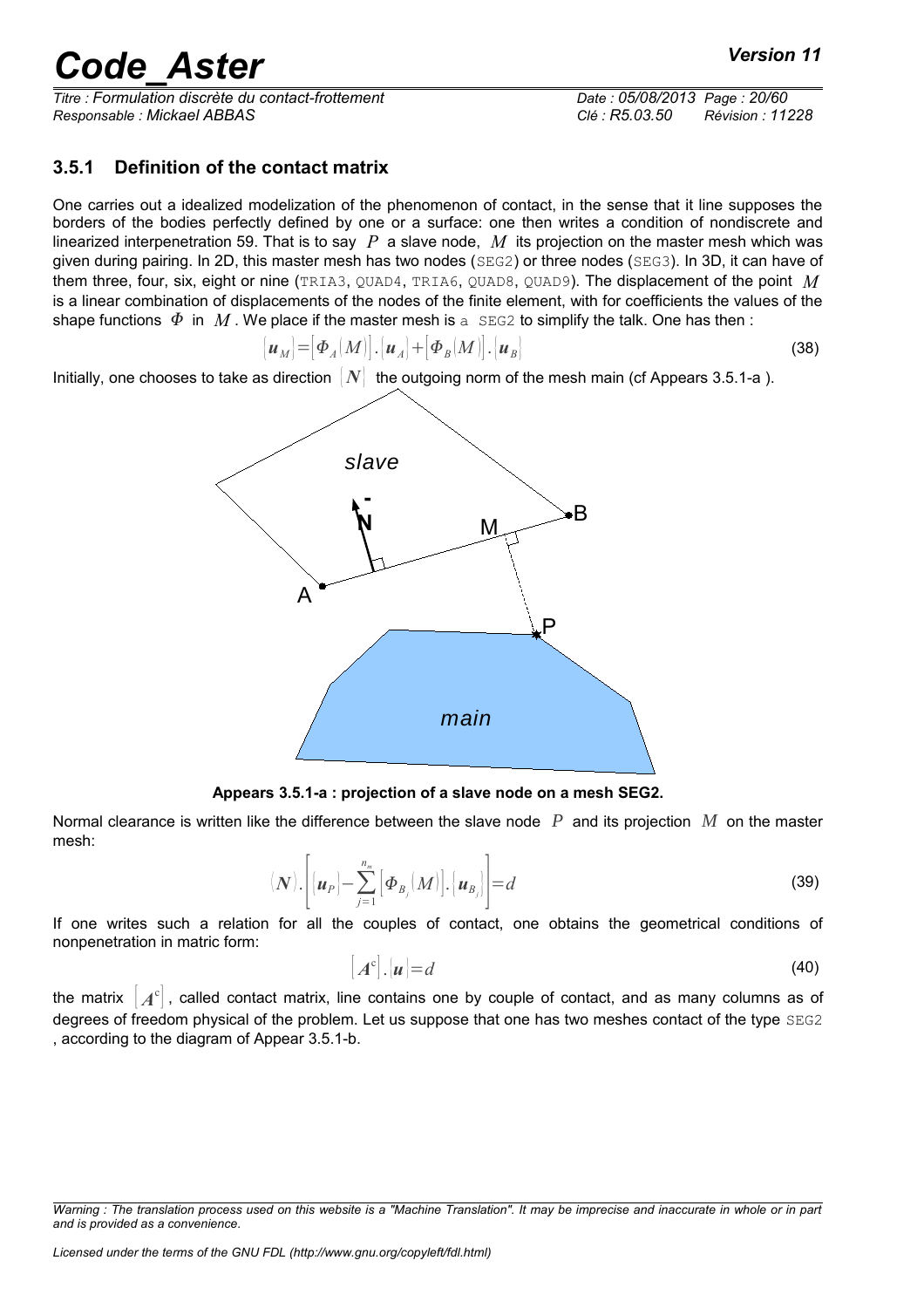

<span id="page-20-1"></span>**Appear 3.5.1-b : writing of the contact matrix A on an example.**

If one notes for example  $u_B$  the displacement of the node  $B$  according to the direction  $x$ ,  $v_B$  the displacement of the node formulates  $|B|$  according to the direction  $|y|$ , and  $|d^1|$  the  $|d^2|$  current clearances for the two couples:  $\mathbf{A}$   $\mathbf{A}$ 

$$
\begin{bmatrix}\n u_p \\
 v_p \\
 u_q \\
 v_q \\
 v_p \\
 v_p \\
 u_c \\
 v_c \\
 v_p \\
 v_p\n\end{bmatrix} = \begin{bmatrix}\n d^1 \\
 d^2\n\end{bmatrix}
$$
\n(41)

With the contact matrix  $\left\lfloor A^\mathrm{c} \right\rfloor$  :

$$
\begin{bmatrix} A^c \end{bmatrix} = \begin{bmatrix} N_x^1 & N_y^1 & 0 & 0 & -\frac{1}{2} N_x^1 & -\frac{1}{2} N_y^1 & -\frac{1}{2} N_x^1 & -\frac{1}{2} N_y^1 & 0 & 0\\ 0 & 0 & N_x^2 & N_y^2 & 0 & 0 & -\frac{3}{4} N_x^2 & -\frac{3}{4} N_y^2 & -\frac{1}{4} N_x^2 & -\frac{3}{4} N_y^2 \end{bmatrix}
$$
(42)

One considered here only the degrees of freedom of the nodes implied in the contact; the matrix  $|A^c|$  should be hollower. But in practice, one always reduces the contact matrix on the active degrees of freedom. Only the non-zero coefficients are thus stored.

#### <span id="page-20-0"></span>**3.5.2 Definition of the matrix of friction**

the notion of contact matrix extends to the case from the tangential slidings, on the tangent level. It is the matrix of the kinematic relations of friction  $\left\lfloor A^{\rm f} \right\rfloor$  .

*Warning : The translation process used on this website is a "Machine Translation". It may be imprecise and inaccurate in whole or in part and is provided as a convenience.*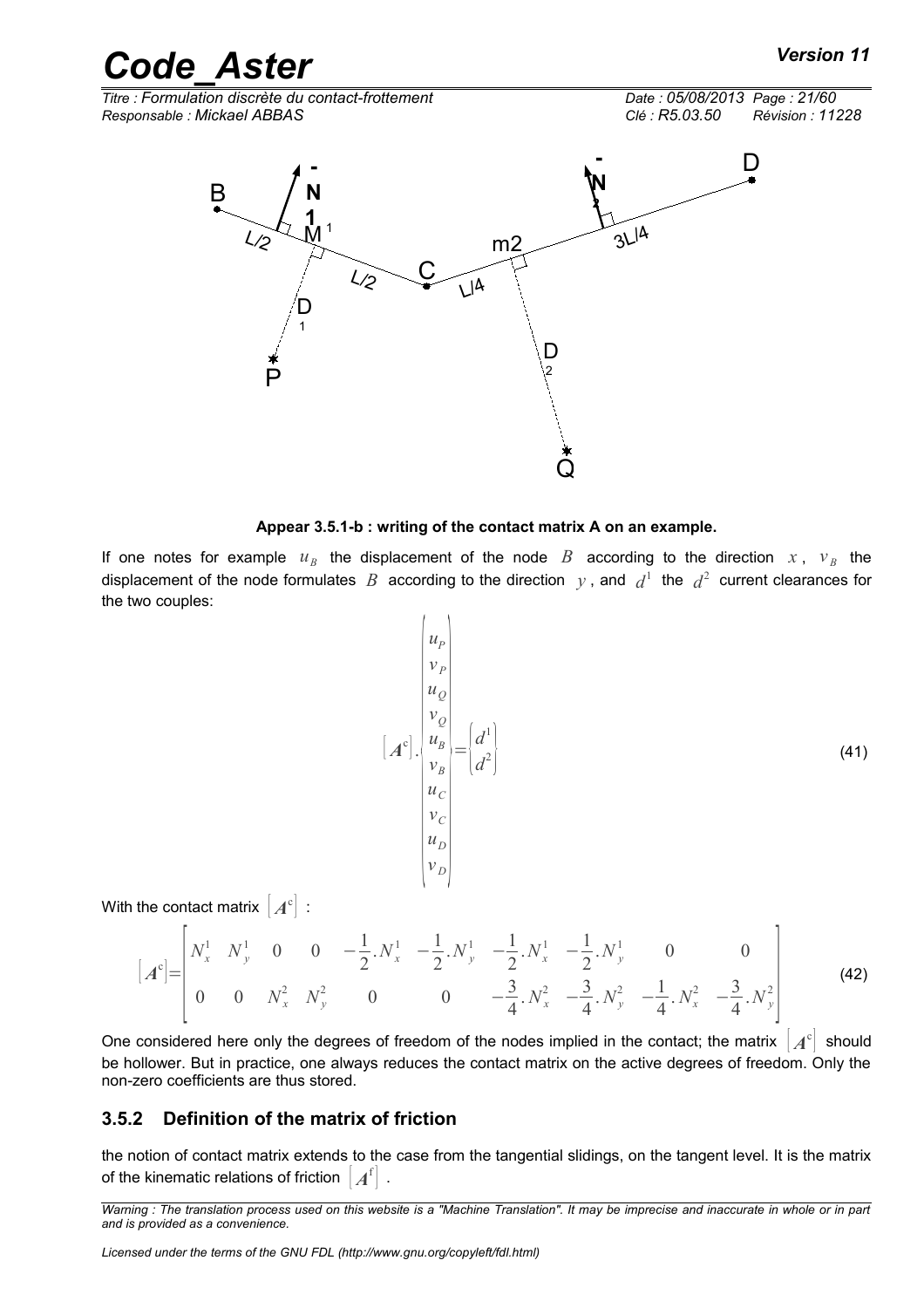*Titre : Formulation discrète du contact-frottement Date : 05/08/2013 Page : 22/60 Responsable : Mickael ABBAS Clé : R5.03.50 Révision : 11228*

### <span id="page-21-2"></span>**3.5.3 Choice of the norm**

In the preceding paragraph, one chose to take as direction  $|N|$  the outgoing norm of the mesh main. It is the behavior by default in *Code\_Aster*. However, it is possible to choose other norms:

 $\bullet$  Normal slave NORMALE='ESCL';

•An average enters the norm Master and normal slave NORMALE='MAIT\_ESCL' ;

It is also possible to ask to use smoothed norms (LISSAGE='OUI'), i.e. that instead of using the norm Master at the point of projection, one can take a norm resulting from the linear interpolation between norms at nodes of the mesh main one.

In the same way, the computation of the norms is always done via the shape functions of the element, it is what one defines as "the true" norm or "automatic" norm. But it is possible to impose a norm on the master mesh, the mesh slave or on both in a different way:

• Directly (VECT MAIT or VECT ESCL = ' FIXE')

•Indirectly by use D `a trihedron (VECT\_MAIT or VECT\_ESCL='VECT\_Y'). In this last case, the norm used will be the vector from the cross product between the tangent with the mesh and vector VECT\_Y given.

#### **Note:**

•As regards a pairing of the node-facet type, the normal slave is calculated itself by lissage, the option of LISSAGE thus does not have an effect if NORMALE='ESCL' is chosen;

•The use of preset norms is compulsory in the case of beams;

•The choice of a norm other than the master mesh must be restricted with exceptional cases like when the mesh or the compatibility issues of the contact with the boundary conditions forced the user to coarsely take for Master a surface with a grid;

•The use of TYPE\_APPA=' FIXE' for the search of the mesh main nearest (see § 16) does not prejudge a choice of the norm in the writing of the relation of nonpenetration, which remains with the choice of the user. But it is more coherent to choose a fixed norm ( $VECT MAIT=' FIXE')$ .

#### <span id="page-21-1"></span>**3.5.4 Coefficients of the contact matrix**

#### **3.5.4.1 standard Elements**

the values of the shape functions  $\,\varPhi_{_{B_j}}(M\,) \,$  of the main nodes at the point  $\,M\,$  for the different ones meshes from contact are standard (see [R1.01.01]).

#### **3.5.4.2 Meshes QUAD8**

meshes of quadrilateral type to eight nodes present a default. Indeed, the classical shape functions are not positive on all the field and lead to aberrant results when they are used in the contact. The principal symptom related to the use of the classical shape functions is the appearance of negative forces of contact NON-physics which causes oscillations (between the nodes tops and the nodes mediums).

To avoid this phenomenon, *Code\_Aster* carries out the modification of element QUAD8 by imposing linear relations between nodes mediums and nodes tops and by means of finally the shape functions of the  $OUBD4$ . In a general way, it is preferable to avoid using this kind of element and preferring to him complete quadratic elements like the QUAD9 , because one regards the QUAD8 as linear elements and one introduces besides the linear relations which can be awkward.

#### **3.5.4.3 Elements of COQUE\_3D**

the elements of the type COQUE 3D are of the finite elements mixed nonisoparametric. They are based on the meshes quadratic ones of type QUAD9 (respectively TRIA7) but the medium node not carrying a degree of freedom of translation, one carries out a projection on a QUAD8 (respectively TRIA6) and one thus falls down on the defaults evoked in the preceding paragraph. These finite elements are thus disadvised in the problems of contact.

### <span id="page-21-0"></span>**3.6 Introduction of a fictitious clearance**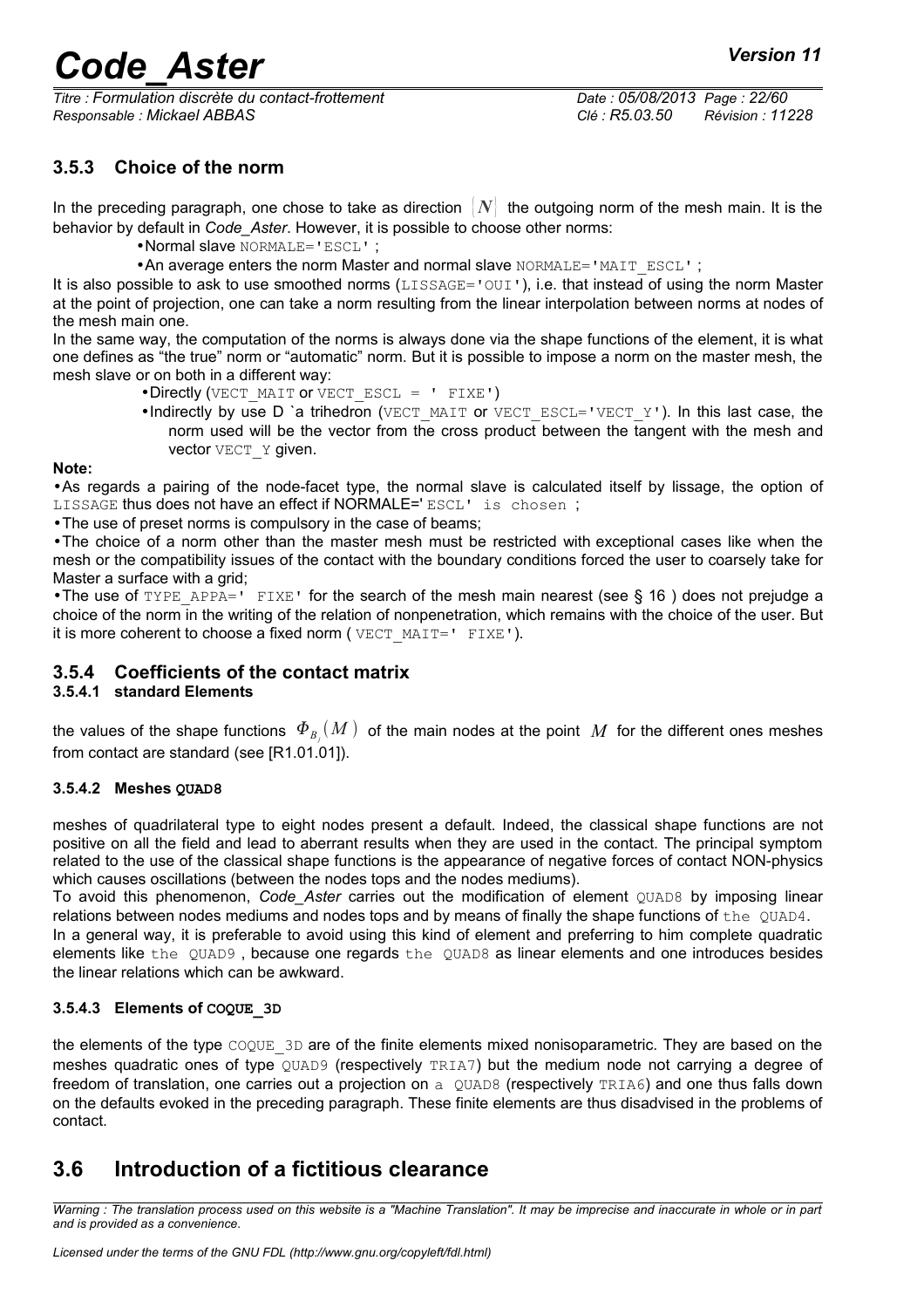*Titre : Formulation discrète du contact-frottement Date : 05/08/2013 Page : 23/60 Responsable : Mickael ABBAS Clé : R5.03.50 Révision : 11228*

One can want to model the contact between structures has certain characteristics ("hole" or "bump") which one does not wish to net (see figure [3.6-a\)](#page-22-2).





**Appears 3.6-a : holes and bumps.**

A solution consists in netting surface without these defaults and adding a distance to it given by the user (see figure [3.6-b](#page-22-1) ).

<span id="page-22-2"></span>

**Appears 3.6-b : surface with a grid without default.**

The value of clearance is corrected:

<span id="page-22-1"></span>
$$
\langle \mathbf{N} \rangle . \left( \left| \mathbf{u}_P \right| - \left| \mathbf{u}_M \right| \right) = d - \left( d_e + d_m \right) \tag{43}
$$

where  $\,d_{\,\rm e}\,$  and  $\,d_{\,\rm m}\,$  are given by the user respectively under key words <code>DIST\_MAIT</code> and <code>DIST\_ESCL</code> for each contact zone. These distances are signed : they represent the translation to be applied to the node of the mesh in the direction of the outgoing  $\left| n \right|$  norm to obtain the point of real structure. These key words make it possible also of the contact to give an account between shells of which only mean surfaces are with a grid:  $\,d_{\,\rm e}\,$  and  $\,d_{\,\rm m}\,$ are worth then the half-thickness of the shells (positive values).

#### **Note:**

•If one uses DIST\_MAIT and DIST\_ESCL , it is necessary to take care of the visual interpretation of the results. If  $\left|d_e+d_m\right|>0$ , the code will be able to announce of the contact whereas visualization shows a spacing of the two meshes. If  $\left|d_e+d_m\right|\leq 0$ , the code will be able to announce of the contact whereas visualization shows two interpenetrated meshes;

•To remember the signs, to think of:

- $\left| d_e+d_m \right|>0$ : matter addition compared to the mesh
- $\left| d_{e}+d_{m}\right| < 0$ : ablation of matter compared to the mesh

options DIST POUTRE and DIST COQUE lean on the elementary characteristics defined in operator AFFE\_CARA\_ELEM to add fictitious clearance corresponding to the thickness (in the case of shells) or to the radius (in the case of beams with circular section).

### <span id="page-22-0"></span>**3.7 Geometrical reactualization**

In the frame of the modelization of contact in large displacements, the evolution of the geometry of surfaces plays a fundamental role. Indeed, it is it which potentially conditions the computation of the norms to the sides in contact and thus which conditions pairing carried out.

The geometrical reactualization is defined by the key word REAC\_GEOM of the command DEFI\_CONTACT. Its operation is the following:

- •If REAC GEOM= " SANS " : there is no geometrical reactualization. All computation is carried out on the initial configuration with initial pairing.
- •If REAC\_GEOM='CONTRÔLE' : NB\_ITER\_GEOM should be informed . Within **the same** step of load, one carries out NB\_ITER\_GEOM time the cycle *iteration until convergence, geometrical reactualization, pairing*.
- •If REAC\_GEOM='AUTOMATIQUE' : the decision to remake a geometrical pairing is made automatically by the software. The criterion is the following :

$$
\frac{\|\Delta u^+ - \Delta u^-\|_{\infty}}{\|\Delta u^-\|_{\infty}} < \text{RESI\_GEOM} \tag{44}
$$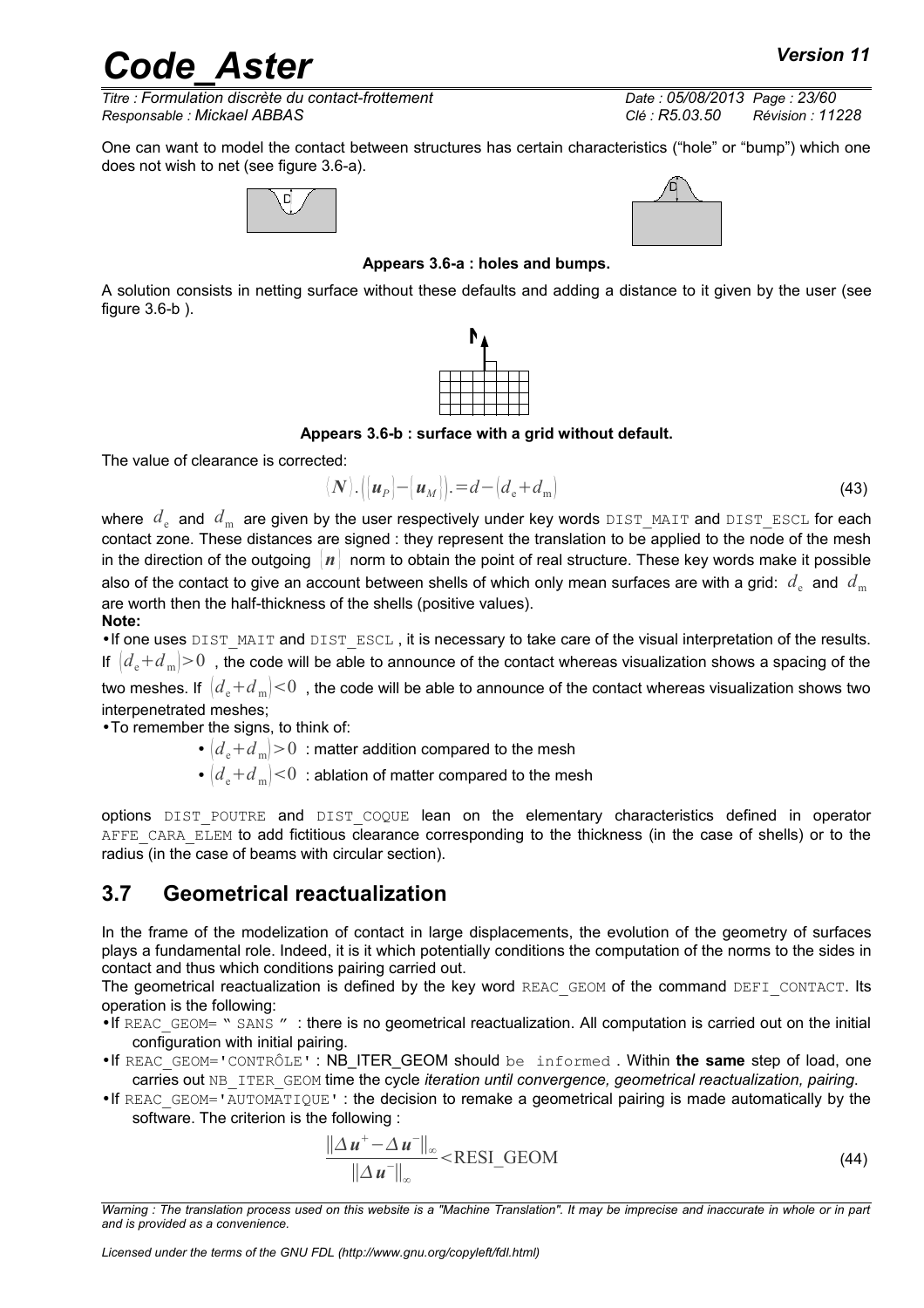*Titre : Formulation discrète du contact-frottement Date : 05/08/2013 Page : 24/60 Responsable : Mickael ABBAS Clé : R5.03.50 Révision : 11228*

RESI GEOM is worth  $1\%$  by default. If the infinite norm of displacement between two times, divided by the infinite norm of the displacement obtained since equilibrium is higher than RESI GEOM, then one reactualizes. The infinite norm is defined by :

$$
\|\Delta u\|_{\infty} = \max \sqrt{u_x^2 + u_y^2 + u_z^2}
$$
 (45)

**Note:**

• With the first iteration or in the event of rigid body motions (in dynamics),  $\|\Delta\bm{u}^-\|_\infty=0$  . To avoid dividing by zero, the reactualization is forced ;

•The infinite norm is evaluated on all the nodes of the mesh (and not only on the nodes in contact) carrying degrees of freedom of displacement.

One can first of all notice that pairing is subjected to the geometrical phase of reactualization. Moreover, the fact of carrying out several times within the same step of load the cycle *iteration until convergence, geometrical reactualization, pairing* makes it possible to follow the evolution of the geometry of structure. It should indeed be stressed that this geometrical evolution is of the components nonlinear of a computation of contact in large displacements.

In the practice, one can advise the following choices for key word REAC\_GEOM :

•For a computation in small displacements, REAC GEOM= " SANS " . One works on the initial configuration.

•For computations in large displacements, either to use REAC\_GEOM='AUTOMATIQUE' (default value), or to use REAC GEOM='CONTRÔLE' and a value for NB ITER GEOM depending on the importance of the geometrical evolution of surfaces.

If the user does not leave with Code Aster the possibility of managing the geometrical reactualization automatically, the code will inform it by an alarm if the automatic criterion (being worth 1%) is not ensured because of the choice of the user.

*Warning : The translation process used on this website is a "Machine Translation". It may be imprecise and inaccurate in whole or in part and is provided as a convenience.*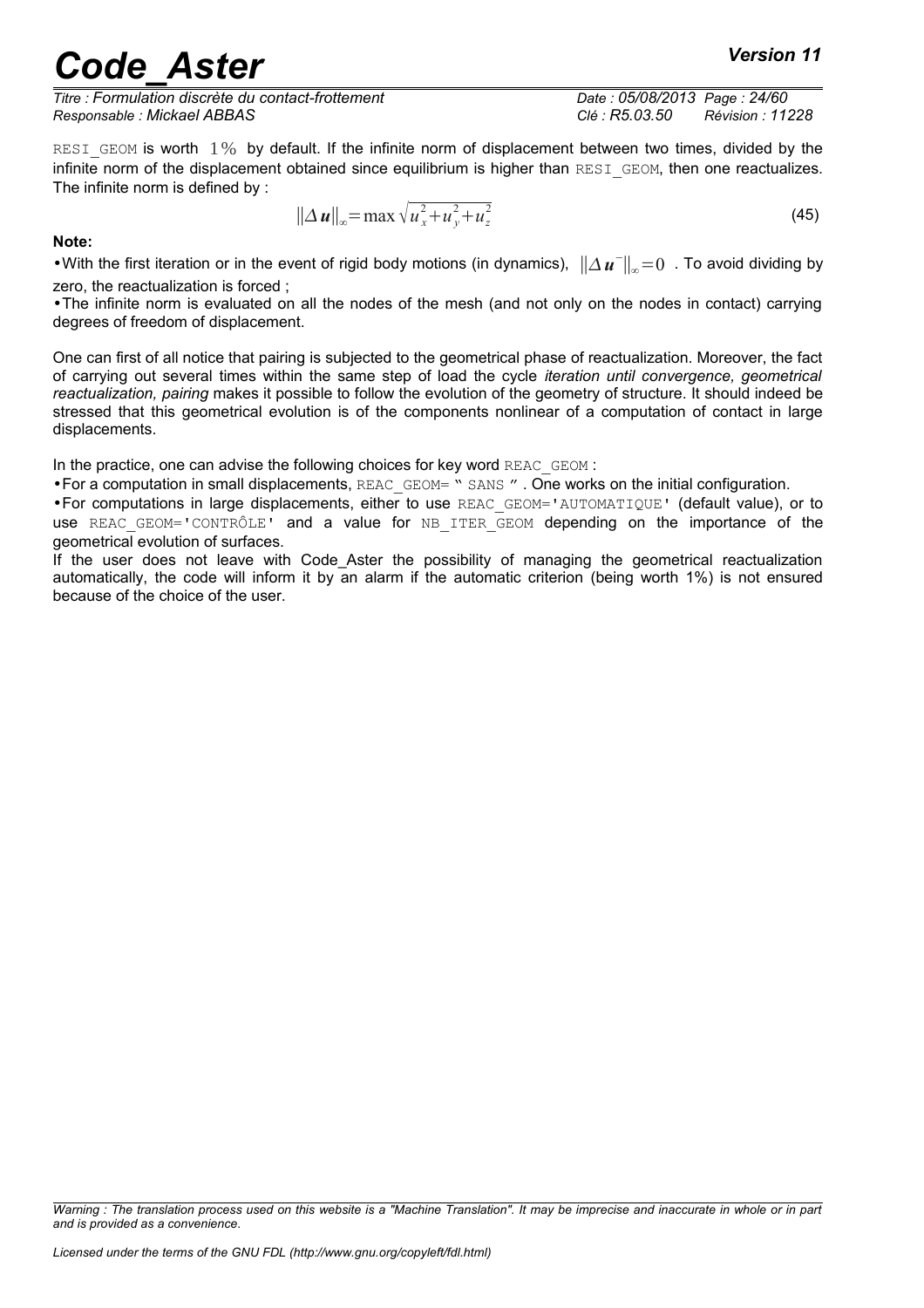*Titre : Formulation discrète du contact-frottement Date : 05/08/2013 Page : 25/60 Responsable : Mickael ABBAS Clé : R5.03.50 Révision : 11228*

### <span id="page-24-1"></span>**4 Mechanical problem of contact/friction**

the taking into account of contact-friction in a mechanical problem has two consequences:

–Modification of the balance equation to take into account the reactions of contact-friction to the interfaces;

–The application of additional models governing the contact and friction (see § [2](#page-4-2) to compute: these reactions but also to impose conditions on the kinematics.

For the contact without friction, the conditions of Signorini are brought back to a problem of optimization under classical stress (Kuhn & Tucker). On the other hand, for the friction of Coulomb, one cannot write equivalent problem of optimization without making assumption (S) additional (S).

In *Code\_Aster*, the discrete *methods* of resolution of the problem of contact/friction are founded on an approach *decoupled* between the equilibrium and the model of contact/friction. After the resolution of the problem of mechanics *without* contact-friction, one corrects the solution (kinematical and reactions) by applying the law of Signorini-Coulomb. This strategy makes it possible not to make any other assumption on the nature of the mechanical problem, whether it is the kinematics or the behavior models. However, it is essential that the stiffness matrix of the problem without contact is *symmetric*.

#### **Note:**

•The statement "to do a calculation with contact" wants to say that one writes the relations of nonpenetration, but does not imply that there is effective contact for the loading considered. However it is the resolution of the problem of contact-friction which is most expensive.

•The contact acting like correction on the results resulting from a classical mechanical computation, it is essential that the problem without contact is mechanically well posed and numerically soluble. In particular, possible motions of rigid bodies must be presumedly eliminated except resolution of the problem of contact.

### <span id="page-24-0"></span>**4.1 Mechanical problem without contact/friction**

the resolution of a nonlinear problem in operator STAT\_NON\_LINE (or DYNA\_NON\_LINE) is described in detail in the document [R5.03.01]. With each time step *i* , one seeks to check the total equilibrium of structure:

$$
\begin{cases}\n\left[\mathbf{L}_i^{\text{int}}(\mathbf{u}_i)\right] + \left[\mathbf{B}\right]^T \cdot \left[\boldsymbol{\lambda}_i\right] = \left[\mathbf{L}_i^{\text{méca}}(\mathbf{u}_i)\right] \\
\left[\mathbf{B}\right] \cdot \left[\mathbf{u}_i\right] = \left[\mathbf{u}_i^d\right]\n\end{cases}
$$
\n(46)

In order to avoid overloading the equations, the assumption is made that the limiting conditions are eliminated and where one thus does not have a matrix  $|B|$ , one thus seeks to solve:

<span id="page-24-2"></span>
$$
\left[\mathbf{L}_i^{\text{int}}(\mathbf{u}_i)\right] = \left[\mathbf{L}_i^{\text{méca}}(\mathbf{u}_i)\right]
$$
\n(47)

This nonlinear problem is solved by an iterative method of Newton-Raphson type which has as characteristics:

- •A loading *division* a priori in "time step" (noted by the index *i* );
- •A linearization of the problem of equilibrium by the method of Newton (the iterations being noted by the index *n* ) .

The unknowns are calculated in an incremental way. From  $\|u_{i-1}\|$  , solution satisfying the equilibrium in  $|t_{i-1}|$ , one determines  $\left| \varDelta\bm{\mathit{u}}_i \right|$  which makes it possible to obtain the solution in  $\,t_i\,$  :

$$
|\boldsymbol{u}_i| = |\boldsymbol{u}_{i-1}| + |\Delta \boldsymbol{u}_i| \tag{48}
$$

the increment  $\big|\Delta u_i\big|$  is initially estimated by linearizing the problem compared to time around  $\big\|u_{i-1}\big|,t_{i-1}\big\|$ (phase of prediction or Eulerian). Then one uses a method of Newton or one of his alternatives to solve the equation ( [47](#page-24-2) ) in an iterative way: one calculates a continuation  $\, \delta \, \pmb{u}^n_i \, \big| \,$  where the exhibitor  $\,n\,$  is the number of the iteration. To simplify, one will not make distinction between the phase of prediction and the phase of correction of Newton . One writes finally:

$$
\left\{ \boldsymbol{u}_{i}^{n}\right\} = \left\{ \boldsymbol{u}_{i-1}\right\} + \left\{ \Delta \boldsymbol{u}_{i}^{n-1}\right\} + \left\{ \delta \boldsymbol{u}^{n}\right\} \tag{49}
$$

One places itself at the time  $t_i$  and the iteration of Newton  $n$  . The following notations were used:

•  $u_i^n$  $\vert$  : displacements at time  $t_i$  and with the iteration of Newton  $n$ ;

*Warning : The translation process used on this website is a "Machine Translation". It may be imprecise and inaccurate in whole or in part and is provided as a convenience.*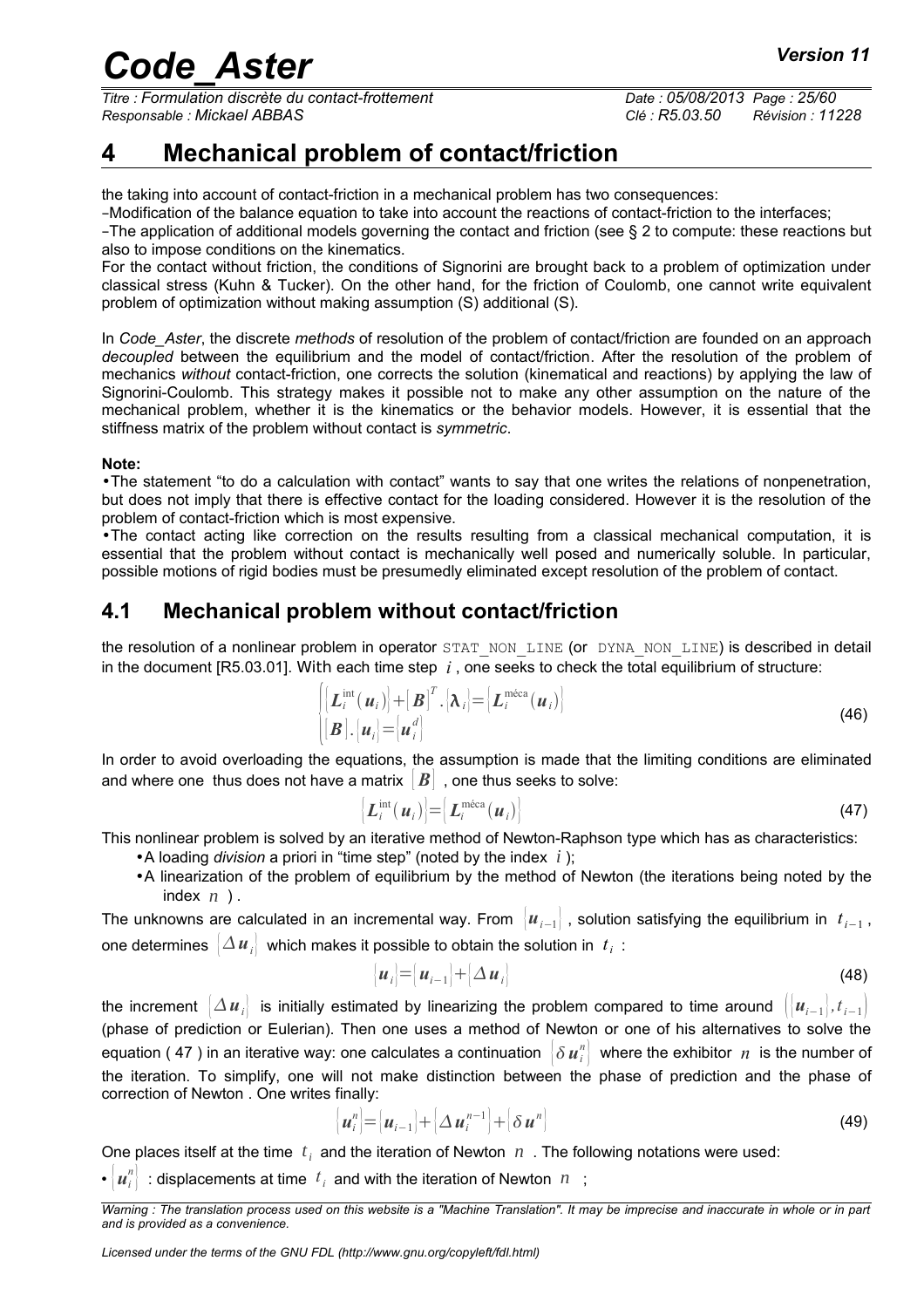*Titre : Formulation discrète du contact-frottement Date : 05/08/2013 Page : 26/60 Responsable : Mickael ABBAS Clé : R5.03.50 Révision : 11228*

<span id="page-25-4"></span>

• {*u<sup>i</sup>*−<sup>1</sup> } : displacement at time *t <sup>i</sup>*−1 . This solution observes the equilibrium condition of structure;

•  $|\delta u^n|$  : increment of displacements for the iteration of Newton  $|n|$ ;

 $\cdot$   $\bigl|\Delta \bm{\mathit{u}}_i^{n-1}\bigr|$ : increment of the displacements cumulated since the beginning of time step, before the iteration of Newton *n* ;

After linearization of (47), for the iteration of Newton  $n$ , one introduces  $5$  the mechanical tangent matrix  $\left\lfloor K^{{\mathfrak m},\,n-1} \right\rfloor$  and one must then find  $\left\lvert \delta\,\pmb{u}^{\,n} \right\rvert$  such as:

$$
\left[\boldsymbol{K}^{\mathrm{m},n-1}\right].\left\{\delta\boldsymbol{u}^{n}\right\}=\left[\boldsymbol{L}_{i}^{\mathrm{m\acute{e}ca},n-1}\right]-\left[\boldsymbol{L}_{i}^{\mathrm{int},n-1}\right]
$$
\n(50)

### <span id="page-25-2"></span>**4.2 Modification of the balance equation with contact/friction**

to ensure the equilibrium of structure, it is necessary to introduce forces of contact/friction. In the most general possible way, one writes that the mechanical external loading is modified by the forces of contact/friction :

$$
\left[\boldsymbol{L}_{i}^{\text{méca}}(\boldsymbol{u}_{i})\right] = \left[\boldsymbol{L}_{i}^{\text{ext}}(\boldsymbol{u}_{i})\right] - \left[\boldsymbol{L}_{i}^{\text{c}}(\boldsymbol{u}_{i})\right] - \left[\boldsymbol{L}_{i}^{\text{f}}(\boldsymbol{u}_{i})\right]
$$
\n(51)

Where:

 $\cdot |L_i^{\text{ext}}(u_i)|$  is the vector of the external forces (conditions of Neumann);

 $\cdot$   $\left| L_i^{\text{c}}(u_i) \right|$  is the vector of the forces of contact;

 $\cdot$   $\left| L_i^{\text{f}}(u_i) \right|$  is the vector of the frictional forces ;

A priori, all these quantities are nonlinear because they depend on the vector displacement  $\{u_i\}$  (one speaks about "following" loadings). While injecting [\(51\)](#page-25-4) in [\(47\)](#page-24-2), one thus seeks to solve:

<span id="page-25-6"></span><span id="page-25-3"></span>
$$
\left[\boldsymbol{L}_i^{\text{int}}(\boldsymbol{u}_i)\right] = \left[\boldsymbol{L}_i^{\text{ext}}(\boldsymbol{u}_i)\right] - \left[\boldsymbol{L}_i^{\text{c}}(\boldsymbol{u}_i)\right] - \left[\boldsymbol{L}_i^{\text{f}}(\boldsymbol{u}_i)\right] \hspace{1cm} \text{formulate5} \\ 252
$$

) each iteration of Newton  $n$  , one linearizes the equation ( [52](#page-25-3) ) compared to  $\left| \bm{u}_i^n \right|$  . This process introduces the tangent matrix  $\, \big| \, K^{\text{m},\,n-1} \big| \,$  which will contain the contributions resulting from the linearization from the internal forces and outsides and the matrix  $\,left\vert\bm{K}^{\text{cf},\,n-1}\right\vert$  which will contain the contributions resulting from the linearization from the forces from contact/friction , one must then find  $\left|\delta\textit{\textbf{u}}^{\textit{n}}\right|$  such as:

$$
\left( \left[ \boldsymbol{K}^{\mathrm{m},n-1} \right] + \left[ \boldsymbol{K}^{\mathrm{cf},n-1} \right] \right) . \left[ \delta \boldsymbol{u}^n \right] = \left[ \boldsymbol{L}_i^{\mathrm{ext},n-1} \right] - \left[ \boldsymbol{L}_i^{\mathrm{int},n-1} \right] - \left[ \boldsymbol{L}_i^{\mathrm{c},n-1} \right] \tag{53}
$$

### <span id="page-25-1"></span>**4.3 Models of contact/friction**

the models of Signorini and of Coulomb inequalities and equalities imply. The discrete formulation available in *Code\_Aster* consists in modifying the relations of inequality in relations of equality. With this intention, there are two possible methods:

1.Dualiser models of contact friction;

2.To regularize the models of contact friction.

#### <span id="page-25-0"></span>**4.3.1 Kinematics**

#### **4.3.1.1 Contact matrixes/friction**

In the paragraph §3.5.[13.5.1,](#page-19-0) we saw how to write the kinematical conditions of contact by introducing the contact matrix  $|A^c|$  . Same way, but by considering the kinematical conditions of friction (on the tangent level),

one will evaluate the matrixes of sliding  $\big\lfloor A^\mathrm{g}\big\rfloor$  and of dependancy  $\big\lfloor A^\mathrm{a}\big\rfloor$ . These quasi-full and rectangular matrixes are calculated by the evaluating of the kinematic relations between the slave node and the paired master mesh. The construction of the kinematic relations is done at the time of the geometrical procedure of pairing which intervenes at the beginning of each time step and with each geometrical reactualization. For reasons of performances, one does not use and one builds only the under-part as of these matrixes

<span id="page-25-5"></span><sup>5</sup> exists several ways choose and calculate this matrix. For more details to see [R5.03.01]

*Warning : The translation process used on this website is a "Machine Translation". It may be imprecise and inaccurate in whole or in part and is provided as a convenience.*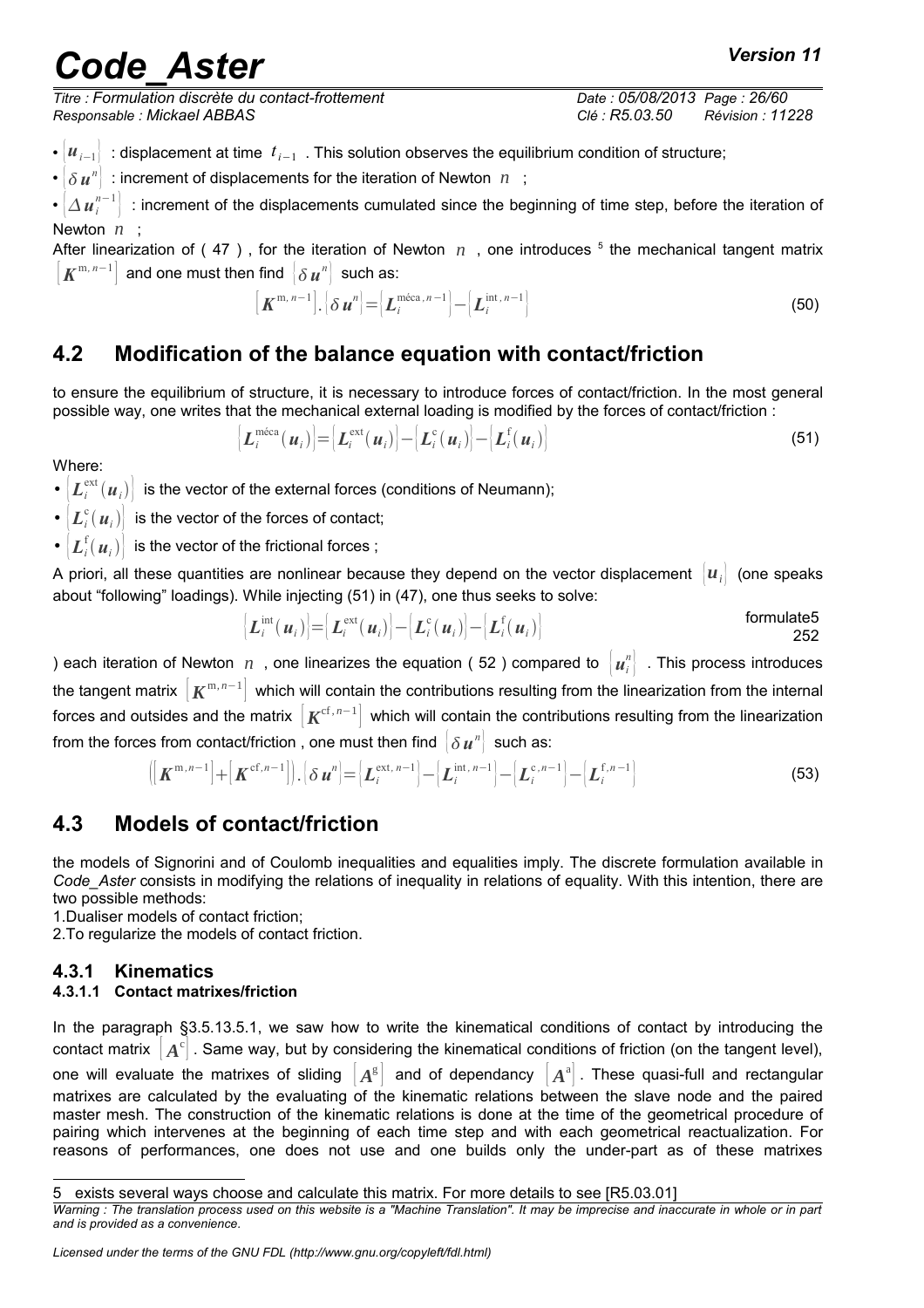*Titre : Formulation discrète du contact-frottement Date : 05/08/2013 Page : 27/60 Responsable : Mickael ABBAS Clé : R5.03.50 Révision : 11228*

corresponding to the activation of the various thresholds (contact or sliding), within the algorithms of resolution of the contact/friction.

These matrixes depend on the geometrical reactualization *and* the under-iteration of contact (actualization of the statutes in the dualized methods).

At the total level, matrixes not depending on the solution without contact of the mechanical problem.

#### **4.3.1.2 Unilateral conditions of contact**

the relation of nonpenetration consists in saying that relative displacement according to a given direction cannot exceed initial clearance  $\left|d_{\rm ini}^{\rm c}\right|$  , measured on the mesh, in this direction. The unilateral condition of contact is written (see § [3.5.1](#page-19-0)) :

$$
[Ac].[ui] \leq [dcini] \tag{54}
$$

This equation translates the fact that any motion of structure must be done with the respect of the condition of nonpenetration, or that the displacement of the nodes of contact surface is lower than initial clearance  $\left|d_{\rm ini}^{\rm c}\right|$  . After resolution of the mechanical problem by the method of Newton, the condition of nonpenetration becomes:

$$
\left[\boldsymbol{A}^{\mathrm{c}}\right].\left(\left[\boldsymbol{u}_{i-1}\right]+\left[\Delta\boldsymbol{u}_{i}^{n-1}\right]+\left[\delta\boldsymbol{u}^{n}\right]\right)\leq\left[\boldsymbol{d}_{\mathrm{ini}}^{\mathrm{c}}\right]
$$
\n(55)

This condition can be written in an iterative way:

<span id="page-26-1"></span>
$$
[Ac].[\delta un] \leq [dc,n-1]
$$
\n(56)

With  $\left| d^{c, n-1} \right|$  the clearance evaluated before the current iteration of Newton *n* ∶

$$
\left[\boldsymbol{d}^{c,n-1}\right] = \left[\boldsymbol{d}_{\text{ini}}^{c}\right] - \left[\boldsymbol{A}^{c}\right] \cdot \left(\left[\boldsymbol{u}_{i-1}\right] + \left[\boldsymbol{\Delta} \boldsymbol{u}_{i}^{n-1}\right]\right) \tag{57}
$$

#### **4.3.1.3 Conditions of dependancy**

In dependancy, the nodes do not move on time step, i.e.:

$$
\left[\boldsymbol{A}^{\mathrm{a}}\right].\left(\left[\boldsymbol{u}_{i}\right]-\left[\boldsymbol{u}_{i-1}\right]\right)=0\tag{58}
$$

 $\left|A^{\rm a}\right|$  is the matrix of the nodes in adherent contact, i.e. the under-part of the matrix of friction  $\left|A^{\rm f}\right|$  (see § [3.5.1](#page-19-0) ) applied to the nodes in adherent contact.

#### **4.3.1.4 Conditions of sliding**

the shearing stress  $\{r_i\}$  is colinéaire with the tangent direction of sliding, that is to say:

<span id="page-26-0"></span>
$$
|\mathcal{A}^{\mathbf{g}}| \cdot (|\mathbf{u}_i| - |\mathbf{u}_{i-1}|) = \lambda \cdot [r_i]
$$
 (59)

 $\left|A^\text{g}\right|$  is the matrix of the nodes in slipping contact, i.e. the under-part of the matrix of friction  $\left|A^\text{f}\right|$  (see § [3.5.1](#page-19-0) ) applied to the nodes in slipping contact. One a:

$$
\left[ A^{\mathbf{g}} \right] \cdot \left( \left[ \Delta \boldsymbol{u}_{i}^{n-1} \right] + \left[ \delta \boldsymbol{u}^{n} \right] \right) = \lambda \cdot \left[ \boldsymbol{r}_{i} \left( \left[ \boldsymbol{u}_{i} \right] \right) \right]
$$
 (60)

the equation ( [60](#page-26-0) ) depends on final displacement  $|u_i|$ . The conditions of sliding are introduced with a multiplier of Lagrange  $\, \big\lvert \mu^{\mathrm{g}} \big\rvert \,$  such as:

$$
\left\{\boldsymbol{\mu}^{\mathcal{B}}(\boldsymbol{u}_{i})\right\} = \mu \cdot \left[\left|\boldsymbol{\mu}^{\mathcal{C}}(\boldsymbol{u}_{i})\right|\right] \cdot \left\{\boldsymbol{t}^{n}\right\} \tag{61}
$$

With  $t^n$  the unit vector of the direction of sliding which is worth in 3D:

$$
[\boldsymbol{t}] = \frac{[A^{\mathbf{g}}] \cdot ([\Delta \boldsymbol{u}_i^{n-1}] + [\delta \boldsymbol{u}^n])}{\left\| [\boldsymbol{A}^{\mathbf{g}}] \cdot ([\Delta \boldsymbol{u}_i^{n-1}] + [\delta \boldsymbol{u}^n]) \right\|}
$$
(62)

That is to say still:

*Warning : The translation process used on this website is a "Machine Translation". It may be imprecise and inaccurate in whole or in part and is provided as a convenience.*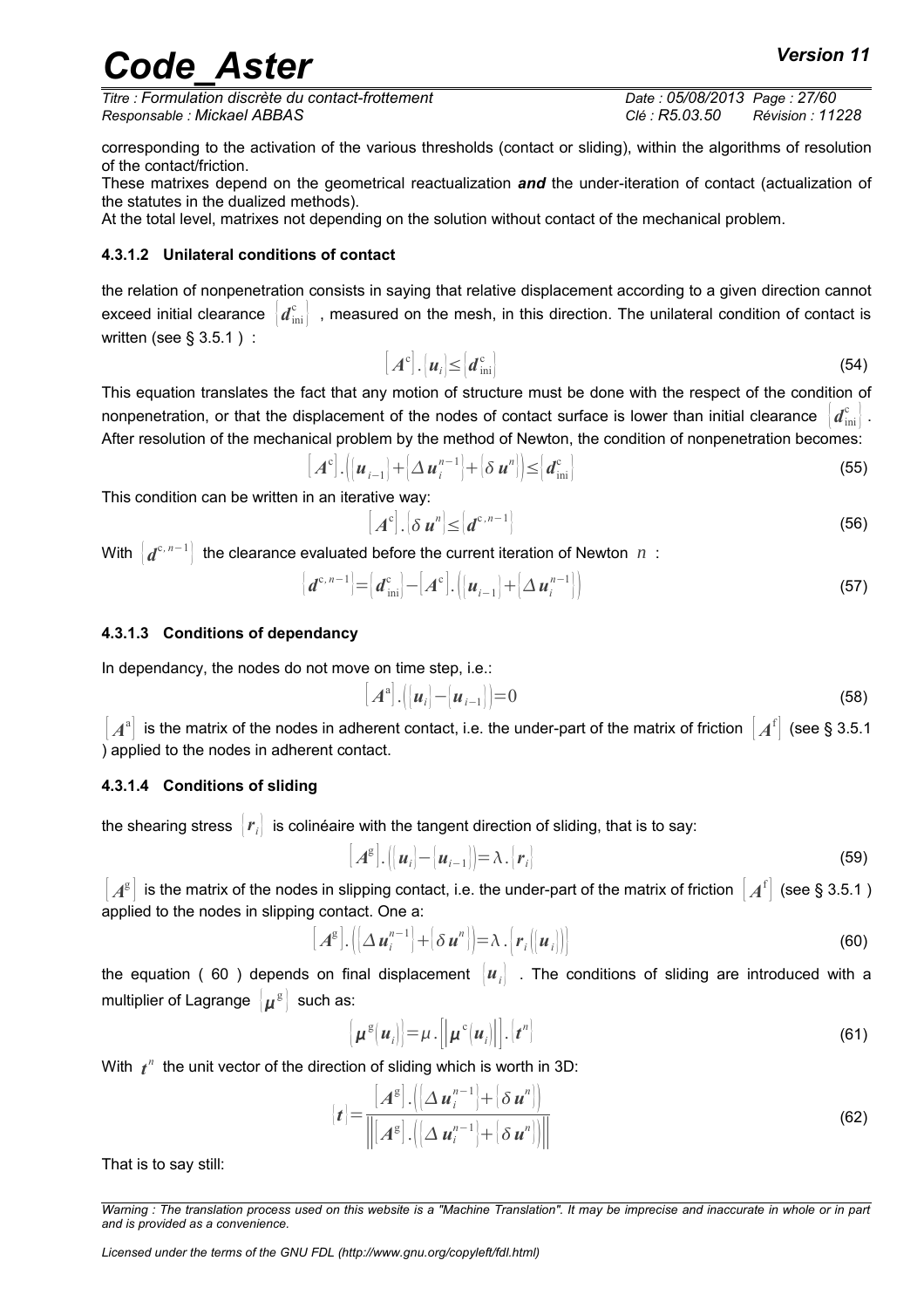*Titre : Formulation discrète du contact-frottement Date : 05/08/2013 Page : 28/60 Responsable : Mickael ABBAS Clé : R5.03.50 Révision : 11228*

<span id="page-27-2"></span>

$$
\left[\mu^{\rm g}(\boldsymbol{u}_i)\right] = \left[\boldsymbol{k}^{\rm g}(\boldsymbol{u}_i)\right].\left[\boldsymbol{t}^n\right] \text{ with } \left[\boldsymbol{k}^{\rm g}(\boldsymbol{u}_i)\right] = \mu \cdot \left[\left|\boldsymbol{\mu}^{\rm c}(\boldsymbol{u}_i)\right|\right] \tag{63}
$$

the multiplier of Lagrange is nonlinear and depends on the solution  $|u_i|$ . In 2D, it is also nonlinear but the multiplier does not depend on the direction of sliding, one thus has:

$$
\left[\boldsymbol{\mu}^{\text{g}}(\boldsymbol{u}_{i})\right]_{\text{2D}} = \boldsymbol{\mu} \cdot \left[\left|\boldsymbol{\mu}^{\text{c}}(\boldsymbol{u}_{i})\right|\right] = \left[\boldsymbol{k}^{\text{g}}(\boldsymbol{u}_{i})\right]
$$
(64)

#### <span id="page-27-0"></span>**4.3.2 Dualisation**

In the case of the dualisation, one uses an test-ERREUR algorithm which applies a priori the state of a connection and which checks its state after application of the model of Signorini-Coulomb. To take into account the stresses (one speaks about the stresses in the meaning of conditions of "restriction" and not in the mechanical meaning of the term) bearing on the field of displacements or the forces, one utilizes them in the equations through Lagrange multipliers (as that can be made in *Code\_Aster* for the kinematical boundary conditions). Three sets of Lagrange multipliers are introduced:

- $\cdot \vert \mu^{\circ}$ relating to the conditions of contact;
- $\mu^a$ relating to the conditions of dependancy;
- $\cdot$   $\left| \mu^{\text{g}} \right|$  relating to the conditions of sliding.

By writing the equilibrium of structure, one gives the following interpretation of the Lagrange multipliers:

- $\bm{u}_i^{\text{c}} = \left[ \bm{Z}^{\text{c}} \right]^T.\left| \bm{\mu}_i^{\text{c}} \right|$  represents the nodal forces of contact;
- $\left| L_i^{\mathfrak{a}}(u_i) \right| = [ A^{\mathfrak{a}}]^T. \left| \mu_i^{\mathfrak{a}} \right|$  represents the nodal forces of dependancy;
- $\left| L_i^{\rm g}(u_i) \right| = \left[ \left. A^{\rm g} \right]^T . \right| \mu_i^{\rm g} \right|$  represents the nodal forces of sliding.

Except the typical case of the sliding, we will see that the dualisation of the conditions of contact/friction does not require a process of linearization.

#### <span id="page-27-1"></span>**4.3.3 Regularization**

the principle of the regularization is to amend the laws of contact-friction to obtain some easier to handle, for example, than the relations become univocal and differentiable (to be able to apply the method of Newton for example). One thus introduces assumptions which make NON-exact the model compared to the models of Signorini-Coulomb.

#### **4.3.3.1 Regularization of the conditions of contact**

the principle of the regularization is to modify the graph of the model of contact in order to remove the NONunivocal character of the relation of contact.



**4.3.3.1 4.3.3.1-a : regularization of the condition of contact.**

It is pointed out that the condition of NON-interpenetration is written in iterative form:

$$
[A^c] . [\delta \, u^n] \leq [d^{c, n-1}]
$$

 $(65)$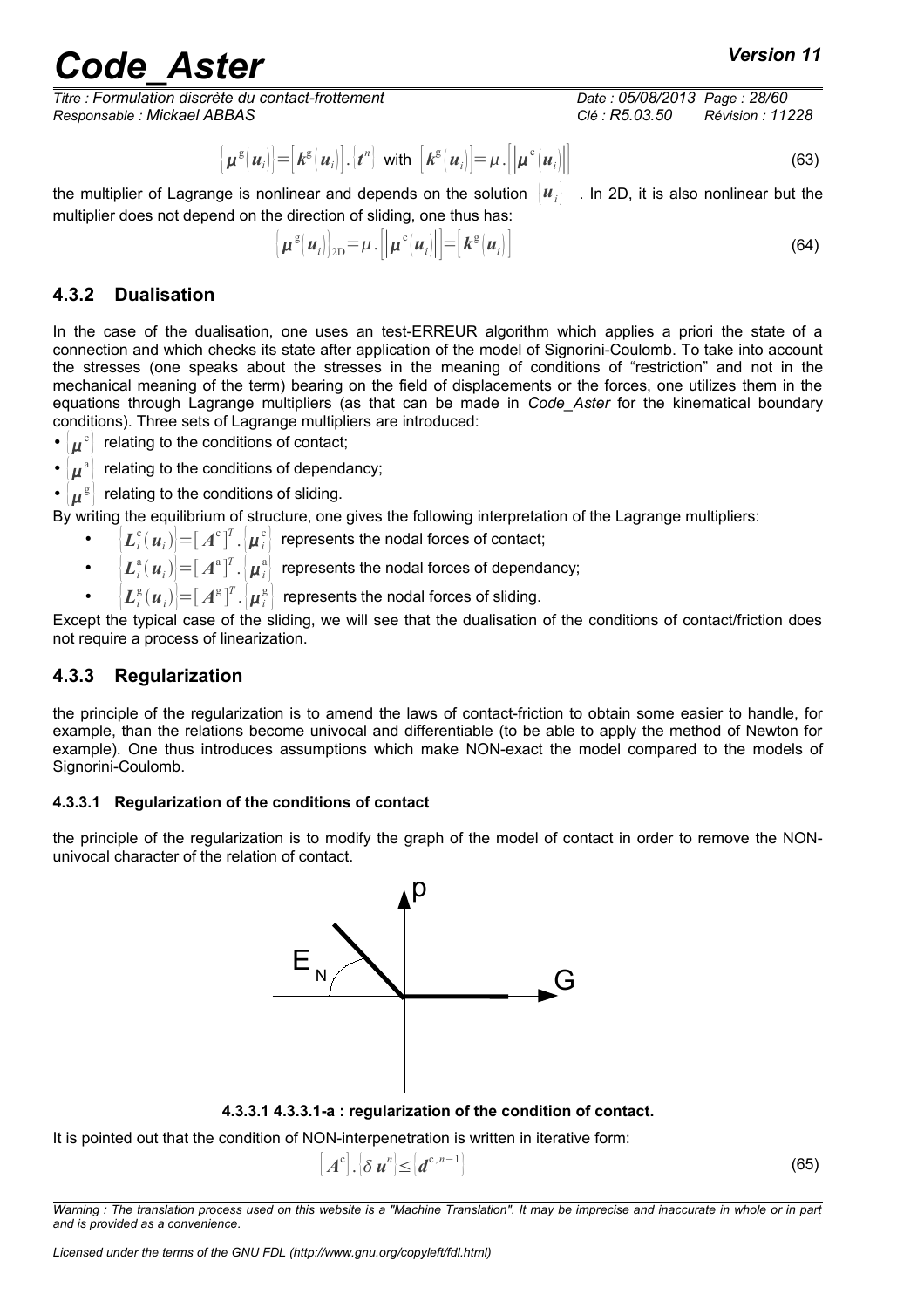*Titre : Formulation discrète du contact-frottement Date : 05/08/2013 Page : 29/60 Responsable : Mickael ABBAS Clé : R5.03.50 Révision : 11228*

<span id="page-28-5"></span>

the idea of the regularization is to penalize the situation for which there is interpenetration. The interpenetration  $\begin{bmatrix} \boldsymbol{h}^n \end{bmatrix}$  is worth:

$$
[\boldsymbol{h}^n] = [\boldsymbol{A}^\mathrm{c}].[\delta \boldsymbol{u}^n] - [\boldsymbol{d}^{\mathrm{c},n-1}] > 0 \tag{66}
$$

In other words, one writes that the force of contact is all the more large as the interpenetration *n* } is important, from where the regularized form of the force of contact:

$$
\left[\boldsymbol{L}_{i}^{\mathrm{c},n}\right]_{\mathrm{regu}} = E_N \cdot \left[\boldsymbol{A}^{\mathrm{c}}\right]^T \cdot \left[\boldsymbol{h}^n\right]^+ \text{ with } E_N > 0 \tag{67}
$$

 $E_{\scriptscriptstyle N}$  is the coefficient of regularization (or penalization ) of the contact and one notes  $\Box^+$  the positive part of a quantity. The coefficient of penalization of contact is interpreted as the come out from stiffness  $E<sub>N</sub>$  which is opposed to the penetration of the slave node in surface Master. The larger it is, the less there is interpenetration and the higher the recoil force is.

#### <span id="page-28-3"></span>**4.3.3.2 Regularization of the condition of dependancy**

the principle of the regularization of the dependancy is to modify the graph of the model of Coulomb . Initially, one removes the NON-univocal character of the model in the adherent part.



One establishes the regularized form of the force of dependancy:

<span id="page-28-0"></span>
$$
\left[\boldsymbol{L}_{i}^{\mathrm{a},n}\right]_{\mathrm{regu}} = E_{T}.\left[\boldsymbol{A}^{\mathrm{a}}\right]^{T}.\left[\boldsymbol{A}^{\mathrm{a}}\right].\left(\left[\Delta\boldsymbol{u}_{i}^{n-1}\right] + \left[\delta\boldsymbol{u}^{n}\right]\right) \text{ with } E_{T} > 0 \tag{68}
$$

 $E_{T}$  is the coefficient of regularization (or penalization) of friction . The notion of dependancy strictly speaking will thus disappear, all the nodes slip. One sees on the figure (4.3.3.2-a) that this regularization is not satisfactory because one did nothing but transform the problem of Coulomb into problem of Tresca: the force is proportional to the relative sliding . To approach the model of Coulomb, should be added an additional inequation:

<span id="page-28-4"></span><span id="page-28-2"></span>
$$
\left\| E_{T} \left[ A^{a} \right] \left[ \left( \Delta u_{i}^{n-1} \right) + \left[ \delta u^{n} \right] \right] \right\| \leq \mu \left[ p \left( u \right) \right] \tag{69}
$$

This additional inequation modifies the graph (see figure ( [4.3.3.2-b](#page-29-2) )). It results from it a form approximate from the model of Coulomb, in which one will define the adherent nodes compared to the threshold of contact, product of the coefficient of Coulomb  $\mu$  and of the contact pressure  $p |u|$ . The threshold can be approximate (penalization of the contact) or exact (dualisation of the contact). The approximate character of the model of Coulomb results in the fact that the nodes known as "adherent" will slip more especially as the coefficient of regularization will be low. Physical interpretation is thus less direct than in the case of the contact, which mainly explains the difficulty of finding in practice a value satisfactory of this coefficient. However the made mistake ("distorts" detection of the threshold of sliding) is often not very important compared to the assumptions of modelization. As this method of regularization converges much better than the exact case  $6$ , one advises with



<span id="page-28-1"></span><sup>6</sup> to model the friction of Coulomb exactly, it is rather recommended to use the continuous method, to see [R5.03.52]

*Warning : The translation process used on this website is a "Machine Translation". It may be imprecise and inaccurate in whole or in part and is provided as a convenience.*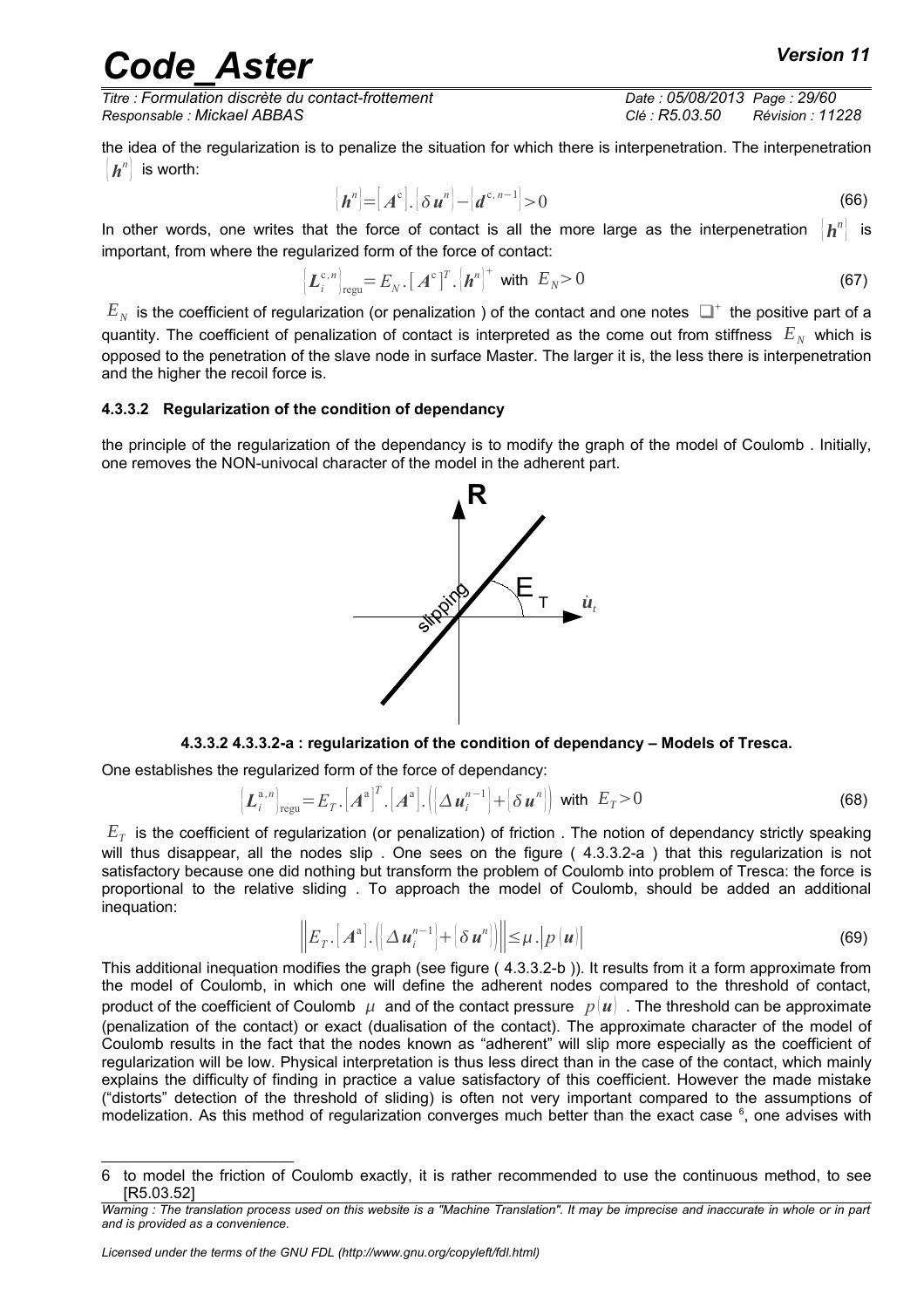*Titre : Formulation discrète du contact-frottement Date : 05/08/2013 Page : 30/60 Responsable : Mickael ABBAS Clé : R5.03.50 Révision : 11228*

the users as often as possible to use it. There remains a non-linearity which relates to the "slipping" part of the model. The processing of this non-linearity is deferred to the § [4.3.4](#page-29-1) .



<span id="page-29-2"></span><span id="page-29-1"></span>**4.3.3.2 4.3.3.2-b : regularization of the condition of dependancy – Models of Coulomb.**

#### **4.3.4 Modelization of the sliding**

the conditions of sliding are always introduced with a multiplier of Lagrange  $\, \big| \mu^{\rm g} \big| \,$  which is expressed (in 3D) from ( [63](#page-27-2) ):

$$
\left\{ \boldsymbol{\mu}^{\mathbf{g}}(\boldsymbol{u}_{i}) \right\} = \left[ \boldsymbol{k}^{\mathbf{g}}(\boldsymbol{u}_{i}) \right].\left\{ \boldsymbol{\ell}^{n} \right\} \tag{70}
$$

What reveals the two unknowns who depend both on the solution: the contact pressure in the matrix of the thresholds of sliding  $|k^{\mathfrak{g}}|$  and the direction of sliding  $|t^n|$  . In practice, however, it is considered that the knowledge of the threshold of sliding  $|k^{g,n-1}|$  is acquired with the preceding iteration  $(n-1)$ , which amounts being brought back to a criterion of Tresca for each iteration. A convergence the threshold is obviously fixed: there are not thus more differences between the thresholds during iterations.  $\big\lvert \mu^{g,n} \big\rvert$  is thus approximated compared to the state of the preceding iteration  $(n-1)$ :

$$
\left[\boldsymbol{\mu}^{\mathbf{g},n}\right] \approx \left[\boldsymbol{k}^{\mathbf{g},n-1}\right].\frac{\left[\boldsymbol{A}^{\mathbf{g}}\right].\left\{\left[\Delta\boldsymbol{u}_{i}^{n-1}\right]+\left[\delta\boldsymbol{u}^{n}\right]\right\}}{\left\|\left[\boldsymbol{A}^{\mathbf{g}}\right].\left\{\left[\Delta\boldsymbol{u}_{i}^{n-1}\right]+\left[\delta\boldsymbol{u}^{n}\right]\right\}\right\|}=\left[\boldsymbol{k}^{\mathbf{g},n-1}\right].\left[\boldsymbol{t}^{n}\right]
$$
\n(71)

One also has the threshold of sliding to the preceding iteration:

$$
\left[k^{g,n-1}\right]=\mu\left[\left|\mu^{c,n-1}\right|\right]
$$
\n(72)

#### <span id="page-29-0"></span>**4.3.5 Linearizations**

to solve the nonlinear problem, it is necessary to linearize the quantities which depend on  $\, \big| \bm{u}^n_i \big| \,$  in the balance equation [\(52\)](#page-25-3). The writing of the forces of contact/friction introduced into certain cases of the nonlinear quantities which it is thus advisable to linearize to be able to apply the algorithm of Newton. In the following table, one counts the cases where the linearization is necessary according to the type of algorithm.

|                                   | Dualisation      | Regularization |
|-----------------------------------|------------------|----------------|
| $\boldsymbol{L}^{\mathrm{c},n}_i$ | No linearization | Linearization  |
| $\boldsymbol{L}_i^{\text{a},n}$   | No linearization | Linearization  |
| $L_i^{\mathsf{g},n}$              | Linearization    | Linearization  |

#### <span id="page-29-3"></span>**4.3.5.1 Linearization of the forces of contact**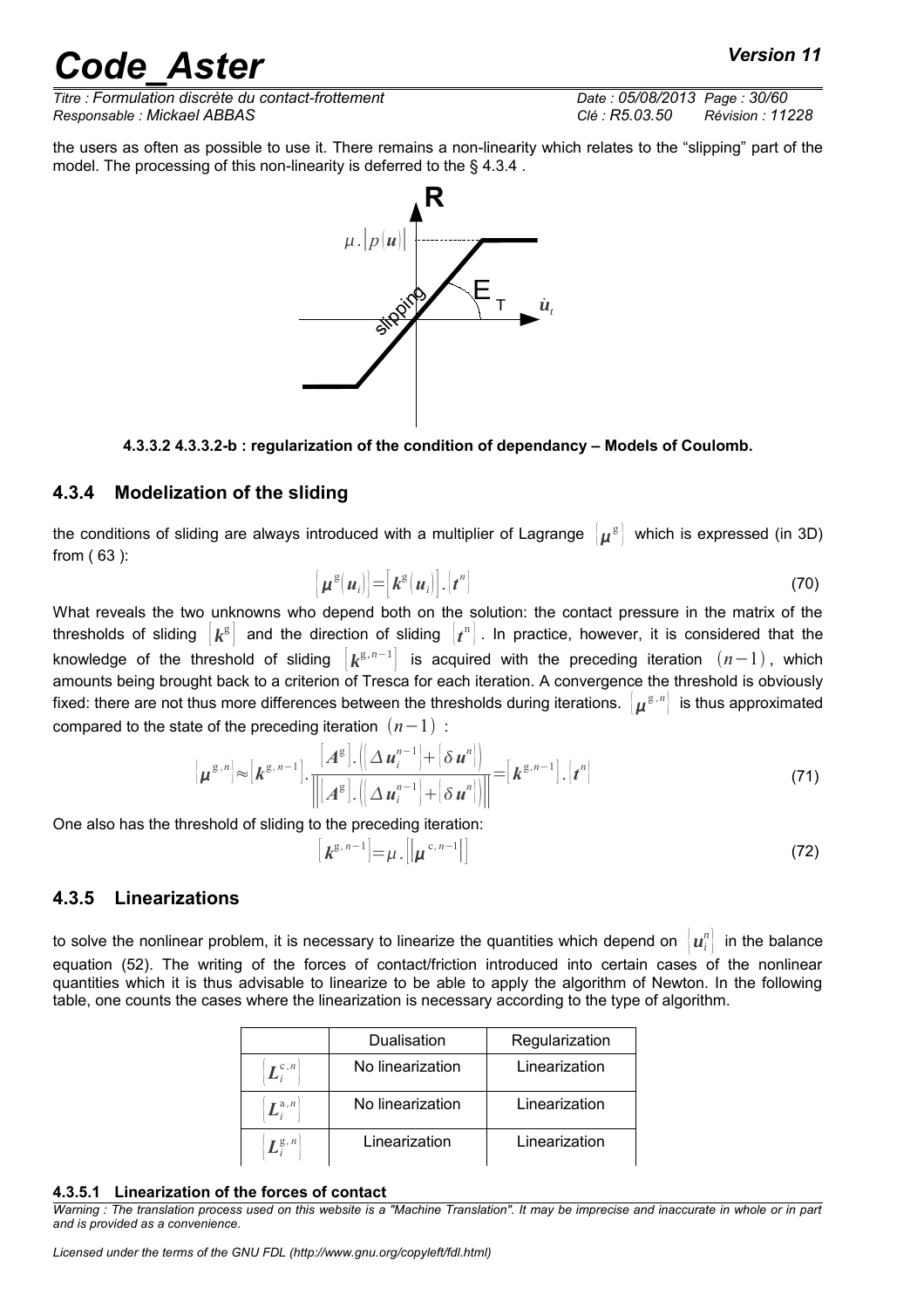*Titre : Formulation discrète du contact-frottement Date : 05/08/2013 Page : 31/60 Responsable : Mickael ABBAS Clé : R5.03.50 Révision : 11228*

One regularizes the condition of contact from the statement [\(67\)](#page-28-5) of the force of contact, when one is in the phase of interpenetration, i.e. while supposing  $\left| {\left. {{{\bf{h}}^n}} \right| \! > \! 0} \right.$  :

$$
\left[\boldsymbol{L}_{i}^{\mathrm{c},n}\right]_{\mathrm{regu}}=E_{N}.\left[\boldsymbol{A}^{\mathrm{c}}\right]^{T}.\left(\left[\boldsymbol{A}^{\mathrm{c}}\right].\left\{\delta\boldsymbol{u}^{n}\right]-\left[\boldsymbol{d}^{\mathrm{c},n-1}\right]\right)
$$
\n(73)

While linearizing, one obtains:

$$
\left[\boldsymbol{L}_{i}^{c,n}\right]_{\text{regu}} \underset{\text{lin\'eariisation}}{\rightarrow} \left[\boldsymbol{\hat{L}}_{i}^{c,n}\right]_{\text{regu}} = \left[\boldsymbol{K}_{i}^{c,n-1}\right].\left\{\delta \boldsymbol{u}^{n}\right] + \left[\boldsymbol{L}_{i}^{c,n-1}\right]
$$
\n(74)

 $[|K_i^{\mathsf{c},n-1}]$  makes a new contribution to the tangent matrix of the problem, it is the tangent matrix "of contact". It is worth obviously:

$$
[\boldsymbol{K}_{i}^{\mathrm{c},n-1}]\!=\!E_{N}.\big[\boldsymbol{A}^{\mathrm{c},n-1}\big]^{T}.\big[\boldsymbol{A}^{\mathrm{c},n-1}\big]
$$
\n(75)

And  $\left|\boldsymbol{L}^\text{c}_i\right|$ c *,n*−1 contributes to the second member, it is worth:

$$
\left[\boldsymbol{L}_{i}^{\mathrm{c},n-1}\right] = -\boldsymbol{E}_{N}.\left[\boldsymbol{A}^{\mathrm{c},n-1}\right]^{T}.\left(\boldsymbol{d}^{\mathrm{c},n-1}\right]
$$
\n(76)

One recalls that the coefficient of penalization of contact is interpreted as the come out from stiffness  $E_N$  which is opposed to the penetration of the slave node in surface Master. The larger it is, the less there is interpenetration and the more the recoil force is raised, but this coefficient also intervenes in the tangent matrix, which modifies its conditioning and returns the resolution of the more difficult linear system. When the contact is not activated (i.e. if  $\left\vert \textbf{\textit{h}}^{n}\right\vert \leq0$  ), the matrix and the second member vector are null.

#### <span id="page-30-3"></span>**4.3.5.2 Linearization of the forces of dependancy**

One regularizes the condition of dependancy from the statement [\(68\)](#page-28-4) of the force d'adhérence, when one is in the phase of dependancy (in the meaning defined in the [§4.3.3.2\)](#page-28-3), i.e. by supposing that the inequality [\(69\)](#page-28-2) is strictly respected:

$$
\left[\boldsymbol{L}_{i}^{\mathrm{a},n}\right]_{\mathrm{regu}}=E_{T}.\left[\boldsymbol{A}^{\mathrm{a}}\right]^{T}.\left[\boldsymbol{A}^{\mathrm{a}}\right].\left(\left[\Delta\boldsymbol{u}_{i}^{n-1}\right]+\left[\delta\boldsymbol{u}^{n}\right]\right) \tag{77}
$$

While linearizing, one obtains:

$$
\left[\boldsymbol{L}_{i}^{a,n}\right]_{\text{regu}} \longrightarrow \left[\boldsymbol{\hat{L}}_{i}^{a,n}\right]_{\text{regu}} = \left[\boldsymbol{K}_{i}^{a,n-1}\right] \cdot \left\{\delta \boldsymbol{u}^{n}\right\} + \left[\boldsymbol{L}_{i}^{a,n-1}\right] \tag{78}
$$

[ $K_i^{a,n-1}$ ] makes a new contribution to the tangent matrix of the problem, it is the tangent matrix "of dependancy". It is worth obviously:

$$
[\boldsymbol{K}_i^{\mathsf{a},n-1}]\!=\!E_T.\big[\boldsymbol{A}^{\mathsf{a},n-1}\big]^T.\big[\boldsymbol{A}^{\mathsf{a},n-1}\big]
$$
\n(79)

And  $\left| \boldsymbol{L}_{i}^{\text{a},n-1} \right|$ contributes to the second member, it is worth:

<span id="page-30-4"></span>
$$
\left[\boldsymbol{L}_i^{\mathrm{a},n-1}\right] = E_T \cdot \left[\boldsymbol{A}_\mathrm{a}^{n-1}\right]^T \cdot \left[\boldsymbol{\Delta} \boldsymbol{u}_i^{n-1}\right] \tag{80}
$$

One recalls that the coefficient of penalization of contact is interpreted as the come out from stiffness *E<sup>T</sup>* which is opposed to the relative sliding of two surfaces . The larger it is, the more the recoil force is raised, but this coefficient also intervenes in the tangent matrix, which modifies its conditioning and returns the resolution of the more difficult linear system.

#### <span id="page-30-2"></span>**4.3.5.3 Linearization of the forces of sliding**

We saw in the § [4.3.4](#page-29-1) that the forces of sliding depended on final displacement  $|u_i|$  by the threshold of Tresca, but that we made the assumption that information with the iteration  $(n-1)$  was enough to solve the model of Coulomb  $<sup>7</sup>$  $<sup>7</sup>$  $<sup>7</sup>$  while writing:</sup>

<span id="page-30-1"></span>
$$
\left[\boldsymbol{\mu}^{\mathbf{g},n}\right] = \left[\boldsymbol{k}^{\mathbf{g},n-1}\right].\left[\boldsymbol{t}^n\right]
$$
\n(81)

#### *Licensed under the terms of the GNU FDL (http://www.gnu.org/copyleft/fdl.html)*

<span id="page-30-0"></span><sup>7</sup> 7L' idea to transform the problem of Coulomb in a succession of problems of Tresca is very largely justified in the literature (see [59](#page-58-5) for example) and mainly used in the commercial codes. It is also the strategy retained in the version "not fixes" algorithm in continuous formulation (see [R5.03.52]).

*Warning : The translation process used on this website is a "Machine Translation". It may be imprecise and inaccurate in whole or in part and is provided as a convenience.*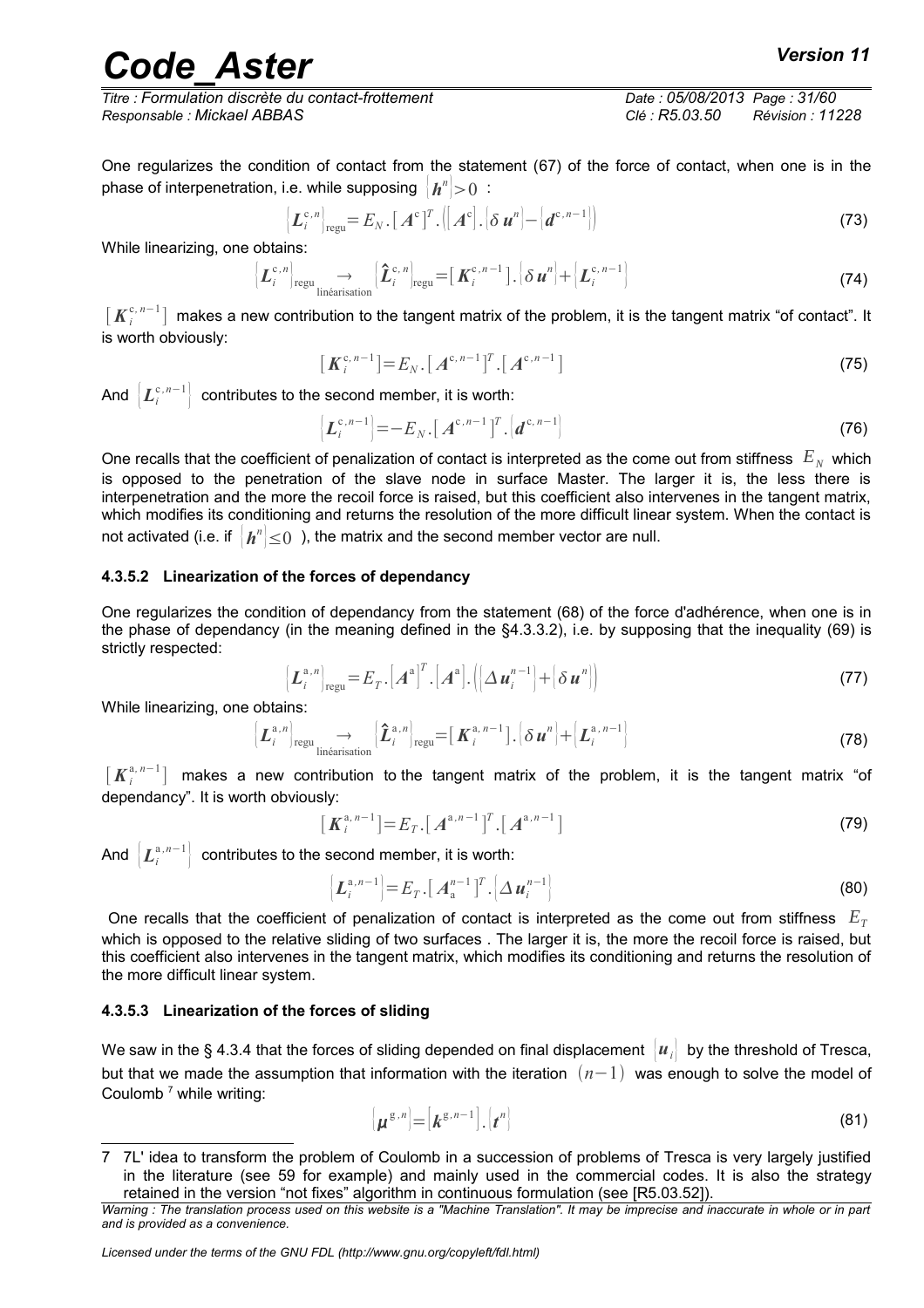*Titre : Formulation discrète du contact-frottement Date : 05/08/2013 Page : 32/60 Responsable : Mickael ABBAS Clé : R5.03.50 Révision : 11228*

<span id="page-31-2"></span><span id="page-31-1"></span>

Nevertheless, it is necessary to prepare what will occur to the following iteration  $(n+1)$  if the threshold is not correct and will require a new iteration. With the next iteration of Newton, solution displacement will be:

$$
\left[\boldsymbol{u}_{i}^{n+1}\right] = \left[\boldsymbol{u}_{i-1}\right] + \left[\Delta \boldsymbol{u}_{i}^{n}\right] + \left[\delta \boldsymbol{u}^{n+1}\right] = \left[\boldsymbol{u}_{i-1}\right] + \left[\Delta \boldsymbol{u}_{i}^{n-1}\right] + \left[\delta \boldsymbol{u}^{n}\right] + \left[\delta \boldsymbol{u}^{n+1}\right] \tag{82}
$$

It is thus necessary to linearize the quantity (81) in  $(n+1)$ :

$$
\left[\boldsymbol{\mu}^{\mathrm{g},n+1}\right] = \left[\boldsymbol{k}^{\mathrm{g},n}\right].\left[\boldsymbol{t}^{n+1}\right]
$$
\n(83)

the equation ( [83](#page-31-1) ) is form  $\frac{|h(x^{n+1})|}{\| |_{[h(x^{n+1})]}}$  $\frac{|n(x-1)|}{||n(x-1)||}$  with  $\left\{\frac{x^{n+1}}{2}\right\}=\left\{\frac{x^n}{2}\right\}+\left\{\delta \frac{x^{n+1}}{2}\right\}$ . The linearization is written:

$$
\begin{aligned}\n\left[\mathbf{k}\right].\frac{\left[\mathbf{h}\left(\mathbf{x}^{n+1}\right)\right]}{\left\|\left[\mathbf{h}\left(\mathbf{x}^{n+1}\right)\right\|\right]^{n\text{in\'{e}arisation}}}\n\left[\mathbf{k}\right].\n\left(\frac{\left[\mathbf{h}\left(\mathbf{x}^{n}\right)\right]}{\left\|\left[\mathbf{h}\left(\mathbf{x}^{n}\right)\right\|\right]} + \frac{1}{\left\|\left[\mathbf{h}\left(\mathbf{x}^{n}\right)\right\|\right]}\n\right]\n\left(\left[\mathbf{I}\right] - \frac{\left[\mathbf{h}\left(\mathbf{x}^{n}\right)\right]\left\langle\left[\mathbf{h}\left(\mathbf{x}^{n}\right)\right]\right\|}{\left\|\left[\mathbf{h}\left(\mathbf{x}^{n}\right)\right\|\right\|^{2}}\n\right).\n\left\{ \delta \mathbf{x}^{n+1}\right\}\n\end{aligned}\n\tag{84}
$$

One applies ( [84](#page-31-2) ) to the statement ( [83](#page-31-1) ) with:

$$
\begin{aligned}\n\left\{\mathbf{x}^{n}\right\} &\left\{\mathbf{A} \mathbf{u}_{i}^{n-1}\right\} + \left\{\delta \mathbf{u}^{n}\right\} \text{ and } \left\{\mathbf{x}^{n+1}\right\} \left\{\mathbf{A} \mathbf{u}_{i}^{n-1}\right\} + \left\{\delta \mathbf{u}^{n}\right\} + \left\{\delta \mathbf{u}^{n+1}\right\} \\
\left\{\delta \mathbf{x}^{n+1}\right\} &\left\{\delta \mathbf{x}^{n+1}\right\} \\
\left\{\mathbf{A} \mathbf{u}_{i}^{n}\right\} &\left\{\mathbf{A} \mathbf{u}_{i}^{n-1}\right\} + \left\{\delta \mathbf{u}^{n+1}\right\} \\
\left\{\mathbf{A} \mathbf{u}_{i}^{n-1}\right\} + \left\{\delta \mathbf{u}^{n+1}\right\} \\
\left\{\mathbf{A} \mathbf{u}_{i}^{n-1}\right\} &\left\{\mathbf{A} \mathbf{u}_{i}^{n-1}\right\} + \left\{\delta \mathbf{u}^{n+1}\right\} \\
\left\{\mathbf{A} \mathbf{u}_{i}^{n-1}\right\} + \left\{\delta \mathbf{u}^{n+1}\right\}\n\end{aligned}
$$
\n(85)

One linearizes ( [83](#page-31-1) ):

<span id="page-31-3"></span>
$$
\left\{ \boldsymbol{\mu}^{\mathsf{g},n+1} \right\} \underset{\text{lin\'eariisation}}{\rightarrow} \left\{ \hat{\boldsymbol{\mu}}^{\mathsf{g},n+1} \right\}
$$
 (86)

One starts by noting  $\left| g^{t,\,n} \right|$  the tangential sliding relating to the iteration  $\,n\,$  :

$$
\left[\mathbf{g}^{\mathrm{t},n}\right] = \left[\mathbf{A}^{\mathrm{g}}\right] \cdot \left(\left[\Delta \mathbf{u}_{i}^{n-1}\right] + \left[\delta \mathbf{u}^{n}\right]\right) \tag{87}
$$

One obtains:

$$
[\hat{\mu}^{g,n+1}]=[k^{g,n}].\left(\frac{|g^{t,n}|}{\| [g^{t,n}]\|}+\frac{1}{\| [g^{t,n}]\|}.\left([I]-\frac{|g^{t,n}|\langle g^{t,n}\rangle}{\| [g^{t,n}]\|^2}\right).\left\{\delta u^{n+1}\right\}\right)
$$
(88)

If one notes:

<span id="page-31-0"></span>
$$
\left\{\boldsymbol{\rho}^{\mathrm{g},n}\right\} = \left[\boldsymbol{k}^{\mathrm{g},n}\right].\frac{\left|\boldsymbol{g}^{\mathrm{t},n}\right|}{\left\|\left|\boldsymbol{g}^{\mathrm{t},n}\right|\right\|}
$$
(89)

And:

$$
\left[\boldsymbol{B}^{g,n}\right] = \frac{\left[\boldsymbol{k}^{g,n}\right]}{\left\|\left[\boldsymbol{g}^{t,n}\right]\right\|} \cdot \left(\left[\boldsymbol{I}\right] - \frac{\left[\boldsymbol{g}^{t,n}\right] \left\langle \boldsymbol{g}^{t,n}\right\rangle}{\left\|\left[\boldsymbol{g}^{t,n}\right]\right\|^2}\right) \tag{90}
$$

One can write [\(88\)](#page-31-0) in the following condensed form:

$$
\hat{\boldsymbol{\mu}}^{g,n+1} = [\boldsymbol{B}^{g,n}]. [\delta \boldsymbol{u}^{n+1}] + [\boldsymbol{\rho}^{g,n}]
$$
\n(91)

the force of sliding expresses itself according to the multiplier of Lagrange:

$$
\left[\boldsymbol{L}_{i}^{\mathrm{g},n+1}\right]=\left[\boldsymbol{A}^{\mathrm{g}}\right]^{T}.\left[\boldsymbol{\mu}^{\mathrm{g},n+1}\right]
$$
\n(92)

the matrix  $\left\vert A^{\text{g}}\right\vert$  not depending on displacement, the force of sliding linearized can be written:

$$
\left[\boldsymbol{L}_{i}^{\mathrm{g},n+1}\right]_{\text{lin\'eariisation}}\left[\boldsymbol{\hat{L}}_{i}^{\mathrm{g},n+1}\right]=\left[\boldsymbol{A}^{\mathrm{g}}\right]^{T}\cdot\left[\boldsymbol{\hat{\mu}}^{\mathrm{g},n+1}\right]=\left[\boldsymbol{K}^{\mathrm{g},n}\right]\cdot\left\{\delta\boldsymbol{u}^{n+1}\right]+\left[\boldsymbol{L}^{\mathrm{g},n}\right]
$$
\n(93)

With the matrix of sliding  $\left\lfloor K^{\mathrm{g},n}\right\rfloor$  such as:

$$
\left[\boldsymbol{K}^{\mathrm{g},n}\right]=\left[\boldsymbol{A}^{\mathrm{g}}\right]^{T}.\left[\boldsymbol{B}^{\mathrm{g},n}\right]
$$
\n(94)

*Warning : The translation process used on this website is a "Machine Translation". It may be imprecise and inaccurate in whole or in part and is provided as a convenience.*

*Licensed under the terms of the GNU FDL (http://www.gnu.org/copyleft/fdl.html)*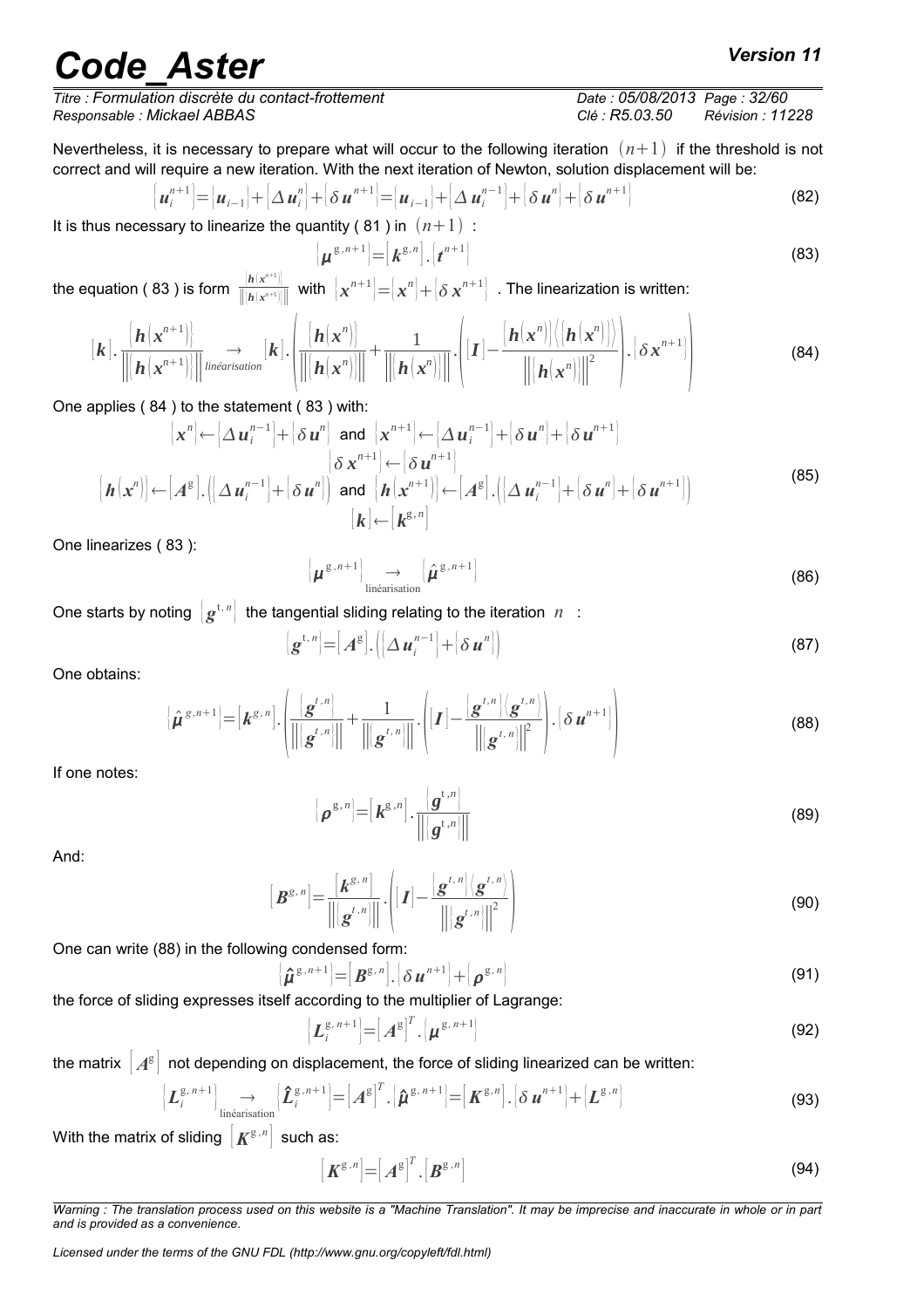*Titre : Formulation discrète du contact-frottement Date : 05/08/2013 Page : 33/60 Responsable : Mickael ABBAS Clé : R5.03.50 Révision : 11228*

And the vector:

$$
\left[\boldsymbol{L}^{\mathbf{g},n}\right]=\left[\boldsymbol{A}^{\mathbf{g}}\right]^T.\left[\boldsymbol{\rho}^{\mathbf{g},n}\right]
$$
\n(95)

 $\left[K^{\text{g},n}\right]$  makes a new contribution to the tangent matrix of the problem, it is the tangent matrix "of sliding". It is worth obviously:

$$
\left[\boldsymbol{K}^{\mathrm{g},n}\right] = \frac{\left[\boldsymbol{A}^{\mathrm{g}}\right]^T \cdot \left[\boldsymbol{k}^{\mathrm{g},n}\right]}{\left\|\left[\boldsymbol{g}^{\mathrm{t},n}\right]\right\|} \cdot \left(\left[\boldsymbol{I}\right] - \frac{\left[\boldsymbol{g}^{\mathrm{t},n}\right]\left\langle \boldsymbol{g}^{\mathrm{t},n}\right\rangle}{\left\|\left[\boldsymbol{g}^{\mathrm{t},n}\right]\right\|^2}\right) \tag{96}
$$

the second part of the statement is preceded by the sign  $-$ , the effect of this contribution is particularly destabilizing for the total behavior of the tangent matrix to the system, more particularly when one is far from the equilibrium and thus at the beginning of the resolution with each new time step. One thus decides to take it into account only partially by affecting it of a coefficient  $\theta \in [0,1]$  that one can modify via keyword COEF\_MATR\_FROT :

$$
\left[\widetilde{\boldsymbol{K}}_{\theta}^{\mathrm{g},n}\right] = \frac{\left[\boldsymbol{A}^{\mathrm{g}}\right]^{T}.\left[\boldsymbol{k}^{\mathrm{g},n}\right]}{\left\|\left[\boldsymbol{g}^{\mathrm{t},n}\right]\right\|}.\left(\left[\boldsymbol{I}\right]-\theta.\frac{\left[\boldsymbol{g}^{\mathrm{t},n}\right]\left\langle\boldsymbol{g}^{\mathrm{t},n}\right\rangle}{\left\|\left[\boldsymbol{g}^{\mathrm{t},n}\right]\right\|^{2}}\right)
$$
\n(97)

One advises to use an initial value of 0.5 for this coefficient and to decrease it if convergence is not obtained. If  $\theta$  = 0 convergence always seems to be obtained but is particularly slow. When one is close to the solution, it is on the other hand very useful to have a value of this coefficient equal to  $1$  in order to accelerate convergence. That is done automatically in the code when residue  $\texttt{RESI\_GLOB\_RELA}$  is lower than  $~10^{-3}$  . One replaces  $\left[ \boldsymbol{K}^{\mathrm{g}\, ,n} \right]$  by  $\left| \boldsymbol{\tilde{K}}_{\theta}^{\mathrm{g}} \right.$  $\left[\begin{array}{c} \frac{g}{\theta}, n \\ \theta \end{array}\right]$ .

The second member is worth finally:

$$
\left\{\boldsymbol{L}^{\mathbf{g},n}\right\} = \left[\boldsymbol{A}^{\mathbf{g}}\right]^T \cdot \left[\boldsymbol{k}^{\mathbf{g},n}\right] \cdot \frac{\left|\boldsymbol{g}^{\mathbf{t},n}\right|}{\left\|\left[\boldsymbol{g}^{\mathbf{t},n}\right]\right\|}
$$
\n(98)

In 2D, the multiplier of Lagrange for the sliding is approximated by:

$$
\left[\boldsymbol{\mu}^{\text{g}}(\boldsymbol{u}_{i})\right]_{\text{2D}} = \boldsymbol{\mu} \cdot \left[\left|\boldsymbol{\mu}^{\text{c}}(\boldsymbol{u}_{i})\right|\right] = \left[\boldsymbol{k}^{\text{g}}(\boldsymbol{u}_{i})\right]
$$
(99)

One can show  $\left[\textit{\textbf{K}}^{\mathrm{g},n}\right]_{\text{2D}}=0\;$  . And thus:

$$
\left[\hat{\boldsymbol{L}}_{i}^{\mathrm{g},n+1}\right]_{\mathrm{2D}}=\left[\boldsymbol{A}^{\mathrm{g}}\right]^{T}.\left[\boldsymbol{\rho}^{\mathrm{g},n}\right]
$$
\n(100)

#### <span id="page-32-0"></span>**4.3.6 general Algorithms**

the discrete methods of resolution of the problem of contact/friction are founded on a decoupled *approach* between the equilibrium and the contact/friction. The contact/friction (noted *C* in the second column) is treated after each iteration of Newton of the total problem (noted *G* in the second column) .

Without taking into account of the contact, one will note the vectors solutions with  $\sim$ , for example:

$$
\left\{\tilde{\boldsymbol{u}}_{i}^{n}\right\} = \left\{\boldsymbol{u}_{i-1}\right\} + \left\{\Delta \boldsymbol{u}_{i}^{n-1}\right\} + \left\{\delta \tilde{\boldsymbol{u}}^{n}\right\} \tag{101}
$$

#### **4.3.6.1 Case of the dualisation**

the general procedure for the dualized case is the following one:

|   | With the iteration of Newton $n$                                                        |                                    |
|---|-----------------------------------------------------------------------------------------|------------------------------------|
|   | $1 R $ of the problem of equilibrium without contact formulates,<br>$ e $ equation (53) | $\rightarrow  \delta \tilde{u}^n $ |
| s |                                                                                         |                                    |
|   |                                                                                         |                                    |
|   |                                                                                         |                                    |
| u |                                                                                         |                                    |

*Warning : The translation process used on this website is a "Machine Translation". It may be imprecise and inaccurate in whole or in part and is provided as a convenience.*

<span id="page-32-1"></span>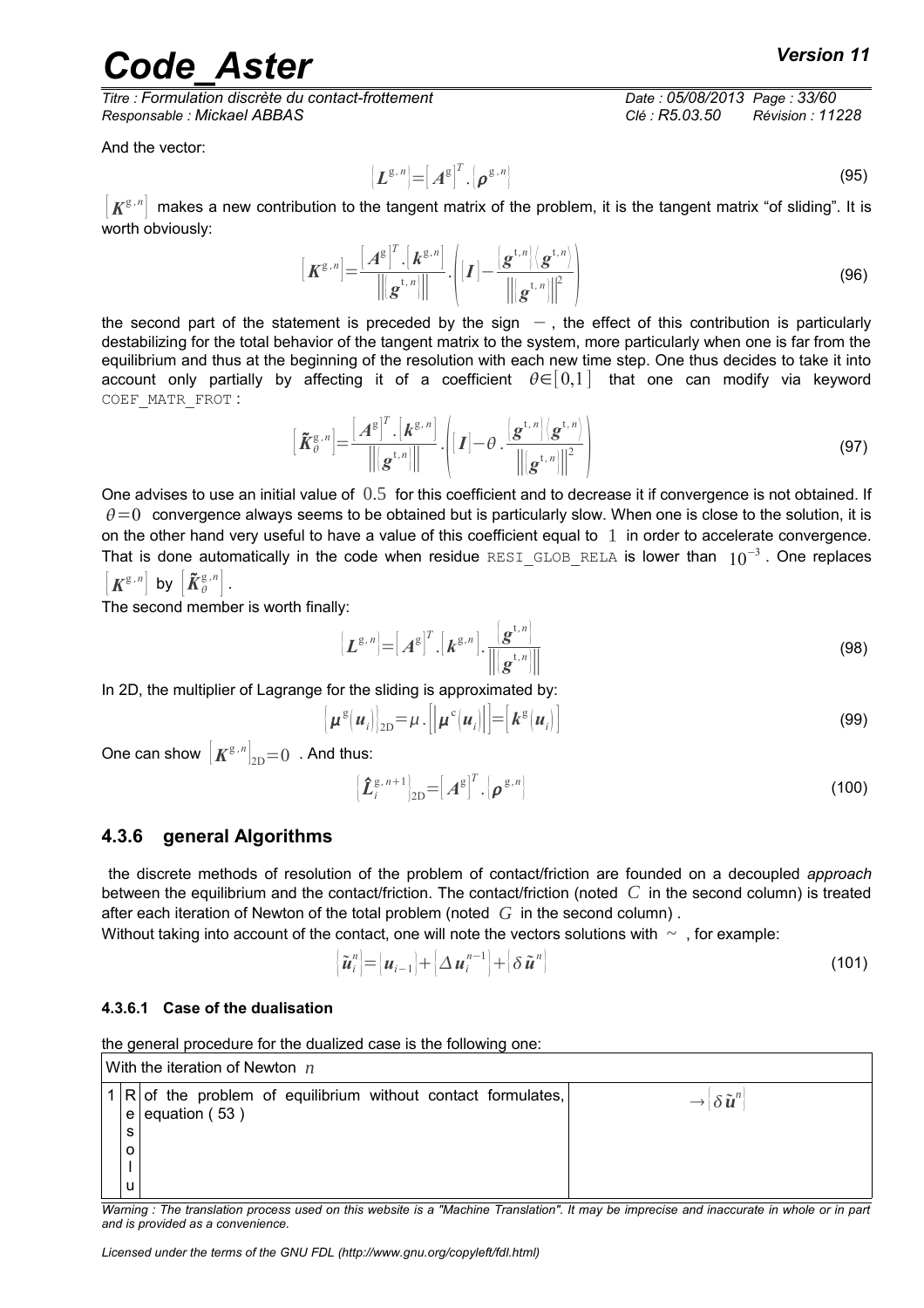*Titre : Formulation discrète du contact-frottement Date : 05/08/2013 Page : 34/60 Responsable : Mickael ABBAS Clé : R5.03.50 Révision : 11228* ti o n <sup>2</sup> <sup>G</sup> Updated of displacements without contact {*u <sup>i</sup>*  $\left| \mu \right| = |u_{i-1}| + |\Delta u_i| + |\delta \tilde{u}^n|$ } 3 C Modification of displacements to observe the conditions of contact-friction  $\delta \tilde{u}$ *n*  $\delta$ **u** *n* }  $4|C|$  Updated of displacements with taking into account of  $u_i$ <br>contact-friction  $\boldsymbol{u}^n$  $\left|=\left|{\bm{u}}_{i-1}\right|+\left|\Delta\,{\bm{u}}_{i}^{n-1}\right|\right|$  $|+|\delta u^n$ } 5 C Computation of the forces of contact/friction  $\boldsymbol{L}^{\mathrm{c},n}$ } formulates {*L<sup>i</sup>*  $\boldsymbol{L}^{\text{f}, n}$  $\mathbf{I}$ <sup>6</sup> <sup>6</sup> Computation possible of matrixes (case of the sliding) [ *K*  $K^{\mathsf{g},n+1}$  $\overline{ }$  $7 \mid 7 \mid$  Computation of the internal forces and outsides with  $\mid L_i$ <br>modified displacements  $L_i^{\text{ext}, n}$ } and {*L<sup>i</sup>*  $\left\{\n \begin{array}{c}\n \text{int}, n \\
 \text{i}\n \end{array}\n \right\}$  $8|G|$  Checking of the equilibrium

the matrix  $\left[ K^{cf.\,n+1} \right]$  are calculated only in the case of the sliding. It will not necessarily be useful, all will depend on the convergence of Newton and the contact algorithm/friction (threshold of Tresca converged on the problem of Coulomb).

#### <span id="page-33-0"></span>**4.3.6.2 Case of the regularization**

the general procedure for the regularized case (penalization) is the following one:

|                | With the iteration of Newton n |                                                                              |                                                                                                                                                                |  |  |
|----------------|--------------------------------|------------------------------------------------------------------------------|----------------------------------------------------------------------------------------------------------------------------------------------------------------|--|--|
|                |                                | G Resolution of the problem of equilibrium without<br>contact, equation (53) | $\rightarrow  \delta \tilde{u}^n $                                                                                                                             |  |  |
| $\overline{2}$ |                                | G Updated of displacements without contact                                   | $\left \left[\bm{\widetilde{u}}_{i}^{n}\right]\right =\left \bm{u}_{i-1}\right +\left \Delta\bm{u}_{i}^{n-1}\right +\left \delta\bm{\widetilde{u}}^{n}\right $ |  |  |
| 3              |                                | C Computation of the forces of contact/friction                              | $\left  \mathcal{L}^{\mathsf{c},n}_i \right $ formulates $\left  \mathcal{L}^{\mathsf{f},n}_i \right $                                                         |  |  |
| $\overline{4}$ |                                | 4 Computation of the modified matrixes                                       | $K^{\mathrm{cf},n+1}$                                                                                                                                          |  |  |
| 5              |                                | G Computation of the internal forces and outsides                            | formulates $ \mathbf{L}^{\text{int},n}_i $<br>$\left  \boldsymbol{L}^{\text{ext}, n}_{i} \right $                                                              |  |  |
| 6              |                                | 6 Checking of the equilibrium                                                |                                                                                                                                                                |  |  |

the contact algorithm/friction does not modify displacements, it is the total system which will modify them. What implies that for the penalized methods, one will always need at least two iterations of Newton, even in the elastic case: an iteration to solve the problem of equilibrium without contact/friction and a second iteration to integrate the conditions of contact-friction which will modify the total system.

*Warning : The translation process used on this website is a "Machine Translation". It may be imprecise and inaccurate in whole or in part and is provided as a convenience.*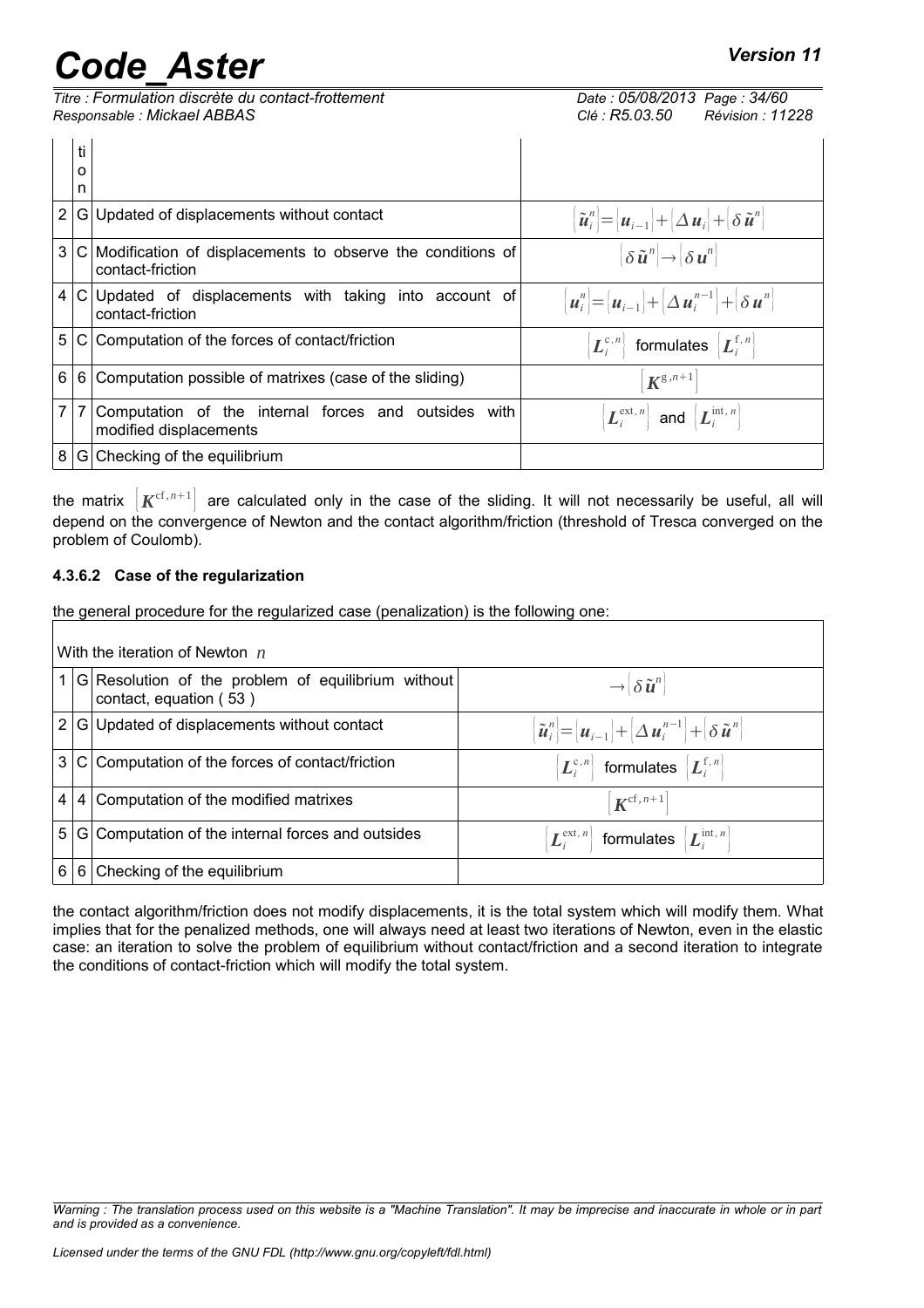*Titre : Formulation discrète du contact-frottement Date : 05/08/2013 Page : 35/60 Responsable : Mickael ABBAS Clé : R5.03.50 Révision : 11228*

<span id="page-34-5"></span>

### <span id="page-34-3"></span>**5 Algorithmic resolution – Contact without friction**

### <span id="page-34-2"></span>**5.1 Connections of contact**

Each slave node *potentially* in contact has a statute whose algorithms will have to determine nature. A slave node is called "potential connection of contact" or more simply "connection". The connection term which alludes to the fact that the condition of contact is result of the imposition of a kinematic relation on *the degrees of freedom* of displacement of the slave node. These connections are joined together in various sets:

- $E^1$  is all possible connections (active and nonactive);
- $E^{nc}$  is all the nodes slaves which are not in contact (nonactive connections);
- $E^c$  is all the nodes indeed in contact (active connections).

One thus has the following relations between the sets:

- $E^c \cap E^{nc} = \emptyset$  because the nodes are in contact or not;
- <span id="page-34-1"></span>•  $E^1 = E^c \oplus E^{nc}$  because the nodes potentially in contact are it or not;

#### <span id="page-34-0"></span>**5.2 The methods dualized in contact 5.2.1 Balances structure in the presence of contact**

One recalls that the balance equation in the presence of contact is written :

$$
\left[\mathbf{L}_i^{\text{int}}(\mathbf{u}_i)\right] = \left[\mathbf{L}_i^{\text{ext}}(\mathbf{u}_i)\right] - \left[\mathbf{L}_i^{\text{c}}\right] \tag{02102}
$$

) the dualized contact, the force of contact is written according to the multiplier of Lagrange of contact:

$$
\left[\boldsymbol{L}_{i}^{\mathrm{c}}\right]=\left[\boldsymbol{L}_{i}^{\mathrm{c}}\right]_{\mathrm{dual}}=\left[\boldsymbol{A}^{\mathrm{c}}\right]^{T}.\left|\boldsymbol{\mu}_{i}^{\mathrm{c}}\right| \tag{103}
$$

After linearization of the balance equation ( [102](#page-34-5) ), one introduces the tangent matrix  $|K^{\text{m},n-1}|$  which will contain the contributions resulting from the linearization from the internal forces and outsides and the matrix  $\left[K^{c,n-1}\right]$  for the forces of contact , one finds  $\left|\delta\,\tilde u^n\right|$  , increment of solution of the problem of equilibrium to the iteration *n* but without application of the model of contact :

$$
\left( \left[ \boldsymbol{K}^{\mathrm{m},n-1} \right] + \left[ \boldsymbol{K}^{\mathrm{c},n-1} \right] \right) . \left\{ \delta \ \tilde{\boldsymbol{u}}^n \right\} = \left[ \boldsymbol{L}_i^{\mathrm{ext},n-1} \right] - \left[ \boldsymbol{L}_i^{\mathrm{int},n-1} \right] - \left[ \boldsymbol{L}_i^{\mathrm{c},n-1} \right] \tag{104}
$$

We saw that the forces of contact in the dualized case do not depend on displacement (see  $\S$  4.3.5). There is thus  $\left| \bm{K}^{c,n-1} \right| {=} 0$  . What enables us to express the equilibrium of structure with taking into account of the forces of contact (by noting  $\left[$   $\bm{K}$   $\right] =$   $\left[$   $\bm{K}^{\text{m},n-1}\right]$  and  $\left[$   $\bm{F}$   $\right] =$   $\left[$   $\bm{L}^{\text{ext},n-1}_i\right]$   $\left[$   $\bm{L}^{\text{c},n-1}_i\right]$   $\left[$   $\bm{L}^{\text{c},n-1}_i\right]$  to reduce)  $:$ 

$$
[\boldsymbol{K}].[\delta\tilde{\boldsymbol{u}}^n] = [\boldsymbol{F}] \tag{105}
$$

the solution  $\|\tilde{\pmb{u}}_i^n\|$  is obtained after equilibrium and before application of the conditions of contact. She is written:

$$
\left[\tilde{\boldsymbol{u}}_{i}^{n}\right] = \left[\boldsymbol{u}_{i-1}\right] + \left[\Delta \boldsymbol{u}_{i}^{n-1}\right] + \left[\delta \tilde{\boldsymbol{u}}^{n}\right]
$$
\n(106)

to obtain the solution  $\big|\,\bm{\tilde{u}}_i^n\big|$  , us did not apply the conditions of contact (model of Signorini) for the current iteration of Newton *n* . On the other hand, the reactions of contact calculated with the iteration of Newton preceding *n*−1 are well taken into account in { *F*} . To completely solve the problem of equilibrium with contact/friction, with the iteration *n* , it is necessary to apply the law of Signorini, which is expressed by the following system :

<span id="page-34-4"></span>
$$
\begin{cases}\n[A^c], [u_i^n] \leq [d_{\text{ini}}^c] & (a) \\
\mu_i^c \geq 0 & (b) \\
\langle \mu_i^c \rangle \cdot [[A^c], [u_i^n]] = 0 & (c)\n\end{cases}
$$
\n(107)

One points out the interpretation of the conditions of Signorini:

•The equation [\(107\)](#page-34-4) represents the geometrical conditions of noninterpenetration, component inequality being understood by component (each line is relative to a potential couple of contact).

*Licensed under the terms of the GNU FDL (http://www.gnu.org/copyleft/fdl.html)*

*Warning : The translation process used on this website is a "Machine Translation". It may be imprecise and inaccurate in whole or in part and is provided as a convenience.*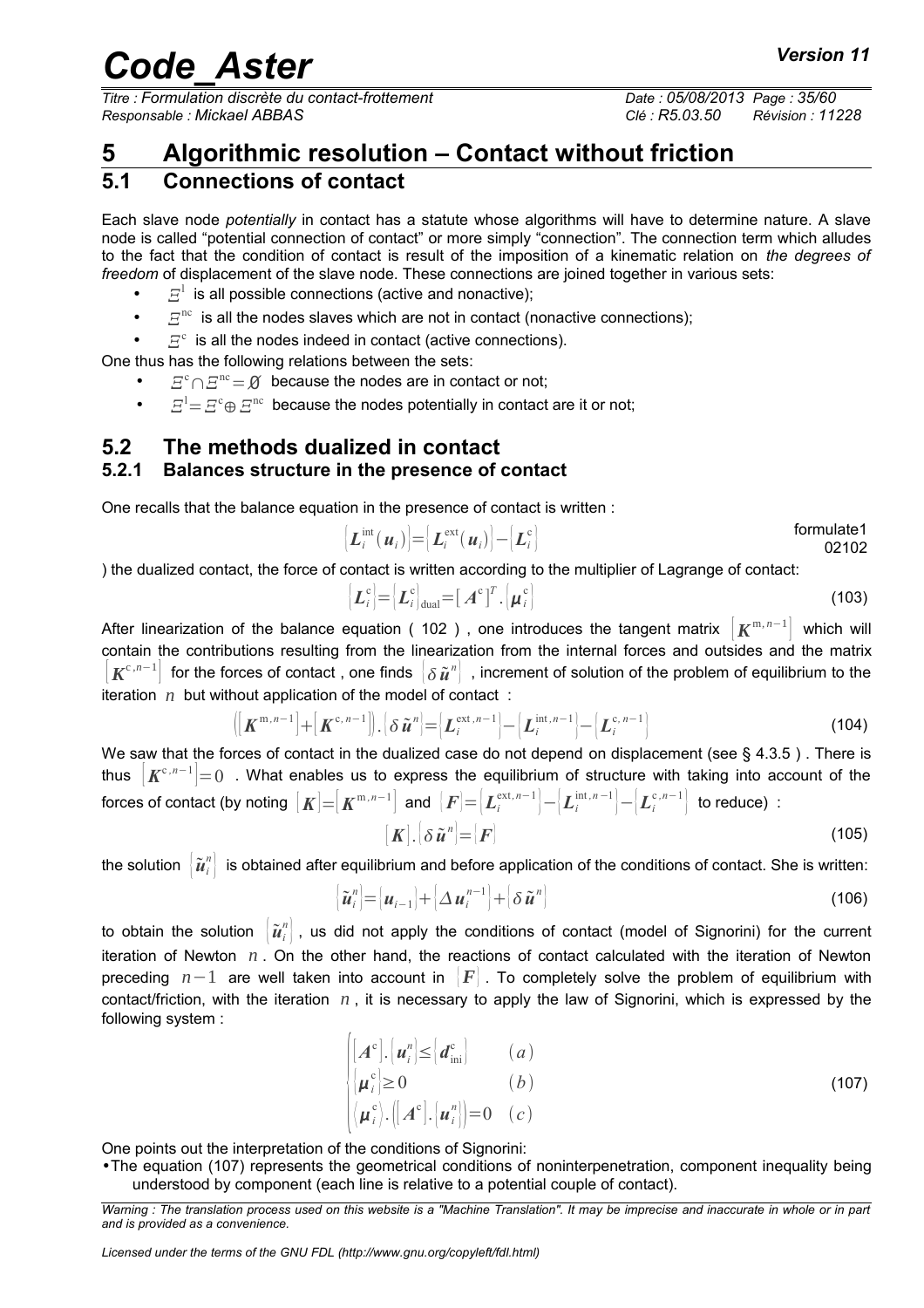*Titre : Formulation discrète du contact-frottement Date : 05/08/2013 Page : 36/60 Responsable : Mickael ABBAS Clé : R5.03.50 Révision : 11228*

- •The equation [\(107\)](#page-34-4) expresses the absence of opposition to separation (contact surfaces can know only compressions), it is the condition known as of intensility.
- •The equation [\(107\)](#page-34-4) is the compatibility condition. When for a given connection the multiplier of Lagrange is non-zero, there is contact and thus clearance is null. When clearance is non-zero (two surfaces are not in contact), the associated multiplier must be null (not compression).

The application of the model of Signorini will modify the displacement increment  $\ket{\delta \tilde{\pmb u}^n}$  (which becomes  $\ket{\delta \pmb u^n}$ ), from where the solution obtained after equilibrium and application of the model of contact which S" written:

$$
\left[\boldsymbol{u}_{i}^{n}\right] = \left[\boldsymbol{u}_{i-1}\right] + \left[\Delta\boldsymbol{u}_{i}^{n-1}\right] + \left[\delta\boldsymbol{u}^{n}\right]
$$
\n(108)

#### <span id="page-35-0"></span>**5.2.2 System reduced to active connections**

We will write the system allowing to completely solve the problem of equilibrium with taking into account of the model of Signorini. The idea is to transform the inequalities of the system ( [107](#page-34-4) ) into equalities. One starts by of the contact evaluating the clearance given by the displacement calculated before the correction  $\,\left[\,\bm{\widetilde d}^{c,\,n}\right]\,$  , for all connections<sup>[8](#page-35-2)</sup>:

$$
\left\| \left[ \tilde{\boldsymbol{d}}^{c,n} \right]_{\mathcal{Z}} \right\| = \left\| \left[ \boldsymbol{d}_{\text{ini}}^{c} \right] - \left[ \boldsymbol{A}^{c} \right] \left[ \left\| \boldsymbol{u}_{i-1} \right\| + \left[ \Delta \boldsymbol{u}_{i}^{n-1} \right] + \left[ \delta \boldsymbol{\tilde{u}}^{n} \right] \right] \right\|_{\mathcal{Z}^{1}}
$$
\n(109)

One says that a connection  $J$  is active if its clearance  $\big| \big| \tilde d^{c_-,n} \big| \big]_{J\in E^1}$  is negative, which indicates an interpenetration (the condition of contact is not observed) , this connection thus becomes a connection of contact and thus makes it possible to define the whole *initially* applied of connections of contact  $|E^c|$ :

$$
\mathbf{E}^{\mathbf{c}} = \left\{ J \in \mathbf{E}^{\mathbf{l}} \middle| \left\| \left[ \tilde{\boldsymbol{d}}^{\mathbf{c},n} \right] \right|_{J} < 0 \right\} \tag{110}
$$

One applies that, for these active connections, effective clearance will be null, and that thus the inequality  $\big\|A^\mathsf{c}\big], [u_i^n]\big\|_{\Xi^1} \leq \big\|d_\text{ini}^\mathsf{c}\big\|_{\Xi^1}$  becomes an equality for the group active connections:

<span id="page-35-1"></span>
$$
\left[ \left[ A^c \right], \left[ \boldsymbol{u}_i^n \right] = \left[ \boldsymbol{d}_{\text{ini}}^c \right] \right]_{\boldsymbol{\Xi}^c} \tag{111}
$$

If one uses  $|d^{\mathfrak{c},n-1}|$  , the clearance evaluated before the current iteration of Newton:

$$
\left[\boldsymbol{d}^{c,n-1}\right] = \left[\boldsymbol{d}_{\text{ini}}^{c}\right] - \left[\boldsymbol{A}^{c}\right] \cdot \left(\left[\boldsymbol{u}_{i-1}\right] + \left[\boldsymbol{\Delta} \boldsymbol{u}_{i}^{n-1}\right]\right) \tag{112}
$$

With:

$$
[\tilde{\boldsymbol{d}}^{c,n}]=[\boldsymbol{d}^{c,n-1}]-[\boldsymbol{A}^{c}].[\delta\tilde{\boldsymbol{u}}^{n}]
$$
\n(113)

the equality ( [111](#page-35-1) ) is written finally:

<span id="page-35-3"></span>
$$
\left[ \left[ A^{c} \right], \left\{ \delta u^{n} \right\} = \left[ d^{c, n-1} \right] \right]_{\Xi^{c}}
$$
\n(114)

the "mixed" system inequality/equality (containing the balance equation and the conditions of Signorini) transforms itself finally into simple system which treats only equalities, on the basis of applied connection of contact  $E^{\text{c}}$  :

$$
\begin{aligned}\n\left\lbrack \left[\boldsymbol{K}\right].\left\{\delta \boldsymbol{u}^{n}\right\rbrack+\left[\boldsymbol{A}^{c}\right]^{T}.\left|\boldsymbol{\mu}_{i}^{c}\right\rbrack=\left[\boldsymbol{F}\right] \\
\left\lbrack\left[\boldsymbol{A}^{c}\right].\left\lbrack\delta \boldsymbol{u}^{n}\right\rbrack=\left[\boldsymbol{d}^{c,n-1}\right]\right]_{\Xi^{c}}\n\end{aligned}
$$
\n(115)

One seeks the unknowns  $\left[\delta\textit{\textbf{u}}^n\right]$  and  $\left|\boldsymbol{\mu}_i^{\,\text{c}}\right|$  who are solutions of the following system:

$$
\begin{bmatrix} [\boldsymbol{K}] & [\boldsymbol{A}^c]^T \\ [\boldsymbol{A}^c] & [\boldsymbol{0}] \end{bmatrix} \cdot \begin{bmatrix} [\delta \boldsymbol{u}^n] \\ [\boldsymbol{\mu}_i^c] \end{bmatrix} = \begin{bmatrix} [\boldsymbol{F}] \\ [\boldsymbol{d}^{c,n-1}] \end{bmatrix} \Leftrightarrow [\boldsymbol{K}^c] \cdot \begin{bmatrix} [\delta \boldsymbol{u}^n] \\ [\boldsymbol{\mu}_i^c] \end{bmatrix} = \begin{bmatrix} [\boldsymbol{F}] \\ [\boldsymbol{d}^{c,n-1}] \end{bmatrix}
$$
(116)

One will notice that the dualized formulation of the condition of NON-interpenetration translates the stationarity of Lagrangian *L* thus definite:

<span id="page-35-2"></span><sup>8</sup> note by  $\vert \cdot \vert$  the operations which one makes on a subset of connections such as defined in the § [5.1](#page-34-2). *Warning : The translation process used on this website is a "Machine Translation". It may be imprecise and inaccurate in whole or in part and is provided as a convenience.*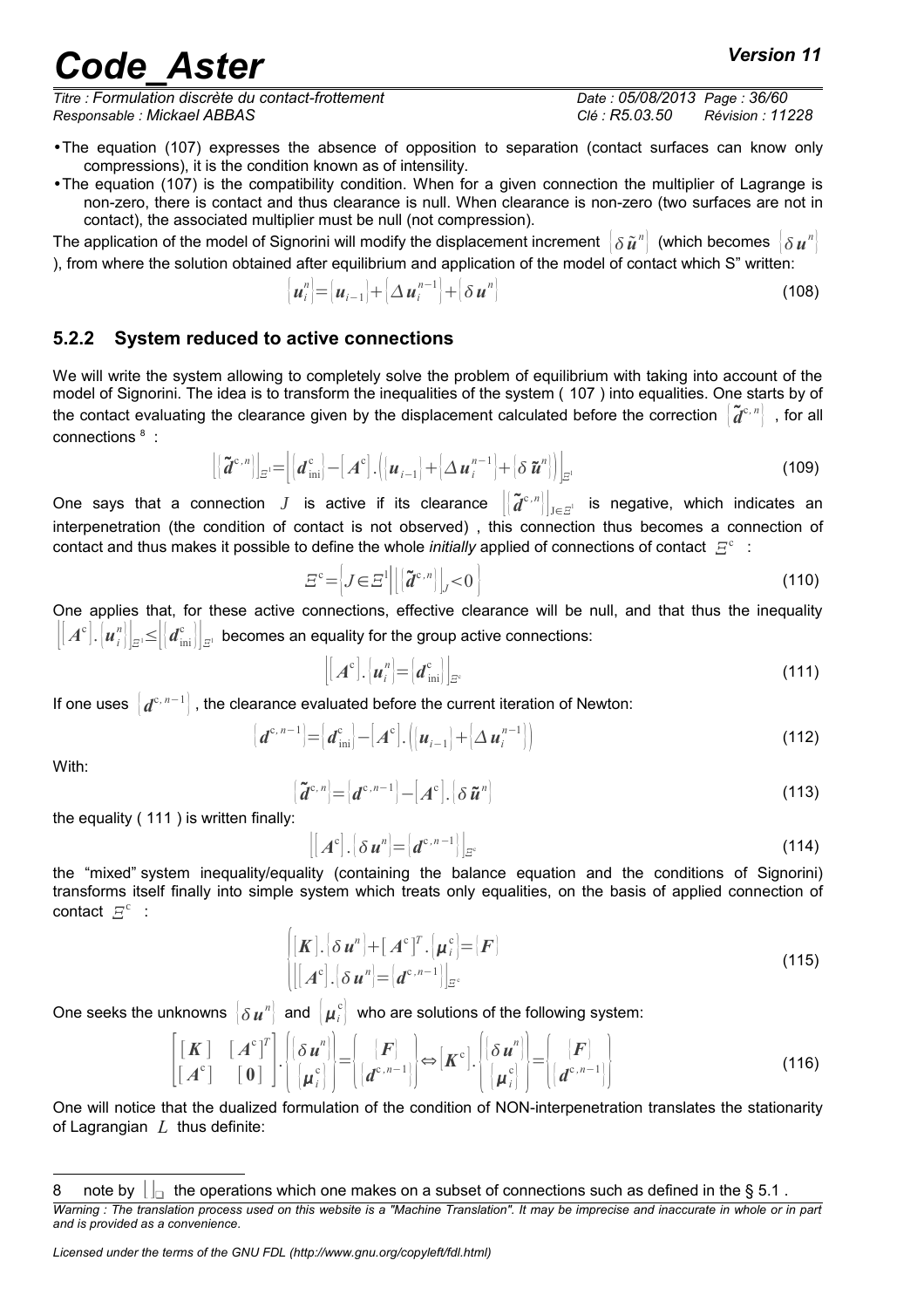*Titre : Formulation discrète du contact-frottement Date : 05/08/2013 Page : 37/60 Responsable : Mickael ABBAS Clé : R5.03.50 Révision : 11228*

$$
L([\delta u^n], [u_i^c]) = \frac{1}{2} \cdot \langle \delta u^n \rangle . [\boldsymbol{K}]. [\delta u^n] - \langle \delta u^n \rangle . [\boldsymbol{F}] + \langle \mu_i^c \rangle . [[A^c]. [\delta u^n] - [d^{c,n-1}]] \qquad (117)
$$

This stationarity expresses itself in the form of the problem of POINT-saddles:

$$
\min_{\left[\delta\boldsymbol{u}^n\right]}\max_{\left[\boldsymbol{\mu}_i^c\right]\geq 0} L\left(\left[\delta\boldsymbol{u}^n\right],\left[\boldsymbol{\mu}_i^c\right]\right) \tag{118}
$$

#### <span id="page-36-0"></span>**5.2.3 the method of the active stresses – ALGO\_CONT=' CONTRAINTE'**

It acts to generalize the approach of the preceding paragraph by adopting an iterative algorithm which works in three phases:

1. To make assumptions on the state of connections (transformations inequalities  $\rightarrow$  equality);

2.To solve the new system thus created;

3.To check the initial assumptions and to buckle (possibly) in 1.

One will be able to find a description complete of the method with the theoretical justifications necessary in [59](#page-58-3) and [59.](#page-58-2) The principle is the following: a set of stresses known as active are applied, which correspond to a null clearance (the relation inequality becomes an equality); one solves the system of equations obtained in this subspace, and one looks at if the starting postulate were justified. If the selected whole were too small (active connections had been forgotten), one adds with the whole connection violating more the condition of NONinterpenetration; if the selected whole were too large (presumedly active connections are not it in fact not), one removes from the group the most improbable connection *i.e that* whose multiplier of Lagrange violates more the condition of intensility. The fact of removing or of adding only one connection with each iteration of the method twice guarantees convergence in a number finished of iterations inferior or equal to the maximum number of connections. In

elasticity, at the end of the iterations of active stresses, there is one result converged within the meaning of Newton. In plasticity or if the geometry is reactualized, it is not the case because several iterations of Newton are necessary to obtain the equilibrium. After each iteration of Newton, one launches the algorithm of active stresses to satisfy the conditions with contact. Thus, in elasticity, one will necessarily converge for each step in an iteration if REAC GEOM= "SANS". Writing

#### <span id="page-36-2"></span>**5.2.3.1 of the iterative problem One**

leaves the increment obtained without treating the contact formulates  $\|\delta\tilde{\pmb{u}}^n\|$  one carries out the iterations of active stresses formulates *k* "with clean convergence of this algorithm. Convergence within the meaning of the active stresses is obtained lorsqu" no connection does not violate the kinematical condition (inequality ( 107 [107](#page-34-4) ) and when the associated Lagrange multipliers all are positive (inequality ( 107 [107](#page-34-4) ) . One

notes formula *k* the iterations of active stresses. The starting solution without correction of the contact is formula  $\,|\,\delta\,\tilde{\pmb{u}}^n|\,$  the increment added by the new iteration of contact is formula  $\,|\,\delta_k\,|$  notes: formulate

<span id="page-36-1"></span>
$$
\begin{aligned}\n\{\delta u_0^n\} &= [\delta \tilde{u}^n] \\
\{\delta_0\} &= [0] \\
\delta u_k^n\} &= [\delta u_{k-1}^n] + [\delta_k]\n\end{aligned}
$$
\n119

places itself at the iteration of contact. *k* One seeks to solve the system (115 [115](#page-35-3) : formulate

$$
\begin{cases}\n[\boldsymbol{K}]. \left\{\delta \boldsymbol{u}_{k}^{n}\right\} + \left[\boldsymbol{A}_{k}^{c}\right]^{T}. \left[\boldsymbol{\mu}_{i}^{c}\right] = \left[\boldsymbol{F}\right] \\
\left[\left[\boldsymbol{A}_{k}^{c}\right]. \left\{\delta \boldsymbol{u}_{k}^{n}\right\} = \left(\boldsymbol{d}^{c.n-1}\right)\right]_{\Xi_{k}^{c}}\n\end{cases}
$$
\n120

notes that the multiplier of Lagrange of the contact formula  $\, \big| \mu_i^{\rm c} \big| \,$  is not solved in an incremental way but in a total way (on time step). While injecting (119 [119](#page-36-1) into this system, one obtains: formulate

$$
\begin{aligned}\n\left\{\begin{bmatrix}\n\boldsymbol{K}\n\end{bmatrix}\n\cdot \left\{\delta \boldsymbol{u}_{k-1}^{n}\right\} + \left[\boldsymbol{K}\n\end{bmatrix}\n\cdot \left\{\delta_{k}\right\} + \left[\boldsymbol{A}_{k}^{c}\right]^{T}\n\cdot \left[\boldsymbol{\mu}_{i}^{c}\right] = \left[\boldsymbol{F}\right] \\
\left\{\n\left[\boldsymbol{A}_{k}^{c}\right]\n\cdot \left(\left\{\delta \boldsymbol{u}_{k-1}^{n}\right\} + \left\{\delta_{k}\right\}\right)\n\right] = \left[\boldsymbol{d}^{c,n-1}\right]\n\right\}_{\Xi_{k}^{c}}\n\end{aligned}
$$

the first equation can rewrite itself: formulate

*Warning : The translation process used on this website is a "Machine Translation". It may be imprecise and inaccurate in whole or in part and is provided as a convenience.*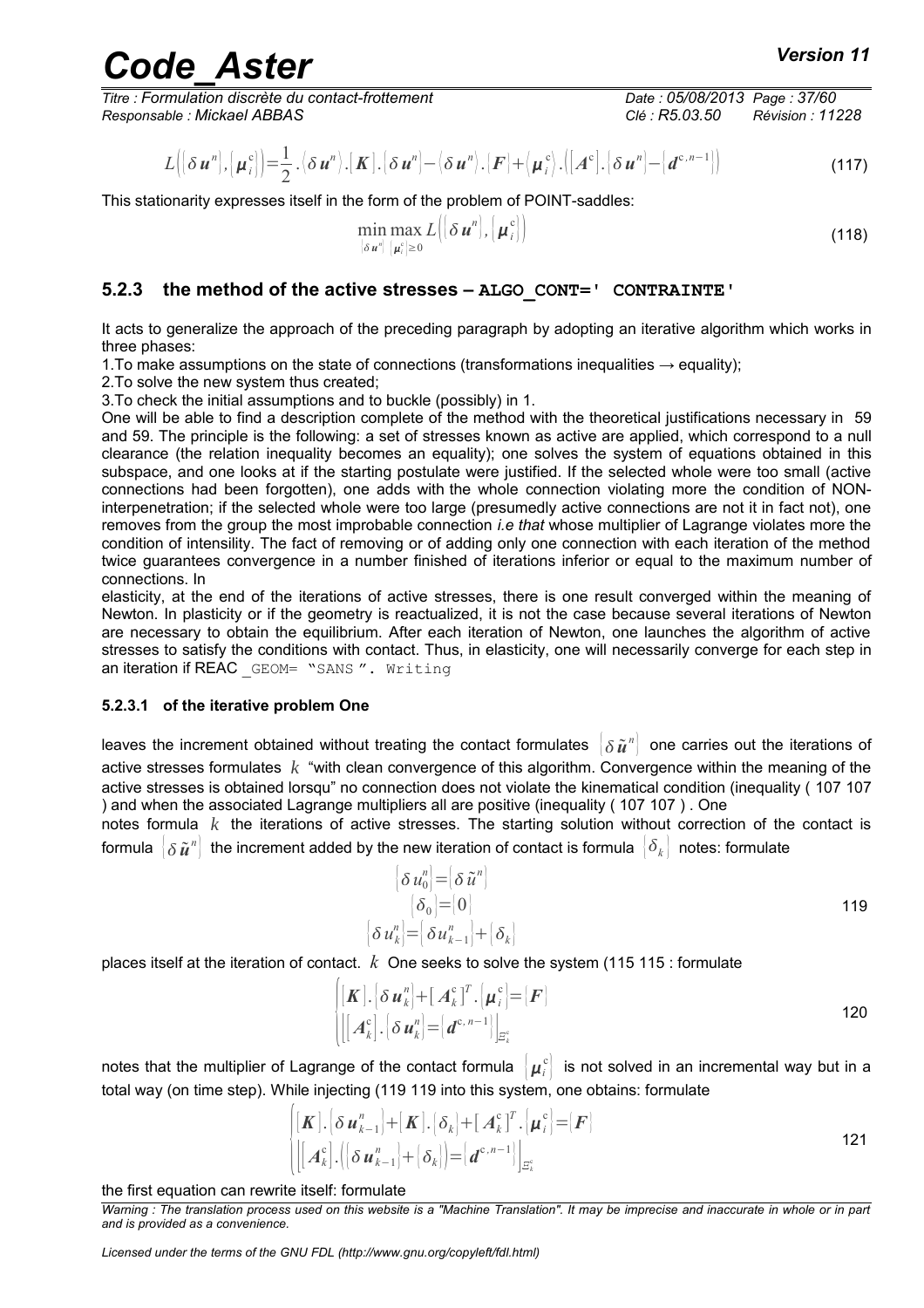*Titre : Formulation discrète du contact-frottement Date : 05/08/2013 Page : 38/60 Responsable : Mickael ABBAS Clé : R5.03.50 Révision : 11228*

$$
\left[\delta_k\right] = \left[\mathbf{K}\right]^{-1} \cdot \left[\mathbf{F}\right] - \left[\delta \mathbf{u}_{k-1}^n\right] - \left[\mathbf{K}\right]^{-1} \cdot \left[\mathbf{A}_k^c\right]^T \cdot \left[\mathbf{\mu}_i^c\right]
$$

taking account that formula  $\left[\delta\, \tilde{\pmb{u}}^n\right] =$   $\left[K\right]^{-1}.$   $\left[F\right]$  one simplifies: <code>(123</code>

$$
\left\{\delta_k\right\} = \left\{\delta \tilde{\boldsymbol{u}}^n\right\} - \left\{\delta \boldsymbol{u}_{k-1}^n\right\} - \left[\boldsymbol{K}\right]^{-1} \cdot \left[\boldsymbol{A}_k^c\right]^T \cdot \left[\boldsymbol{\mu}_i^c\right] \tag{123}
$$

the applied state of active connections: (124

<span id="page-37-1"></span>
$$
\left\lbrack\left\lbrack A_k^c\right\rbrack,\left\lbrack\left\lbrack \delta u_{k-1}^n\right\rbrack+\left\lbrack \delta_k\right\rbrack\right\rbrack=\left\lbrack d^{c,n-1}\right\rbrack\right\rbrack_{\mathcal{E}_k^c}
$$
 124

by taking again the statement of formula  $\left| d^{\varepsilon,n-1} \right|$  by (57[\)57:](#page-26-1) formulate

$$
\left\[\left[\boldsymbol{A}_{k}^{c}\right],\left[\boldsymbol{\delta}\boldsymbol{u}_{k-1}^{n}\right]+\left[\boldsymbol{A}_{k}^{c}\right],\left[\boldsymbol{\delta}_{k}\right]\right\]_{\mathcal{B}_{c}^{k}}=\left[\left[\boldsymbol{d}_{ini}^{c}\right]-\left[\boldsymbol{A}_{k}^{c}\right],\left(\left[\boldsymbol{u}_{i-1}\right]+\left[\boldsymbol{\Delta}\boldsymbol{u}_{i}^{n-1}\right]\right)\right]_{\mathcal{B}_{k}^{c}}
$$
\n
$$
\qquad \qquad \mathbf{125}
$$

uses the statement of formula  $\|\delta_k\|$  by (12[2122:](#page-37-1) formulate

$$
\left\[\left[\boldsymbol{A}_{k}^{c}\right],\left[\delta\boldsymbol{\tilde{u}}^{n}\right]-\left[\boldsymbol{A}_{k}^{c}\right],\left[\boldsymbol{K}\right]^{-1},\left[\boldsymbol{A}_{k}^{c}\right]^{T},\left[\boldsymbol{\mu}_{i}^{c}\right]\right\]_{\mathcal{Z}_{k}^{c}}=\left[\left\{\boldsymbol{d}_{ini}^{c}\right\}-\left[\boldsymbol{A}_{k}^{c}\right],\left(\left[\boldsymbol{u}_{i-1}\right]+\left[\Delta\boldsymbol{u}_{i}^{n-1}\right]\right)\right\]_{\mathcal{Z}_{k}^{c}}
$$
\n126

final, the Lagrange multipliers for  $\big\lvert\mu_i^c\big\rvert$  connections of contact are solutions of the following system: formulate

$$
\left[-\left[\boldsymbol{A}_{k}^{c}\right],\left[\boldsymbol{K}\right]^{-1},\left[\boldsymbol{A}_{k}^{c}\right]^{T},\left[\boldsymbol{\mu}_{i}^{c}\right]=\left[\boldsymbol{\tilde{d}}^{c,n}\right]\right]_{\Xi_{k}^{c}}
$$
\n127

notices that (12[7127](#page-37-0) the complement of Schur of  $\ [{\bm K}]_{\rm schur}\!\!=\!\!{\bigl[{\bm A}_k^{\rm c}\bigr]}.{\bigl[{\bm K}\bigr]}^{-1}.{\bigl[{\bm A}_k^{\rm c}\bigr]}$  $^{\mathcal{T}}$  the matrix.  $\left[\boldsymbol{K}^{\mathrm{c}}\right]$  One can finally calculate the displacement increments with  $|\delta_k|$ : formulate

<span id="page-37-0"></span>
$$
\left\{\delta_k\right\} = \sum_{l=0}^{k-1} \left[\delta_l\right] - \left[\boldsymbol{K}\right]^{-1} \cdot \left[\boldsymbol{A}_k^c\right]^T \cdot \left[\boldsymbol{\mu}_i\right]^c \tag{128}
$$

the resolution of (12[7127](#page-37-0) the most expensive part in time computation of the algorithm. All the effectiveness of the strategy consists in using the fact that one solves this system only on all active connections ,  $\,E_k^{\rm c}$  one thus uses two properties. The computation

• complement of Schur formulates  $[K]_{\text{schur}}$  calls on a factorization of the type formulates  $LDL^T$  which makes it possible to save time, because such a factorization has the property remarkable to be incremental, i.e. the addition of a connection does not oblige to rebuild factorized since the beginning but only the part which one modifies.

• The resolution (gone up descent/) is done also only on all active connections formulates  $E_k^c$  Validity

#### **5.2.3.2 of the active connection set selected At the end of**

each iteration of active stress, it is appropriate to check if the formula group  $|E^{\rm c}_k|$  quite correct. That is to say connection,  $J \in \varXi^1$  three situations are possible:

1) Relative displacement compensates for initial clearance formulates  $\left\lvert \left\lbrack A^{\mathsf{c}}_k \right\rbrack . \left\lvert \left\lbrack \bm{u}_{i-1} \right\rbrack + \left\lbrack \Delta\,\bm{u}_{i}^{n-1} \right\rbrack \right\rvert + \left\lvert \delta\,\bm{u}_{k}^{n} \right\rvert \right\rvert \right\rvert_{J\in\Xi^1} = \left\lvert \left\lvert \bm{d}_{\text{ini}}^{\mathsf{c}} \right\rvert \right\rvert_{J\in\Xi^1}$ 2) Relative displacement is lower than initial clearance formulates  $\left\lvert \left\lbrack A^{\mathsf{c}}_k \right\rbrack . \left\lvert \left\lbrack \bm{u}_{i-1} \right\rbrack + \left\lbrack \Delta\ \bm{u}^{n-1}_i \right\rbrack + \left\lbrack \delta\ \bm{u}^{n}_k \right\rbrack \right\rvert \right\rvert_{J \in \Xi^1} < \left\lvert \left\lbrack \bm{d}^{\mathsf{c}}_{\text{ini}} \right\rbrack \right\rvert_{J \in \Xi^1}$ 3) Relative displacement is higher than initial clearance formulates  $\left\lvert \left\lbrack A^{\mathsf{c}}_k \right\rbrack . \left\lvert \left\lbrack \bm{u}_{i-1} \right\rbrack + \left\lbrack \Delta\ \bm{u}^{n-1}_i \right\rbrack + \left\lbrack \delta\ \bm{u}^{n}_k \right\rbrack \right\rvert \right\rvert_{J \in \Xi^1} > \left\lvert \left\lbrack \bm{d}^{\mathsf{c}}_{\text{ini}} \right\rbrack \right\rvert_{J \in \Xi^1}$ 

The situation is  $(3)$  prohibited because it corresponds to a violation of the condition of NON-interpenetration. The situation corresponds  $(1)$  to a connection known as active, the situation with  $(2)$  a connection not active . At

the beginning of the iteration of  $|k|$  the algorithm, one had applied a set of active connections formulates  $|E^c_k\rangle$ One found an increment possible formulates  $\delta_k$  unknowns under these assumptions and one now will check that this increment is compatible with the assumptions. In practice, that consists in making two checks:

*Warning : The translation process used on this website is a "Machine Translation". It may be imprecise and inaccurate in whole or in part and is provided as a convenience.*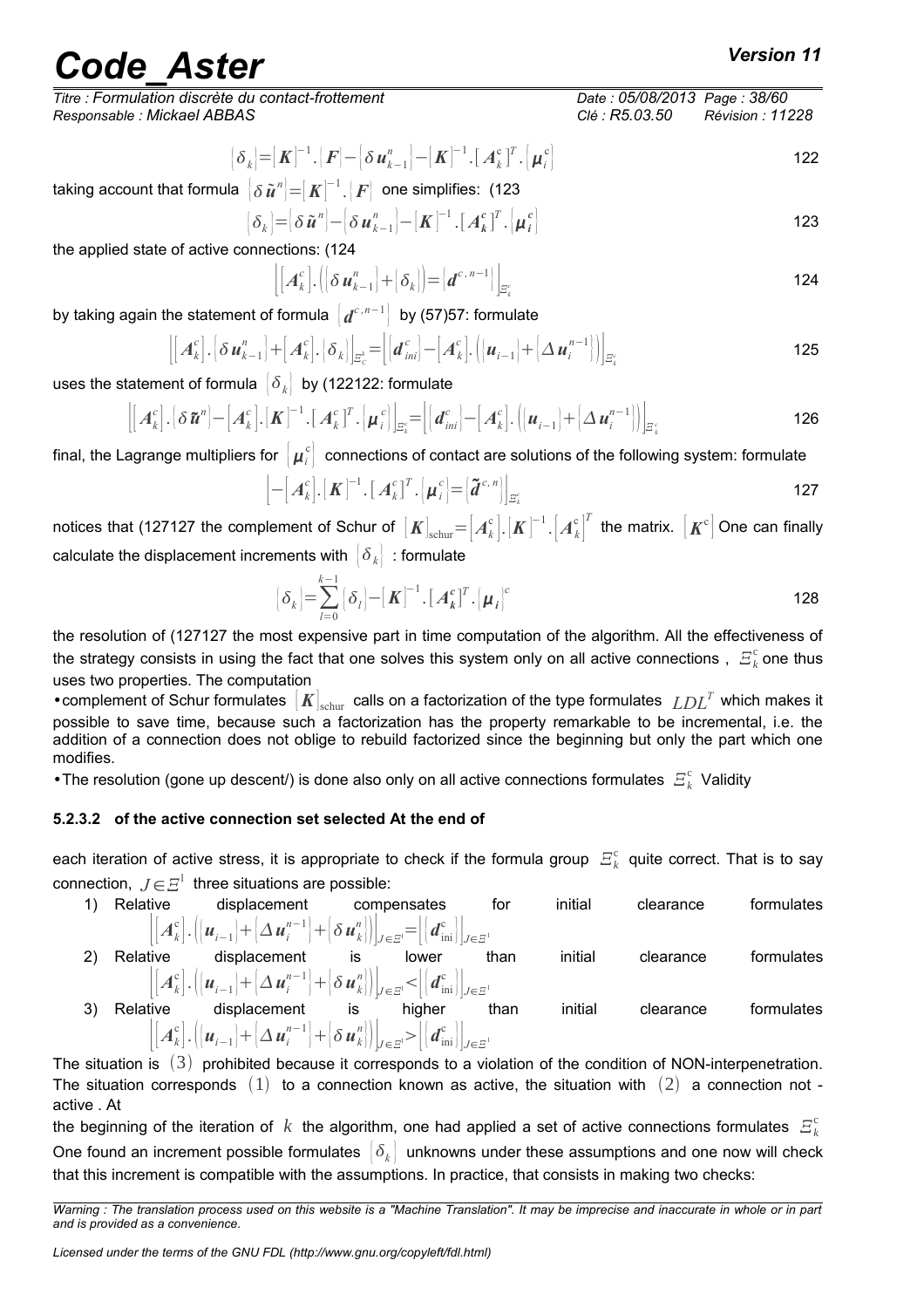*Titre : Formulation discrète du contact-frottement Date : 05/08/2013 Page : 39/60 Responsable : Mickael ABBAS Clé : R5.03.50 Révision : 11228*

- 1) Is the formula group  $E_k^c$  too small? It is checked that nonactive supposed connections do not violate the condition of NON-interpenetration, if not one activates one of them, that which violates more the condition.
- 2) Is the formula group  $|E^c_k|$  too large? It is checked that presumedly active connections are associated with multipliers of contact formulates  $\, \big| \, \mu_i^\circ \big| \,$  or null, if not one disables of it that which violates more the condition.

### Is the formula group  $\left|E_k^{\text{c}}\right|$  too small?

To check that the formula group  $|E^\text{c}_k|$  is not too small, one will calculate for all presumedly inactive connections, the following quantity: formulate

$$
\rho_J = \left[ \frac{\left| \left\{ d_{\rm ini}^{\rm c} \right\} - \left[ A_{k}^{\rm c} \right] \cdot \left| \left( \boldsymbol{u}_{i-1} \right) + \left[ \Delta \boldsymbol{u}_{i}^{n-1} \right] + \left[ \delta \boldsymbol{u}_{k}^{n} \right] \right|}{\left[ A_{k}^{\rm c} \right] \cdot \left[ \delta_{k} \right]} \right]_{J \in \Xi_{k}^{\rm nc}} = \left[ \frac{\left| \left\{ d^{\rm c, n-1} \right\} - \left[ A_{k}^{\rm c} \right] \cdot \left[ \delta \boldsymbol{u}_{k}^{n} \right] \right|}{\left[ A_{k}^{\rm c} \right] \cdot \left[ \delta_{k} \right]} \right]_{J \in \Xi_{k}^{\rm nc}} \tag{129}
$$

are two cases: If

1),  $\left\|A_k^c\right|$ . $\left[\delta_k\right]\right]_{J\in\mathbb{Z}_k^{nc}}$  clearance for connection  $J$  will increase, and thus presumedly inactive connection remains in this state, formula  $\rho_{J}$  strictly higher than formula 1 S

2)I formulates  $\big\|A_k^c\big\|.\big\delta_k\big\|_{J\in E_k^{nc}}{>}0\;$  clearance for connection formula  $|J|$  will decrease , and thus connection supposed not - active will be activated, formula  $\rho_J$  lower or equal to formula  $\ket{1}$  One

thus examines formula  $\bar\rho$   $=$   $Min\,\rho_j$  all connections formulates  $J$  nonactive. If formula  $\,\bar\rho$   $<$   $1\,$  that indicates that a connection at least is violated (situation formulates  $(3)$ : one then adds with the list of active connections the number of the connection whose interpenetration is largest, i.e. that which carries out the minimum of formula  $\rho_J$  one writes formula  $\left|\delta\,\pmb{u}^n_{k+1}\right| = \left|\delta\,\pmb{u}^n_k\right| + \overline{\rho}$  .  $\left|\delta_k\right|$  corresponds to a null clearance for added connection).

The algorithm used is presented: If

| If not $E_k^c = E^1$ |                       |                   |                                                                                                                    |
|----------------------|-----------------------|-------------------|--------------------------------------------------------------------------------------------------------------------|
|                      | $\bar{\rho} = 1$      |                   |                                                                                                                    |
|                      | <b>Buckles</b>        |                   |                                                                                                                    |
|                      | $\overline{\rho} = 1$ |                   |                                                                                                                    |
|                      |                       |                   | on connections Computation $J \in \mathbb{E}^{\text{nc}}_k$                                                        |
|                      |                       |                   | of So $\alpha_{J} =   A_{k}^{c}  . \delta_{k}  _{J}$                                                               |
|                      |                       |                   | Fine $\alpha_{I} < 0$                                                                                              |
|                      |                       |                   | $\rho_J = \frac{\left  \left(d^{c,n-1}\right) - \left[A_k^c\right].\left(\delta u_k^n\right] \right]_J}{\alpha_J}$ |
|                      |                       |                   | $\bar{\rho}$ =min $(\rho_J, \bar{\rho})$                                                                           |
|                      |                       |                   | $J_{min} = J$                                                                                                      |
|                      |                       | <b>Buckles In</b> |                                                                                                                    |

output of this algorithm, there will be the number of the connection which violates more the condition of nonpenetration formulates  $\,J_{\,min}\,$  the value formulates  $\,\bar{\rho}\,$  does he  $\, \bigl|J_{\,min}\, , \overline{\rho}\,\bigl| = IsPetit\bigl( \overline{E}_k^{\,c}\bigr)$ 

the formula  $\vert \varXi_k^{\mathrm{c}} \vert$  is too large?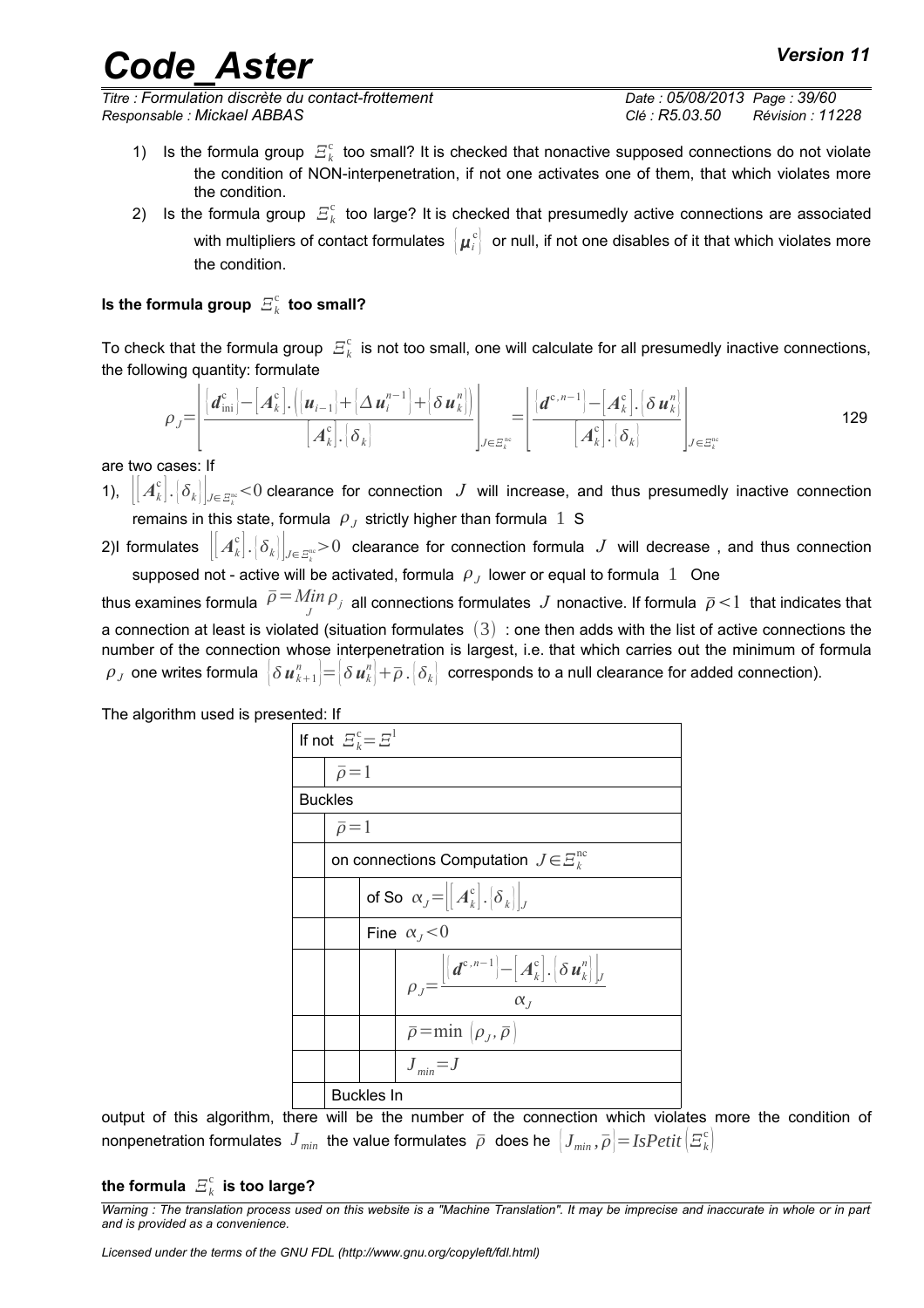*Titre : Formulation discrète du contact-frottement Date : 05/08/2013 Page : 40/60 Responsable : Mickael ABBAS Clé : R5.03.50 Révision : 11228*

The second checking consists in wondering whether all active connections are too large. One places oneself now in the case where,  $\vert \bar \rho \geq 1 \vert$  i.e. one knows that formula  $\vert E^{\mathrm{c}}_k \vert$  is not too small. Then: If

•no connection is active, the method converged towards a state without contact; If

•there are presumedly active connections: If

- •all the Lagrange multipliers are  $| \mu_i^c |$  positive or null, one also converged towards a state with effective contact; If
- •there exist negative Lagrange multipliers  $| \mu_i^c |$ , corresponding connections should not be active: one withdraws from all active connections the connection whose negative multiplier is largest in absolute value. In

output of this algorithm, there will be the number of the connection which violates more the condition of intensility: formulate  $\left\vert J_{max}\right\vert =IsGrand\bigl( \it{\Xi}_{k}^{c}\bigr)$  Algorithm

#### **5.2.3.3 With**

final, the algorithm for the active stresses is the following: Computation

| Ini     | $\delta u_0^n = \delta \tilde{u}^n$                                                                                                                                        |                                                                                                                                                                                                                                                    |  |  |  |
|---------|----------------------------------------------------------------------------------------------------------------------------------------------------------------------------|----------------------------------------------------------------------------------------------------------------------------------------------------------------------------------------------------------------------------------------------------|--|--|--|
|         | of Evaluating $  \tilde{d}^{\mathrm{c},n}  _{\pi^1}$                                                                                                                       |                                                                                                                                                                                                                                                    |  |  |  |
|         |                                                                                                                                                                            | of and $E_0^c =  J \in E^1  [\tilde{d}^{c,n}] _J < 0$ formulates $ A_0^c $                                                                                                                                                                         |  |  |  |
| $B_{k}$ |                                                                                                                                                                            | on the active stresses formulates $k=1$ , Iter $_{max}$                                                                                                                                                                                            |  |  |  |
|         |                                                                                                                                                                            | $\left[\delta_{k-1}\right] = \left[\delta \tilde{u}^n\right] - \left[\delta u_{k-1}^n\right]$<br>$E_k^c \leftarrow E_{k-1}^c$ formulates $ A_k^c  \leftarrow  A_{k-1}^c $                                                                          |  |  |  |
|         |                                                                                                                                                                            | Computation $E_k^c \neq \emptyset$                                                                                                                                                                                                                 |  |  |  |
|         |                                                                                                                                                                            | of Factorization $\begin{bmatrix} \boldsymbol{K}_k \end{bmatrix}_{\rm{cdn}} = \begin{bmatrix} \boldsymbol{A}_k^{\rm{c}} \end{bmatrix} \begin{bmatrix} \boldsymbol{K} \end{bmatrix}^{-1} \begin{bmatrix} \boldsymbol{A}_k^{\rm{c}} \end{bmatrix}^T$ |  |  |  |
|         |                                                                                                                                                                            | of Resolution $\left\  \boldsymbol{K}_k \right\vert_{schur} \vert_{E^c}$                                                                                                                                                                           |  |  |  |
|         |                                                                                                                                                                            | of If $\left\ K_{k}\right _{schur}$ , $\left \mu_{i}^{c}\right  = \left \tilde{d}^{c,n}\right _{\mathbb{H}^{c}} \rightarrow \left \left \mu_{i}^{c}\right \right _{\mathbb{H}^{c}}$                                                                |  |  |  |
|         | $\left\{\delta_k\right\} = \left\{\delta_{k-1}\right\} - \left[\boldsymbol{K}\right]^{-1} \cdot \left[\boldsymbol{A}_k^c\right]^T \cdot \left[\boldsymbol{\mu}_i^c\right]$ |                                                                                                                                                                                                                                                    |  |  |  |
|         | $\left\{ \left. J_{min},\overline{\rho}\right\} \right\} =I$ s $P$ etit $\left( \Xi_{k}^{c}\right)$                                                                        |                                                                                                                                                                                                                                                    |  |  |  |
|         | $\left[\delta u_k^n\right] = \left[\delta u_{k-1}^n\right] + \overline{\rho}$ . $\left[\delta_k\right]$                                                                    |                                                                                                                                                                                                                                                    |  |  |  |
|         |                                                                                                                                                                            | If not $\bar{\rho}$ < 1                                                                                                                                                                                                                            |  |  |  |
|         |                                                                                                                                                                            | $E_{k}^{\mathrm{c}} \leftarrow E_{k}^{\mathrm{c}} +  J_{min} $                                                                                                                                                                                     |  |  |  |
|         | If                                                                                                                                                                         |                                                                                                                                                                                                                                                    |  |  |  |
|         |                                                                                                                                                                            | Fine $E_k^c = \emptyset$                                                                                                                                                                                                                           |  |  |  |
|         |                                                                                                                                                                            | formula formulates $F$                                                                                                                                                                                                                             |  |  |  |
|         |                                                                                                                                                                            |                                                                                                                                                                                                                                                    |  |  |  |
|         |                                                                                                                                                                            | Fine $ J_{max} =0$                                                                                                                                                                                                                                 |  |  |  |
|         |                                                                                                                                                                            | Goto formulates $F$                                                                                                                                                                                                                                |  |  |  |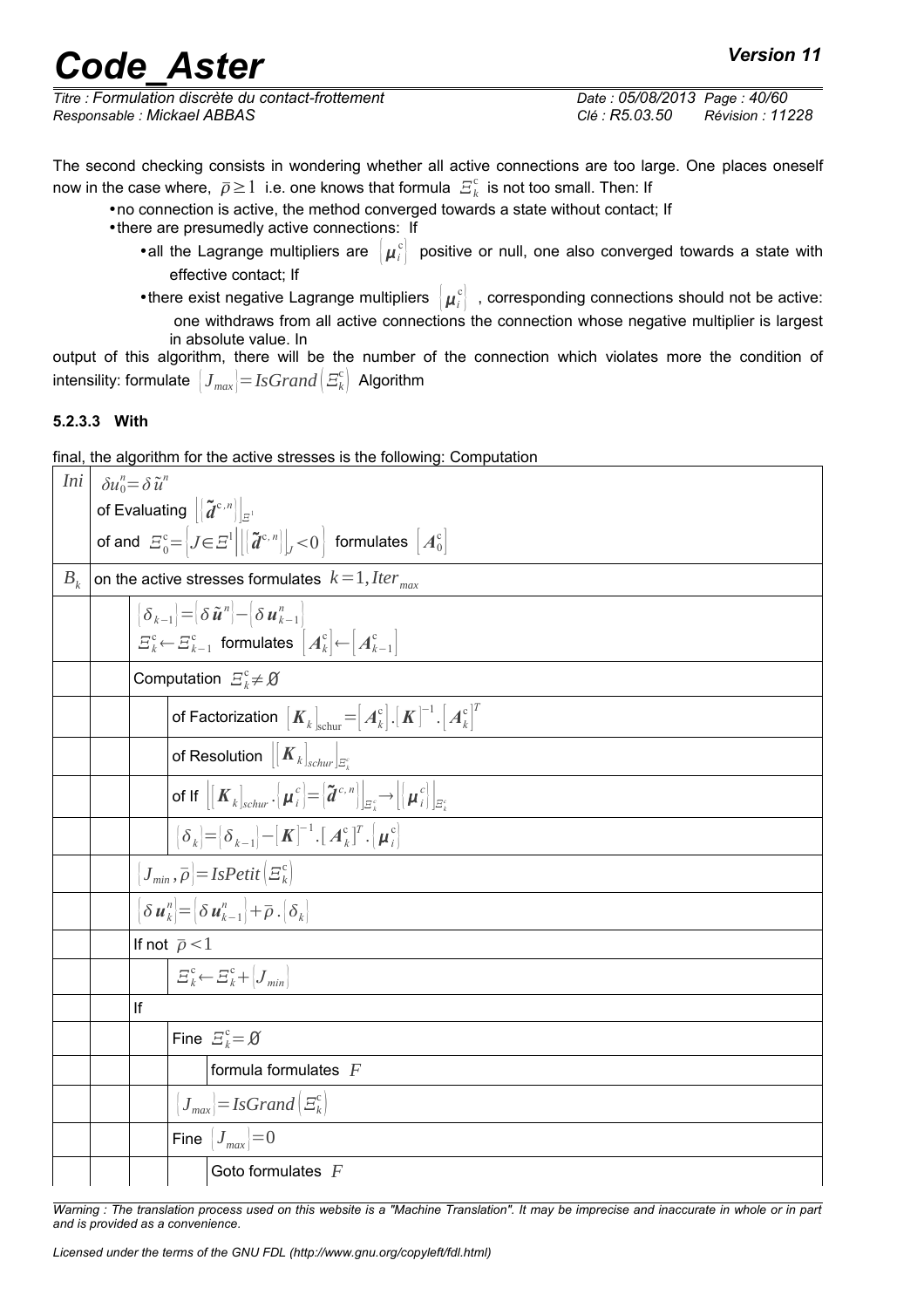*Titre : Formulation discrète du contact-frottement Date : 05/08/2013 Page : 41/60 Responsable : Mickael ABBAS Clé : R5.03.50 Révision : 11228*

|          |                   | formulates                                                                                                                                  |  |
|----------|-------------------|---------------------------------------------------------------------------------------------------------------------------------------------|--|
|          |                   | $E_k^c \leftarrow E_k^c - \left J_{max}\right $                                                                                             |  |
|          | $B_k$ FIN $k=k+1$ |                                                                                                                                             |  |
| $\bm{F}$ | Computation       |                                                                                                                                             |  |
|          |                   | of formula $\left[\boldsymbol{L}_{i}^{\mathrm{c}}\right]{=}[ \boldsymbol{A}^{\mathrm{c}}]^T.\left \boldsymbol{\mu}_{i}^{\mathrm{c}}\right $ |  |

#### <span id="page-40-0"></span>**5.2.4** the method of the Conjugate gradient Project – ALGORITHME CONT=' GCP'

the method of resolution presented in this part is an application of the algorithm of the Conjugate gradient Project. It is very precisely the iterative version of the method of the Active Stresses presented in the preceding part. Reformulation

#### **5.2.4.1 of the problem of contact One**

recalls that the system to be solved with each iteration of Newton is *n* the following: formulate

$$
\begin{cases}\n[K] \cdot [\delta \boldsymbol{u}^n] + [A^c]^T \cdot [\boldsymbol{\mu}_i^c] = [F] \\
[A^c] \cdot [\delta \boldsymbol{u}^n] \leq [d^{c,n-1}]\n\end{cases}
$$
\n130

comes from the dualisation of the conditions of contact and it translates the stationarity of Lagrangian thus *L* defined: formulate

$$
L([\delta u^n], [u_i^c]) = \frac{1}{2} \cdot \langle \delta u^n \rangle . [\boldsymbol{K}]. [\delta u^n] - \langle \delta u^n \rangle . [\boldsymbol{F}] + \langle \mu_i^c \rangle . [[A^c]. [\delta u^n] - [d^{c,n-1}]] \qquad (131)
$$

stationarity can express itself in the form of the problem of POINT-saddles: formulate

$$
\min_{\left|\delta u^{n}\right|}\max_{\left|\mu_{i}^{c}\right|\geq0}L\left(\left|\delta u^{n}\right|,\left|\mu_{i}^{c}\right|\right)
$$

the minimum of compared to L is  $\delta u_i$  known; it has as a statement: and

$$
\left[\delta \mathbf{u}^{n}\right] = \left[\mathbf{K}\right]^{-1} \cdot \left(\left[\mathbf{F}\right] - \left[\mathbf{A}^{c}\right]^{T} \cdot \left[\mathbf{\mu}_{i}^{c}\right]\right) \text{ does not formulate } \left\langle \delta \mathbf{u}^{n}\right\rangle = \left(\left\langle \mathbf{F}\right\rangle - \left\langle \mathbf{\mu}_{i}^{c}\right\rangle \cdot \left[\mathbf{A}^{c}\right]\right) \cdot \left[\mathbf{K}\right]^{-1}
$$

does not have thus any more but to make maximization from  $|L|$  ratio with.  $\left|\bm{\mu}_i^{\text{c}}\right|\!\geq\!0\;$  Knowing that to maximize a functional calculus is equivalent *J* minimizing, −*J* one is reduced to the problem of minimization according to: (134

$$
\min_{|\mu_i^c| \ge 0} H(|\mu_i^c|)
$$
 134

the functional calculus *H* is written: formulate

$$
H([\mu_i^c]) = \frac{1}{2} \cdot \langle \mu_i^c \rangle .[\mathbf{A}^c] .[\mathbf{K}]^{-1} .[\mathbf{A}^c]^T .[\mu_i^c] + \langle \mu_i^c \rangle .([\mathbf{d}^{c, n-1}] - [\mathbf{A}^c] .[\delta \ \tilde{\mathbf{u}}^n]) + \frac{1}{2} .\langle \mathbf{F} \rangle .[\mathbf{K}]^{-1} .[\mathbf{F}]
$$
 135

statement is the dual form of the problem of contact: it utilizes the field of Lagrange multipliers and  $\;\big|\;\mu^{\mathrm{c}}_i\;\:$ any more the field of displacement.  $\,|\,\delta\,u^n|\,$  The problem to be solved is now a minimization under stress of positivity of the unknown. The method of the Conjugate gradient Project is a simple and effective method for this kind of problem. One will note: formulate

- $\cdot$   $\mathbb{Z}$  the direction of search formulates
- $[r]$  the under-gradient and formulates  $|r^p|$  packaged version Searches

#### **5.2.4.2 linear In**

*Warning : The translation process used on this website is a "Machine Translation". It may be imprecise and inaccurate in whole or in part and is provided as a convenience.*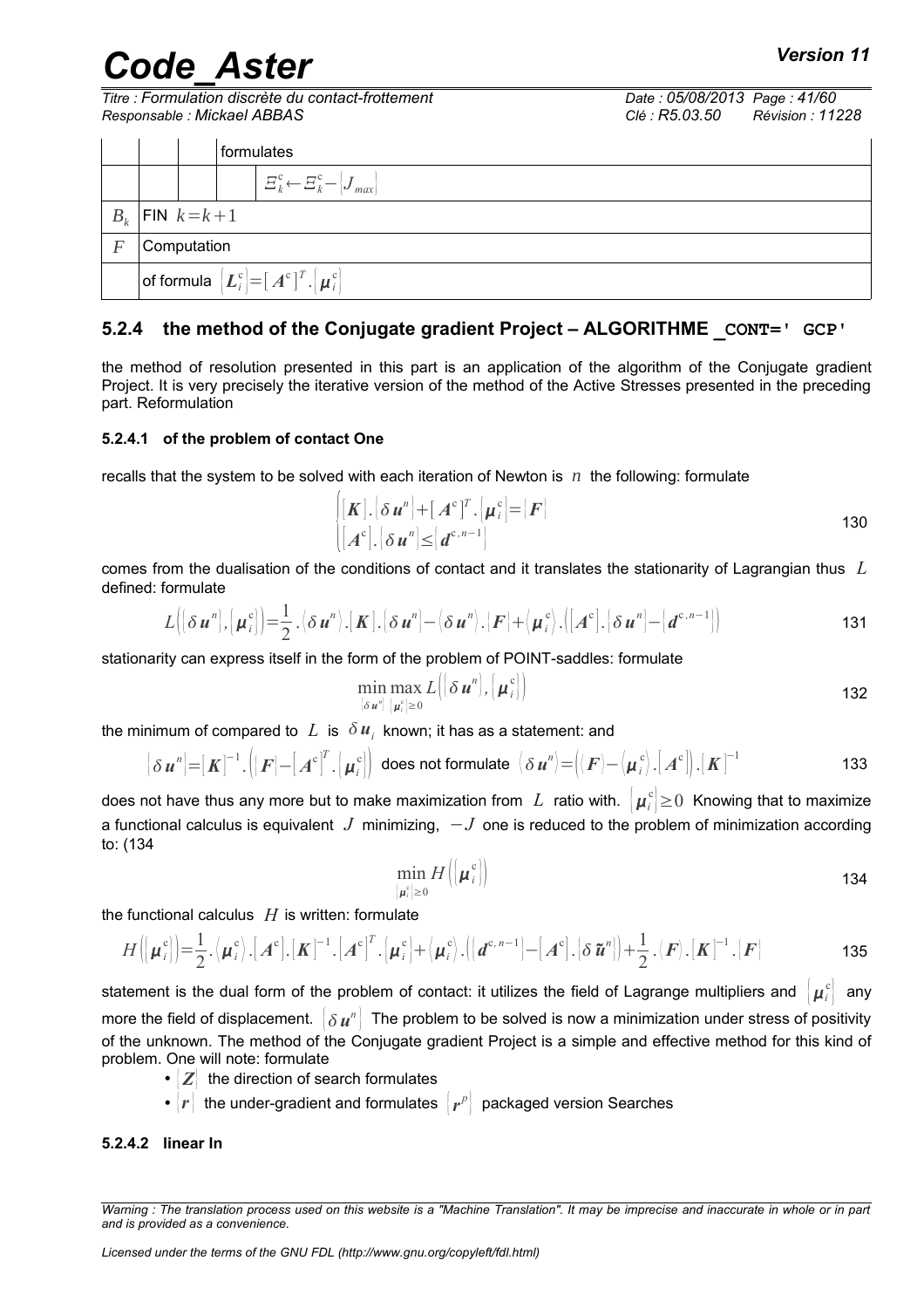*Titre : Formulation discrète du contact-frottement Date : 05/08/2013 Page : 42/60 Responsable : Mickael ABBAS Clé : R5.03.50 Révision : 11228*

an algorithm of conjugate gradient, it is necessary to estimate a step of advance. Two alternatives of linear search are available, acceptable or not. They are represented graphically on the 5.2.4.2 figure [5.2.4.2-a](#page-41-0) The acceptable alternative, which forces to remain in the convex field acceptable armature a single resolution by iteration; it leads to a rather regular convergence. The non-acceptable alternative, which authorizes to leave the acceptable field for there reprojeter then, induced two resolutions per iteration; it leads to a rather erratic convergence but generally faster than the acceptable method. Appear

#### <span id="page-41-0"></span>**5.2.4.2 5.2.4.2-a of the linear search. Here**

the algorithm of the linear search: State

|                  | RechLine                                                                                                                                                  |                                                                                                                                             |  |
|------------------|-----------------------------------------------------------------------------------------------------------------------------------------------------------|---------------------------------------------------------------------------------------------------------------------------------------------|--|
|                  | <i>Ini</i>   of contact formulates $[A^c] \leftarrow [A^c_k]$ formulates $E^c \leftarrow E^c_k$                                                           |                                                                                                                                             |  |
|                  |                                                                                                                                                           | of the second member Resolution $\left[\boldsymbol{F} \!=\!\left[\boldsymbol{A}^{\mathrm{c}}\right]^{T}.\left \boldsymbol{Z}\right \right]$ |  |
|                  |                                                                                                                                                           | of Computation $[K]$ . $[\delta a]=[F]\rightarrow[\delta a]$                                                                                |  |
|                  | of If $\alpha = \frac{\langle \mathbf{r} \rangle \cdot \langle \mathbf{r}^p \rangle}{\langle \delta \mathbf{a} \rangle \cdot \langle \mathbf{F} \rangle}$ |                                                                                                                                             |  |
|                  |                                                                                                                                                           | <b>ADMISSIBLE</b> formulates                                                                                                                |  |
|                  |                                                                                                                                                           | $\forall J \in \Xi^1 : \text{Si } [Z]_J < 0 \text{ alors } \alpha = \min_{J \in \Xi^1} \left( \alpha, -\frac{ \mu^c _J}{[Z]_J} \right)$     |  |
|                  |                                                                                                                                                           | $\left[\mu_{k+1}^{c}\right]=\left[\mu_{k}^{c}\right]+\alpha.\left[\mathbf{Z}\right]$                                                        |  |
|                  |                                                                                                                                                           | $\left \delta u_{k+1}\right  = \left \delta u_k\right  - \alpha \cdot \left \delta a\right $                                                |  |
|                  |                                                                                                                                                           | formulates                                                                                                                                  |  |
|                  |                                                                                                                                                           | $\left\{\mu_{k+1}^{\rm c}\right\} = \left\{\mu_k^{\rm c}\right\} + \alpha$ . $\left\{Z\right\}$                                             |  |
|                  |                                                                                                                                                           | $\left[\mu_{k+1}^{c}\right]\leftarrow \max\left(\left[\mu_{k+1}^{c}\right],0\right)$                                                        |  |
|                  |                                                                                                                                                           | of the second member formulates $\left  F \right  = \left  A^c \right ^T \left  \mu^c \right $                                              |  |
|                  |                                                                                                                                                           | of formula $[\boldsymbol{K}],[\delta\textbf{ a}]{=}[{\boldsymbol{F}}]{\rightarrow}[\delta\textbf{ a}]$                                      |  |
|                  |                                                                                                                                                           | $\delta u_{k+1} = \delta \tilde{u}^{n} - \delta a$                                                                                          |  |
| $\boldsymbol{F}$ | In                                                                                                                                                        |                                                                                                                                             |  |

output of this algorithm, one will and the have displacement Lagrange multipliers after computation of the step of advance: formulate  $\, \big| \{\delta \, \pmb{u}_{k+1}\big|, \big| \pmb{\mu}_{k+1}^{\mathsf{c}}\big| \big| \! =\! RechLine\big([{\pmb{Z}}], [r], \big| \pmb{r}^p\big| \big) \,$  This algorithm understands two resolutions but by means of the matrix formulates  $|K|$  factorized (it is the total matrix of the problem of equilibrium), one thus makes only one descent-increase, which is little expensive.

The non-acceptable alternative is obliged to recompute a displacement increment compatible with the stress of positivity on the multipliers of contact. Pre

#### **5.2.4.3 - conditioning In**

the algorithm of the GCP, it is mentioned an optional call to a preconditioner. The goal of this preconditioner is to accelerate the convergence of the method. Its definition comes from the following considerations of functional analysis: in the phase of update formulates  $\big\lvert\mu^{\,\rm c}_{k+1}\big\rvert=\big\lvert\mu^{\,\rm c}_k\big\rvert+\alpha$  .  $[Z_k]$  if one did not call on the preconditioner, the

*Warning : The translation process used on this website is a "Machine Translation". It may be imprecise and inaccurate in whole or in part and is provided as a convenience.*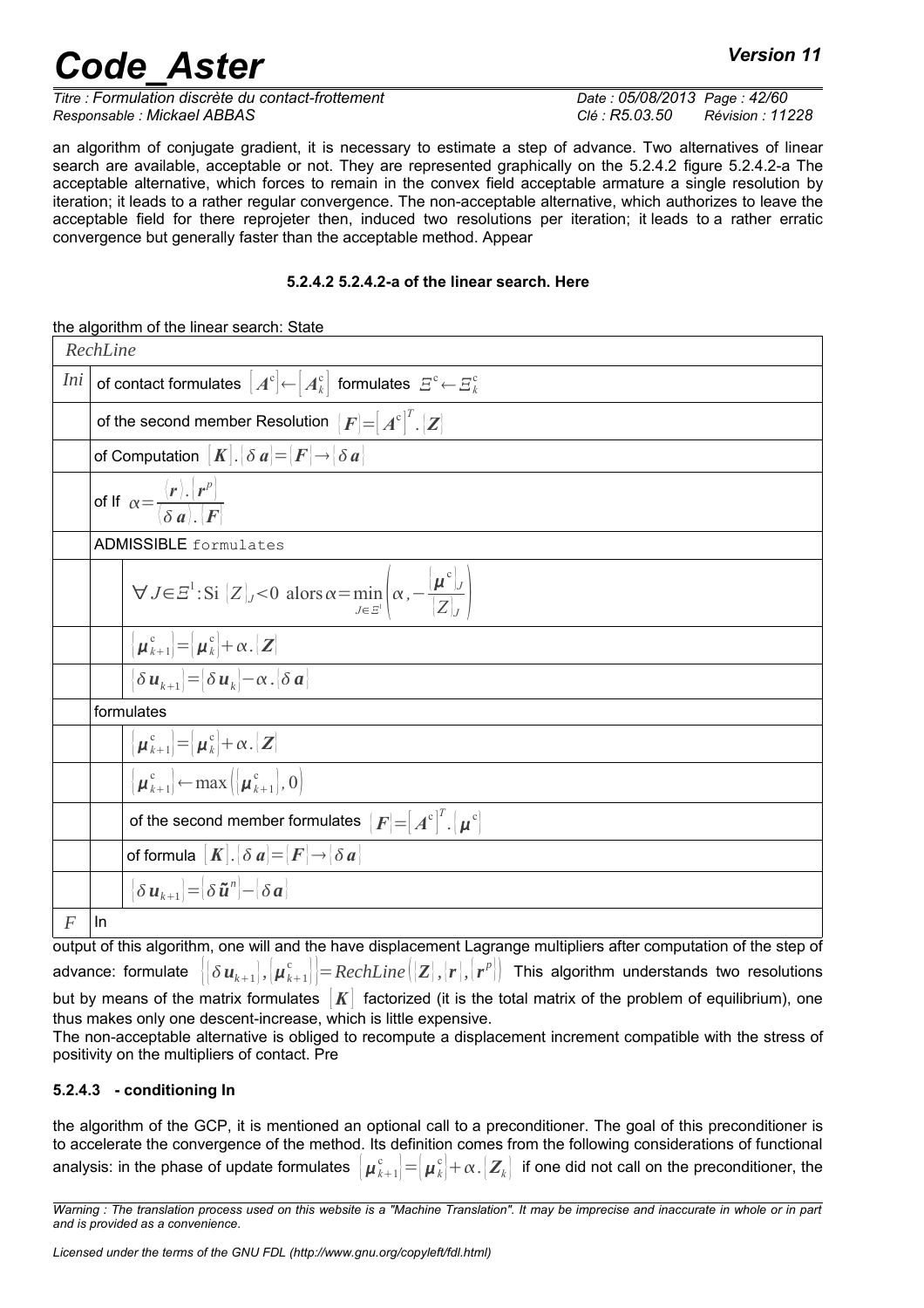*Titre : Formulation discrète du contact-frottement Date : 05/08/2013 Page : 43/60 Responsable : Mickael ABBAS Clé : R5.03.50 Révision : 11228*

field formula  $\big|\bm{\mu}_k^{\rm c}\big|$  to formula  $H^{-1/2}(\varGamma_{\rm c})$  formula  $\big|\bm{Z}_k\big|$  to formula  $\,H^{1/2}(\varGamma_{\rm c})\,$  This sum thus does not have a mathematical meaning. For him to give one of them, it is necessary to send formula  $\,\left[\bm Z_k\right]\,$  formula  $\,H^{-1/2}(\,\Gamma_{\rm c})\,$ is the operation of preconditionning. Knowing that formula  $|Z_k|$  is obtained by the statement formulates  $\bm{Z}_k\!\!=\!\!\left[r^p_k\!\right]\!+\!\gamma_k$  . $\left[\bm{Z}_{k-1}\right]$  is on formula  $\left[r^p_k\right]$  one will operate. It is what is made by the preconditioner by solving the following auxiliary problem: (136

$$
\begin{aligned}\n\left\| \left[ \boldsymbol{K} \right] . \left[ \boldsymbol{a} \right] + \left[ \boldsymbol{A}_{k}^{\mathrm{c}} \right]^{T} \left[ \boldsymbol{r}_{k}^{p} \right] \right\|_{\mathcal{E}_{k}^{\mathrm{c}}} = 0 \\
\left\| \left[ \boldsymbol{A}_{k}^{\mathrm{c}} \right] . \left[ \boldsymbol{a} \right] = \left[ \boldsymbol{r}_{k}^{p} \right] \right\|_{\mathcal{E}_{k}^{\mathrm{c}}} \n\end{aligned}
$$

thus solves a problem of displacement imposed on the part where the contact is effective and one recovers the reactions to the fixed support formulates  $\left|r_k^p\right|$  belong well to formula  $\,H^{-1/2}(\varGamma_{\rm c})\,$  In the terminology of the decomposition of field, it is a preconditioner of Dirichlet.

To solve this auxiliary problem, one uses also an algorithm of conjugate gradient but without projection because no stress of positivity appears there. This iterative approach authorizes an approximate resolution so as to save computing time.

- $|X|$  direction of search;
- $\cdot$   $\{s\}$  the under-gradient. Here

the algorithm of the pre-conditioner: formulate

|       | PreCond   |                                                                                                                                                                       |  |
|-------|-----------|-----------------------------------------------------------------------------------------------------------------------------------------------------------------------|--|
| Ini   | $ a_0 =0$ |                                                                                                                                                                       |  |
|       |           | of contact and $[A^c] \leftarrow [A_k^c]$ If $E^c \leftarrow E_k^c$                                                                                                   |  |
|       |           | Fine $E^c = \emptyset$                                                                                                                                                |  |
|       |           | Goto formulates $F$                                                                                                                                                   |  |
| $B_p$ |           | on Computation $p=1$ , Iter <sub>max</sub>                                                                                                                            |  |
|       |           | of the gradient formulates $ s_p  = [A^c]$ . $ a_{p-1}  -  r $                                                                                                        |  |
|       |           | of the residue If $\varepsilon = \max_{J \in E^c}  s_p $                                                                                                              |  |
|       |           | Fine $\varepsilon < \varepsilon$ <sub>precond</sub>                                                                                                                   |  |
|       |           | Goto formulates $F$                                                                                                                                                   |  |
|       |           | or $p=1$ reactualization formulates                                                                                                                                   |  |
|       |           | $\left  \boldsymbol{X}_p \right  = \left  \boldsymbol{s}_p \right $                                                                                                   |  |
|       |           | , conjugation formulates                                                                                                                                              |  |
|       |           | $\beta = \frac{\langle s_p \rangle \cdot \langle s_p \rangle}{\langle s_{n-1} \rangle \cdot \langle s_{n-1} \rangle}$                                                 |  |
|       |           | $[X_p =  S_p  + \beta$ . $[X_{p-1}]$                                                                                                                                  |  |
|       |           | of the second member formulates $\left. \left[ \bm{F} \right] = \right  \left[ \bm{A}^{\text{c}} \right]^{T} \left. \left[ \bm{X}_{p} \right] \right _{E^{\text{c}}}$ |  |
|       |           | of formula $[K]$ . $\delta a = [F] \rightarrow [\delta a]$                                                                                                            |  |
|       |           | of the complement of Schur formulates $[\delta a]_{\text{schur}} =  [A^c]$ . $[\delta a] _{\text{gr}}$                                                                |  |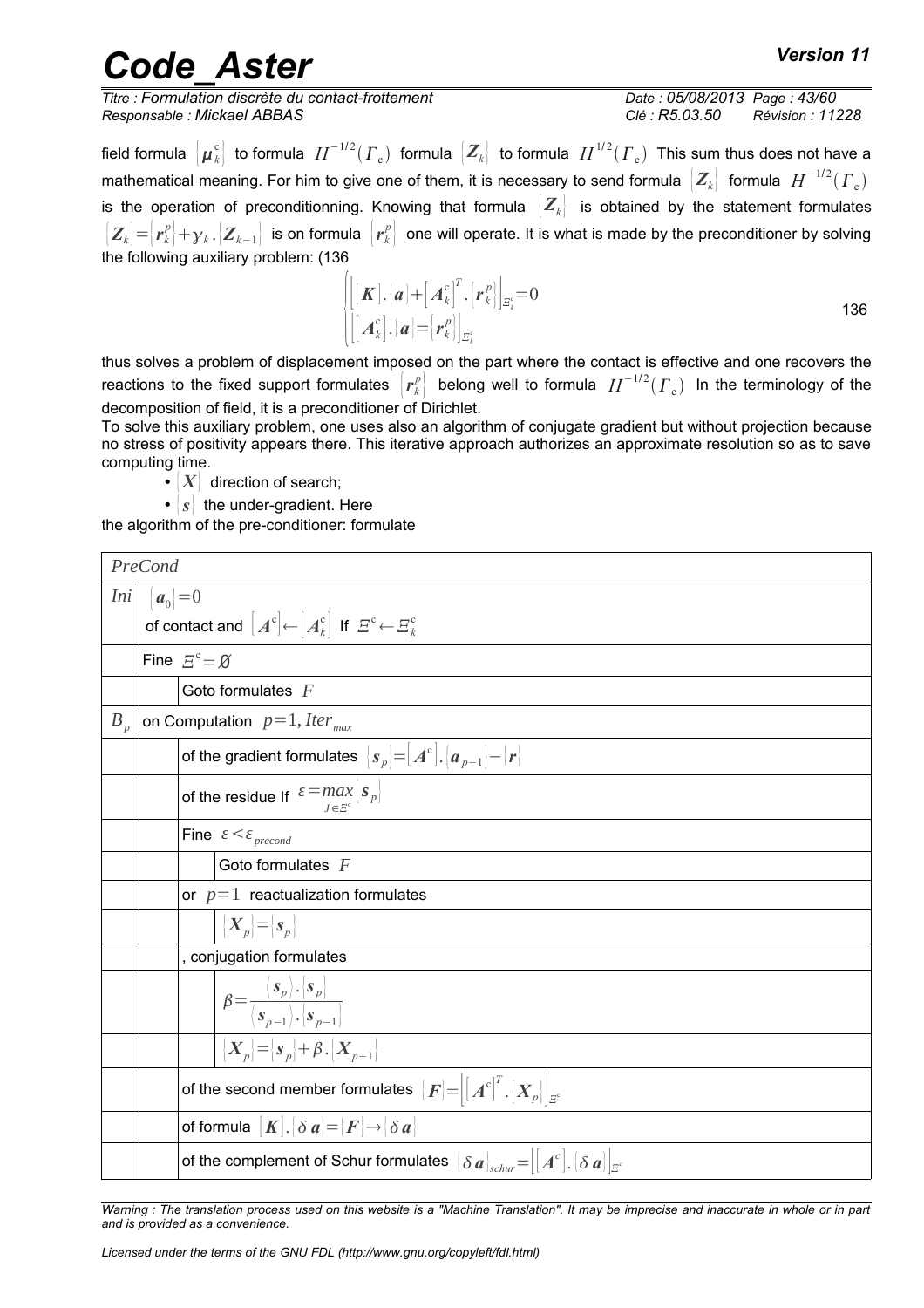*Titre : Formulation discrète du contact-frottement Date : 05/08/2013 Page : 44/60 Responsable : Mickael ABBAS Clé : R5.03.50 Révision : 11228*

|           |                             | of the step of advance formulates $\alpha{=} \frac{\langle {\bm{s}}_p \rangle . \langle {\bm{s}}_p \rangle}{\langle {\bm{F}} \rangle . \langle \delta \bm{a} \rangle_\text{schur}}$ |  |
|-----------|-----------------------------|-------------------------------------------------------------------------------------------------------------------------------------------------------------------------------------|--|
|           |                             | under-gradient formulates $ s_{p}  =  s_{p-1}  + \alpha$ . $ X_{p} $                                                                                                                |  |
|           |                             | displacement formulates $ a_{p}  =  a_{p-1}  - \alpha$ . $ \delta a $                                                                                                               |  |
| $B_{\nu}$ | Buckles formula $k = k + 1$ |                                                                                                                                                                                     |  |
| F         |                             | formulates                                                                                                                                                                          |  |
|           |                             | $\left \mathbf{r}_{k}^{p}\right  = \left \mathbf{s}_{p}\right $<br>: formulate $(max_J(r_k^p, 0)si\mu_1<0)$                                                                         |  |

output of this algorithm, one will have packaged under-gradient: formulate  $\big\vert {\bm r}_k^p\big\vert\!=\!PreCond[\big\vert {\bm r}_k]\big\vert$  Algorithm

#### **5.2.4.4 Here**

the total algorithm for method GCP: formulate

|                  |                     | <i>Ini</i>   formula $\langle \mu_{i-1}^c \rangle \cdot [\mu_{i-1}^c] \neq 0$ formula $[K]$ . $[\nu] = [A_{i-1}^c]^T$ . $[\mu_{i-1}^c] \rightarrow [\nu]$                                                                                                                          |  |  |  |
|------------------|---------------------|------------------------------------------------------------------------------------------------------------------------------------------------------------------------------------------------------------------------------------------------------------------------------------|--|--|--|
|                  |                     | formula $\langle \mu_{i-1}^c \rangle \cdot  \mu_{i-1}^c  = 0$ formula $ \nu  =  0 $                                                                                                                                                                                                |  |  |  |
|                  |                     | of Evaluating $\delta u_0^n = \delta u^n - v$                                                                                                                                                                                                                                      |  |  |  |
|                  |                     | of formula $E_0^c =  J \in E^1  \left  \left  \tilde{d}^{c,\,n} \right  \right _J < 0$                                                                                                                                                                                             |  |  |  |
| $B_{k}$          |                     | on formula $k=1$ , <i>Iter</i> <sub>max</sub>                                                                                                                                                                                                                                      |  |  |  |
|                  |                     | $E_{k}^{\text{c}} \leftarrow E_{k-1}^{\text{c}}$                                                                                                                                                                                                                                   |  |  |  |
|                  |                     | of the under-gradient Projection $ r_k=  A_k^c $ . $ \delta u_{k-1}^n - d^{c,n-1} \rangle$                                                                                                                                                                                         |  |  |  |
|                  |                     | of the under-gradient formulates $\left \mathbf{r}_{k}\right =\max_{J\in\mathbb{S}^{1}}\left(\left \mathbf{r}_{k}\right ,0\right)$                                                                                                                                                 |  |  |  |
|                  |                     | of the residue formulates $\varepsilon = \max_{I \in \mathbb{R}^l}  r_k $                                                                                                                                                                                                          |  |  |  |
|                  |                     | formulates $ r_k^p  = PreCond( r_k )$                                                                                                                                                                                                                                              |  |  |  |
|                  |                     | Computation                                                                                                                                                                                                                                                                        |  |  |  |
|                  |                     | of the coefficient formulates $\gamma^k = \frac{\langle \mathbf{r}_k \rangle \cdot \langle \mathbf{r}_k^{\nu} \rangle - \langle \mathbf{r}_k \rangle \cdot \langle \mathbf{r}_{k-1}^{\nu} \rangle}{\langle \mathbf{r}_{k-1} \rangle \cdot \langle \mathbf{r}_{k-1}^{\nu} \rangle}$ |  |  |  |
|                  |                     | $ \mathbf{Z}_k  =  r_k  + \gamma^k \cdot  \mathbf{Z}_{k-1} $                                                                                                                                                                                                                       |  |  |  |
|                  |                     | Search formulates $\left\{\left\lceil \delta u_{k+1}\right\rceil,\left\lceil \mu^{\mathrm{c}}\right\rceil\right\} = RechLine\big(\!\left[\mathbf{Z}\right]\!,\left\lceil r\right\rceil,\left\lceil r^{\mathrm{p}}\right\rceil\!\right)$                                            |  |  |  |
| $B_{k}$          | formula $k = k + 1$ |                                                                                                                                                                                                                                                                                    |  |  |  |
| $\boldsymbol{F}$ | One                 |                                                                                                                                                                                                                                                                                    |  |  |  |

can make the following comments on the algorithm: At the time • of the linear search, the resolution of the system formulates  $[K]$ .  $[\delta a] = [A^c]^T$  $T$ . $|Z|$  the computation of the term,  $\langle \delta \, \pmb{a} \rangle$ . $\big[ \pmb{A}^{\mathsf{c}} \big]^{\prime}$  $T$ . $|Z|$  one perceives that the algorithm presented is the iterative version of the method of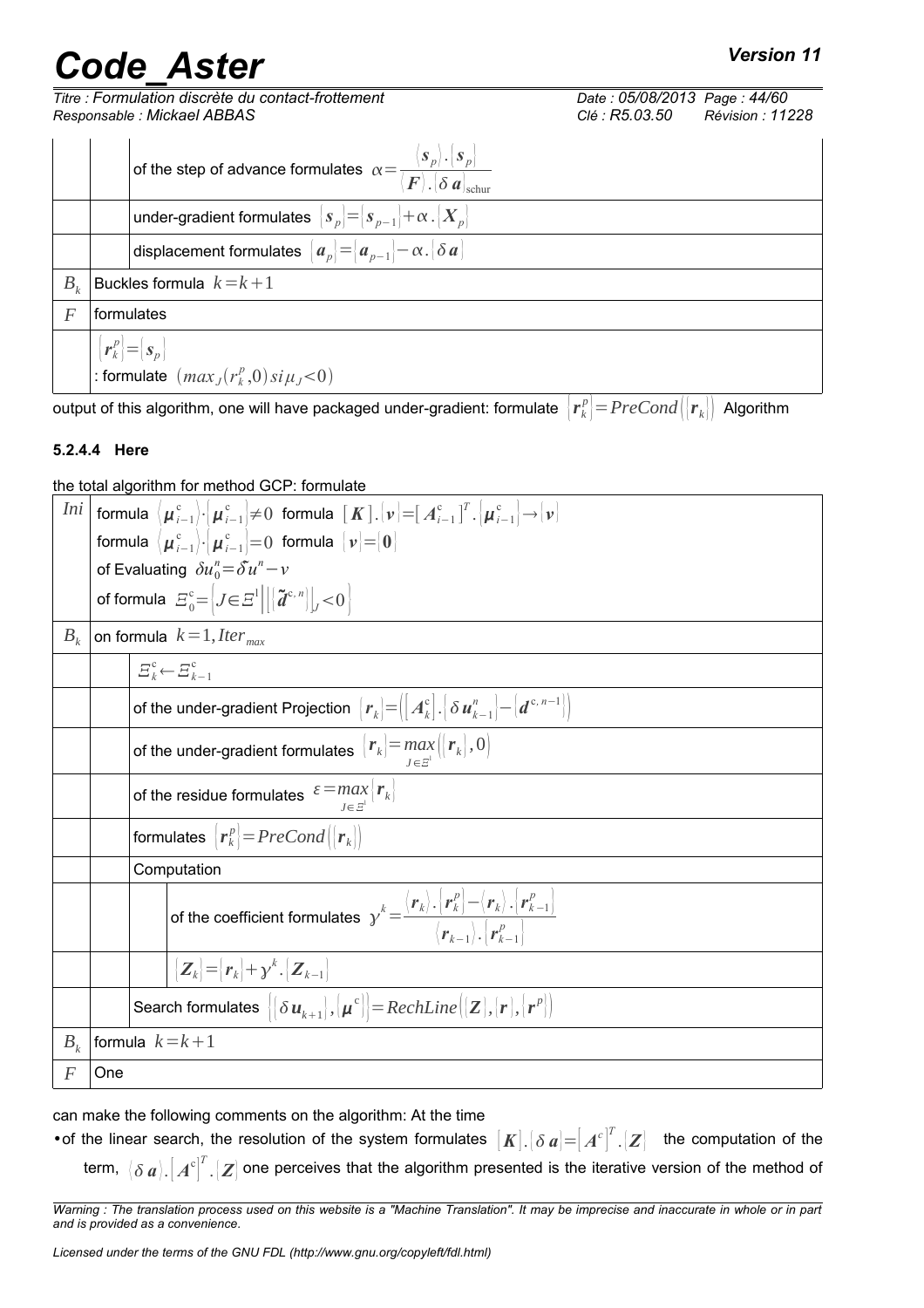*Titre : Formulation discrète du contact-frottement Date : 05/08/2013 Page : 45/60 Responsable : Mickael ABBAS Clé : R5.03.50 Révision : 11228*

the active stresses. Indeed, if one clarifies the term formulates c ]  $\mathbf{Z}^T$ . $\left[ \boldsymbol{Z} \right]$  obtains.  $\langle \bm Z \rangle . \big[ \big[ \bm A_\mathrm{c} \big] . \big[ \bm K \big]^{-1} . \big[ \bm A_\mathrm{c} \big]^T \big). \big[\bm Z \big]$  One finds the complement of Schur formulates  $\, \big[ \bm K \big]_\mathrm{schur} \! = \! \big[ \bm A^\mathrm{c} \big] . \big[ \bm K \big]^{-1} . \big[ \bm A^\mathrm{c} \big]^T$ *T*

is explicitly built in the method of the active stresses. As in all the iterative methods, the Conjugate gradient Project does not build this operator but uses his effect on a vector (here on)  $|Z|$ ;

- •To be really effective, this algorithm must be used with a direct solver or a preconditioned iterative solver by method LDLT\_SP . With
- ◦a direct solver, the matrix of the system being already factorized, each resolution is summarized with an descent-increase: With
- ◦a preconditioned iterative solver by method LDLT\_SP , each resolution summarizes itself with some iterations of the iterative solver. One

•combines with each iteration.

#### <span id="page-44-0"></span>**5.2.5 Lagrangian method – ALGORITHME \_CONT=' LAGRANGIEN'**

the method known as "LAGRANGIAN " of the contact is an alternative of the method of the active stresses, with three nuances near:

◦the phase of checking of the group too deep east made in once at the end of the process, and not connection by connection; one

◦keeps information on active connections of an iteration of Newton to the other, but one forgets it of a reactualization of the geometry to the other;

◦initially active connections are evaluated on the basis of clearance BEFORE the current iteration of Newton: one uses formula  $\left[d^{c,\,n-1}\right]$  than formula  $\left[\bm{\tilde{d}}^{c,\,n}\right]$  but the system solved with each iteration (of statute rather than of stress activates) always uses formula  $\left\lceil \boldsymbol{\widetilde{d}}^{\text{c},\textit{n}}\right\rceil$  Because of

these modifications, a fixed convergence criterion of point is added: the contact algorithm is converged only when the number of active connections of an iteration of Newton to the other is the same one. It is the third point which makes it possible "to keep" the memory of active connections of an iteration of Newton to the other. Here

*Ini*  $\delta u_0^n = \delta \tilde{u}^n$ of If  $\,\left\|\textit{\textbf{d}}^{\mathsf{c},n-1}\right\|_{\Xi^1}$ first iteration of Newton after a pairing (geometrical reactualization) Evaluating of formula  $\left. E_{\ 0}^{c} \!\!=\!\! \left|J \!\!\in\! E^{1} \right| \!\left| \left[ \textit{\textbf{d}}^{c,\textit{n}-1} \right] \right|_{J} \!\!<\! 0 \left| \right. \right|$  formula  $\left. \left| \textit{\textbf{A}}_{0}^{c} \right| \right.$ c  $\overline{ }$ formula  $E_0^{\mathsf{c}}$   $\leftarrow$   $E^{\mathsf{c},n-1}$  formula  $\left| A_0^{\mathsf{c}} \right|$   $\leftarrow$   $\left| A^{\mathsf{c},\,n-1} \right|$  $\mathbb{I}$  $B_k$  on the statutes formulates  $k=1$ , *Iter*<sub>max</sub>  $\left\{ \delta_{k-1} \right\} = \left\{ \delta \tilde{u}^n \right\} - \left\{ \delta u_{k-1}^n \right\}$  $E^{\rm c}_k$ ← $E^{\rm c}_{k-1}$  formulates  $\left| A^{\rm c}_k \right|$ ← $\left| A^{\rm c}_{k-1} \right|$  $\mathbb{I}$ formula  $E_k^c \neq \emptyset$ of formula  $\left[\bm{K}_{k}\right]_{\rm schur}\!\!=\!\!\left[A_{k}^{\rm c}\right]\!\!. \left[\bm{K}\right]^{-\!1}\!\!. \left[\bm{A}_{k}^{\rm c}\right]^{ \!\!\!1}$ *T* of formula  $\left|\left| \boldsymbol{K}_k \right|_{\!\! \scriptscriptstyle \boldsymbol{\mathit{schur}}} \right|_{\!\!\! \boldsymbol{\mathit{\Xi}}^c_k}$ of formula  $\left[\left[\bm{K}_k\right]_{\textit{schur}}.\left\{\bm{\mu}_i^c\right]\!=\!\left[\bm{\tilde{d}}^{c,\,n}\right]\right|_{\Xi^c_k}\!\!\!\rightarrow\!\left\{\!\left[\bm{\mu}_i^c\right]\!\right|_{\Xi^c_k}$  $\left[\delta_k\right]=\left[\delta_{k-1}\right]-\left[\textbf{\textit{K}}\right]^{-1}.\left[\textbf{\textit{A}}_k^{\text{c}}\right]^T.\left[\textbf{\textit{\textbf{\mu}}}^{\text{c}}_i\right]$ }

the algorithm used: computation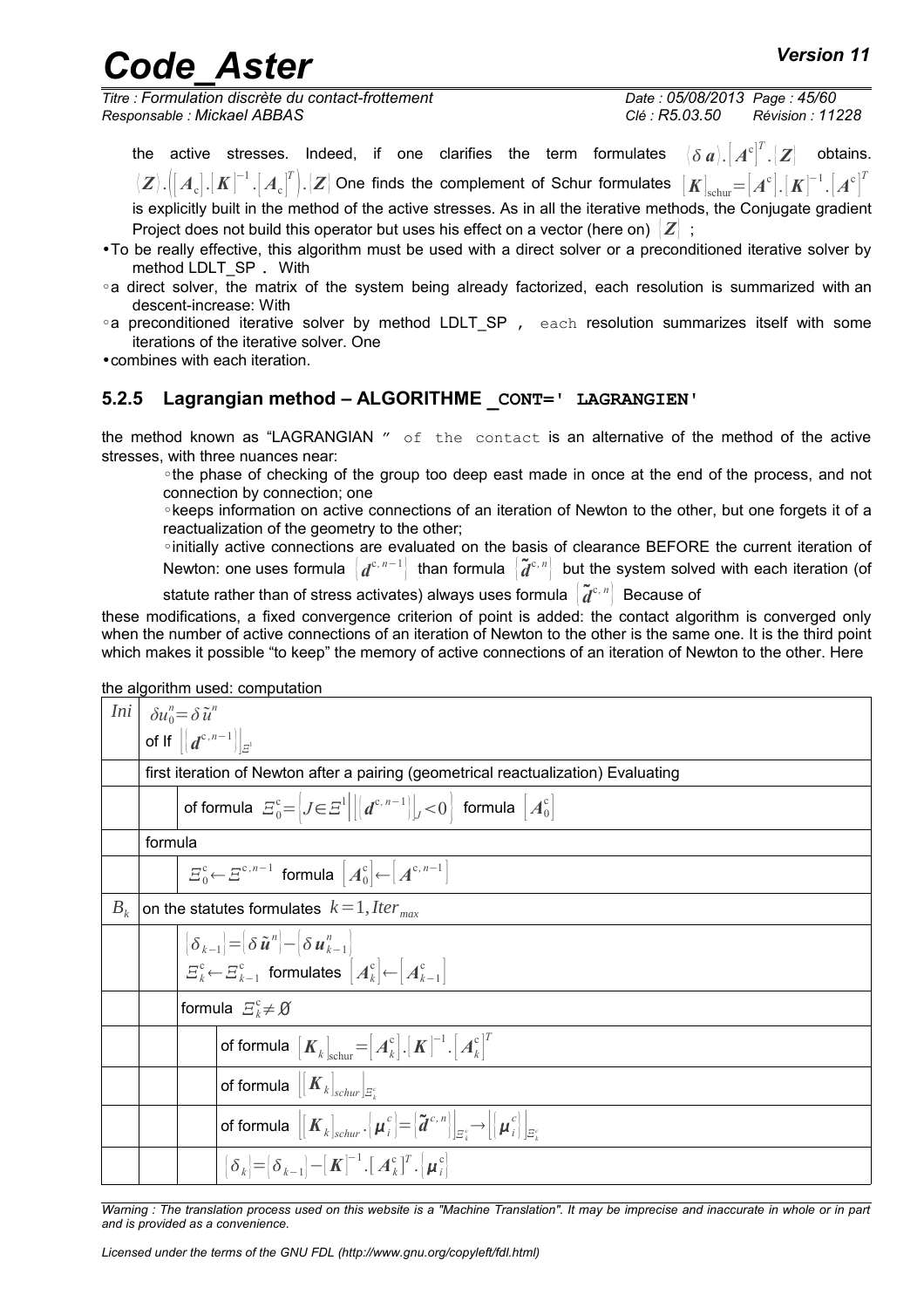*Titre : Formulation discrète du contact-frottement Date : 05/08/2013 Page : 46/60*

| <b>Version</b> |  |
|----------------|--|

|                | Responsable : Mickael ABBAS                                                                |      |                                                                                                                        |  | Clé : R5.03.50 Révision : 11228 |  |
|----------------|--------------------------------------------------------------------------------------------|------|------------------------------------------------------------------------------------------------------------------------|--|---------------------------------|--|
|                |                                                                                            |      | $\left\{J_{min}, \overline{\rho}\right\} = IsPetit\left(\overline{E}_{k}^{c}\right)$                                   |  |                                 |  |
|                |                                                                                            |      | $\left\{\delta u_k^n\right\} = \left\{\delta u_{k-1}^n\right\} + \overline{\rho} \right.\left.\left\{\delta_k\right\}$ |  |                                 |  |
|                |                                                                                            |      | formula $\bar{p}$ < 1                                                                                                  |  |                                 |  |
|                |                                                                                            |      | $E_k^c \leftarrow E_k^c +  J_{min} $                                                                                   |  |                                 |  |
|                |                                                                                            | Fine |                                                                                                                        |  |                                 |  |
|                |                                                                                            |      | Goto formulates $F$                                                                                                    |  |                                 |  |
| $B_{k}$        | formula $k = k + 1$                                                                        |      |                                                                                                                        |  |                                 |  |
| $\overline{F}$ | formulates                                                                                 |      |                                                                                                                        |  |                                 |  |
|                | $ J_{\textit{max}} $ = IsGrand $ \,\varXi^{\mathrm{c}}_k $                                 |      |                                                                                                                        |  |                                 |  |
|                | formula $\left\{ J_{max} \right\} = 0$                                                     |      |                                                                                                                        |  |                                 |  |
|                |                                                                                            |      | the algorithm converged If not                                                                                         |  |                                 |  |
|                |                                                                                            |      |                                                                                                                        |  |                                 |  |
|                | the algorithm did not converge (one will need an iteration of Newton moreover) Computation |      |                                                                                                                        |  |                                 |  |
|                | of formula $\left  L_i^{\rm c} \right  = [A^{\rm c}]^T. \left  \mu_i^{\rm c} \right $      |      |                                                                                                                        |  |                                 |  |

the algorithm of the active stresses, it does not have there the result theoretical one of convergence in a finished number of iterations of contact.

### <span id="page-45-2"></span>**5.3 Method penalized in contact – ALGORITHME \_CONT=' PENALIZATION' Balances**

#### <span id="page-45-1"></span>**5.3.1 structure in the presence of contact One**

recalls that the balance equation in the presence of contact is written: in the case of

<span id="page-45-3"></span>
$$
\left[\boldsymbol{L}_i^{\text{int}}(\boldsymbol{u}_i)\right] = \left[\boldsymbol{L}_i^{\text{ext}}(\boldsymbol{u}_i)\right] - \left[\boldsymbol{L}_i^{\text{c}}\right]
$$

the penalized contact, the force of contact is written: formulate

$$
\left[\boldsymbol{L}_{i}^{\mathrm{c}}\right] = \left[\boldsymbol{L}_{i}^{\mathrm{c},n}\right]_{\mathrm{regu}} = E_{N}.\left[\boldsymbol{A}^{\mathrm{c}}\right]^{T}.\left(\left[\boldsymbol{A}^{\mathrm{c}}\right].\left\{\delta\boldsymbol{u}^{n}\right\} - \left(\boldsymbol{d}^{\mathrm{c},n-1}\right)\right]
$$

linearization of the balance equation (137 [137](#page-45-3) , one introduces the tangent matrix formulates [ *K* m*, n*−1 ] will contain the contributions resulting from the linearization from the internal forces and outsides and the matrix formulates  $\left[ \boldsymbol{K}^{\text{c},n-1} \right]$  the forces of contact: formulate

$$
\left[\boldsymbol{K}_{i}^{\mathrm{c},n-1}\right] = E_{N}.\left[\boldsymbol{A}^{\mathrm{c},n-1}\right]^{T}.\left[\boldsymbol{A}^{\mathrm{c},n-1}\right]
$$

the second being worth member: formulate

$$
\left[\boldsymbol{L}_{i}^{\mathrm{c},n-1}\right] = -\boldsymbol{E}_{N}.\left[\boldsymbol{A}^{\mathrm{c},n-1}\right]^{T}.\left[\boldsymbol{d}^{\mathrm{c},n-1}\right]
$$

the algorithm, we saw with the § 4.3.6.2 [4.3.6.2](#page-33-0) it acts as correction of the problem of equilibrium without contact. When

we are in the contact algorithm, with the iteration of Newton formulates  $n$  we evaluate formula c,  $n+1$ formula  $\left|L_i^{c,n}\right|$  which will be used only with the following iteration of Newton. There is a shift of an iteration: one needs necessarily at least two iterations of Newton to solve a problem with penalized contact . Algorithm

#### <span id="page-45-0"></span>**5.3.2 Computation**

*Warning : The translation process used on this website is a "Machine Translation". It may be imprecise and inaccurate in whole or in part and is provided as a convenience.*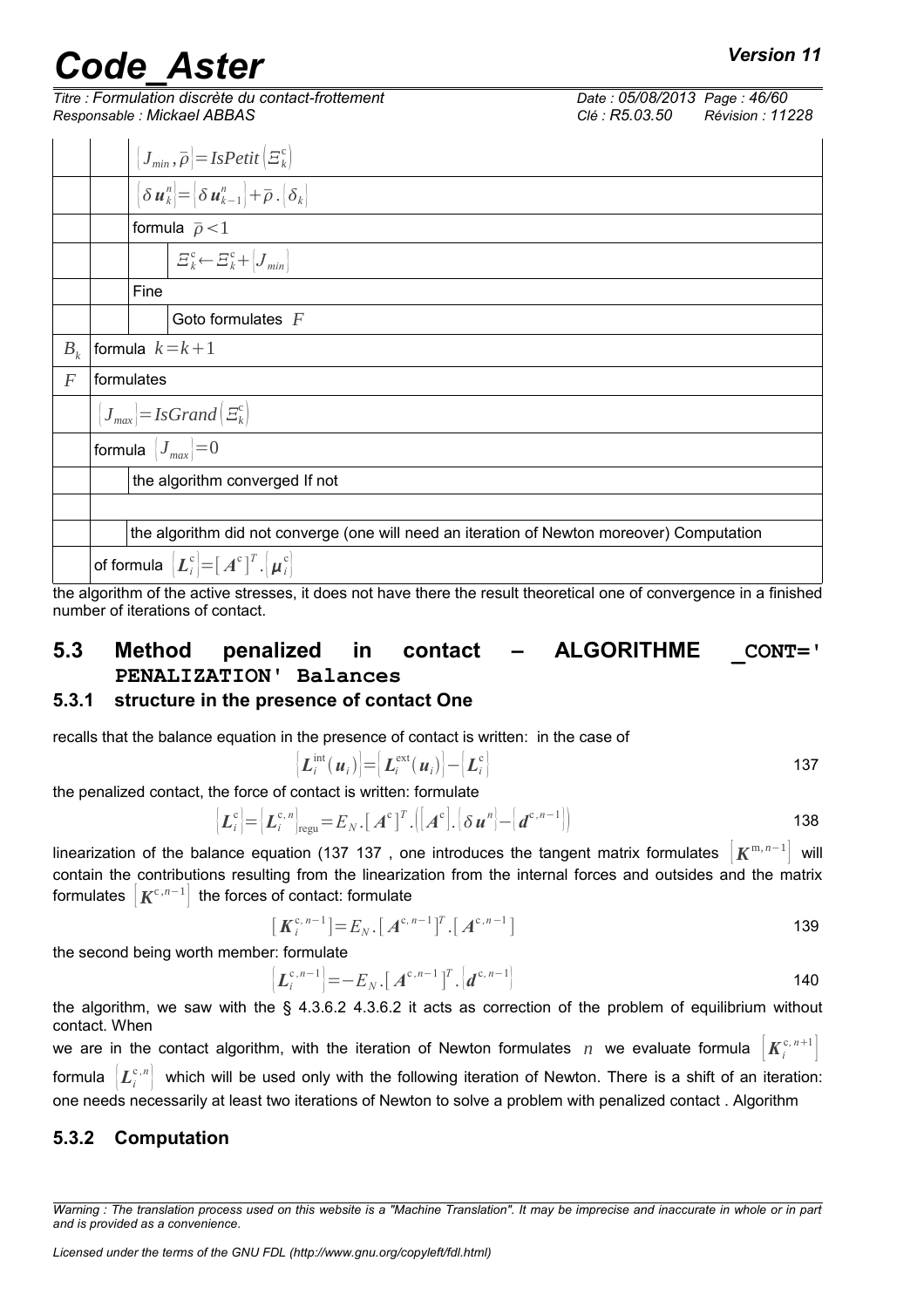*Titre : Formulation discrète du contact-frottement Date : 05/08/2013 Page : 47/60 Responsable : Mickael ABBAS Clé : R5.03.50 Révision : 11228*

| <i>Ini</i>   of Evaluating $  \tilde{d}^{c,n}  _{\mathbb{R}^1}$                                                                                                                                                                                                                                                                |
|--------------------------------------------------------------------------------------------------------------------------------------------------------------------------------------------------------------------------------------------------------------------------------------------------------------------------------|
| $\Big \:$ of formula $\left  \varXi^{\operatorname{c}}\right  = \hspace{-1mm} \Big  J \!\in\! \varXi^1 \hspace{-1mm} \Big  \hspace{-1mm} \Big  \hspace{-1mm} \big \big[\widetilde{\boldsymbol{d}}^{\operatorname{c},n}\big]\Big _J \!<\! 0 \hspace{-1mm} \Big  \hspace{-1mm} \Big $ formula $\big[A^{\operatorname{c},n}\big]$ |
| formulates $  \boldsymbol{\mu}^{c,n}  _{\mathbb{R}^{c}} = -E_N$ . $  \boldsymbol{\tilde{d}}^{c,n}  _{\mathbb{R}^{c}}$                                                                                                                                                                                                          |
| $\textsf{I}^\top$ member formulates $\big\lVert \bm{L}_i^{\textsf{c},\,n} \big\lVert = \big\lvert \bm{{A}}^{\textsf{c},\,n} \big\rvert^T$ . $\big\lvert \big\lvert \bm{{\mu}}^{\textsf{c},\,n} \big\rvert \big\rvert_{\pi^{\textsf{c}}}$                                                                                       |
| makes $[K^{c,n+1}] = E_N$ , $[A^{c,n}]^T$ , $[A^{c,n}]$                                                                                                                                                                                                                                                                        |

•The quantities formulates  $|K_i^c|$  formula  $|L_i^c|$  are evaluated only for active connections. For the rest of the unknowns, one initializes to zero;

•The modification of system N" does not introduce new variables compared to the problem without contact; **There** 

•is no index in *k* the various quantities (in particular all active connections or the contact matrix) because it is not an iterative algorithm; For

•the computation of the matrix, one proceeds in two times: evaluatings of the elementary matrixes, then assembly. But these two operations are specific with the discrete contact, one does not use the mechanism elementary computations/generic assembly of Code\_Aster.

•The choice of the coefficient of penalization is crucial: too much weak, of the interpenetrations will be observed, too extremely, the conditioning of the tangent matrix is degraded. Algorithmic

*Warning : The translation process used on this website is a "Machine Translation". It may be imprecise and inaccurate in whole or in part and is provided as a convenience.*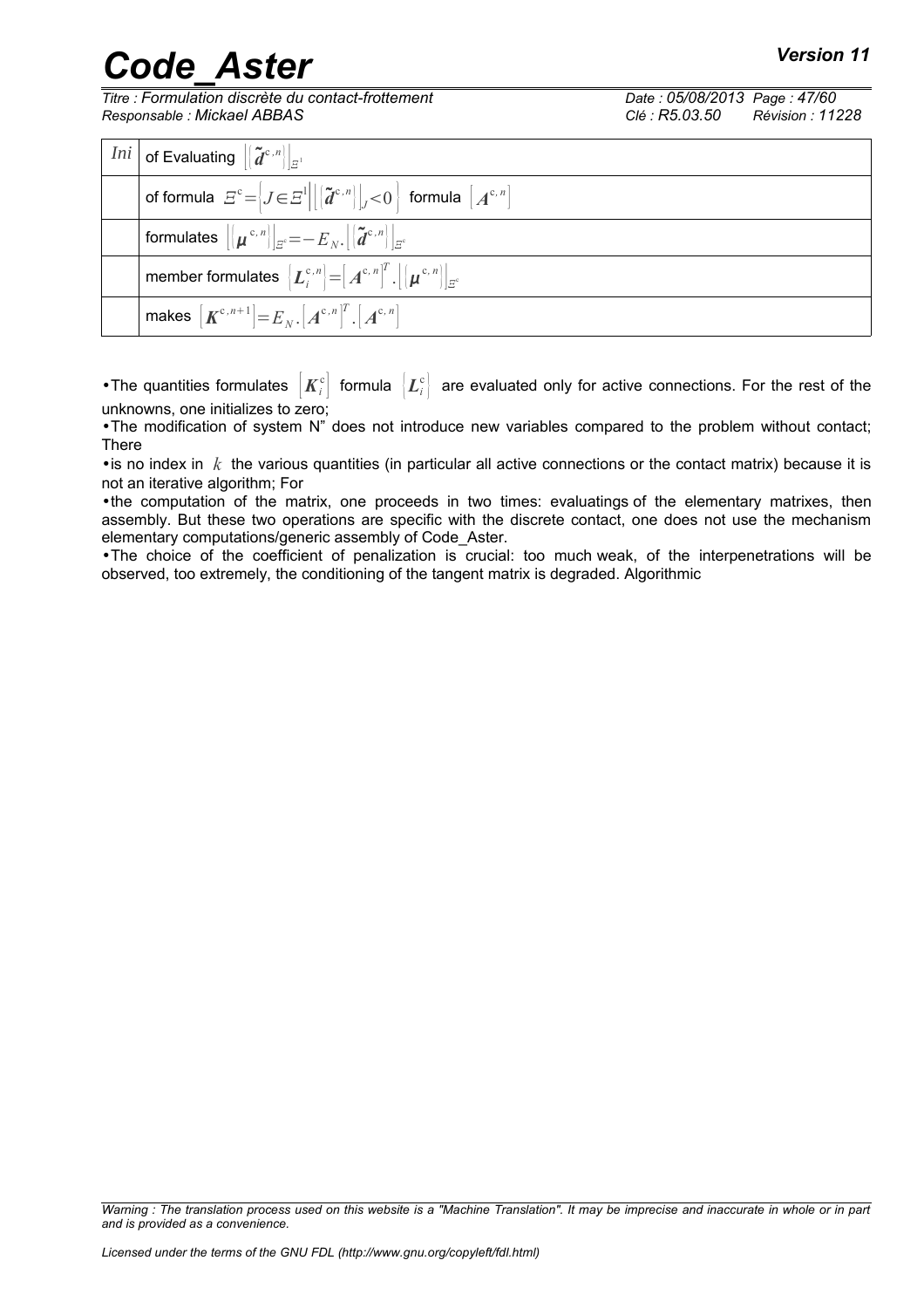*Titre : Formulation discrète du contact-frottement Date : 05/08/2013 Page : 48/60 Responsable : Mickael ABBAS Clé : R5.03.50 Révision : 11228*

### <span id="page-47-4"></span>**6 resolution – Contact with friction There**

exist four distinct algorithms of the contact to treat the case with friction of Coulomb:

•Completely regularized method: contact and friction are penalized ALGORITHME \_CONT=' PENALIZATION' and ALGORITHME FROT=' PENALIZATION';

•Partially regularized method: dualized contact and friction penalized ALGORITHME \_CONT=' LAGRANGIEN' and ALGORITHME FROT=' PENALIZATION';

•Method completely dualized in 2D: contact and friction are dualisés ALGORITHME \_CONT=' LAGRANGIEN' and ALGORITHME FROT=' LAGRANGIEN';

•Method completely dualized in 3D: contact and friction are dualisés ALGORITHME \_CONT=' LAGRANGIEN' and ALGORITHME FROT=' LAGRANGIEN'. Connections

### <span id="page-47-3"></span>**6.1 of friction One**

adds two sets compared to those defined in the §5.[15.1](#page-34-2) to take into account the statute of friction of a slave node: formula

- $\bullet$   $\qquad \qquad E^{\text{a}}$  all the adherent nodes of contact; formula
- $\bullet$   $\qquad \qquad E^{\rm g}$  all the slipping nodes of contact. One

thus has the following relations between the sets: formulate

- $E^c = E^a \oplus E^g$  the nodes in contact are either slipping, or adherent; formulate
	- $E^a \subseteq E^c$  formulates  $E^g \subseteq E^c$  only the nodes in contact can be adherent or slipping. Kinematics

### <span id="page-47-2"></span>**6.2 and tangent clearance We**

saw in the § 4.3 [4.3.1](#page-25-0) friction uses kinematical quantities similar to the case of the contact alone, by introducing the notion of "tangent" clearance (sliding  $\left|\tilde{\bm{g}}^{\text{t},n}\right|$  relative of surfaces in the case of non-adhesion), this tangent clearance is defined by: formulate

$$
\left[\tilde{\mathbf{g}}^{t,n}\right] = [A^f] \cdot \left( \left[ \Delta \mathbf{u}_i^{n-1}\right] + \left[\delta \tilde{\mathbf{u}}^n\right] \right)
$$

uses the matrix of friction (see  $\bigl[ A^f \bigr]$  § 3.5 [3.5.2](#page-20-0) The use of the quantity formulates  $\, \bigl| \delta\,\tilde u^n \bigr| \,$  formula  $\, \bigl| \delta\, u^n \bigr| \,$  is justified owing to the fact that one solves a problem of Tresca, therefore without modifying clearance during the process of resolution of the problem of sliding (see § 4.3 [4.3.4](#page-29-1) Note:

#### **In**

•the algorithms presented in the continuation of the document, one generally does not make distinction between the slipping part and the adherent part of the nodes on the level them writings, to reduce the notations.

#### <span id="page-47-1"></span><span id="page-47-0"></span>**6.3 The methods dualized in contact and friction Balances 6.3.1 structure in the presence of contact/friction One**

recalls that the balance equation in the presence of contact and of friction is written: formulate

<span id="page-47-5"></span>
$$
\left[\boldsymbol{L}_i^{\text{int}}(\boldsymbol{u}_i)\right] = \left[\boldsymbol{L}_i^{\text{ext}}(\boldsymbol{u}_i)\right] - \left[\boldsymbol{L}_i^{\text{c}}(\boldsymbol{u}_i)\right] - \left[\boldsymbol{L}_i^{\text{f}}(\boldsymbol{u}_i)\right] \tag{142}
$$

linearization of the balance equation (142 [142](#page-47-5) , one introduces the tangent matrix formulates [ *K* m*, n*−1 ] will contain the contributions resulting from the linearization from the internal forces and outsides, the matrix formulates  $\left\lvert K^{c,n-1} \right\rvert$  the forces of contact and the matrix formulates  $\left\lvert K^{f,n-1} \right\rvert$  the frictional forces. One finds formula  $\|\delta\,\tilde{\pmb{u}}^n\|$  the increment of solution of the problem of equilibrium to the iteration formulates  $\,n\,$  without application of the model of contact/friction, by solving the following system: formulate

$$
\left(\left[\boldsymbol{K}^{m,n-1}\right]+\left[\boldsymbol{K}^{c,n-1}\right]+\left[\boldsymbol{K}^{f,n-1}\right]\right).\left\{\delta\tilde{\boldsymbol{u}}^{n}\right\}=\left[\boldsymbol{L}_{i}^{\text{ext},n-1}\right]-\left[\boldsymbol{L}_{i}^{\text{int},n-1}\right]-\left[\boldsymbol{L}_{i}^{c,n-1}\right]\left[\boldsymbol{L}_{i}^{f,n-1}\right]
$$

*Warning : The translation process used on this website is a "Machine Translation". It may be imprecise and inaccurate in whole or in part and is provided as a convenience.*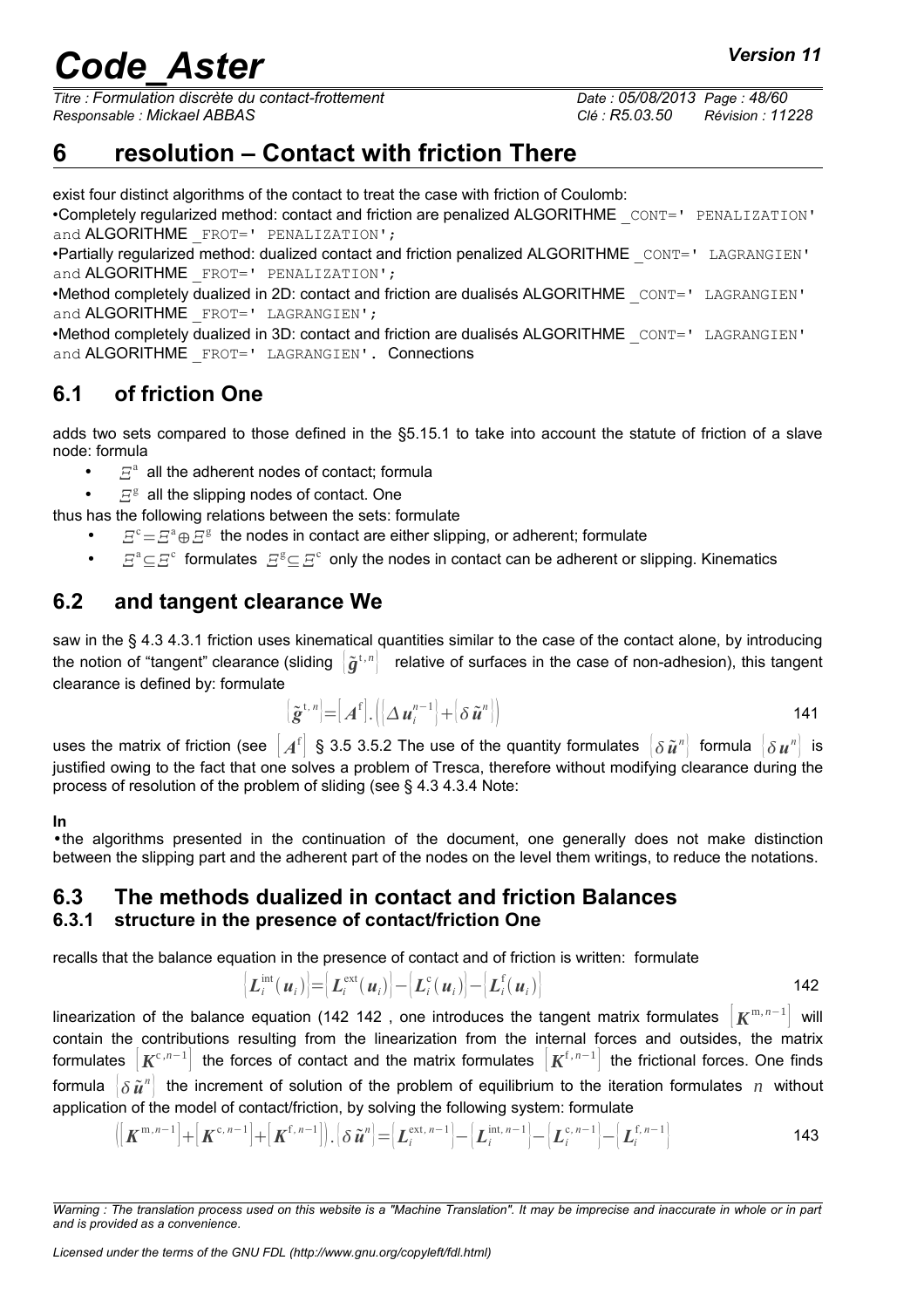*Titre : Formulation discrète du contact-frottement Date : 05/08/2013 Page : 49/60 Responsable : Mickael ABBAS Clé : R5.03.50 Révision : 11228*

saw that the forces of contact in the dualized case do not depend on displacement (see § 4.3 [4.3.5](#page-29-0) . One thus has.  $\left\vert \bm{K}^{c,n-1} \right\vert =0$  However, for friction, even in the dualized case, the forces of sliding make a non-zero contribution, but only in 3D (see § 4.3.5.3 [4.3.5.3](#page-30-2) : formulate

$$
\left[\mathbf{K}^{f,n-1}\right] = \left[\mathbf{K}^{g,n-1}\right]_{3D} = \left[\mathbf{K}^{g,n}\right]_{2D} \text{ formulas } \left[\mathbf{K}^{f,n-1}\right] = \left[\mathbf{K}^{g,n-1}\right]_{2D} = 0 \tag{144}
$$

enables us to express the equilibrium of structure with taking into account of the forces of contact friction : formulate

$$
[\boldsymbol{K}].[\delta\tilde{\boldsymbol{u}}^n] = [\boldsymbol{F}]
$$

: formulate

$$
[\boldsymbol{K}] = ([\boldsymbol{K}^{m,n-1}] + [\boldsymbol{K}^{f,n-1}])
$$

: formulate

$$
\left[\boldsymbol{F}\right] = \left[\boldsymbol{L}_{i}^{\text{ext},n-1}\right] - \left[\boldsymbol{L}_{i}^{\text{int},n-1}\right] - \left[\boldsymbol{L}_{i}^{\text{c},n-1}\right] - \left[\boldsymbol{L}_{i}^{\text{f},n-1}\right]
$$

the solution formula {*u <sup>i</sup>*  $\tilde{\boldsymbol{u}}_i^n$ is obtained after equilibrium and before application of the conditions of contact/friction. She is written: formulate

$$
\left[\tilde{\boldsymbol{u}}_{i}^{n}\right] = \left[\boldsymbol{u}_{i-1}\right] + \left[\Delta \boldsymbol{u}_{i}^{n-1}\right] + \left[\delta \tilde{\boldsymbol{u}}^{n}\right]
$$

to obtain the solution formulates  $\, \big|\, \tilde{\pmb{u}}_i^n\big| \,$  did not apply the laws of contact/friction (model of Signorini/Coulomb) for the current iteration of Newton formula *n* , the reactions of contact/friction calculated with the iteration of Newton preceding formula *n*−1 are well taken into account in formula {*F*} To completely solve the problem of equilibrium with contact/friction, with the iteration formulates *n* is necessary to apply the law of Signorini, which is expressed by the following system: formulate

<span id="page-48-3"></span><span id="page-48-1"></span>
$$
\begin{cases}\n[A^c], [u_i^n] \leq [d_{\text{ini}}^c] & (a) \\
\mu_i^c] \geq 0 & (b) \\
\langle \mu_i^c \rangle . [[A^c], [u_i^n]] = 0 & (c)\n\end{cases}
$$
\n149

the friction law: formulate

$$
\begin{aligned}\n\left|\left|\left| [r] \right| - \mu \right| \left| \mu_i^c \right|\right| &\leq 0 & (a) \\
\left[ A^g \right], \left\{ \left[ \Delta u_i^{n-1} \right] + \left[ \delta u^n \right] \right\} &= \lambda \cdot \left[ \mu_i^g \right] & (b) \\
\lambda \cdot \left| \left| \left| [r] \right| - \mu \right| \left| \mu_i^c \right| \right| &= 0 & (c) \\
\lambda \geq 0 & (d)\n\end{aligned}
$$

the application of the model of Signorini/Coulomb will modify the displacement increment formulates  $|\delta\tilde{\pmb{u}}^n|$ becomes formula  $\|\delta u^n\|$  from where the solution obtained after equilibrium and *application* of the model of contact friction which S" written: formulate

$$
\left\{ \boldsymbol{u}_{i}^{n}\right\} = \left\{ \boldsymbol{u}_{i-1}\right\} + \left\{ \Delta \boldsymbol{u}_{i}^{n-1}\right\} + \left\{ \delta \boldsymbol{u}^{n}\right\}
$$

#### <span id="page-48-0"></span>**6.3.2 reduced to active connections We**

will write the system allowing to completely solve the problem of equilibrium with taking into account of the model of Signorini/Coulomb. The way transform the inequalities of the system (6.3 [6.3.1](#page-48-1) into equalities was exposed in the § 5.2 [5.2.2](#page-35-0) one does not return above. It is pointed out simply that the resulting system to solve is: formulate

$$
\begin{cases}\n[K], [\delta \boldsymbol{u}^n] + [\boldsymbol{A}^c]^T . [\boldsymbol{\mu}_i^c] = [\boldsymbol{F}] \\
[[\boldsymbol{A}^c], [\delta \boldsymbol{u}^n] = [\boldsymbol{d}^{c.n-1}]]_{\boldsymbol{\Xi}^c}\n\end{cases}
$$
 152

*Licensed under the terms of the GNU FDL (http://www.gnu.org/copyleft/fdl.html)*

<span id="page-48-2"></span>

*Code\_Aster Version 11*

*Warning : The translation process used on this website is a "Machine Translation". It may be imprecise and inaccurate in whole or in part and is provided as a convenience.*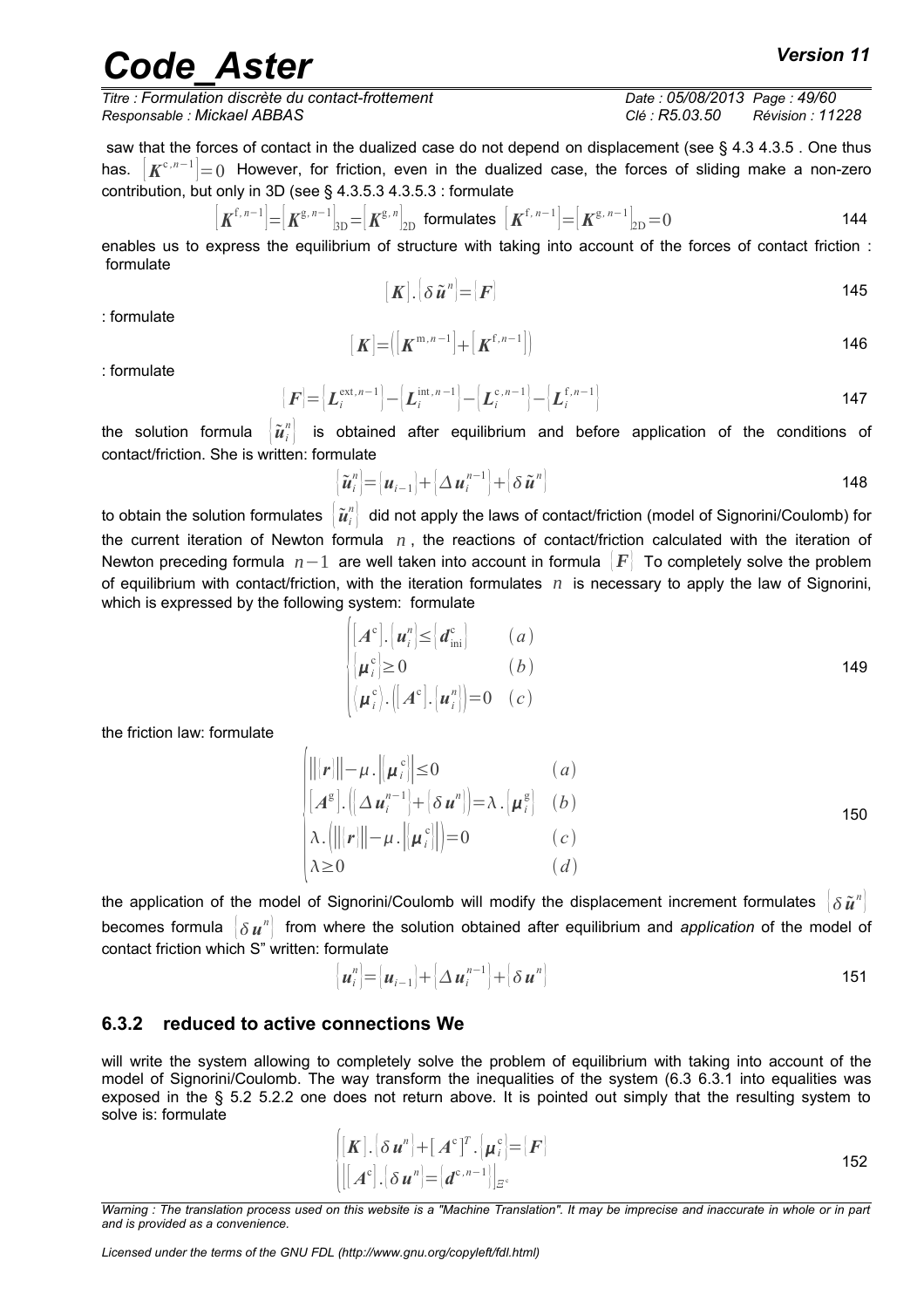*Titre : Formulation discrète du contact-frottement Date : 05/08/2013 Page : 50/60 Responsable : Mickael ABBAS Clé : R5.03.50 Révision : 11228*

an equivalent way, one supposes to know adherent connections. The inequality (150 [150](#page-48-3) is transformed then into equality and the system to be solved is the following: formulate

$$
\begin{cases}\n[K], [\delta \mathbf{u}^n] + [A^a]^T . [\mathbf{u}^a] = [F] \\
[[A^a], [\delta \mathbf{u}^n] = [\tilde{\mathbf{g}}^{t,n}]\n\end{cases}
$$
\n153

solves the two systems simultaneously: formulate

$$
\begin{aligned}\n\left\| \left[ \boldsymbol{K} \right] \cdot \left[ \delta \boldsymbol{u}^n \right] + \left[ \boldsymbol{A}^c \right]^T \cdot \left[ \boldsymbol{\mu}_i^c \right] + \left[ \boldsymbol{A}^a \right]^T \cdot \left[ \boldsymbol{\mu}_i^a \right] = \left[ \boldsymbol{F} \right] \\
\left\| \left[ \boldsymbol{A}^c \right] \cdot \left[ \delta \boldsymbol{u}^n \right] = \left[ \boldsymbol{d}^{c, n-1} \right] \right\|_{\mathcal{B}^c} \\
\left\| \left[ \boldsymbol{A}^a \right] \cdot \left[ \delta \boldsymbol{u}^n \right] = \left[ \tilde{\boldsymbol{g}}^{t, n} \right] \right\|_{\mathcal{B}^a}\n\end{aligned}
$$

what one writes in a compact way: formulate

$$
\begin{cases}\n[K], [\delta \boldsymbol{u}^n] + [\boldsymbol{A}^{c+a}]^T . [\boldsymbol{\mu}_i^{c+a}] = [\boldsymbol{F}] \\
[[\boldsymbol{A}^{c+a}], [\delta \boldsymbol{u}^n] = [\boldsymbol{d}^{c+a}]_{\boldsymbol{\Xi}^{c+a}}\n\end{cases}
$$
 155

the vector formula  $\left[d^{c+a}\right]$  and  $\left[d^{c,\,n-1}\right]$   $\left[\tilde{\bm{g}}^{t,\,n}\right]$  the vector formula  $\left|\mu_i^{c+a}\right|$  formula  $\left|\mu_i^c\right|$  formula  $\left|\mu_i^a\right|$  Writing

#### <span id="page-49-0"></span>**6.3.3 of the iterative problem One**

leaves the increment obtained without treating the contact/friction formulates *n* } one carries out the iterations of statutes formulates *k* "with clean convergence of this algorithm. Convergence within the meaning of the statutes is obtained lorsqu" no connection does not violate the kinematical conditions and when the associated Lagrange multipliers are good sign (systems (149 [149](#page-48-1) and (147 [147](#page-48-2) The starting solution without correction of the contact/friction is and  $\ket{\delta\tilde\mu^n}$  the increment added by the new iteration is.  $\ket{\delta_k}$  One notes: formulate

<span id="page-49-1"></span>
$$
\begin{aligned}\n\{\delta \mathbf{u}_k^n\} &= [\delta \tilde{\mathbf{u}}^n] + [\delta_k] \\
\{\delta u_0^n\} &= [\delta \tilde{\mathbf{u}}^n] \\
\delta_0 &= [0] \\
\{\delta u_k^n\} &= [\delta u_{k-1}^n] + [\delta_k]\n\end{aligned}
$$
\n156

places itself at the iteration of contact formulates *k* One seeks to solve the system (155 [155](#page-49-2) : just like

$$
\begin{cases}\n[\boldsymbol{K}].\left\{\delta \boldsymbol{u}_{k}^{n}\right\} + \left[\boldsymbol{A}^{\mathrm{c+a}}\right]^{T}.\left[\boldsymbol{\mu}_{i}^{\mathrm{c+a}}\right] = [\boldsymbol{F}] \\
\left[\left[\boldsymbol{A}^{\mathrm{c+a}}\right].\left\{\delta \boldsymbol{u}_{k}^{n}\right\}\right] = \left[\boldsymbol{d}^{\mathrm{c+a}}\right]\right]_{\boldsymbol{E}^{\mathrm{c+a}}}\n\end{cases}
$$

the multiplier of Lagrange of the contact formula  $\, \big|\, \mu_i^{\,\rm c}\big| \,$  the Lagrange multipliers of friction formula  $\, \big|\, \mu_i^{\rm a}\big| \,$  are not solved in an incremental way but in a total way (on time step). While injecting ( 156 [156](#page-49-1) into this system, we obtain a system similar to that obtained in the  $\S$  [5.2.3.1](#page-36-2) 5.2.3.1 do not remake the demonstrations, it is equivalent). Finally, the Lagrange multipliers formulates  $\, \big| \mu_i^\circ| \,$  formulates  $\, \big| \mu_i^{\rm a} \big| \,$  connections of contact and of friction are solutions of the following system: formulate

$$
\left[-\left[\boldsymbol{A}_{k}^{c+a}\right],\left[\boldsymbol{K}\right]^{-1}\right]\left[\boldsymbol{A}_{k}^{c+a}\right]^{T}\left[\boldsymbol{\mu}_{i}^{c+a}\right]=\left[\tilde{\boldsymbol{d}}^{c+a,n}\right]_{\Xi_{k}^{c+a}}
$$
\n
$$
\tag{158}
$$

the vector formula  $\left\{\bm{\mu}_i^{\text{c+a}}\right\}$  formula  $\left\{\bm{\mu}_i^{\text{c}}\right\}$  formula  $\left\{\bm{\mu}_i^{\text{a}}\right\}$  the vector formula  $\left\{\widetilde{\bm{d}}^{c+a,n}\right\}$  and  $\left\{\widetilde{\bm{d}}^{c,n}\right\}$  9Le  $-\left\{\widetilde{\bm{g}}^{t,n}\right\}$ } <sup>[9](#page-49-3)</sup> One can finally calculate the displacement increments formulates  $|\delta_k|$ : formulate

$$
\left\{\delta_k\right\} = -\sum_{l=0}^{k-1} \left[\delta_l\right] - \left[\boldsymbol{K}\right]^{-1} \cdot \left[\boldsymbol{A}_k^{c+a}\right]^T \cdot \left[\boldsymbol{\mu}_l\right]^{c+a}
$$

*Licensed under the terms of the GNU FDL (http://www.gnu.org/copyleft/fdl.html)*

<span id="page-49-2"></span>

<span id="page-49-3"></span>sign comes – owing to the fact that the initial tangential sliding from two surfaces null east, by definition. *Warning : The translation process used on this website is a "Machine Translation". It may be imprecise and inaccurate in whole or in part and is provided as a convenience.*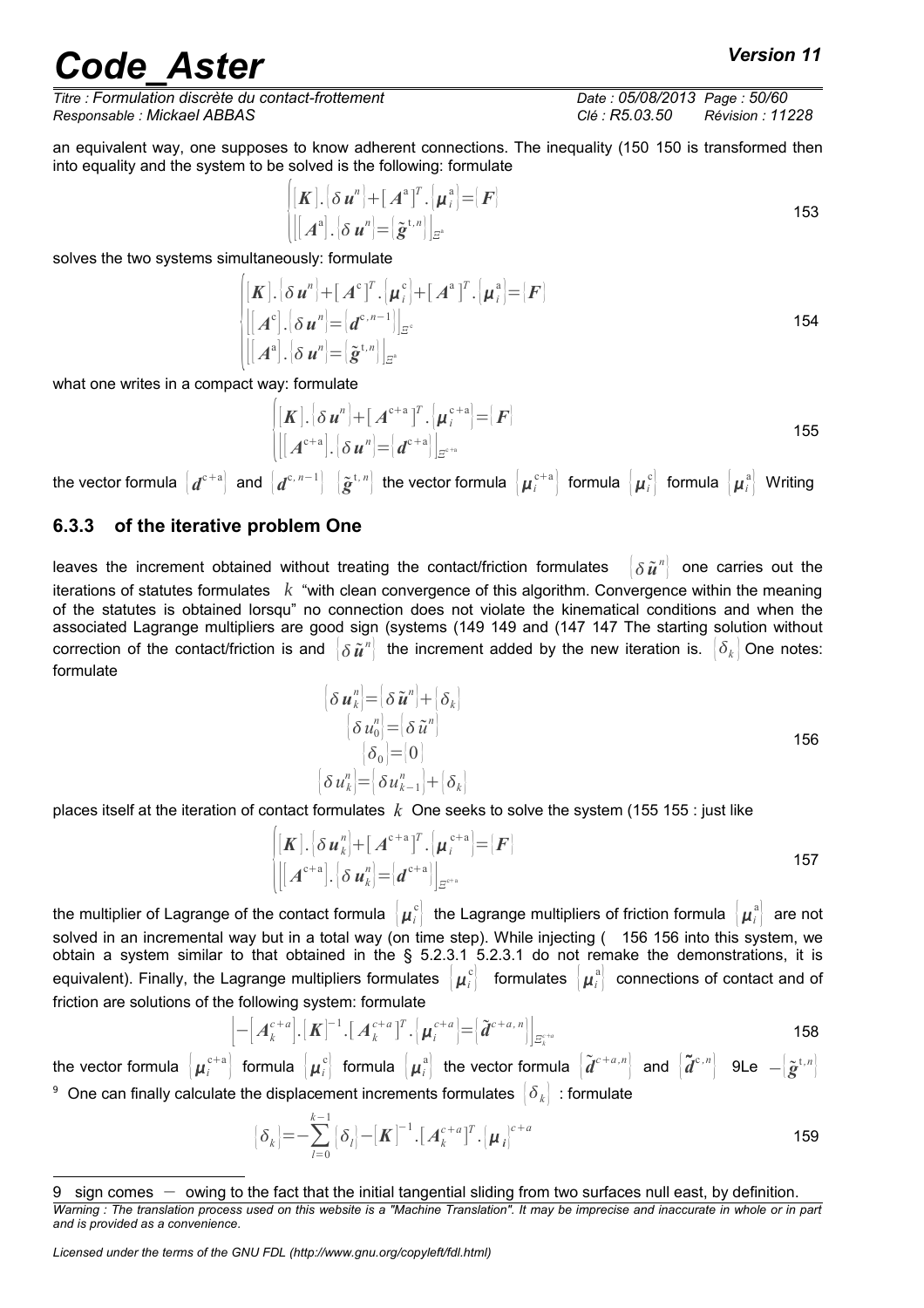*Titre : Formulation discrète du contact-frottement Date : 05/08/2013 Page : 51/60 Responsable : Mickael ABBAS Clé : R5.03.50 Révision : 11228*

the strategies of reduction of the times computing developed in the case without friction (see § 5.2 [5.2.2](#page-35-0) apply to the case with friction.

The method dualized in contact/friction has two alternatives:

–The alternative 2D which does not understand any modification of the tangent matrixes;

–The alternative 3D which modifies the tangent matrix of the system; Indeed

, we saw in the § 4.3.5.3 [4.3.5.3](#page-30-2) 3D case, because of NON-knowledge of the direction of friction in the tangent plane, a matrix during the linearization of the forces of sliding introduced.

The algorithms presented here are an extension to the case of the friction of the methods of statute: one applies the state of contact of connections and the state of friction (sliding dependancy/), one calculates a state, one checks the assumptions and one buckles as much as the state is not stabilized. As in the LAGRANGIAN case without friction, one does not have theoretical convergence of results. Moreover, these algorithms are not very robust and often expensive. One recommends CONTINUE to use rather the formulation of the contact /friction (see [R5.03.52]), or, in last spring, the versions regularized (PENALIZATION ). Checking

#### <span id="page-50-1"></span>**6.3.4 of the sliding joints During**

the application of the algorithm of the statutes to friction, it is necessary to evaluate slipping supposed connections so are it really. Two strategies are used: In

–2D, the checking is done during iterations of contact; In

–3D, the checking is made when connections of contact were established and that the algorithm converged. We saw in the § 4.3.5.3 [4.3.5.3](#page-30-2) 3D case, because of NON-knowledge of the direction of friction in the tangent plane, a point fixes was introduced in the form of a computation on the threshold of Tresca. The checking of the sliding joints corresponds to question to know if  $|E^{\rm a}|$  is not too small.

The algorithm used is presented: If



output of this algorithm, there will be the number of the connection which violates more the condition of nonpenetration formulates  $\,J_{\,min}\,$  the value formulates  $\,\,\bar{\rho}\,\,\,$  2D  $\,\left[ J_{\,min}\, , \overline{\rho}\right]\! =\! IsPetit\left( {\it\Xi}^{\rm c}_{\it k}\right)$ 

#### <span id="page-50-0"></span>**6.3.5 Case Just like**

in the Lagrangian case without friction, when it is possible (not reactualization of pairing), one preserves the memory of active connections of contact (group formulates  $|E^c|$  but also connections of friction [10](#page-50-2) <sup>10</sup> formulates  $E^{\mathrm{f}}$  . formula

*Ini*  $\delta u_0^n = \delta \tilde{u}^n$ of and  $\left[\left.{d}^{c_-,n-1}\right]\right|_{\varXi^1}$  formulates  $\left[\left.\vphantom{\tilde{L}^{(c)}}\tilde{g}^{t_-,n}\right]\right|_{\varXi^1}$  formula  $\left[\tilde{d}^{c+a,n}\right]$ 

<span id="page-50-2"></span>10, one rather preserves adherent connections but  $E^a$  like one A.  $E^f = E^c = E^g \cup E^a$  (group

*Warning : The translation process used on this website is a "Machine Translation". It may be imprecise and inaccurate in whole or in part and is provided as a convenience.*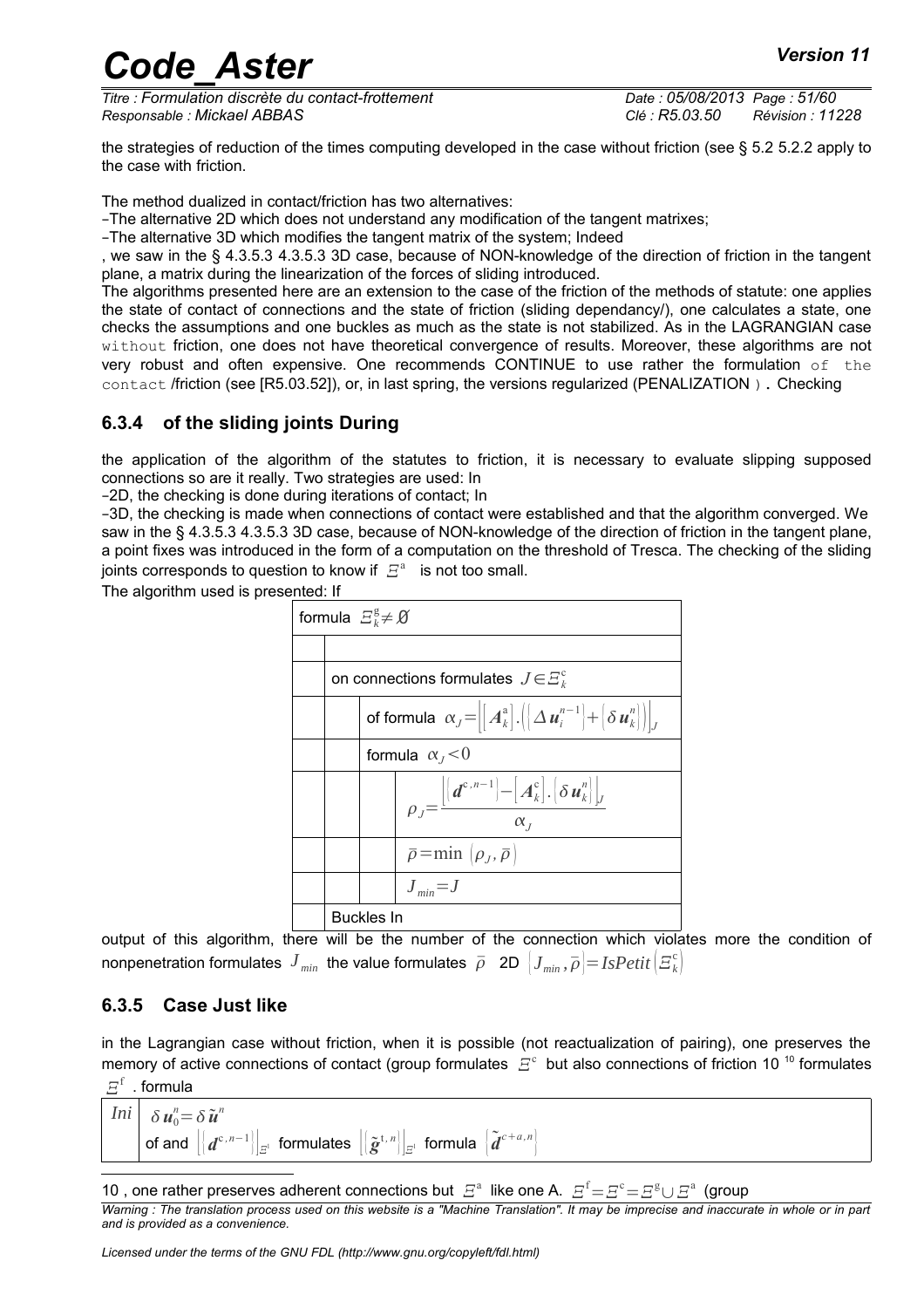|                             | Titre : Formulation discrète du contact-frottement<br>Date: 05/08/2013 Page: 52/60<br>Clé : R5.03.50<br>Responsable : Mickael ABBAS<br>Révision : 11228                                                                                  |  |  |  |  |
|-----------------------------|------------------------------------------------------------------------------------------------------------------------------------------------------------------------------------------------------------------------------------------|--|--|--|--|
|                             | first iteration of Newton after a pairing (geometrical reactualization) Evaluating                                                                                                                                                       |  |  |  |  |
|                             | of formula $E_0^c =  J \in E^1  [d^{c, n-1}] _J < 0$ formula $[A_0^c]$ formula $[A_0^f]$                                                                                                                                                 |  |  |  |  |
|                             | connections are supposed to be adherent: formulate $E_0^a = E_0^c$ formulates $E_0^g = \emptyset$                                                                                                                                        |  |  |  |  |
|                             | formulates                                                                                                                                                                                                                               |  |  |  |  |
|                             | $E_0^c \leftarrow E^{c, n-1}$ formulates $ A_0^c  \leftarrow  A^{c, n-1} $<br>$E_0^f \leftarrow E^{f, n-1}$ formula $\left[ A_0^f \right] \leftarrow \left[ A^{f, n-1} \right]$                                                          |  |  |  |  |
| $B_{k}$                     | on the statutes formulates $k=1$ , Iter $_{max}$                                                                                                                                                                                         |  |  |  |  |
|                             | $\left \delta_{k-1}\right  = \left \delta \tilde{u}^{n}\right  - \left \delta u_{k-1}^{n}\right $                                                                                                                                        |  |  |  |  |
|                             | $E_{k}^{\text{c}} \leftarrow E_{k-1}^{\text{c}}$ formulates $ A_{k}^{\text{c}}  \leftarrow  A_{k-1}^{\text{c}} $<br>$E_{k}^{\text{f}} \leftarrow E_{k-1}^{\text{f}}$ formula $ A_{k}^{\text{f}}  \leftarrow  A_{k-1}^{\text{f}} $        |  |  |  |  |
|                             | formula $E_k^c \neq \emptyset$                                                                                                                                                                                                           |  |  |  |  |
|                             | of formula $\left[\boldsymbol{K}_k\right]_{\text{schur}} = \left[\boldsymbol{A}_k^{\text{c+a}}\right] \cdot \left[\boldsymbol{K}\right]^{-1} \cdot \left[\boldsymbol{A}_k^{\text{c+a}}\right]^T$                                         |  |  |  |  |
|                             | of formula $\left\  \boldsymbol{K}_k \right\ _{schur}$ $\left _{E^{c+a}} \right $                                                                                                                                                        |  |  |  |  |
|                             | of formula $\left\  \boldsymbol K_k \right\vert_{\text{schur}} . \left  \boldsymbol \mu_i^{c+a} \right  = \left  \boldsymbol d^{c+a} \right  \left _{E_i^{c+a}} \to \left  \left\{ \boldsymbol \mu_i^{c+a} \right\} \right _{E_i^{c+a}}$ |  |  |  |  |
|                             | $\{\delta_k\} = \{\delta_{k-1}\}-\left[\mathbf{K}\right]^{-1}.\left[\mathbf{A}_k^{\text{c+a}}\right]^T.\left[\mathbf{\mu}_i^{\text{c+a}}\right]$                                                                                         |  |  |  |  |
|                             | $[J_{min}, \overline{\rho}] = IsPetit \left(\Xi_k^c\right)$                                                                                                                                                                              |  |  |  |  |
|                             | $\delta u_k^n = \delta u_{k-1}^n + \overline{\rho} \cdot \delta_k$                                                                                                                                                                       |  |  |  |  |
|                             | formula $\mathbb{R}$ 1                                                                                                                                                                                                                   |  |  |  |  |
|                             | $E_{k}^{\rm c}$ $\leftarrow$ $E_{k}^{\rm c}$ + $J_{min}$                                                                                                                                                                                 |  |  |  |  |
|                             | Fine                                                                                                                                                                                                                                     |  |  |  |  |
|                             | Goto formulates $F$<br>formula $k = k + 1$                                                                                                                                                                                               |  |  |  |  |
| $B_{k}$<br>$\boldsymbol{F}$ | formulates                                                                                                                                                                                                                               |  |  |  |  |
|                             | $ J_{max} $ = IsGrand $ \Xi_k^c $                                                                                                                                                                                                        |  |  |  |  |
|                             |                                                                                                                                                                                                                                          |  |  |  |  |
|                             | formula $ J_{max} =0$<br>the algorithm converged If not                                                                                                                                                                                  |  |  |  |  |
|                             |                                                                                                                                                                                                                                          |  |  |  |  |
|                             | the algorithm did not converge (one will need an iteration of Newton moreover) Computation                                                                                                                                               |  |  |  |  |
|                             | of formula $\left \boldsymbol L_i^{\mathrm{c}}\right {=}\right[\boldsymbol A^{\mathrm{c}}\right]^T.\left \boldsymbol\mu_i^{\mathrm{c}}\right $                                                                                           |  |  |  |  |

### <span id="page-51-1"></span><span id="page-51-0"></span>**6.4 the method penalized in contact and in friction 6.4.1 structure in the presence of contact One Balances**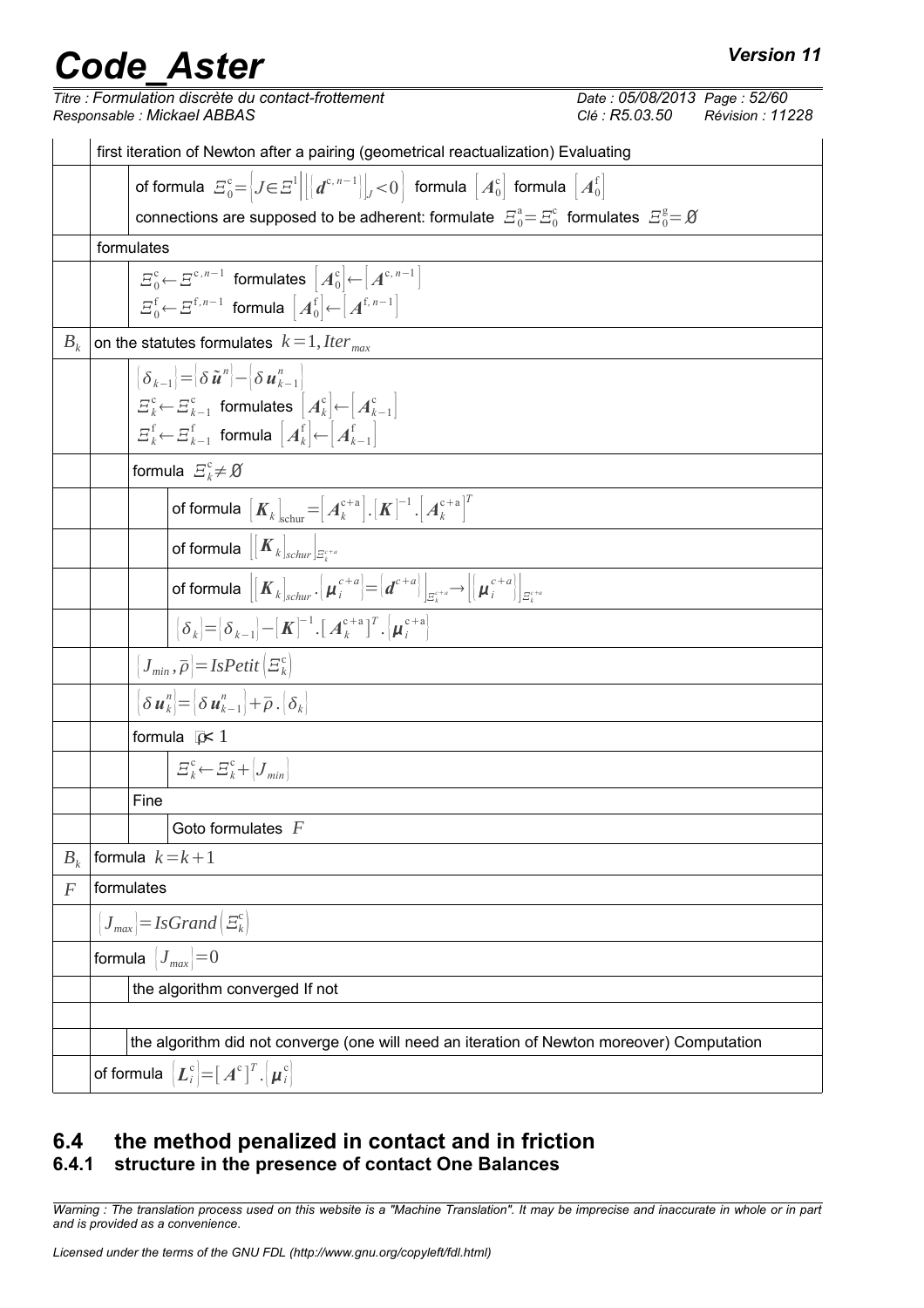*Titre : Formulation discrète du contact-frottement Date : 05/08/2013 Page : 53/60 Responsable : Mickael ABBAS Clé : R5.03.50 Révision : 11228*

<span id="page-52-1"></span>

points out only the balance equation in the presence of contact is written: in the case of

$$
\left[\mathbf{L}_i^{\text{int}}(\mathbf{u}_i)\right] = \left[\mathbf{L}_i^{\text{ext}}(\mathbf{u}_i)\right] - \left[\mathbf{L}_i^{\text{c}}\right]
$$

the penalized contact, the force of contact is written: formulate

$$
\left[\boldsymbol{L}_{i}^{\mathrm{c}}\right] = \left[\boldsymbol{L}_{i}^{\mathrm{c},n}\right]_{\mathrm{regu}} = E_{N}.\left[\boldsymbol{A}^{\mathrm{c}}\right]^{T}.\left(\left[\boldsymbol{A}^{\mathrm{c}}\right].\left\{\delta\boldsymbol{u}^{n}\right\} - \left(\boldsymbol{d}^{\mathrm{c},n-1}\right)\right]
$$

linearization of the balance equation (160 [160](#page-52-1) , one introduces the tangent matrix formulates [ *K* m*, n*−1 ] will contain the contributions resulting from the linearization from the internal forces and outsides and the matrix formulates  $\left| \boldsymbol{K}^{\text{c},n-1} \right|$  the forces of contact: formulate

$$
[\boldsymbol{K}_{i}^{\mathrm{c},n-1}]\!=\!E_{N}.\big[\boldsymbol{A}^{\mathrm{c},n-1}\big]^{T}.\big[\boldsymbol{A}^{\mathrm{c},n-1}\big]
$$

the second being worth member: formulate

$$
\left[\bm{L}_{i}^{\mathrm{c},n-1}\right] = -E_{N}.\left[\bm{A}^{\mathrm{c},n-1}\right]^{T}.\left[\bm{d}^{\mathrm{c},n-1}\right]
$$

the algorithm, we saw with the § 4.3.6.2 [4.3.6.2](#page-33-0) it acts as correction of the problem of equilibrium without contact. When

we are in the contact algorithm, with the iteration of Newton formulates  $n$  we evaluate formula  $c, n+1$  $\mathbb{I}$ 

formula  $\left|L_i^{c,n}\right|$  which will be used only with the following iteration of Newton. There is a shift of an iteration: one needs necessarily at least two iterations of Newton to solve a problem with penalized contact . Algorithm

#### <span id="page-52-0"></span>**6.4.2 This**

method is simplest to implement. We saw in § 4.3.5.[14.3.5.1](#page-29-3) the regularization of the conditions of contact adds two new contributions: formulate

- $\mathbf{K}_i^c$ the total tangent matrix; formulate
- $\cdot$   $\left| L_i^c \right|$  the second member. For
- friction, it is the same for the conditions of dependancy  $(§ 4.3.5.2 4.3.5.2 : formulate)$  $(§ 4.3.5.2 4.3.5.2 : formulate)$  $(§ 4.3.5.2 4.3.5.2 : formulate)$
- $\mathbf{K}_i^{\text{a}}$ the total tangent matrix; formulate
- $\cdot$   $\left| L_i^{\mathrm{a}} \right|$  the second member. But

also for the conditions of sliding (§ 4.3.5.3 [4.3.5.3](#page-30-2) formulate

 $\cdot$   $\hat{K}^{\mathrm{g}}_{\theta}$  $\frac{g}{\theta}$  the total tangent matrix; formulate

 $\bullet$   $\left| L_i^{\rm g} \right|$ the second member. Concerning

the algorithm, we saw with the  $\S$  [4.3.6.2](#page-33-0) 4.3.6.2 it acts as correction of the problem of equilibrium without contact friction. When we are in the algorithm of contact friction, with the iteration of Newton formulates *n* we evaluate the quantities imposing the conditions of contact/friction which will be used that with the following iteration of Newton. What gives us the following algorithm, with formula *n* the iteration of Newton: formulate

| $\ Ini\ $ of formula $\left\ \left[\boldsymbol{\tilde{d}}^{c,n}\right]\right\ _{\mathbb{H}^1}$ formula $\left\ \left[\boldsymbol{\tilde{g}}^{t,n}\right]\right\ _{\mathbb{H}^1}$ |  |  |
|----------------------------------------------------------------------------------------------------------------------------------------------------------------------------------|--|--|
| of formula $E^c =  J \in E^1    \tilde{d}^{c,n}  _J < 0$                                                                                                                         |  |  |
| , formulates $  \boldsymbol{\mu}^{\text{c},\textit{n}}  _{\text{g}^{\text{c}}} \!\!=\!\! -E_{N}.\big  \boldsymbol{\tilde{d}}^{\text{c},\textit{n}}\big  _{\text{g}^{\text{c}}}$  |  |  |
| member formulates $\left[\bm{L}_{i}^{\text{c},n}\right]=\left[\bm{A}^{\text{c},n}\right]^T.\left \left[\bm{\mu}^{\text{c},n}\right]\right _{\mathbb{R}^{\text{c}}}$              |  |  |
| formula $E^c \neq \emptyset$                                                                                                                                                     |  |  |
| formulates $[K^{c,n+1}] = E_{N}$ , $[A^{c,n}]^{T}$ , $[A^{c,n}]$                                                                                                                 |  |  |
| of the norm D U sliding formulates $\left\  \left\  \tilde{\boldsymbol{g}}^{t,\,n} \right\  \right\ _{E^c}$                                                                      |  |  |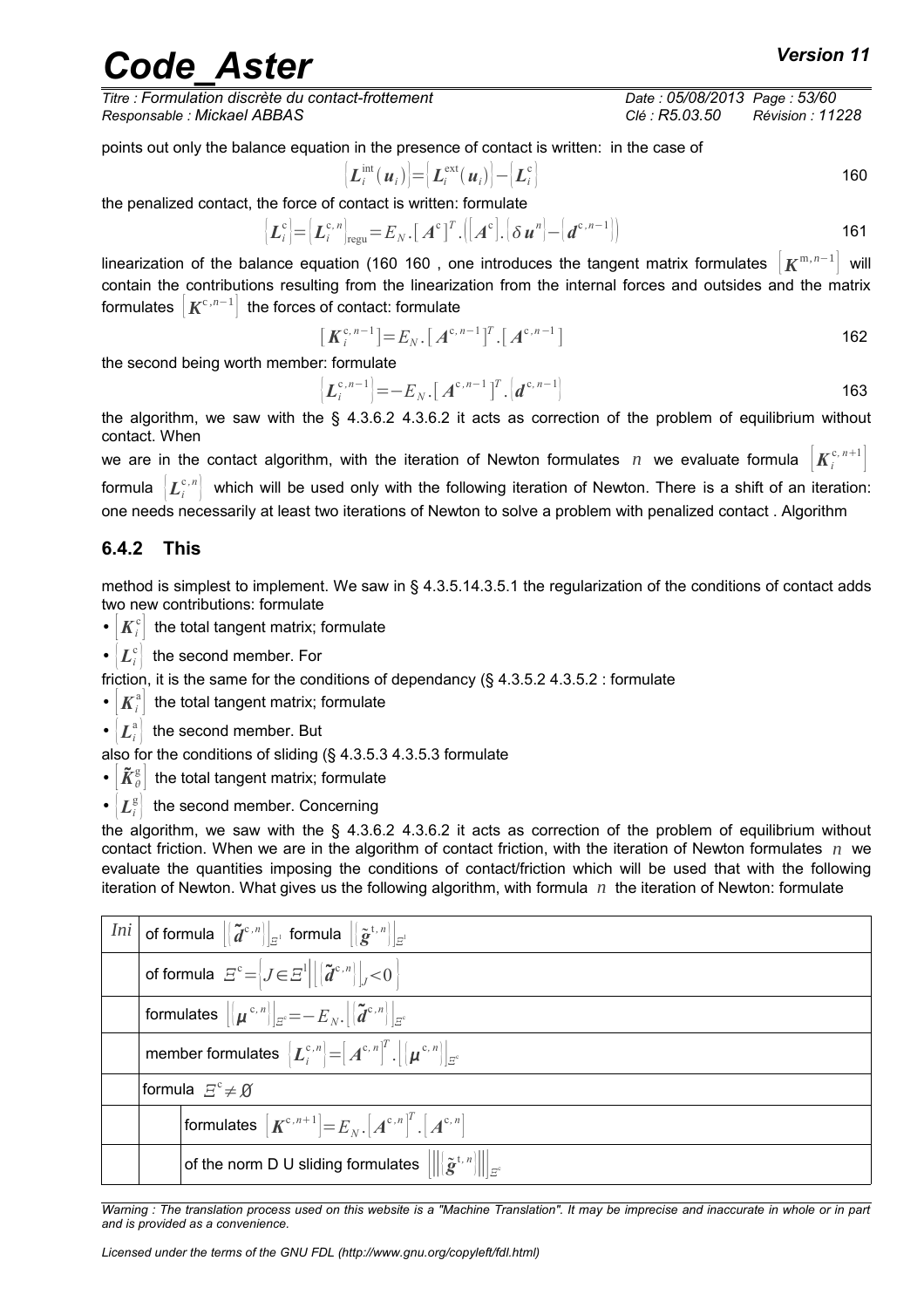*Titre : Formulation discrète du contact-frottement Date : 05/08/2013 Page : 54/60 Responsable : Mickael ABBAS Clé : R5.03.50 Révision : 11228* of formula  $\,\left\|\boldsymbol{\lambda}^\text{f}\right\|_{\Xi^\text{c}}\!\!=\!max\!\left(0,\mu\ldotp\!\left\|\boldsymbol{\mu}^{\text{c},n}\right\|\!\left_{\Xi^\text{c}}\!\right)$ of formula  $\left\| \left[ \textbf{\textit{a}} \right] \right\|_{\mathcal{E}^c} = \left| \left( \left\| \left[ \tilde{\textbf{g}}^{\text{t},n} \right] \right\| - \frac{1}{E} \right) \right|$ *ET*  $\left| \left[ \boldsymbol{\lambda}^{\text{f}} \right] \right|_{\mathbb{E}}$ c of formula  $|E^{\rm a}\text{=}|J\!\in\! E^{\rm c}\big| \big| [{\textit{\textbf{a}}}]_J\!\!\le\!0\big| \big|$ of formula  $\left. E^{\rm g}\text{=}\right| \text{J}\text{\in }\! E^{\rm c}\big| \big| [a]_J^{\rm } \text{>} 0\big| \text{.}$ N œud S adherent S formulates  $\, \big\| \boldsymbol{\mu}^{\, \mathrm{f}, \, n} \big\|_{\scriptscriptstyle J \in \Xi^a} \! = \! \sqrt{E_{\, T}}$ N œud S slipping S formulates  $\left|\left| \boldsymbol{\mu}^{\text{f},\textit{n}}\right|\right|_{J\in E^{\text{s}}}$   $=$  $\Vert \Vert g$  $[[\boldsymbol{\lambda}^\mathrm{\,f}]]_j$  $\left[\left\|\left[\tilde{\bm{g}}^{\text{t},\,n}\right]\right\|\right]$  *J*  ${\sf vector}$  formulates  $\,[[\,\boldsymbol{\nu}]\,]_{\boldsymbol{\varXi}^{\mathrm{c}}} {=} [\lfloor \boldsymbol{\varLambda}^{\mathrm{f},n} \rfloor]$  $\left. \frac{T}{\mu}\left[ \mu^{\mathrm{f},n}\right] \right|_{\Xi^{\mathrm{e}}}$  formulates  $\left\vert \left[ \nu\right] \right\vert _{\Xi^{\mathrm{ne}}}=0$ first left matrix friction formulates  $\left[\mathbf{f}_{1}\right]=\left\{\boldsymbol{\nu}\right\}$  .  $\left\langle \boldsymbol{\nu}\right\rangle$ of the second member of friction formulates  $\left[\bm{L}_i^{\mathrm{f},\,n}\!\right]\!=\!\left[\bm{K}^{\mathrm{f}_1}\!\right]\!\!. \left(\left[\Delta\,\bm{u}_i^{n-1}\!\right]\!\!+\!\left[\delta\,\bm{\tilde{u}}^n\!\right]\!\right]$ of the norm D U sliding formulates  $\left\| \left\| \tilde{\boldsymbol{g}}^{\text{t,\textit{n}}}\right\| \right\|_{\mathcal{Z}^{\text{c}}}$ of formula  $\,\left\|\boldsymbol{\lambda}^\text{f}\right\|_{\Xi^\text{c}}\!=\!max\!\left(0,\mu\ldotp\!\left\|\boldsymbol{\mu}^{\text{c},n}\right\|\!\left_{\Xi^\text{c}}\right)$ of formula  $\left\| \left[ \textbf{\textit{a}} \right] \right\|_{\mathcal{E}^c} = \left| \left( \left\| \left[ \tilde{\textbf{g}}^{\text{t},n} \right] \right\| - \frac{1}{E} \right) \right|$ *ET*  $\left| \left[ \boldsymbol{\lambda}^{\text{f}} \right] \right|_{\Xi}$ c of formula  $|E^{\rm a}\text{=}|J\text{ }\in E^{\rm c}\big| \big| [a] |_{J}\text{ }\leq\text{ }0\big| \big|$ of formula  $\left. E^{\rm g}\text{=}\right| \text{J}\text{\in }\! E^{\rm c}\big| \big| [a]_J^{\rm } \text{>} 0\big| \text{.}$ N œud S adherent S formulates  $\ \beta_{\scriptscriptstyle J\in\mathbb{E}^{\mathrm{a}}}\!\!=\!0$ N œud S slipping S formulates  $\beta_{\rm J\in\mathbb{E}^c}^{}\mathbb{=}$  $\mathcal{V}$ | $\mathcal{X}$ 1  $\left\Vert \left[ \boldsymbol{\lambda}^{\mathrm{f}}\right] .\right\Vert \left\vert \tilde{\boldsymbol{g}}^{\mathrm{t},\,n}\right\Vert \right\Vert _{J\in\varXi}$ of formula  $\theta$  ${\bf vector \:\: formulates\:\:} \big[\! \big[ \boldsymbol{\mathcal{w}} \big]\! \big]_{\!\!\varXi^c} \!=\!\sqrt{\theta}\,.\! \Big[\! \big[ \boldsymbol{\beta}_{J\in\varXi^c}.\big\vert \boldsymbol{\mathcal{A}}^{f,n}\big]\!.\! \Big[\! \big[ \boldsymbol{L}^{f,\,n}_i\big]\! \Big]_{\!\!\varXi^c} \:\: \text{formulates}\:\: \big[(\boldsymbol{\mathcal{w}})\big]_{\!\!\varXi^{nc}} \!=\! 0$ second part stamps friction formulates  $\,\left|\boldsymbol{K}^{\mathrm{f}_2}\right|\!=\!\left|\boldsymbol{w}\right|\right|\left\langle \boldsymbol{\mathit{w}}\right\rangle$ Matrix formulates  $\left | \boldsymbol{K}^{\mathrm{f}} \right |=\left | \boldsymbol{K}^{\mathrm{f}_1} \right |-\left | \boldsymbol{K}^{\mathrm{f}_2} \right |$  $\mathbb{I}$ 

uses not bad tricks of computation in this algorithm. One gives a value different of formula  $\mathbf{u}^{\text{f}}$ the dependancy and the sliding but one uses the same vector formulates  $\|v\|$  makes it possible to find the two matrixes (sliding and dependancy). Indeed, for the dependancy, one a: formulates

$$
\left\lbrack\left\lbrack \boldsymbol{K}^{\mathrm{f}_{\mathrm{i}}}\right\rbrack\right\rbrack_{\mathcal{Z}^{\mathrm{a}}}=\left\lbrack \boldsymbol{\nu}\right\rbrack.\left\langle \boldsymbol{\nu}\right\rangle=\left\lbrack \boldsymbol{A}^{\mathrm{f}}\right\rbrack^{T}.\sqrt{E_{T}}.\sqrt{E_{T}}.\left\lbrack \boldsymbol{A}^{\mathrm{f}}\right\rbrack
$$
\n164

thus finds the form of the matrix of dependancy (79 [79](#page-30-4) for the adherent nodes: formulate

$$
\left\| \boldsymbol{K}^{\mathrm{f}_{i}} \right\|_{E^{a}} = \left[ \boldsymbol{K}_{i}^{\mathrm{a}} \right] = E_{T} \cdot \left[ \boldsymbol{A}^{\mathrm{a}} \right]^{T} \cdot \left[ \boldsymbol{A}^{\mathrm{a}} \right]
$$

the sliding: formulate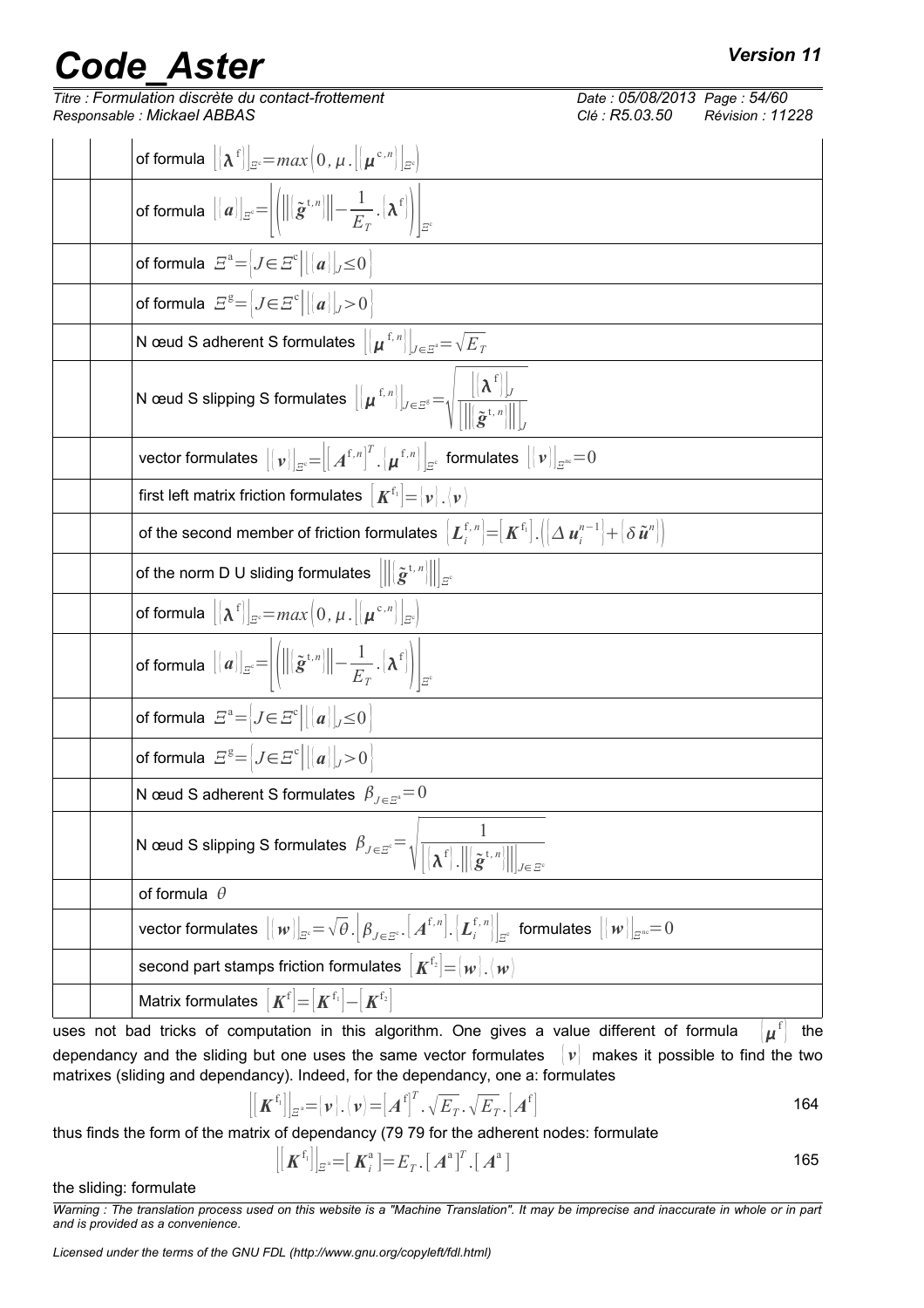*Titre : Formulation discrète du contact-frottement Date : 05/08/2013 Page : 55/60 Responsable : Mickael ABBAS Clé : R5.03.50 Révision : 11228*

<span id="page-54-1"></span><span id="page-54-0"></span>

$$
\left\lbrack\left\lbrack \boldsymbol{K}^{f_{i}}\right\rbrack\right\rbrack_{\mathcal{Z}^{s}}=\left\lbrack \boldsymbol{\nu}\right\rbrack.\left\langle \boldsymbol{\nu}\right\rangle=\left\lbrack \boldsymbol{\mathcal{A}}^{f}\right\rbrack^{T}.\sqrt{\frac{\left\lvert\boldsymbol{\lambda}^{f}\right\rvert}{\left\lVert\left\lbrack \boldsymbol{\tilde{g}}^{t,n}\right\rbrack\right\rVert}}.\left\lbrack \boldsymbol{\mathcal{A}}^{f}\right\rbrack \cdot \left\lbrack \boldsymbol{\mathcal{A}}^{f}\right\rbrack
$$
166

finds the statement of the first part of the matrix of sliding (97 [97](#page-32-1) for the slipping nodes forces: formulate

$$
\left\| \boldsymbol{K}^{\mathrm{f}_{\mathrm{i}} } \right\|_{\mathcal{Z}^{\mathrm{g}}} = \frac{\left[ \boldsymbol{A}^{\mathrm{g}} \right]^T \cdot \left[ \boldsymbol{k}^{\mathrm{g},n} \right]}{\left\| \left[ \boldsymbol{g}^{\mathrm{t},n} \right] \right\|}
$$

the matrix of the thresholds of Tresca: formulate

$$
[\mathbf{k}^{\mathrm{g}}]=[\mathbf{\lambda}^{\mathrm{f}}].\langle\mathbf{\lambda}^{\mathrm{f}}\rangle
$$
 168

to find to it second part of the matrix of sliding, one uses the statement D U vector formulates  $|w|$  formulate

$$
\{\boldsymbol{w}\} = \sqrt{\theta} \cdot \beta \cdot [\boldsymbol{A}^{\mathrm{f}}] \cdot [\boldsymbol{K}^{\mathrm{f}_1}] \cdot ([\Delta \boldsymbol{u}_i^{n-1}] + [\delta \boldsymbol{\tilde{u}}^n]) \text{ formula } \beta = \sqrt{\frac{1}{[\boldsymbol{\lambda}^{\mathrm{f}}] \cdot ||[\boldsymbol{\tilde{g}}^{\mathrm{t},n}]||}}
$$

the form of the matrix formulates  $\, \big\| \bm K^{\rm f_i} \big\|_{\Xi^{\rm g}} \,$  (166 [166](#page-54-1) and the definition of the tangential sliding in (87 [87](#page-31-3) the product (tensorial) of formula  $|w|$  him even makes it possible to find the second part of the matrix of sliding (97 [97](#page-32-1) for the slipping nodes forces: formulate

$$
\left\lbrack\left\lbrack \mathbf{K}^{\mathrm{f}_2}\right\rbrack\right\rbrack_{\mathcal{Z}^{\mathrm{g}}}=\left\lbrack \mathbf{w}\right\rbrack.\left\lbrack \mathbf{w}\right\rbrack=\theta.\frac{\left\lbrack A^{\mathrm{g}}\right\rbrack^T.\left\lbrack \mathbf{k}^{\mathrm{g},n}\right\rbrack}{\left\lVert \left\lbrack \mathbf{g}^{\mathrm{t},n}\right\rbrack\right\rVert^2}.\frac{\left\lbrack \mathbf{g}^{\mathrm{t},n}\right\rbrack\left\lbrack \mathbf{g}^{\mathrm{t},n}\right\rbrack}{\left\lvert\left\lbrack \mathbf{g}^{\mathrm{t},n}\right\rbrack\right\rvert^2}
$$
170

used the product (168 [168](#page-54-0) which explains the multiplier formulates  $\beta$  in the vector formulates  $\|\psi\|$  Note:

•The modification of system N" does not introduce new variables compared to the problem without contact/friction; There

•is no index formulates *k* the various quantities (in particular all active connections or matrixes of contact friction ) because it is not an iterative algorithm; For

•the choice of formula  $\theta$  it is the user who chooses it (parameter COEF MATR\_FROT), but this coefficient is put at zero as long as the residue of equilibrium (RESI GLOB RELA) is lower than formula  $10^{-3}$  Theoretical

*Warning : The translation process used on this website is a "Machine Translation". It may be imprecise and inaccurate in whole or in part and is provided as a convenience.*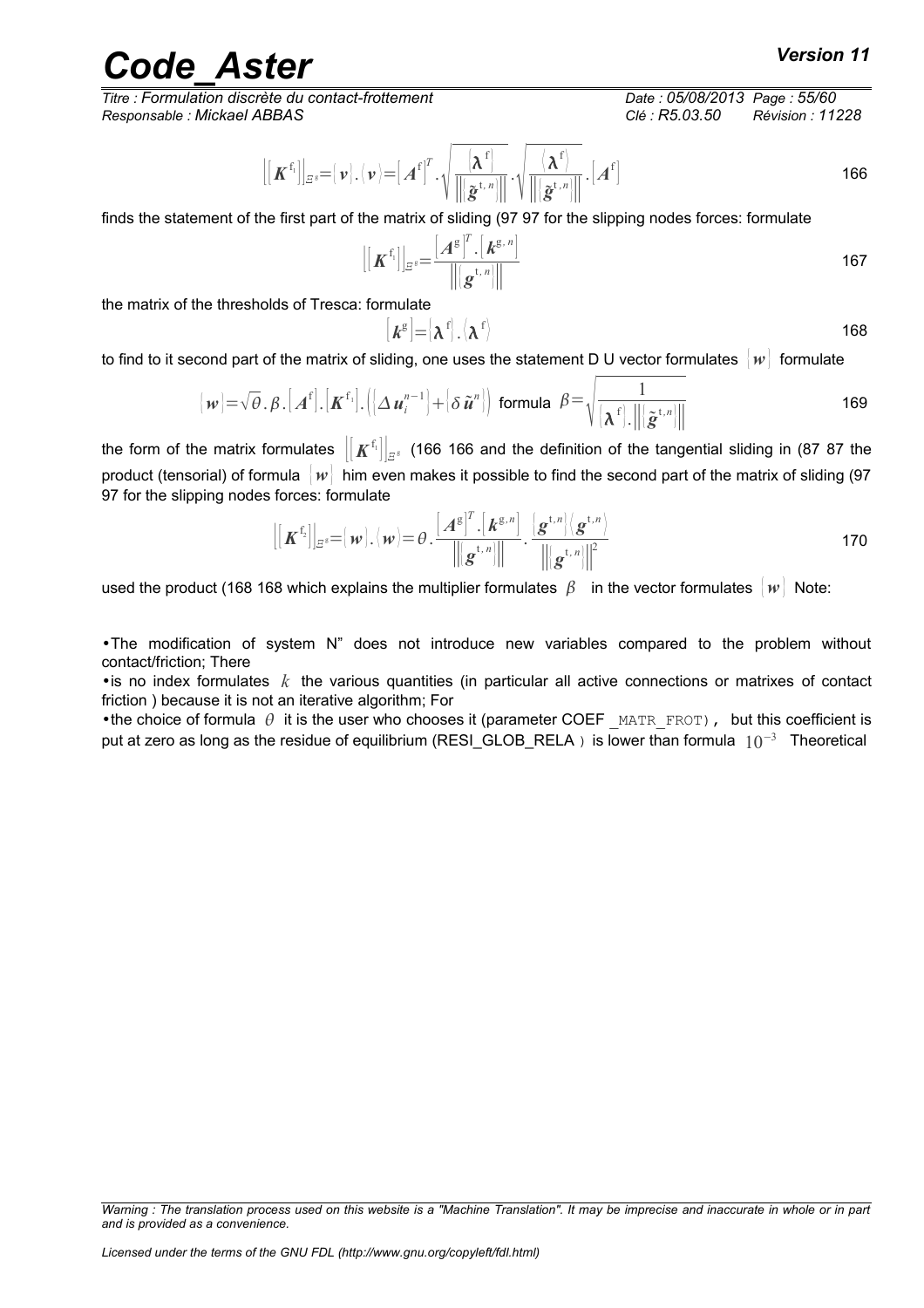*Titre : Formulation discrète du contact-frottement Date : 05/08/2013 Page : 56/60 Responsable : Mickael ABBAS Clé : R5.03.50 Révision : 11228*

### <span id="page-55-3"></span>**7 results of convergence For**

the problems without friction, one will find in [1 [59](#page-58-3) a demonstration of convergence for the method of the active stresses. For

the problems with friction, of the results of convergence with unicity of the solution to the discretized problem are established in [1 [59](#page-58-3) low values of the coefficient of kinetic friction of Coulomb. The results are got by means of an algorithm of point fixes associated with a method of Lagrange multipliers. For each problem of solved contact, one studies the problem of associated friction. Once this one solved, one solves a new problem of contact and so on. These methods are however different from those presented here and one cannot thus of results present theoretical convergence for these last.

The condition of fastening of the points which come in contact is particularly important to ensure the convergence of the method with Lagrange multipliers. Indeed when a point returns to the contact during reiterated its tangential displacement remains free. A condition of nonsliding would be far too constraining. The algorithm would oscillate then between two states with or without contact in examples of the type of that presented in [V6.04.105]. The point which is attached is thus regarded as free from the point of view of the sliding. One can then calculate the normal reaction as well as the tangential reaction by means of the assumption of sliding and one estimated of the displacement increment of initial sliding.

The use of the penalization makes it possible to avoid these oscillations while making it possible to slacken the stresses on the preceding system. Coupled with a method of Lagrange multipliers for the friction part, pathology announced is found above (oscillations of adherent threshold slipping/). Recutting

### <span id="page-55-2"></span>**7.1 of time step On**

the theoretical level, the convergence of the method of the active stresses is ensured in a finished number of iterations. In practice, certain numerical artefacts can make this convergence delicate. Also a strategy it was developed to ensure the robustness of the algorithm. During

computations of contact, in particular if the steps of load carried out are too large, of the undesirable phenomena can appear:

- •The contact matrix is singular , Oscillation
- •of the method of the active stresses: a node is detected alternatively "stuck" then "taken off".

To mitigate these difficulties, the following strategy was adopted. If:

- •The contact matrix is singular,
- •the nombre of iterations of active stresses is higher than a limit which depends amongst potential connections. This number is fixed at twice the nombre total of nodes slaves for the method of the active stresses, and at ITER\_CONT\_MULT time the nombre total of nodes slaves for the other methods. Then

one redécoupe time step the i.e *one returns* to the preceding step of load and instead of trying to reach the level of loading following in a step as one has just done it, one makes some several (For more precise details on this functionality of operator STAT\_NON\_LINE , to see documentation  $[U4.51.03]$ ). Compatibility

### <span id="page-55-1"></span>**7.2 with the boundary conditions of Dirichlet In the case of**

the methods with Lagrange multipliers, one can observe incompatibilities with the fact of imposing boundary conditions of the Dirichlet type. Indeed, it is necessary that physically the problem has a meaning. One cannot deal with a problem of contact in the direction of the axis if all *z* the points have a following null displacement. As *z* we will see it, to deal such with a problem led to a singularity of the matrixes of the type formulates  $\left[ \, A^{\mathsf{c}} \right]$ . $\left[ \, \boldsymbol{K} \, \right]^{-1}$  . $\left[ \, A^{\mathsf{c}} \, \right]^{T}$ *T* the processing of the boundary conditions of Dirichlet by double lagrange of Code\_Aster *. Writing*

#### <span id="page-55-0"></span>**7.2.1 of the boundary conditions While**

*Warning : The translation process used on this website is a "Machine Translation". It may be imprecise and inaccurate in whole or in part and is provided as a convenience.*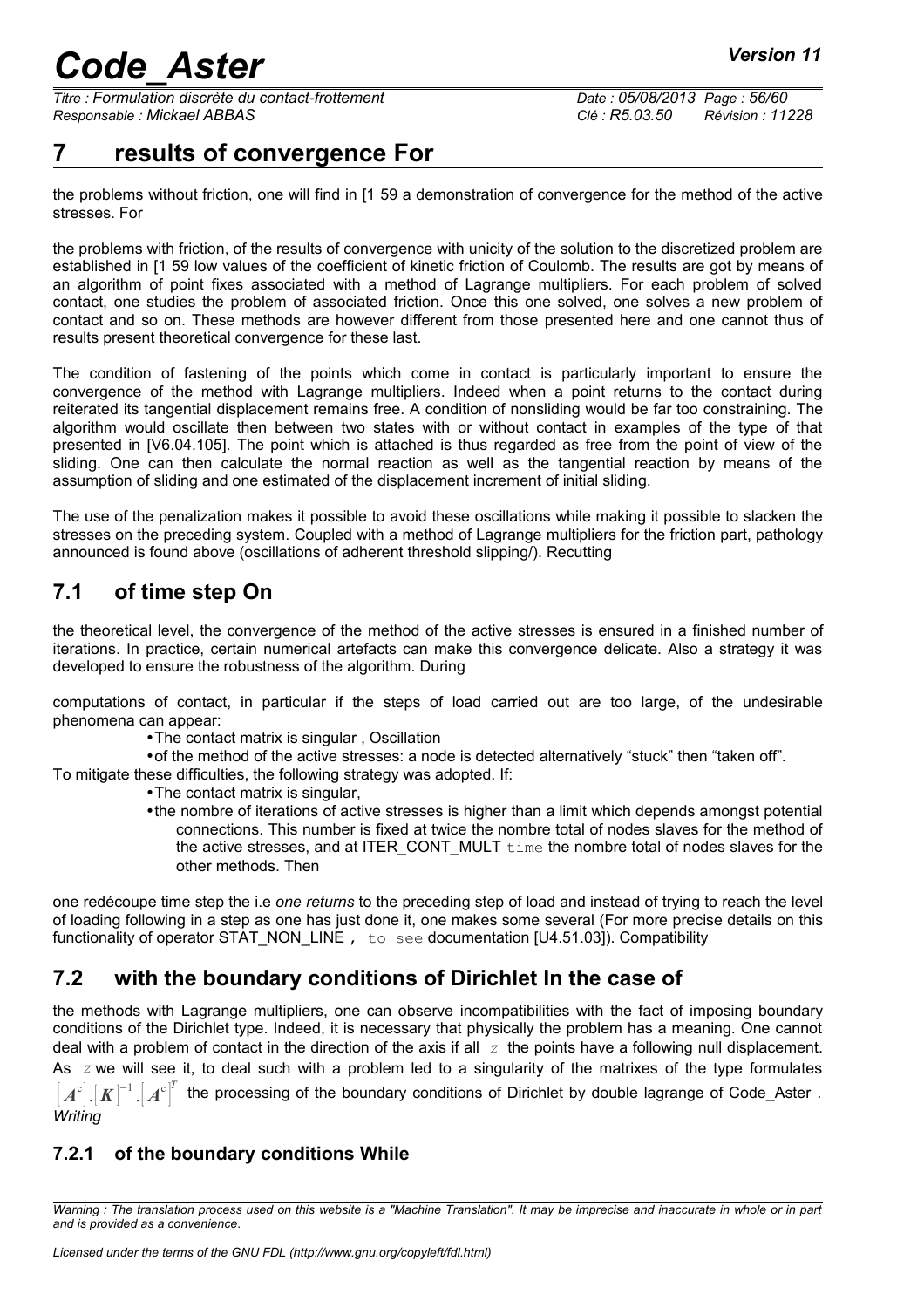*Titre : Formulation discrète du contact-frottement Date : 05/08/2013 Page : 57/60 Responsable : Mickael ABBAS Clé : R5.03.50 Révision : 11228*

taking as a starting point the documentation of reference  $[R5.03.01]$  of STAT NON LINE , the dualisation of the boundary conditions of Dirichlet results to the following system of equations in solving: formulate

$$
\begin{cases}\n[\boldsymbol{K}].[\delta \boldsymbol{u}] + [\boldsymbol{B}]^T.[\delta \boldsymbol{\lambda}] = [\boldsymbol{L}_i^{\text{int}}] - [\boldsymbol{L}_i^{\text{ext}}] \\
[\boldsymbol{B}].[\boldsymbol{u}_i] = [\boldsymbol{u}_i^d] - [\boldsymbol{B}].[\boldsymbol{u}_{i-1}]\n\end{cases}
$$
\nOne171

notes the stiffness matrix  $|C|$  of the system such as: (172)

$$
[\boldsymbol{C}] = \begin{bmatrix} [\boldsymbol{K}] & [\boldsymbol{B}]^T \\ [\boldsymbol{B}] & [\boldsymbol{0}] \end{bmatrix}
$$
 This172

matrix has a reverse of the form: (173)

$$
[\boldsymbol{C}]^{-1} = \begin{bmatrix} [\boldsymbol{E}] & [\boldsymbol{F}] \\ [\boldsymbol{F}]^T & [\boldsymbol{G}] \end{bmatrix}
$$
 such as 173

: . One  $[E]$   $[B]^T = [0]$  checks thus that for each boundary condition one has *l* the property formulates  $\left[\boldsymbol{E}\right].\left[\boldsymbol{B}_l\right]^T=\right[\boldsymbol{0}\right]$ 

#### <span id="page-56-0"></span>**7.2.2 to the problem of contact the matrix**

formula  $\left[ \,A^{\rm c} \right]$ . $\left[ \,K \,\right]^{-1}$ . $\left[ \,A^{\rm c} \right]^{n}$  $^T$  be also written formula  $\left[A^{\rm c}\right]$   $\left[E\right]$   $\left[A^{\rm c}\right]^{T}$  $T$  the vectors of connection utilize  $[A]$  only the degrees of freedom of displacement. It from of

•results whereas if a vector of connection of  $J$  the matrix formula  $|A|$  a linear combination of the boundary conditions of the Dirichlet type it checks the following property: formulate $\left[ E\right]$ . $\left[ A_{J}\right] ^{T}\!\!=\!\!\left[ 0\right]$  The matrix formula  $\left[ \begin{smallmatrix} A^{\rm c} \end{smallmatrix} \right]$ . $\left[ \begin{smallmatrix} E \end{smallmatrix} \right]$ . $\left[ \begin{smallmatrix} A^{\rm c} \end{smallmatrix} \right]$ *T* singular because it has a column of zeros. In practice, without particular processing, one finishes in the code on a message of stop of the standard stop ON MATRIX OF CONTACT-FRICTION SINGULAR. THE DETECTION of these singular columns was put in work in the code in order to eliminate from the relations of contact-friction this kind of relations and to avoid the stop previously described. It from of

• results whereas if a vector of connection of  $J$  the matrix formula  $|A|$  a linear combination of the boundary conditions of the Dirichlet type and is written, it  $\big[A_J]=\sum \alpha_i$  .  $\big[B_i\big]+\big[\bar{A}_J\big]$  checks the following property: formulate  $[[E],[A_J]^T\!\!=\!\![E].\bigl[\bar{A_J}\bigr]^T$  then have a matrix formulates  $[[A^c],[E].\bigl[A^c\bigr]^T$ *T* because it has two identical lines. This detection is not for the moment not available in the code and one finishes in the code on a message of stop of the standard stop on contact matrix - friction singular. Note:

#### **This compatibility issue**

*between contact-friction and the boundary conditions does not appear with the regularized methods insofar as one adds stiffness with the total stiffness and that one does not make elimination as in the computation of the lagranges. Conclusion*

*Warning : The translation process used on this website is a "Machine Translation". It may be imprecise and inaccurate in whole or in part and is provided as a convenience.*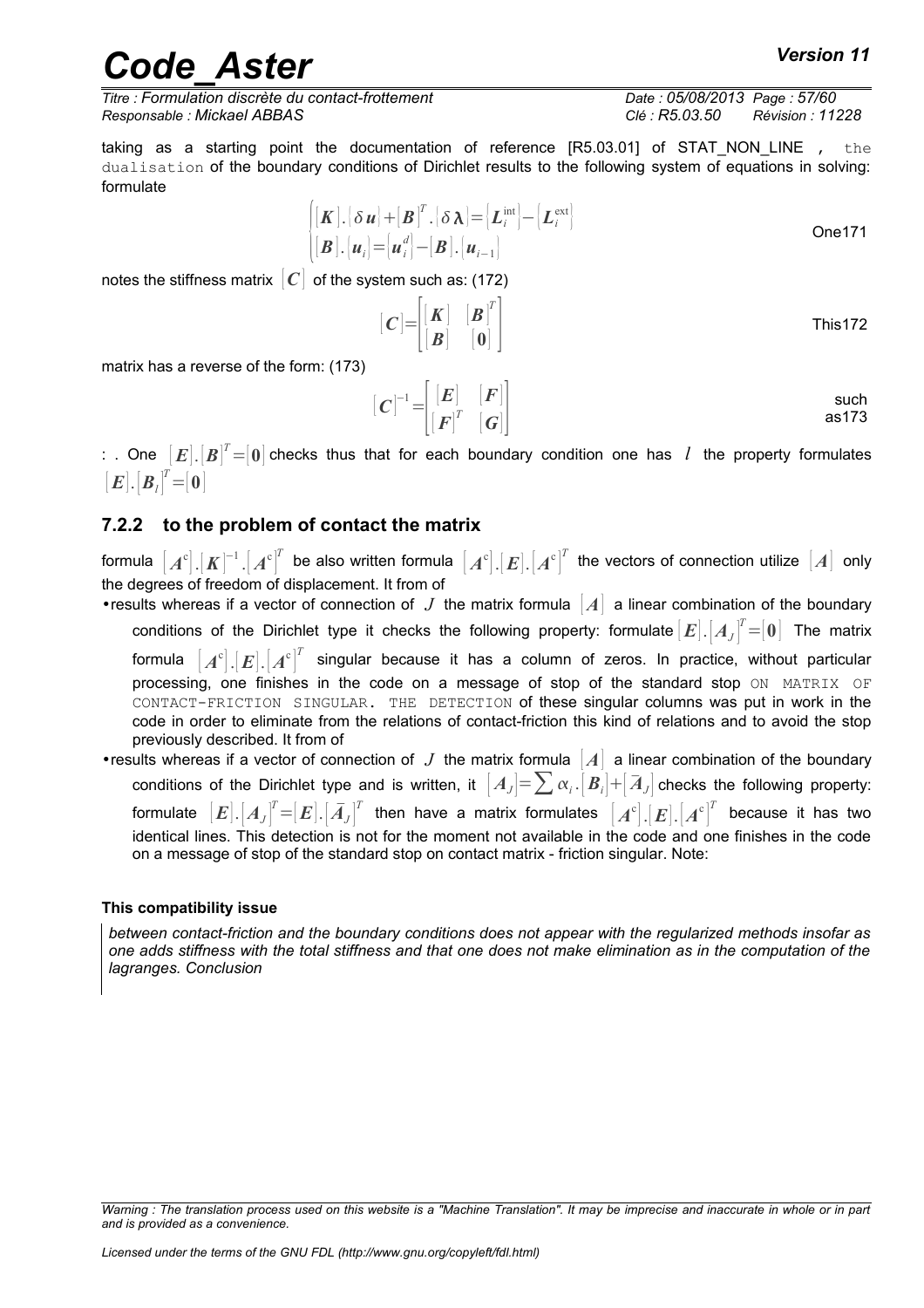*Titre : Formulation discrète du contact-frottement Date : 05/08/2013 Page : 58/60 Responsable : Mickael ABBAS Clé : R5.03.50 Révision : 11228*

### <span id="page-57-0"></span>**8 Of the discrete**

modelizations of contact-friction with slip surfaces 1D and 2D were established in Code\_Aster *. These* modelizations usable with STAT\_NON\_LINE and DYNA\_NON\_LINE are accessible under DEFI\_ CONTACT. The modelizations

suggested lean on the meshes of surfaces coming in contact and make it possible to retranscribe node with node the conditions of contact friction between surfaces after discretization of the corresponding variational formulation. The method extends then without difficulty of small displacements to the case from large displacements. Indeed, the absence of use of finite elements, between surfaces being able to come in contact, avoids the great distortion of the latter, in the case of large displacements. One can then use either of the conditions of direct connections nodes to nodes for initially compatible meshes, or conditions of connections nodes to nodes balanced according to an approach by projection of the master-slave type for incompatible meshes. In

the case of slip surfaces 1D one could develop an algorithm using only Lagrange multipliers. The finished convergence of this kind of algorithm is proven for the unilateral contact without friction and in the case with friction for low values of the coefficient of kinetic friction of Coulomb In the case of slip surfaces 2D, the rubbing contact is treated either by dualisation or by regularization with various mixings. Bibliography

*Warning : The translation process used on this website is a "Machine Translation". It may be imprecise and inaccurate in whole or in part and is provided as a convenience.*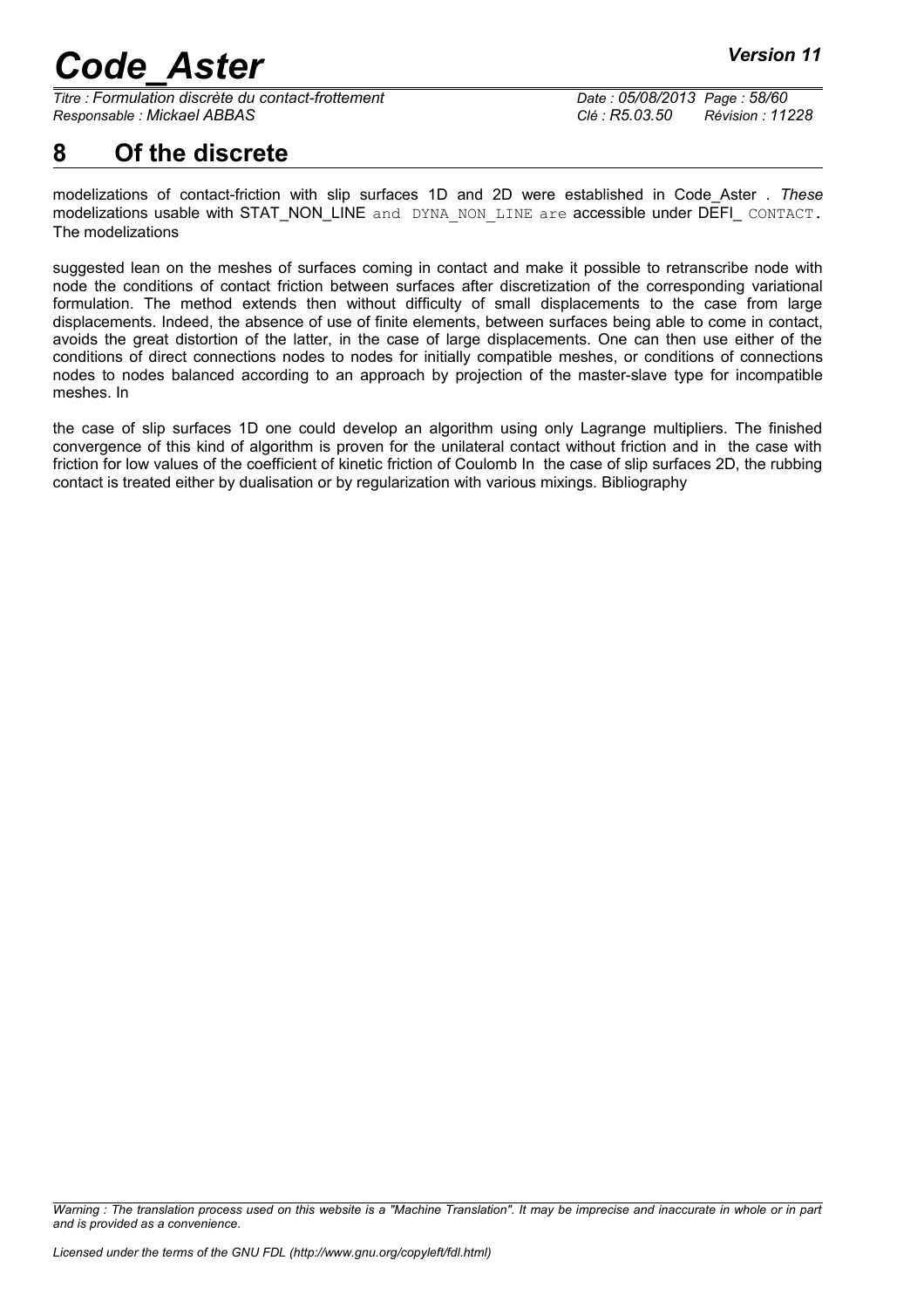<span id="page-58-3"></span><span id="page-58-2"></span><span id="page-58-1"></span><span id="page-58-0"></span>

|   |        | n <del>c</del> sponsabic . michaci ADDAO<br>00.00.00.00<br>15503001.11220                                                                                                                                                                                          |
|---|--------|--------------------------------------------------------------------------------------------------------------------------------------------------------------------------------------------------------------------------------------------------------------------|
| 9 | "      |                                                                                                                                                                                                                                                                    |
|   | $[1]$  | method of the active stresses applied to the unilateral contact", intern EDF n° HI-75/93/016 Notes.<br>"Algorithm                                                                                                                                                  |
|   | $[2]$  | of active stresses and unilateral contact without friction", Dumont G., Re-examined European of the<br>finite elements, vol. 4 n°1/1995, pp. 55-73. "Some                                                                                                          |
|   | $[3]$  | methods to deal with the problems of unilateral contact in the presence of great slidings", Vautier I.,<br>internal Note EDF n° HI-75/97/013. "Evaluating                                                                                                          |
|   | $[4]$  | of the difficulties of modelization of contact unilateral for meshes 3D quadratic", Vautier I., internal<br>Report EDF n° MMN/97/023. "Example                                                                                                                     |
|   | $[5]$  | of use of the functionalities of contact in large displacements in the Code_Aster ", Vautier I., internal<br>Note EDF n° HI-75/97/034/A. "                                                                                                                         |
|   | [6]    | an algorithm of Conjugate gradient Preconditioned Project for the processing of the contact<br>unilateral", Tardieu N., 8th National Conference in Computation of Structures, Giens, 2007. "Various                                                                |
|   | $[7]$  | algorithms for problems of contact friction 2D and 3D in large displacements", Ben Dhia H., Massin<br>P., Tardieu N., Zarroug Mr., 4th National Conference in Computation of Structures, Giens, 2001. "                                                            |
|   | [8]    | Inequations in mechanics and physics", Duvaut G., Lions J.L., Dunod, Paris, 1972. "Convex                                                                                                                                                                          |
|   | [9]    | Analysis and variational problems", Ekeland I., Temam R., Bordered, 1974. "Remarks                                                                                                                                                                                 |
|   | $[10]$ | one has numerical method for unilateral contact including friction", Licht C., Pratt E., Raous Mr.,<br>International Series of Numerical Mathematics, vol. 101,1991, pp. 129-144. "2D                                                                              |
|   | $[11]$ | and 3D algorithms for frictional problems with small displacements", Massin P., Ben Dhia H.,<br>Proceedings of the European Congress one Computational Methods in Applied Sciences and<br>Engineering, ECCOMAS 2000, Barcelona, September 11th-14th, 2000. "Finite |
|   | $[12]$ | Element Procedures for Contact-Impact Problems", Zhong Z., Oxford University Near, p.146-148,<br>1993. "Computational                                                                                                                                              |
|   | $[13]$ | Mechanics Contact", Wriggers P., Springer, Berlin, 2006 "Acceleration                                                                                                                                                                                              |
|   | $[14]$ | of the convergence of the methods of the Newton type for the resolution of the nonlinear systems",<br>Ziani Mr., doctorate, 2008. History                                                                                                                          |
|   |        |                                                                                                                                                                                                                                                                    |
|   |        |                                                                                                                                                                                                                                                                    |

<span id="page-58-5"></span><span id="page-58-4"></span>*Warning : The translation process used on this website is a "Machine Translation". It may be imprecise and inaccurate in whole or in part and is provided as a convenience.*